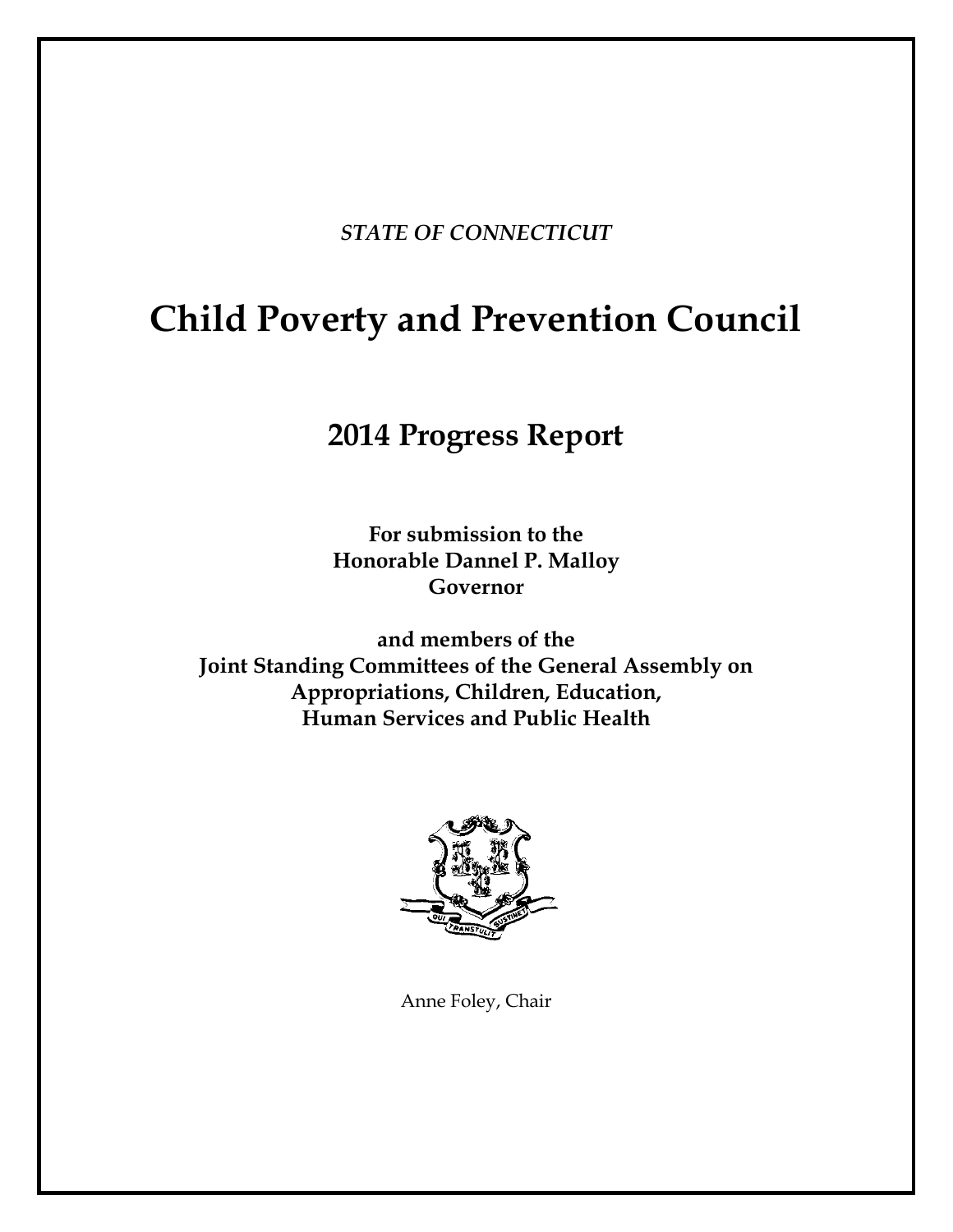# TABLE OF CONTENTS

| $\mathbf{I}$ . |                                                     |  |
|----------------|-----------------------------------------------------|--|
| II.            |                                                     |  |
|                |                                                     |  |
|                |                                                     |  |
|                |                                                     |  |
|                |                                                     |  |
| VII.           | Examples of Successful Interagency Collaborations53 |  |

# APPENDICES

| A.        | Temporary Family Assistance Policy Consensus Document61 |  |
|-----------|---------------------------------------------------------|--|
| <b>B.</b> |                                                         |  |
|           |                                                         |  |
| D.        |                                                         |  |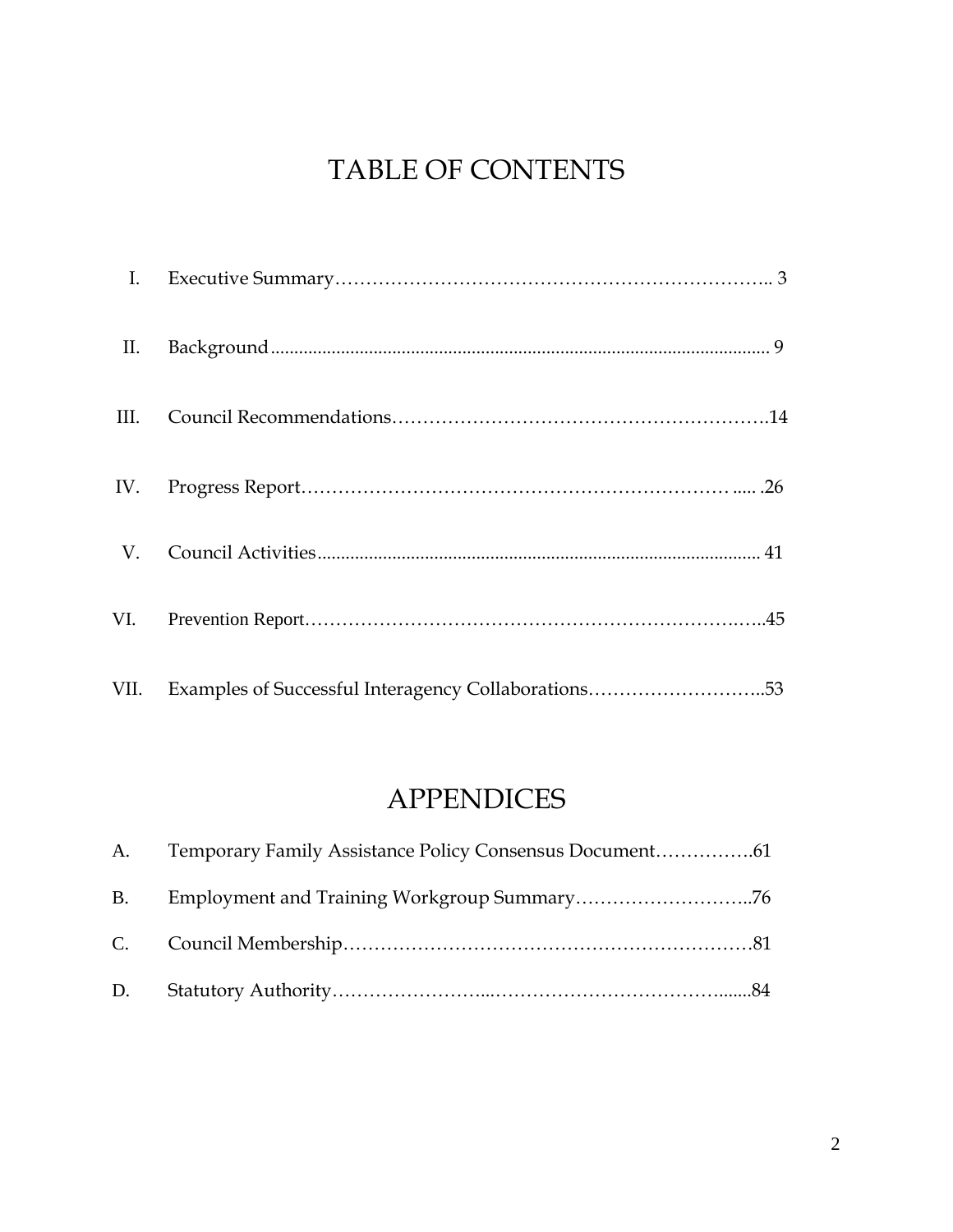## I. Executive Summary

The Child Poverty and Prevention Council consists of the heads of state agencies, or their designees, that share responsibility for preventing and addressing child poverty and the myriad problems resulting from and associated with children living in poverty in this state.[1](#page-2-0)

The purpose of the Council is two-fold: First, to develop and promote the implementation of a ten-year plan to reduce the number of children living in poverty in the state; and second, to establish prevention goals and recommendations and measure prevention service outcomes in order to promote the health and well-being of children and families.

This annual report focuses on three major items: trends in child poverty in Connecticut, state actions that have been taken over the past year to implement Council recommendations and address child poverty. Also, as required by Connecticut General Statutes (C.G.S.) Section  $4-67x^2$  $4-67x^2$  the report contains examples of successful interagency collaborations and a report on prevention services administered by state agencies.

#### **A. Trends in Child Poverty in Connecticut**

To measure the child poverty rate in Connecticut, the Council uses findings from two U.S. Census Bureau surveys: the American Community Survey (ACS) for data on households with income below 100% of the federal poverty level and the Current Population Survey (CPS) for those with income below 200% of the federal poverty level. The Child Poverty and Prevention Council continues to focus its efforts on reducing child poverty both among "very poor" households with income below 100% of the federal poverty level (\$19,530 for a family of three and \$23,550 for a family of four)[3](#page-2-2) and "poor" households with income below 200% of the federal poverty level (\$39,060 for a family of three and \$47,100 for a family of four).[4](#page-2-3)

In 2013, Connecticut's child poverty rate for "very poor" households with income below 100% of the federal poverty level was 14.5%, a slight decrease from the 2012 child poverty rate of 14.8%. Connecticut's child poverty rate of 14.5% is substantially below

<sup>&</sup>lt;sup>1</sup> See Appendix A for council membership  $\overline{a}$ 

<span id="page-2-1"></span><span id="page-2-0"></span><sup>2</sup> See Appendix B

<span id="page-2-2"></span><sup>3</sup> Se[e http://aspe.hhs.gov/poverty/13poverty.cfm](http://aspe.hhs.gov/poverty/13poverty.cfm)

<span id="page-2-3"></span><sup>4</sup> U.S. Department of Health and Human Services Poverty Guidelines 2013. Annual income amounts calculated by the Office of Policy and Management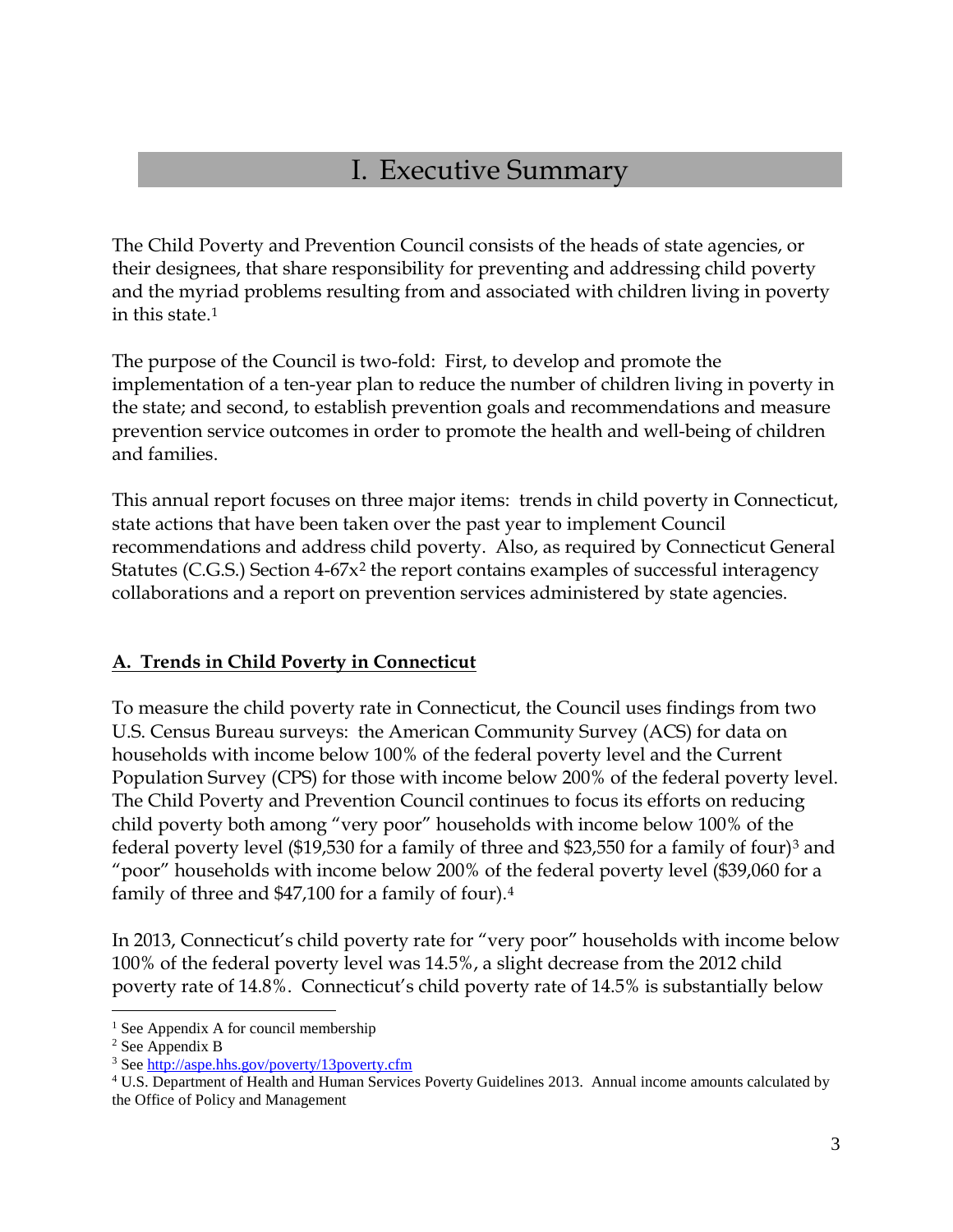the national child poverty rate of 22.2%. Connecticut had the 8th lowest child poverty rate in the nation where child poverty rates range from 10.2% in New Hampshire to 34% in Mississippi.

For "poor" households with income below 200% of the federal poverty level, Connecticut's child poverty rate in 2013 was 29.9%, an increase from the 2012 child poverty rate of 25.4%. Using this measure, the national child poverty rate is 42.6% and Connecticut had the 2nd lowest child poverty rate of all the states and D.C. where the child poverty rates range from 29.4% in New Hampshire to 57.5% in Arizona.

|                                                                                                                           | 2003   | 2004  | 2005  | 2006  | 2007  | 2008  | 2009  | 2010  | 2011  | 2012  | 2013  |
|---------------------------------------------------------------------------------------------------------------------------|--------|-------|-------|-------|-------|-------|-------|-------|-------|-------|-------|
| Percent of<br>children<br>under 18 in<br>households<br>with income<br>$<100\%$ of<br><b>FPL</b>                           | 11.0%  | 10.5% | 11.6% | 11.0% | 11.1% | 12.5% | 12.1% | 12.8% | 14.9% | 14.8% | 14.5% |
| <b>State Rank</b><br>for<br>percentage of<br>children 18<br>in<br>households<br>with income<br>$<100\%$ of<br><b>FPL</b>  | $48\,$ | 50    | 46    | 49    | 47    | 42    | 49    | 50    | 45    | 47    | 43    |
| Percent of<br>children<br>under 18 in<br>households<br>with income<br>$< 200\%$ of<br><b>FPL</b>                          | 23%    | 23.9% | 25.8% | 25.8% | 27.5% | 26.2% | 23.1% | 26.8% | 30.9% | 25.4% | 29.9% |
| <b>State Rank</b><br>for<br>percentage of<br>children 18<br>in<br>households<br>with income<br>$< 200\%$ of<br><b>FPL</b> | 48     | 47    | 48    | 49    | 48    | 50    | 50    | 50    | 47    | 50    | 49    |

### **Child Poverty in Connecticut 2003-2013**

In 2013, rates of child poverty in Connecticut continue to vary significantly based on location. The percentage of children living in households with income below 100% of the federal poverty level in Connecticut's cities with a population over 65,000 was: Bridgeport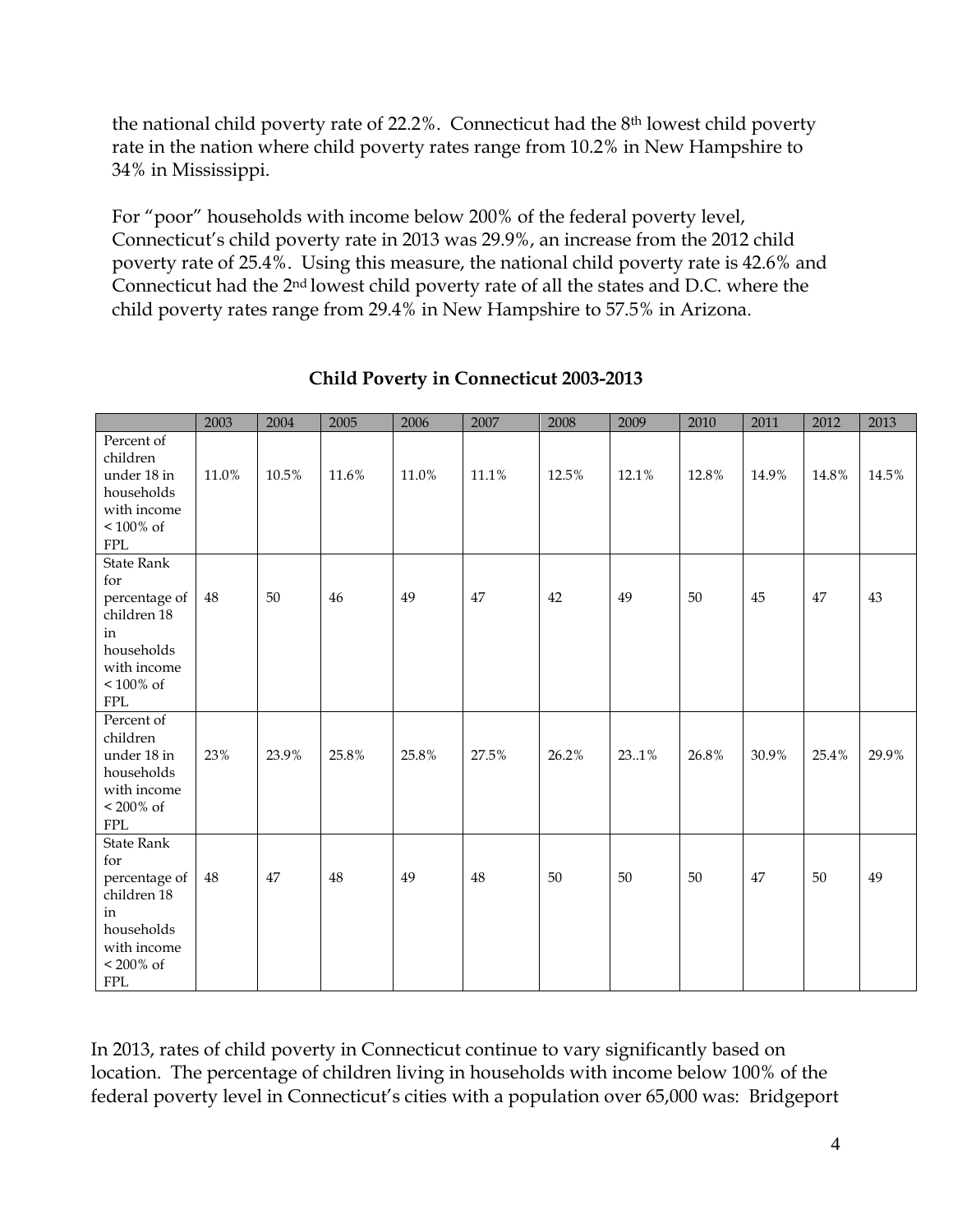(32.7%), Danbury (14.4%), Hartford (47.6%), New Britain (32.0%), New Haven (33.1%), Norwalk (6.9%), Stamford (18.6%) and Waterbury (40.0%)**[5](#page-4-0)**. Racial and ethnic disparities persist. Black and Hispanic children are more likely to live in poverty than white children. According to the Children's Defense Fund, 28.2% of black children and 32.9% of Hispanic children live in poverty as compared to  $5.6\%$  of white children<sup>6</sup>. Child poverty rates also vary by family structure as single parent families with related children are more likely to live in poverty than married couples with children. In 2013 the poverty rate for married couple families with related children was 3.7% and the poverty rate for single parent families with related children was 32.2%[7.](#page-4-2)

### **B. State Actions Taken to Address Child Poverty in 2014**

The following state actions taken or becoming effective in 2014 to address child poverty are directly related to the Child Poverty and Prevention Council's top three recommendations. The top three recommendations were based on an economic modeling conducted in 2009. These recommendations focus on subsidized housing and nutrition assistance, higher education, particularly Associates Degrees, and child care. The state actions include:

- **State Earned Income Tax Credit (EITC).** In 2011, Connecticut joined 24 other states and the District of Columbia with a state earned income tax credit. For the 2012 tax year (claimed in the 2013 filing season), Connecticut's refundable EITC assisted 186,734 families with a total of \$112,245,946 in benefits. During the 2013 legislative session, the state EITC was reduced from 30% to 25% of the federal credit for the 2013 tax year; however, for the 2014 tax year it will increase to 27.5% and then be restored to 30% for subsequent tax years.
- **Minimum Wage Increase.** During the 2013 legislative session, the minimum wage was increased to \$9.00 through two phased-in increases. Effective January 1, 2014, the hourly minimum wage will increase from \$8.25 to \$8.70. It will then increase to \$9.00 effective January 1, 2015[8.](#page-4-3)
- **Affordable Housing.** Developing and rehabilitating our state's affordable housing stock is crucial to increasing the affordable housing options for workers, young professionals, and low-income families. The FY 2013 state budget authorized \$50 million in FY 2012 and an additional \$70 million in FY 2013 for a total of \$120 million in capital funds to revitalize and develop new units of affordable housing across the state. The FY 2015 state budget authorized an additional \$136 million in capital funding over the biennium (approximately \$70 million in each fiscal year).

<sup>5</sup> U.S. Census Bureau, 2013 American Community Survey Chart S1701  $\overline{a}$ 

<span id="page-4-1"></span><span id="page-4-0"></span><sup>&</sup>lt;sup>6</sup> Children's Defense Fund; Child Poverty in America 2013: State Analysis, September 29, 2014<br><sup>7</sup> U.S. Census Bureau, 2013 American Community Survey Chart S1702

<span id="page-4-2"></span>

<span id="page-4-3"></span><sup>8</sup> PA 13-117 An Act Increasing the Minimum Fair Wage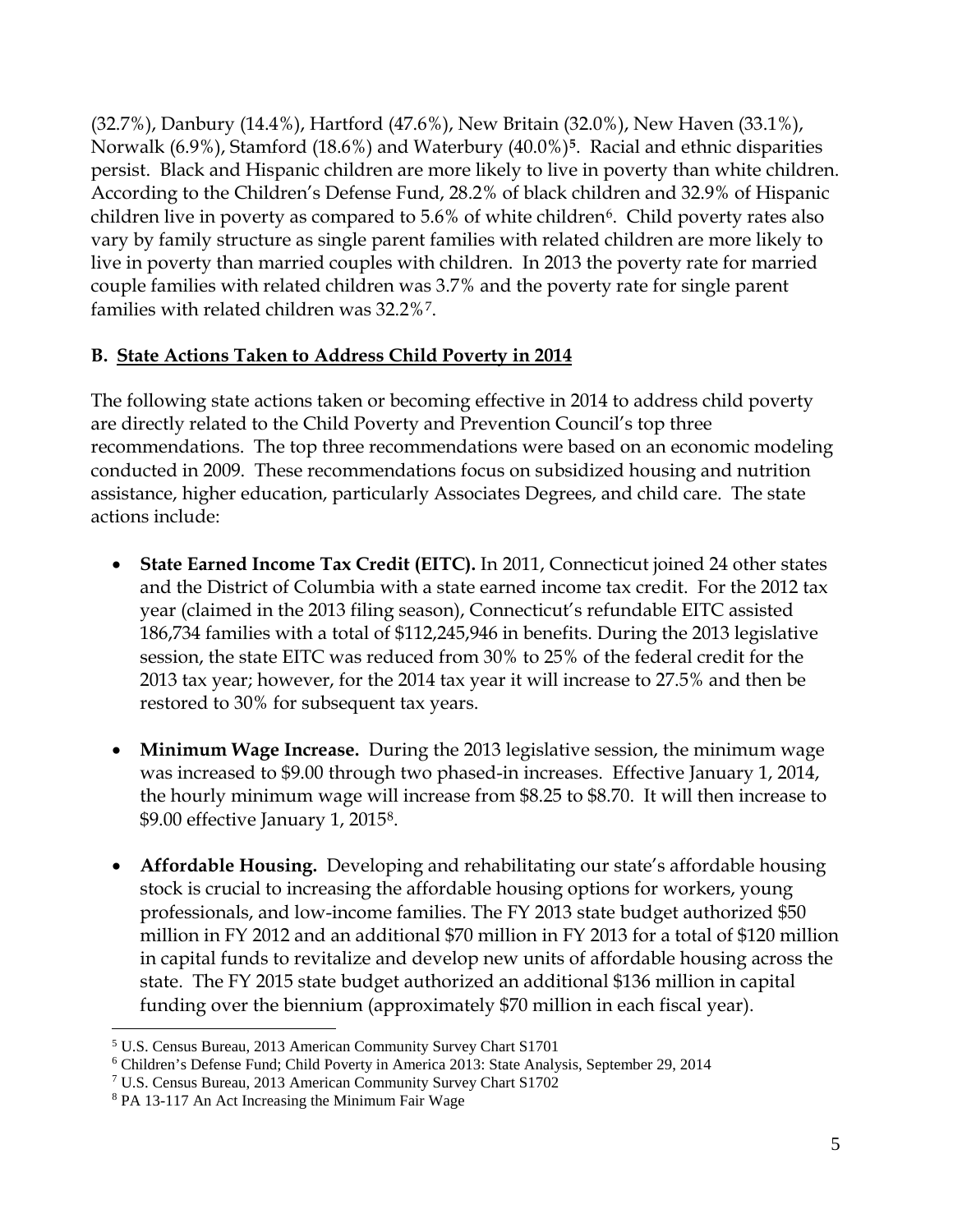- **Supportive Housing.** Supportive housing is a successful and cost-effective approach to addressing homelessness by creating permanent affordable housing with services. The FY 2013 state budget authorized \$30 million in capital funding for 150 new units of supportive housing, coupled with an annualized \$2.6 million for operating and support services. An annualized \$1.5 million (\$375,000 beginning in April 2013) was also included to support an additional 150 Rental Assistance Program (RAP) certificates for scattered site supportive housing. The FY 2015 state budget built on these investments by authorizing an additional \$20 million to develop 100 new units of supportive housing targeting families involved in the child welfare system with an annualized \$1 million for rental assistance subsidies and \$1 million for services. Additionally, legislation<sup>[9](#page-5-0)</sup> in 2013 authorized the Department of Social Services (DSS), Department of Mental Health and Addition Services (DMHAS), Department of Correction (DOC), Office of Policy and Management (OPM), and Court Support Service Division (CSSD) to develop a plan to provide supportive housing services, including housing rental subsidies, during FY 2014 and FY 2015 for an additional 160 individuals and families who frequently use expensive state services.
- **Early Childhood System**. Public Act 14-39[10](#page-5-1) established the Office of Early Childhood (OEC) to provide a comprehensive, collaborative system for delivering improved program and services to children age zero to five and their parents. Previously, this office existed under PA 13-184[11](#page-5-2) and Executive Order No. 35 (June 24, 2013).
- **School Readiness Expansion.** The 2014-2015 state budget authorized \$11.5 million to OEC for 1,020 additional pre-kindergarten (Pre-K) spaces for low income children in Priority, Alliance and Competitive School Districts.[12](#page-5-3) This expansion is part of a five year plan to incrementally increase the capacity of the school readiness program to serve a total of 4,010 additional children by the end of 2019. Access to additional Pre-K spaces will be phased-in and low-income children ages 3 and 4 will be given first priority to fill the additional spaces. An additional \$1.275 million <sup>[13](#page-5-4)</sup> is included in OEC's budget for startup costs for additional Pre-K seats in school readiness programs.

<span id="page-5-0"></span><sup>9</sup> §60, PA 13-247, An Act Implementing Provisions of the State Budget for the Biennium Ending June 30, 2013 Concerning General Government

<span id="page-5-1"></span><sup>10</sup> §4, PA 14-39, An Act Establishing the Office of Early Childhood, Expanding Opportunities for Early Childhood Education and Concerning Dyslexia and Special Education

<span id="page-5-2"></span><sup>11</sup> PA 13-184 An Act Concerning Expenditures and Revenue for the Biennium Ending June 30, 2015

<span id="page-5-4"></span><span id="page-5-3"></span> $12$  PA 14-39, An Act Establishing the Office of Early Childhood, Expanding Opportunities for Early Childhood Education and Concerning Dyslexia and Special Education and PA §17,14-47, An Act Making Adjustments to State Expenditures and Revenues for the Fiscal Year Ending June 30, 2015  $^{13}$ IBID.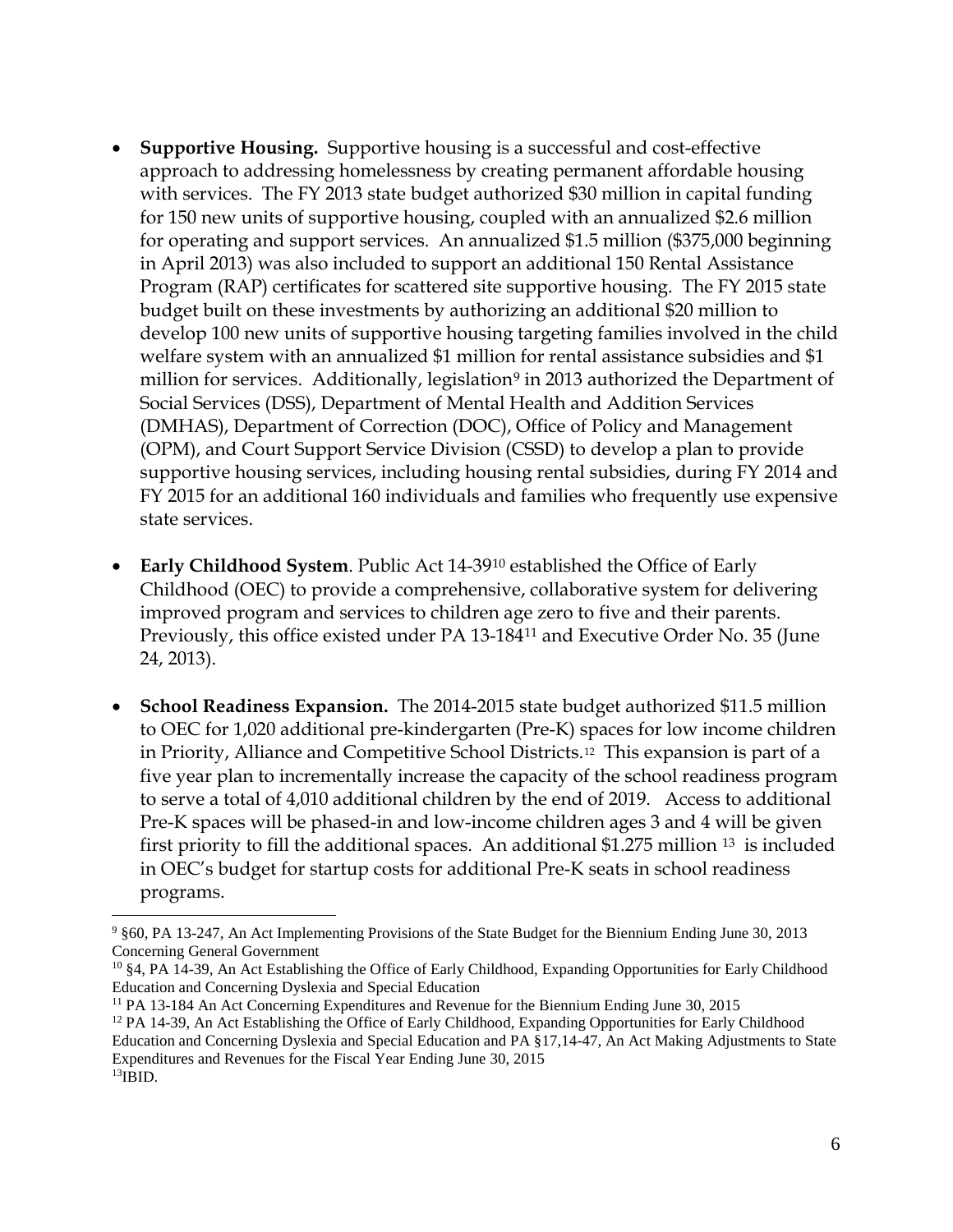- **Universal Pre-Kindergarten Grants***.* OEC allocated \$600,000 for School Readiness Quality Enhancement funding for pre-kindergarten planning grants at the district and regional level for fiscal year 2015. The purpose of the grants is to provide funding for programs that focus on education and early care that address quality standards and/or expand comprehensive services for children and families. OEC is in the planning phase of this project.
- **Baby CHET Scholars Program.** Public Act 14-217[14](#page-6-0) established this program, which builds on the success of the state's 529 college savings plan, the Connecticut Higher Education Trust (CHET). The CHET Baby Scholars program is capitalized with \$4.4 million from a portion of the assets of the defunct Connecticut Student Loan Foundation and potential contributions from taxpayers through an income tax check-off. The program provides a one-time incentive of \$100 to families of Connecticut children who open a CHET 529 savings account by the child's first birthday, or within a year after adoption. Families who make an additional contribution of \$150 within four years of the child's first birthday or adoption will receive a one-time match of \$150. If this investment is done in the child's first year of life, a \$400 total contribution in an interest-bearing CHET account could grow to \$1,350 by the time the child reaches age 18 and is ready to pursue higher education.
- **Next Generation Connecticut.** This initiative expands the educational opportunities, research, and innovation in the science, technology, engineering, and math (STEM) disciplines over the next decade, by authorizing \$1.5 billion in bond funds, and operating support of \$15 million beginning in FY 2015 to:
	- o Hire 259 new faculty (of which 200 will be in STEM);
	- o Enroll an additional 6,580 talented undergraduate students;
	- o Build STEM facilities to house materials science, physics, biology, engineering, cognitive science, genomics, and related disciplines;
	- o Construct new STEM teaching laboratories;
	- o Create a premier STEM honors program;
	- o Upgrade aging infrastructure to accommodate new faculty and students;
	- o Expand digital media and risk management degree programs and provide student housing in Stamford; and
	- o Relocate UConn's Greater Hartford Campus to downtown Hartford.

<span id="page-6-0"></span><sup>14</sup> §§ 27-34, PA 14-217, An Act Implementing Provisions of the State Budget for the Fiscal Year Ending June 30, 2015  $\overline{a}$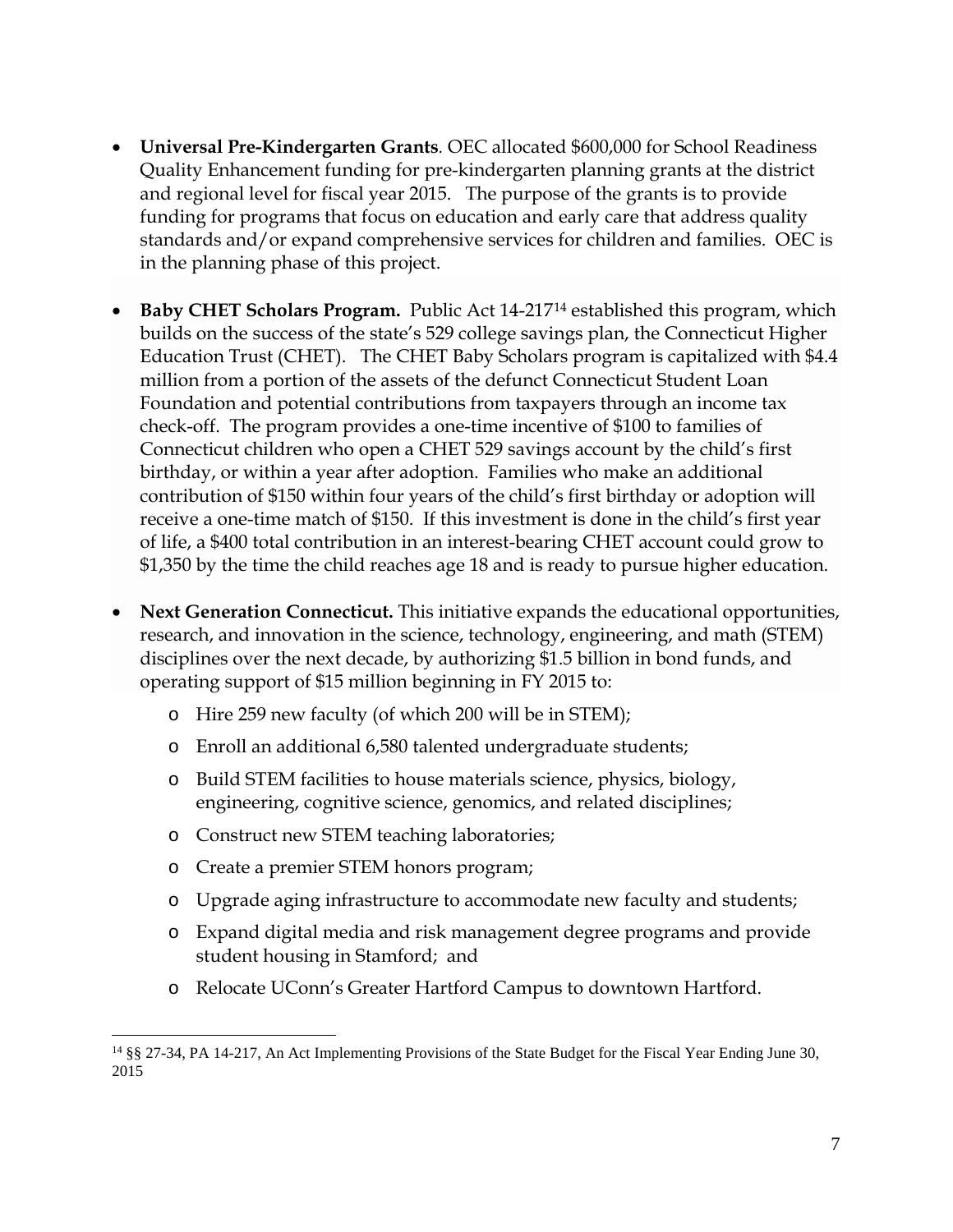• **Governor's Scholarship Program.** Administered through the Office of Higher Education, this program provides \$43.6 million in FY 2015 for need and merit based student financial aid for college students attending both public and private institutions of higher education in the state, by consolidating four financial aid programs. For FY 2014, the Governor's Scholarship Program provided funding to 19,789 Connecticut students attending state colleges and universities.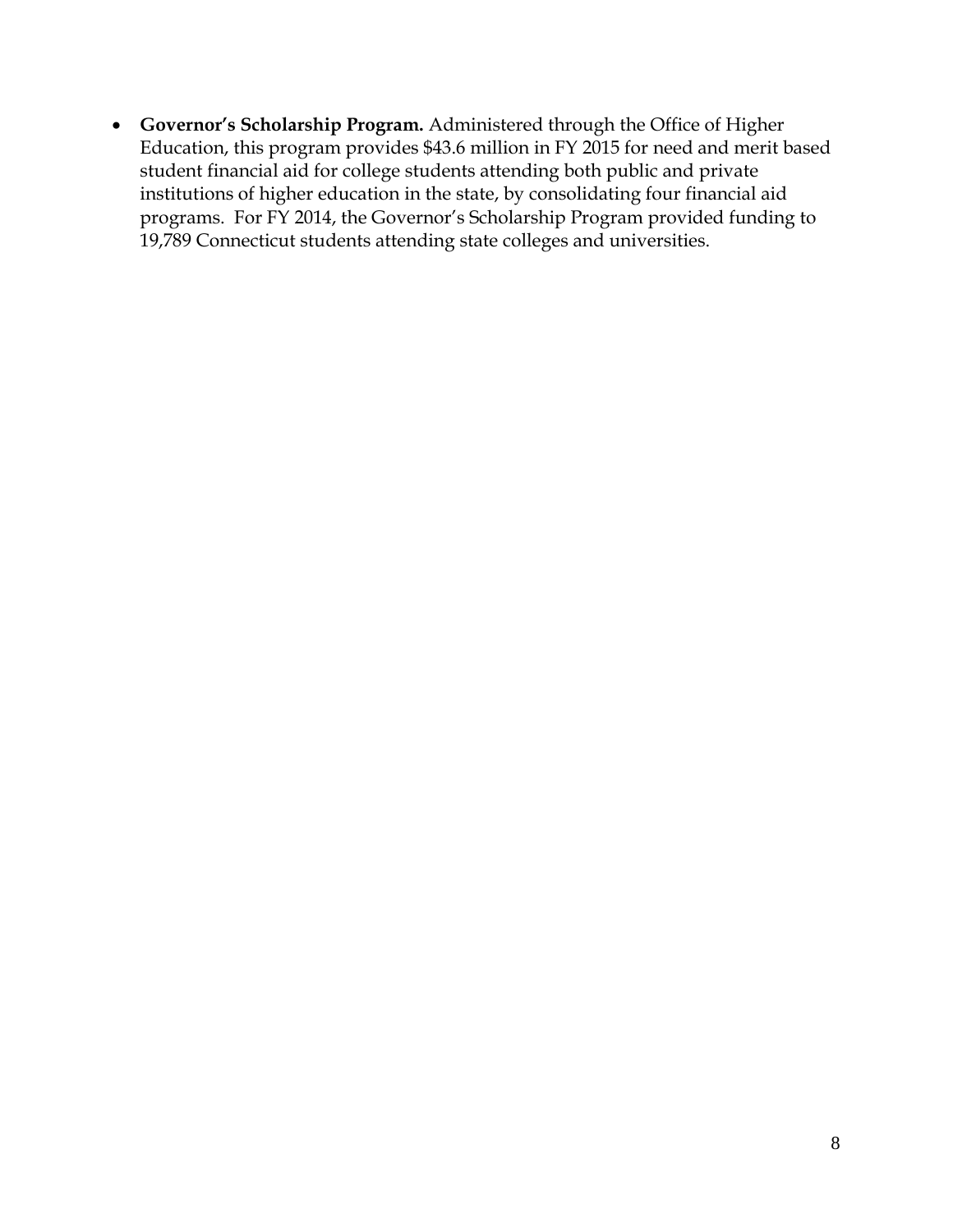# II. Background

The purpose of the Child Poverty and Prevention Council<sup>[15](#page-8-0)</sup> is to:

- 1. Develop and promote the implementation of a ten-year plan to reduce the number of children living in poverty in the state by fifty percent; and
- 2. Establish prevention goals and recommendations and measure prevention service outcomes to promote the health and well-being of children and families.

This annual report focuses on three major items: trends in child poverty in Connecticut, state actions that have been taken over the past year to address child poverty, and future actions of the Child Poverty and Prevention Council. Also, as required by statute, the report also contains examples of successful interagency collaborations and a report on prevention services.

### **A. Child Poverty and Prevention Council**

In 2004, the Connecticut legislature enacted Public Act 04-238, An Act Concerning Child Poverty and the Use of Psychotropic Medications with Children and Youth in State Care which established a Child Poverty Council. The Council was charged with recommending strategies to reduce child poverty in the State of Connecticut by fifty percent (50%) within ten years.

The legislation required that the Council consist of the following members or their designees: the Secretary of the Office of Policy and Management; the President Pro Tempore of the Senate; the Speaker of the House of Representatives; the Minority Leader of the Senate and the Minority Leader of the House of Representatives; Commissioners of the Department of Children and Families, Education, Higher Education, Labor, Mental Health and Addiction Services, Developmental Services, Public Health, Social Services, Corrections, Transportation, Economic and Community Development, Health Care Access; the Child Advocate, the chair of the State Prevention Council, the Executive Director of the Children's Trust Fund, the Executive Director of Human Rights and Opportunities and the Executive Director of the Commission on Children. In 2006, the Chief Court Administrator was added to the Council.

In its first year, the Council engaged in numerous strategies to gather the appropriate data to assist in the formation of its recommendations and presented its first report to

<span id="page-8-0"></span><sup>&</sup>lt;sup>15</sup> See Appendix B for statutory authority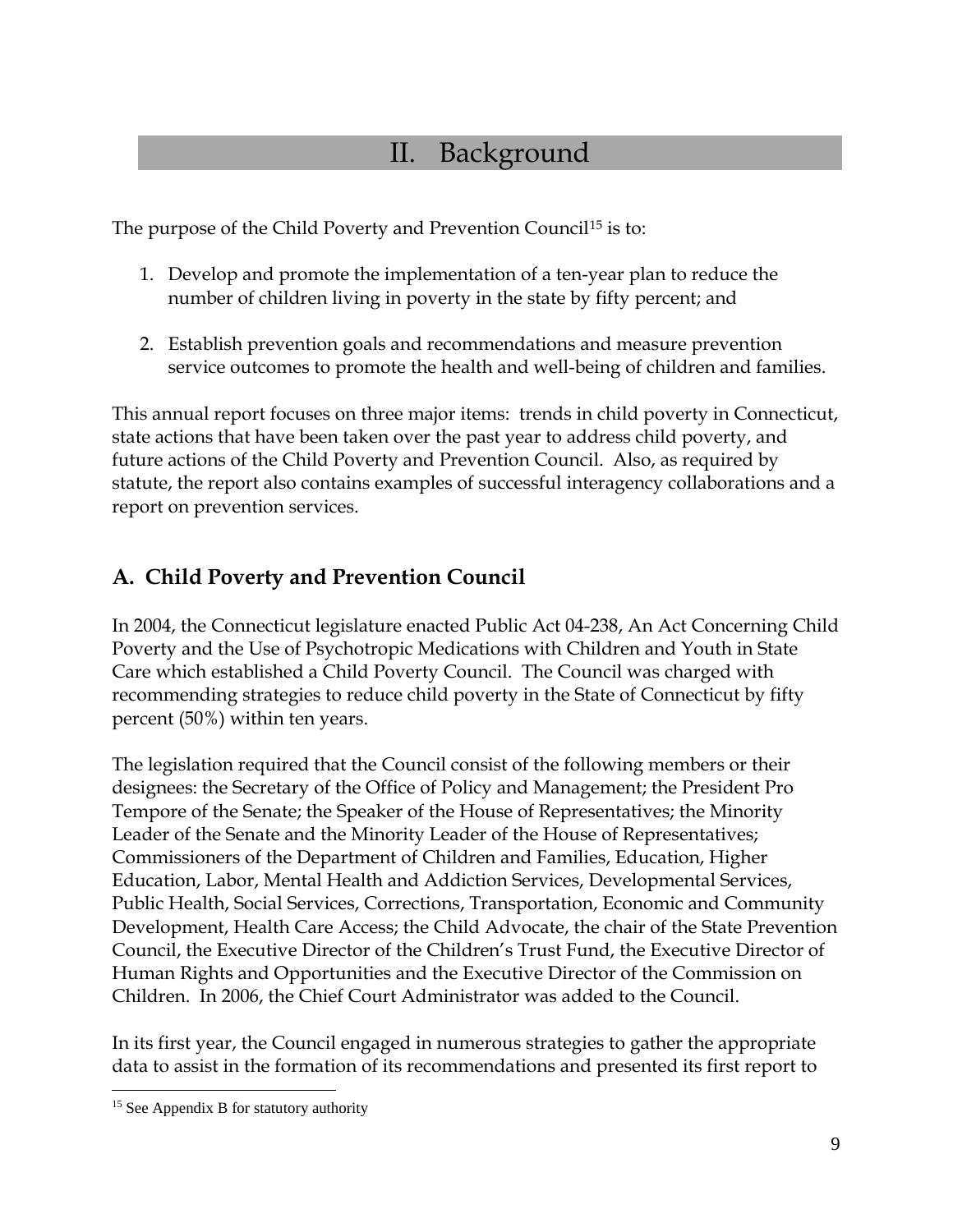the Governor and legislature in January 2005. The report contained 67 recommendations to reduce child poverty in Connecticut by fifty percent over a ten year period. The recommendations were organized under six major objectives:

- Enhance families' income and income-earning potential;
- Help low income families build assets;
- Enhance affordable health care, housing, child care and early childhood education;
- Support safety net programs for families with multiple barriers;
- Enhance family structure stability; and
- Further study child poverty issues and solutions.

In July 2005, the legislature enacted Public Act 05-244, An Act Concerning the Implementation of the Recommendations of the Child Poverty Council. This public act made the executive director of the Commission on Human Rights and Opportunities a member of the Child Poverty Council and required the Council to meet at least twice a year to review and coordinate state agency efforts to meet the goal of reducing child poverty. The Council's annual implementation reports to the legislative committees included progress made toward meeting this goal. The Council continued its work to develop strategies to implement, monitor and report on the implementation of the recommendations.

In June 2006, the Connecticut legislature enacted Public Act 06-179, An Act Concerning State Investments in Prevention and Child Poverty Reduction and the Merger of the State Prevention and Child Poverty Councils.

This public act merged the Prevention Council with the Child Poverty Council and required the newly formed Child Poverty and Prevention Council to adhere to provisions of the previous councils and imposed additional responsibilities relating to prevention services. The Child Poverty and Prevention Council is comprised of members of both the Child Poverty Council and the State Prevention Councils. In 2006, the Chief Court Administrator was added to the Council.

The public act directs the Child Poverty and Prevention Council to:

- Establish prevention goals and recommendations and measure prevention service outcomes to promote the health and well-being of children and their families.
- Report to the Governor and various legislative committees on the state's progress in prioritizing expenditures for prevention services in budgeted state agencies with membership on the council including:
	- o Summarizing measurable gains made toward the child poverty and prevention goals established by the Council.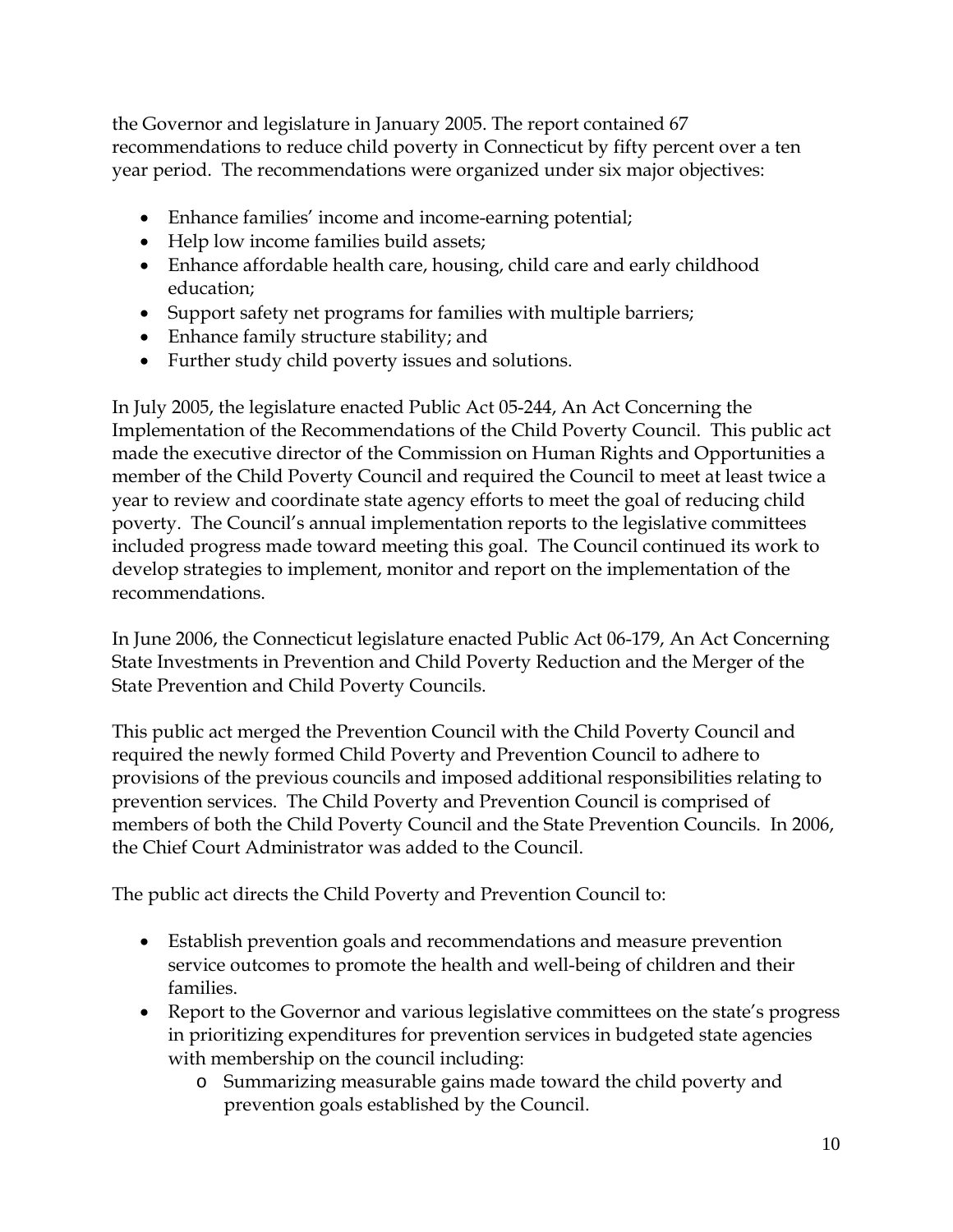- o Providing examples of successful interagency collaborations to meet the child poverty and prevention goals established by the Council.
- o Recommending prevention investment and budget priorities.

The public act also requires each state agency with membership on the council that provides prevention services to children and families to submit an agency prevention report to the Council which must be included in the Council's report to the Governor and legislature. Each agency report must include at least two prevention programs.

In 2007, the Child Poverty and Prevention Council began a process to re-examine and prioritize its 67 child poverty and 27 prevention recommendations. At the September 2007 meeting, the Council selected three target populations in order to narrow its focus and make a greater impact on the following priority populations: birth to age five; late teen to young adult (16-24); and working poor families.

To help focus the Council's efforts, a panel of six nationally-recognized experts was engaged to discuss proven strategies to reduce child poverty. The panel consisted of J. Lawrence Aber, Ph.D. (Professor of Applied Psychology and Public Policy at New York University), Rebecca M. Blank (Professor of Public Policy and Economics at the University of Michigan), Mark H. Greenberg, J.D. (executive Director of the Task Force on Poverty for the Center for American Progress), Ron Haskins, Ph.D. (Co-Director of the Center on Children and Families at the Brookings Institution), Clifford Johnson (Executive Director of the Institute for Youth, Education and Families at the National League of Cities), and Rucker C. Johnson, Ph.D. (Assistant Professor in the Goldman School of Public Policy at the University of California, Berkeley).

The expert panel met and deliberated twice by phone and once in person in late 2007. They scrutinized the council's recommendations based on three main criteria: evidence of impact, cost-effectiveness, and timeframe.

In December 2007, the panel offered recommendations to the council about which among the 67 recommendations had sufficiently strong evidence to support their potential effectiveness in reducing child poverty. They identified four major areas of policy and thirteen specific policies for which there was evidence to support their likely effectiveness in short-term child poverty reduction. In addition, they made one process recommendation.

At the January 2008 meeting, the Council considered the expert advice and adopted 12 priority recommendations for action and two process recommendations. The Council's priority recommendations were grouped into five major categories: Family Income and Earnings Potential; Education; Income Safety Net; Family Structure and Support; and Process Recommendations.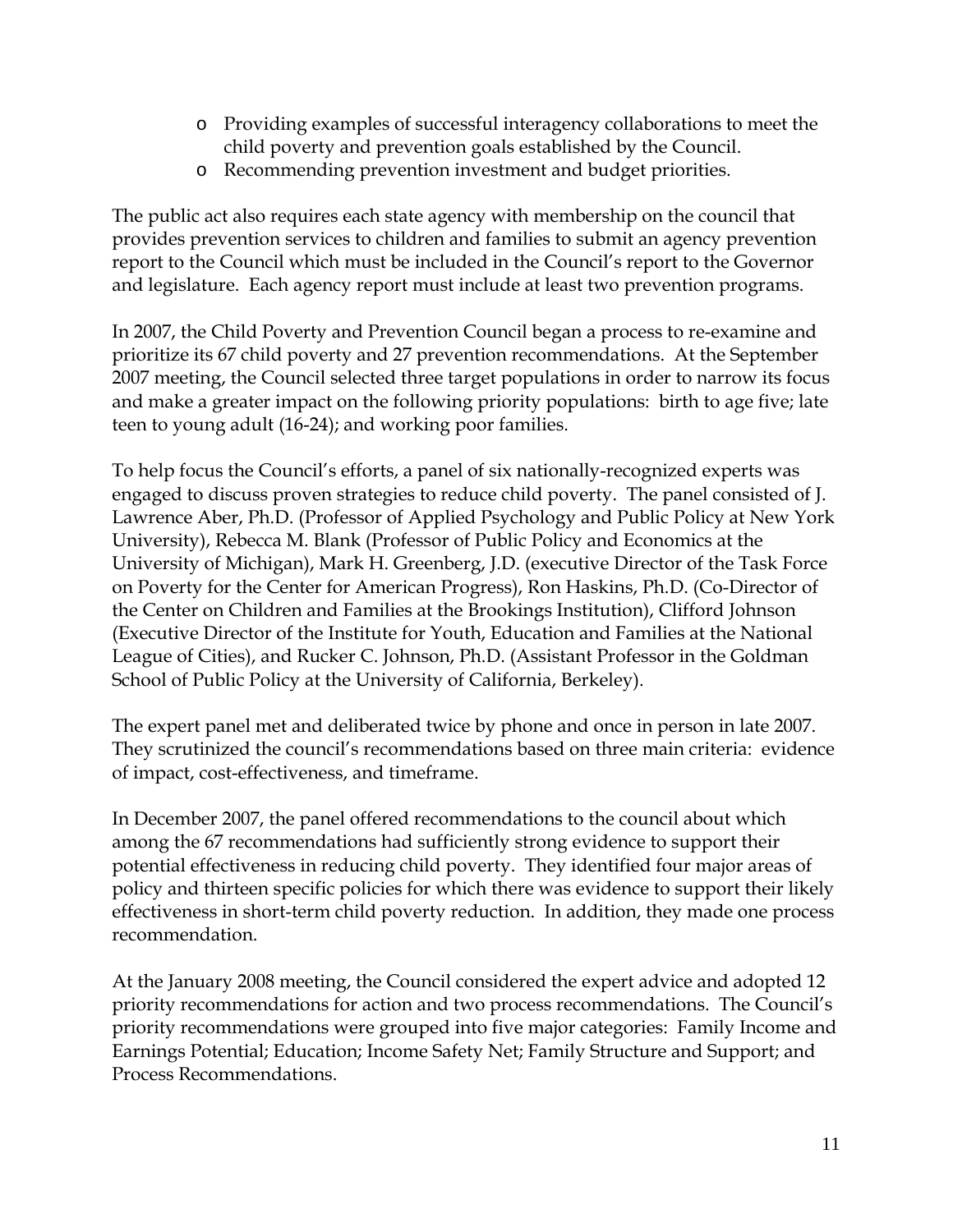In 2009, with funding from the Early Childhood Education Cabinet, the Office of Policy and Management contracted with the Urban Institute to provide an economic analysis regarding which of the Council's recommended strategies would reduce child poverty in Connecticut most significantly. The results of that analysis identified three recommendations that hold the most promise to reduce child poverty in Connecticut – depending on the definition of poverty used: (1) increased enrollment in subsidized housing, energy assistance and nutrition assistance; (2) increased attainment of Associates Degrees; and (3) guaranteed child care subsidies. In 2010, the Council agreed to target its efforts on further development of these three recommendations.

In 2010, the legislature enacted Public Act 10-133, An Act Concerning Children in the Recession. This act requires the Child Poverty and Prevention Council to serve in a leadership role to make recommendations for the state's emergency response to children affected by the recession. The public act directs the Council to:

• Develop and promote policies, practices and procedures that (1) mitigate the long-term impact of economic recessions on children; (2) provide appropriate assistance and resources to families to minimize the number of children who enter poverty as a result of the recession; and (3) reduce human and fiscal costs of recessions, including foreclosures, child hunger, family violence, school failure, youth runaways, homelessness, child abuse and neglect.

In December 2011, the council agreed that a subcommittee be created to address the additional council functions required in Section 1(c) of Public Act 10-133 and make recommendations to the full committee. Elaine Zimmerman, Executive Director of the Commission on Children was named to lead the subcommittee and representatives from DSS, DSS and OCA agreed to serve on the subcommittee. The Children in the Recession subcommittee's recommendations include:

- Council meetings should include a presentation by one agency and its actions and policies related to a specific topic in Public Act 10-133.
- Community partners and other stakeholders should periodically participate in discussions to provide input on the implementation of the public act

Statutorily, the subcommittee is required to meet quarterly if the unemployment rate of the state, as reported by the Department of Labor, is eight percent (8%) or greater for the preceding three months. Connecticut's unemployment rate for the period of January 2014 – October 2014 (latest data available) was below 8%. For the last three months, August 2014 – October 2014, the unemployment rate was slightly over 6%. As a result the subcommittee did not meet in 2014.

In 2014, the legislature enacted Public Act 14-132, An Act Concerning the Child Poverty and Prevention Council. This act made the commissioners of Housing, Agriculture and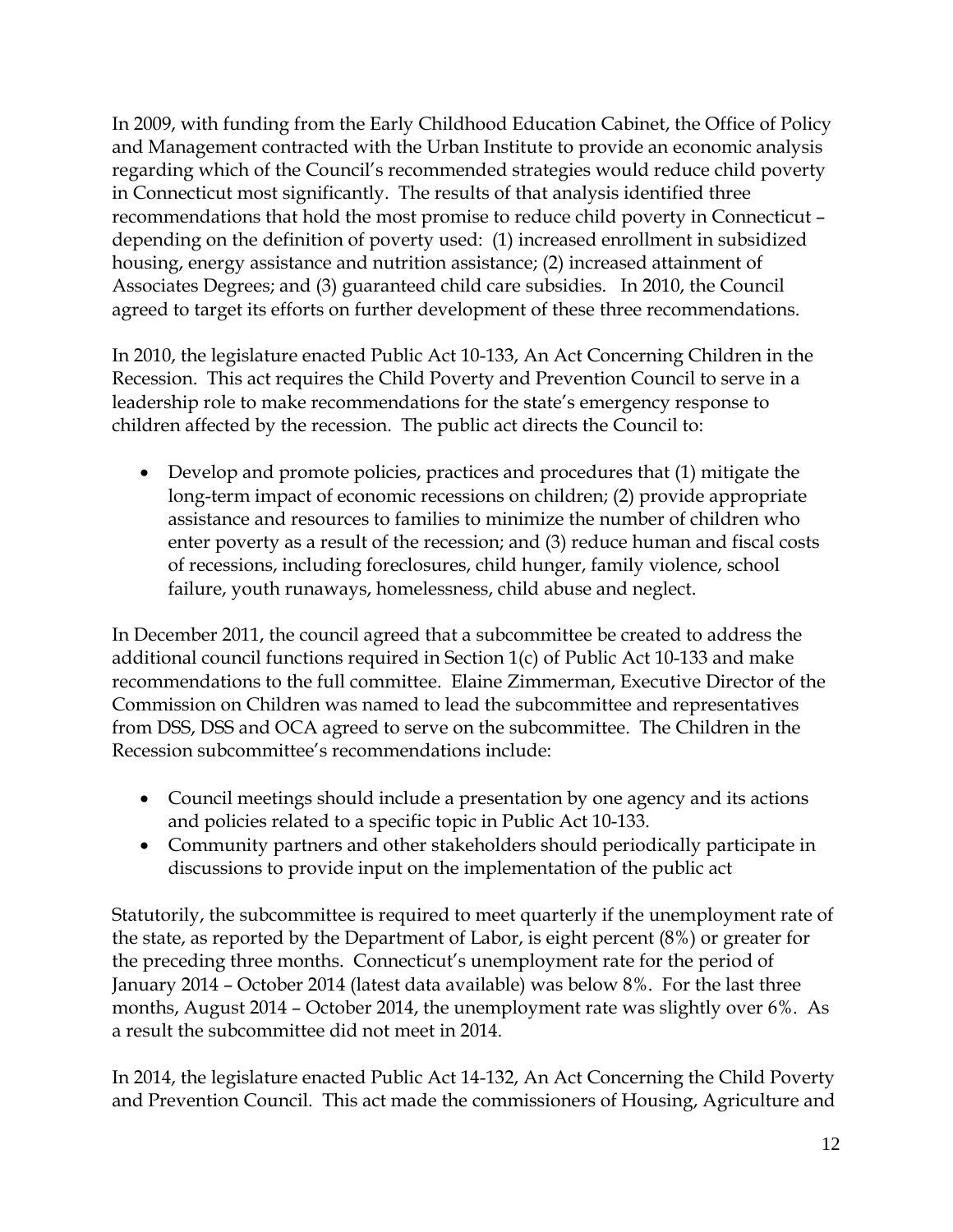the Office of Early Childhood, or their designee members of the Child Poverty and Prevention Council. The public act also requires each state agency that provides prevention services to children submit a prevention report to the Joint Standing Committee of the General Assembly on Appropriations, Children, and Human Services by November first of each year from 2015 to 2020.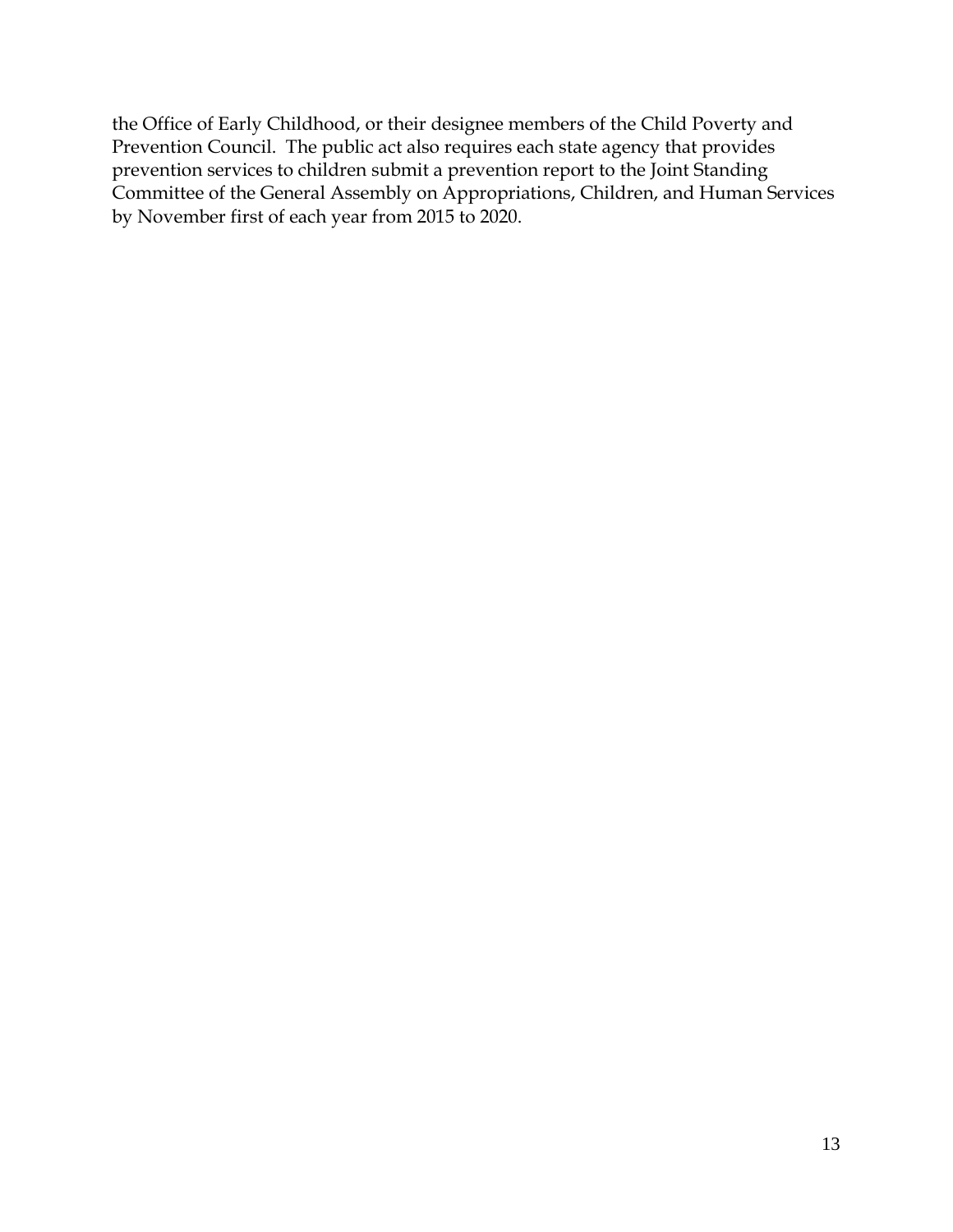# III. Council Recommendations

The Child Poverty and Prevention Council webpage, which contains the 2005 Initial Child Poverty Plan and the subsequent Progress Reports (2006-2014), along with meeting agendas and minutes, is on the Office of Policy and Management home page. The website address is:

[http://www.ct.gov/opm/cwp/view.asp?a=2997&Q=383356&opmNav\\_GID=1809](http://www.ct.gov/opm/cwp/view.asp?a=2997&Q=383356&opmNav_GID=1809)

In 2009, the Office of Policy and Management contracted, on behalf of the Child Poverty and Prevention Council, with the Urban Institute to develop an economic model to determine how the implementation of various policy options would change the number of children living in poverty in Connecticut.

The report utilized two measures of child poverty. The first measure includes only cash income and represents the official poverty measure reported by the U.S. Census Bureau. The second measure, which is based on recommendations from the National Academy of Science (NAS) adds capital gains and non-cash income and subtracts taxes and "nondiscretionary" expenses (child care and work-related).

#### **Findings**

According to the report, child poverty rates are substantially lower in Connecticut than in the United States as a whole. In 2006, using the federal poverty level (FPL), 10.7% of Connecticut's children were poor compared with 16.9% nationwide. The percent of "near-poor" (200% FPL) was 25.2% in Connecticut compared with 38.8% nationwide. Using the NAS definition, the Connecticut child poverty rate was 10.9% while the national child poverty rate was 13.4%.

The "poverty gap" or the amount of money by which incomes of poor families would have to increase in order for all families to be at the poverty level was \$351 million using the standard definition and \$372 million using the NAS threshold.

Using the Council's priority recommendations, the Urban Institute was able to model the impact on the state child poverty rate if some of the recommendations were implemented. In general, no recommendation by itself would result in a dramatic decrease in child poverty. The most effective single recommendation depends on the definition of poverty used: for the federal poverty level it is guaranteed child care subsidies, for 200% FPL it is increased attainment of AA degrees, and using the NAS definition it is increased enrollment in nutrition, housing, and energy assistance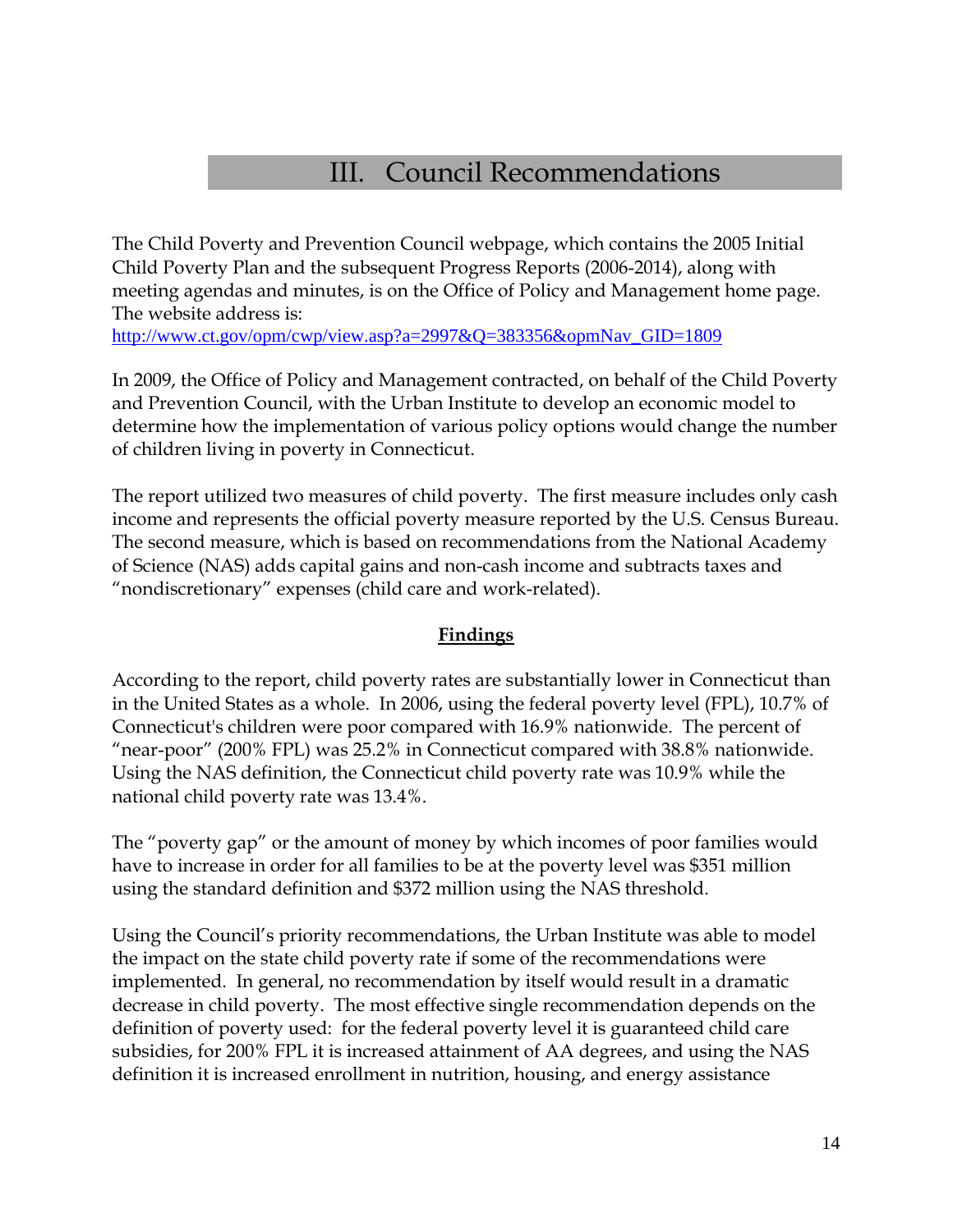programs. Across the board, the least effective recommendation among those modeled is case management for people who have left the TANF program.

When combined together, the recommendations result in a significant decrease in child poverty – especially using the NAS definition, but implementation would require significant fiscal expenditures.

Bolded percentages represent the single recommendation with the most significant impact on reducing the child poverty rate in Connecticut.

| Recommendation                                                                                                                                                       | <b>Standard</b><br>Poverty<br>Rate<br>$(10.7\%)$ | 200%<br>Poverty<br>Rate<br>$(25.2\%)$ | <b>NAS</b><br>Poverty<br>Rate<br>$(10.9\%)$ |
|----------------------------------------------------------------------------------------------------------------------------------------------------------------------|--------------------------------------------------|---------------------------------------|---------------------------------------------|
| 1. Guaranteed Child Care Subsidies, No Additional<br>Employment                                                                                                      | 10.7%                                            | 25.2%                                 | 10.4%                                       |
| 2. Guaranteed Child Care Subsidies, including<br>additional employment (Model assumes 10,000 new<br>subsidies.)                                                      | $9.2\%$                                          | 24.7%                                 | 9.5%                                        |
| 3. Increased Attainment of AA Degrees, hypothesizing<br>lower employment and wage impacts                                                                            | 10.6%                                            | 24.5%                                 | 10.7%                                       |
| 4. Increased Attainment of AA degrees, hypothesizing<br>higher employment and wage impacts. (Model assumes<br>300,000 new AA degrees.)                               | 9.5%                                             | 22.6%                                 | 9.8%                                        |
| 5. Increased Attainment of GED degrees,<br>hypothesizing lower employment and wage impacts                                                                           | 10.3%                                            | 25.1%                                 | 10.6%                                       |
| 6. Increased Attainment of GED Degrees,<br>hypothesizing higher employment and wage impacts<br>(Model assumes 135,000 receive GEDs).                                 | 9.8%                                             | 24.4%                                 | 10.1%                                       |
| 7. Increased Post-Secondary Job Training,<br>hypothesizing lower employment and wage impacts                                                                         | 10.6%                                            | 24.8%                                 | 10.8%                                       |
| 8. Increased Post-Secondary Job Training,<br>hypothesizing higher employment and wage impacts.<br>(Model assumes 300,000 adults receive additional job<br>training.) | 10.5%                                            | 24.0%                                 | 10.5%                                       |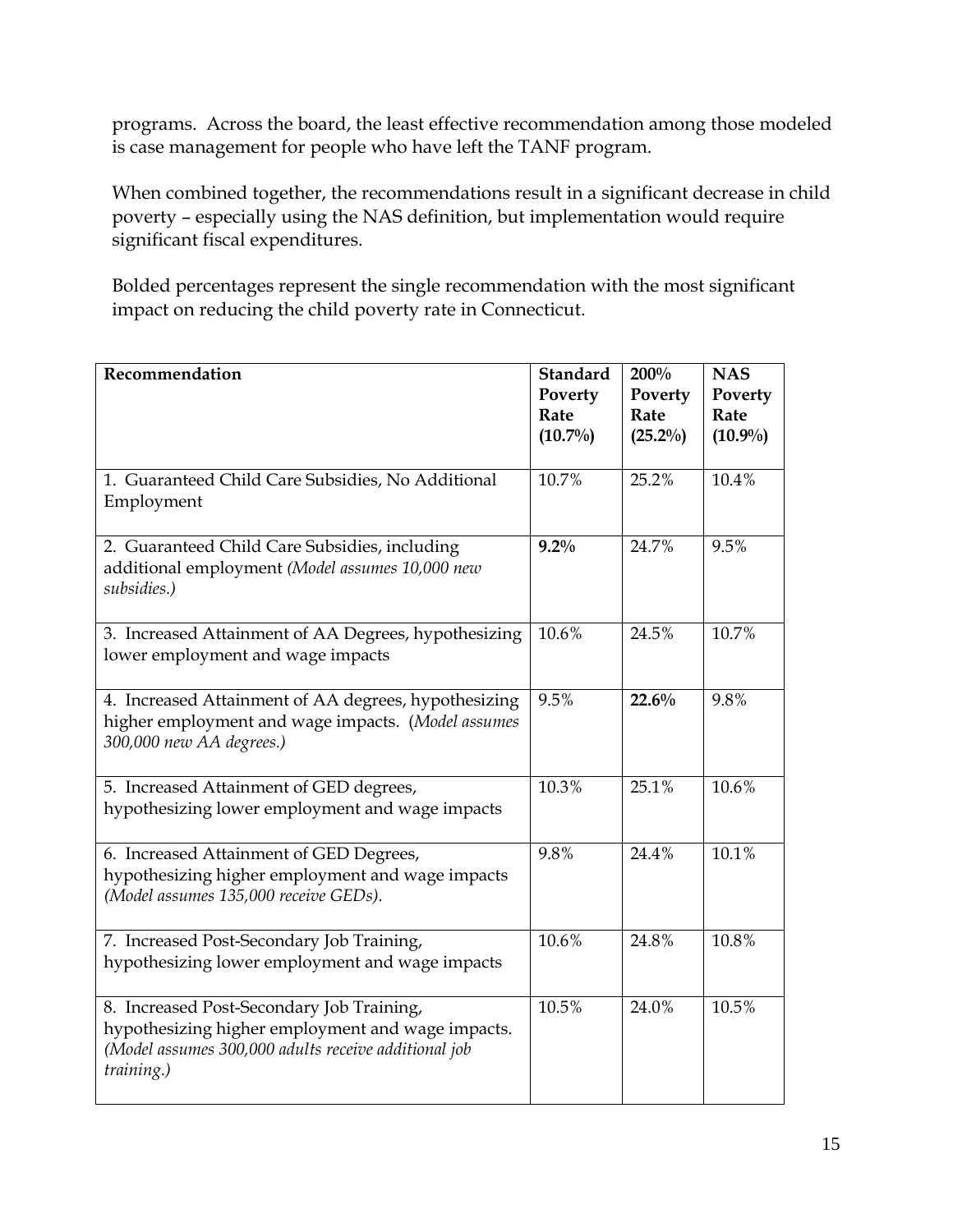| 9. 85% Participation in SNAP                                                                                                                                                                                                                                                                       |       |       | 10.7%   |
|----------------------------------------------------------------------------------------------------------------------------------------------------------------------------------------------------------------------------------------------------------------------------------------------------|-------|-------|---------|
| 10. 85% Enrollment Rate for Subsidized Housing,<br>LIHEAP and WIC                                                                                                                                                                                                                                  |       |       | $7.7\%$ |
| 11. 85% Enrollment Rate for Medicaid/HUSKY                                                                                                                                                                                                                                                         |       |       | 10.9%   |
| 12. Post-TANF Wage Supplement                                                                                                                                                                                                                                                                      | 10.5% | 25.2% | 10.8%   |
| 13. Case Management for TANF Leavers                                                                                                                                                                                                                                                               | 10.7% | 25.2% | 10.8%   |
| 14. Full Payment of All Child Support Awards                                                                                                                                                                                                                                                       | 10.4% | 24.8% | 10.6%   |
| 15. Combined impact of child care (#2), AA degrees<br>(#4), GED degrees (#6), job training (#8), $85\%$<br>enrollment in selected programs (#9, #10 and #11),<br>post-TANF wage supplement (#12), case management<br>for TANF leavers (#13), and full payment of all child<br>support awards(#14). | 7.4%  | 21.6% | 4.9%    |

The economic modeling performed by the Urban Institute identified the Council's top three recommendations that were most likely to reduce child poverty in Connecticut. The recommendations are:

- Increase enrollment in subsidized housing, energy assistance and nutrition assistance
- Increase attainment of Associates Degrees
- Guarantee child care subsidies

### **COUNCIL RECOMMENDATIONS**

The Council worked with Connecticut Voices for Children, Connecticut Association for Human Services, and Legal Assistance Resource Center of Connecticut to develop and recommend short-term low cost strategies to implement the Council's recommendations. The result was several realistic short-term strategies that the Council endorsed as priority recommendations for action:

1. EARNED INCOME TAX CREDIT: Maximize the benefits of the federal and the state Earned Income Tax Credit (EITC). *(COUNCIL PRIORITY RECOMMENDATION)*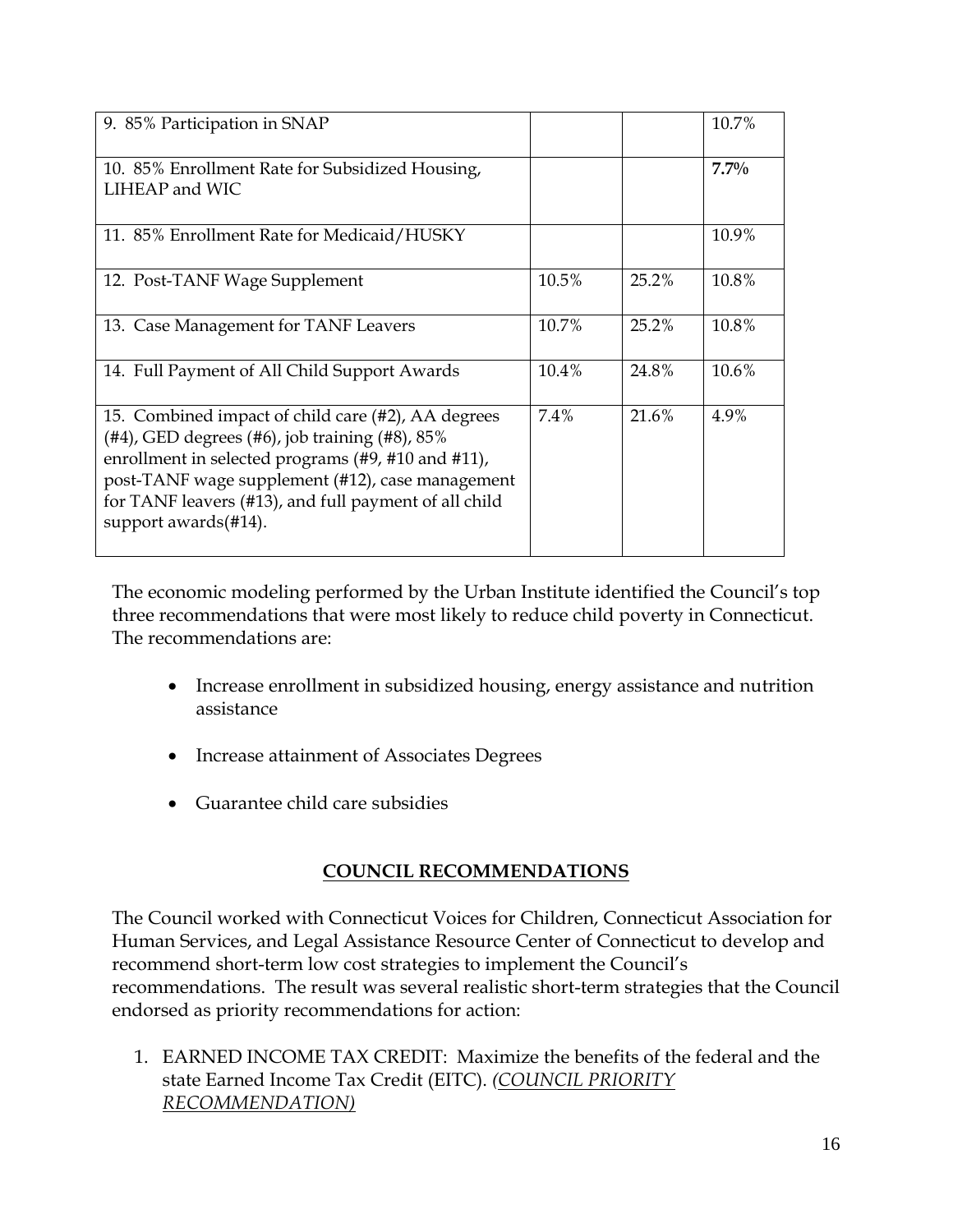- a) Continue to raise public awareness of the *state* EITC with working poor families. Encourage the development and implementation of a statewide public awareness campaign led by Governor Malloy and various Connecticut entities to increase marketing efforts of the United Way and nonprofit free tax preparation providers.
- 2. PROMOTE POST-SECONDARY EDUCATION: Increase Attainment of Associates Degrees. *(COUNCIL PRIORITY RECOMMENDATION)*
- a) Support additional investment in funds for certified and degree programs that meet the needs of employers in occupations with growth potential such as advanced manufacturing, health care and energy/utilities industry.
- b) A major impediment to attainment of associate's degrees is the failure of many of the 70-80% of community college students who need remedial education to progress beyond remedial classes. Western Connecticut State University's Bridges program has agreements with the Danbury and Bethel school districts. WestConn professors work with middle school students and with high school students, administrators and teachers to reduce the need for remedial education. This effort includes offering placement tests for remedial education (AccuPlacer and a written test) in junior year of high school. *The program has reduced the need for remedial education by graduates of these high schools attending WestConn by half over the past seven years.* Each CSU college has some funding to replicate this program. WestConn's program also receives private support. Manchester Community College has a program with the Manchester and East Hartford school districts. There may also be interest by private higher education institutions in operating and private funders in supporting such programs. WestConn estimates it would cost about \$50,000 per district to replicate. A state investment in future years could expand the program to all community colleges, covering all or most of the state's Priority School Districts.
- c) Invest in additional funds in certificate and degree programs that meet the needs of employers in the fields that are growing and with substantial numbers of current workers retiring.
- d) Ensure that every parent in Connecticut has a high school diploma.
- e) The Board of Regents conducted a massive data project to analyze and inform all public school districts of their remedial education needs for graduates and the six-year college graduation rate of their high school graduates. [http://www.ctregents.org/files/pdfs/p20/Supplemental%20Data%20Review%](http://www.ctregents.org/files/pdfs/p20/Supplemental%20Data%20Review%20for%20Superintendents%20-%20web.pdf) [20for%20Superintendents%20-%20web.pdf](http://www.ctregents.org/files/pdfs/p20/Supplemental%20Data%20Review%20for%20Superintendents%20-%20web.pdf). This data should inform decisions by the state Department of Education, in collaboration with superintendents,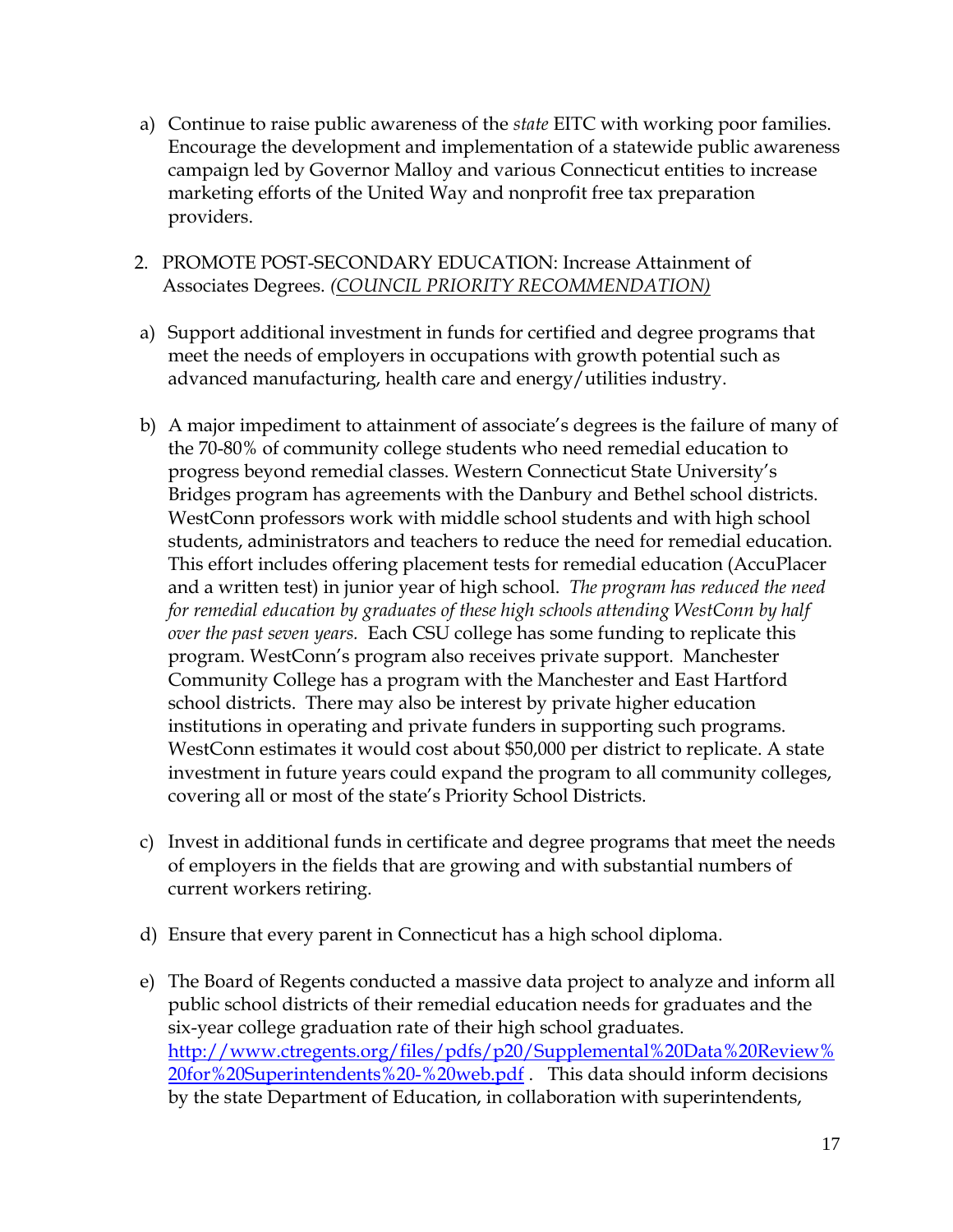teacher unions, parent groups, and advocates on how to reduce remedial education needs for high school graduates. This data should be collected and distributed every two years.

- f) Replicate the "Achieving the Dream" model at community colleges to close student achievement gaps. There is not additional Bill & Melinda Gates Foundation funding available to expand the programs, but it may be possible to replicate using state funds or funds from other foundations.
- g) Expand financial aid strategies to cover cost of living expenses: Charter Oak State College has a successful program to provide living expenses, including all tuition, books, internet costs and a computer, as well as continuous advisement, to a cohort of students. State and private funds supplement federal dollars. The program was not expanded to community colleges, as originally contemplated, due to cost.

#### 3. INCREASE CONNECTICUT'S MINIMUM WAGE: *(COUNCIL PRIORITY RECOMMENDATION)*

- a) Support raising the minimum wage in Connecticut from \$8.25 per hour to \$9.75 per hour as the most direct way to decrease children living in Connecticut.
- 4. EXPAND RENTAL ASSISTANCE PROGRAM (RAP): Increase Rental Assistance Program for Low Income Families *(COUNCIL PRIORITY RECOMMENDATION)*
- a) Target Rental Assistance Program (RAP) certificates to families with children below the federal poverty level or the National Academy of Science (NAS) definition of poverty.

#### 5. PROMOTE YOUTH EMPLOYMENT WITH A COMPREHENSIVE YOUTH EMPLOYMENT SYSTEM *(COUNCIL PRIORITY RECOMMENDATION)*

- a) Provide tax credits for job creators that hire eligible teenagers and young adults for part-time and full-time employment.
- b) Develop a School to Career Youth Employment Program that collaborates with the regional Workforce Development Boards to provide youth and young adults with job-training and skill development necessary for successful employment.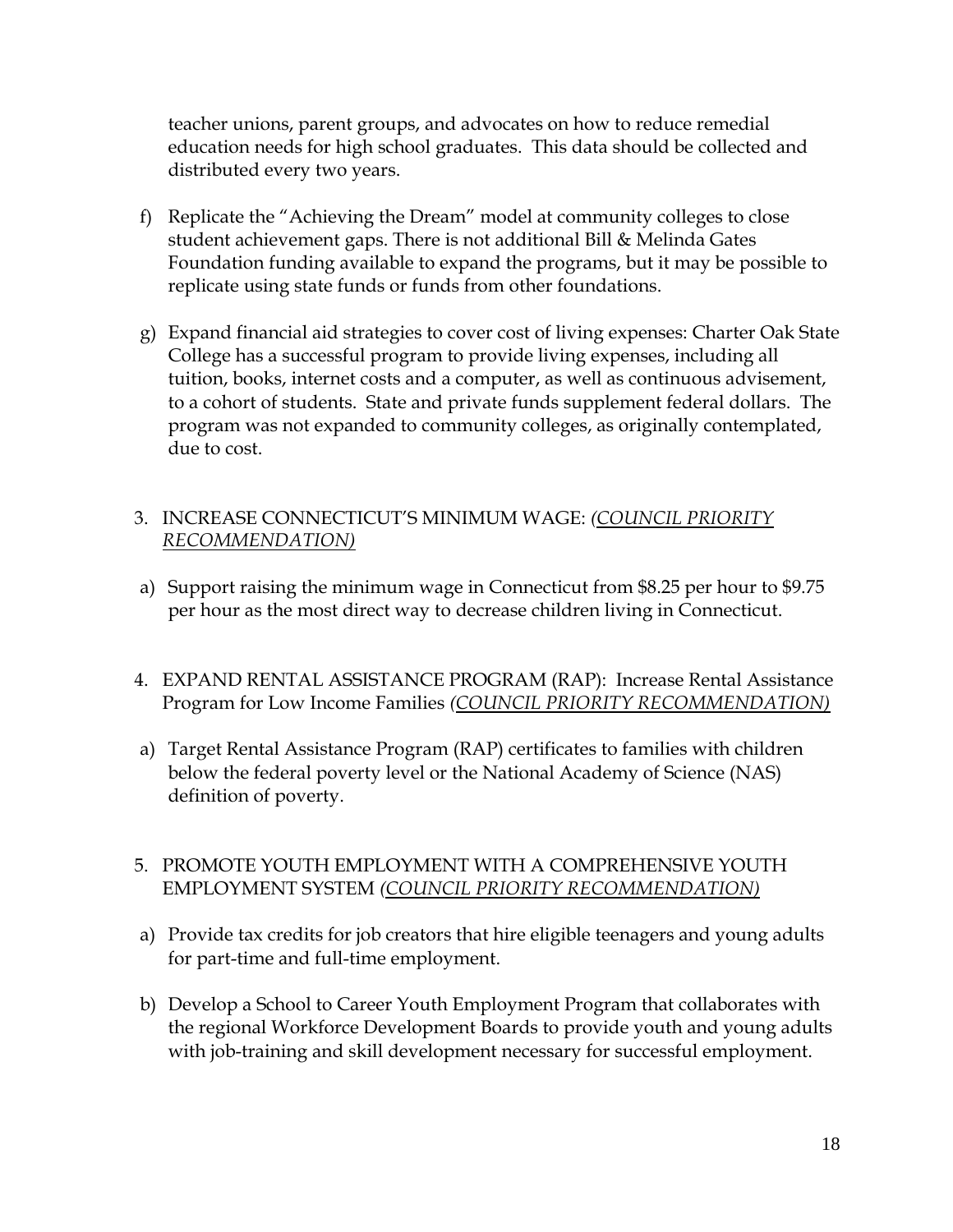c) Develop critical job training and support programs for young parents, including basic education programs, job search and placement initiatives, and child care services

#### 6. HOMELESSNESS:

Keep children out of homeless shelters.

- a) Increase Rental Assistance Program certificates (RAPs) available to families with children, within available appropriations. The Council supports rental assistance programs prioritizing services to populations such as families involved in the child welfare system who are separated or at risk of permanent separation, young adults ages 18-24 who have aged out of the child welfare system and are homeless or at risk of being homeless, families with children with physical and mental health needs, and families with children living below the official poverty level or the alternative poverty level.
- b) Re-open the Security Deposit Guarantee Program.
- c) Continue to implement supportive housing for families with children (funded with \$30 million in bonding during 2011 session and \$1.5 million in 2012).
- d) Align investments of state agencies in family housing between the Departments of Housing, Mental Health and Addiction Services, Social Services, and Children and Families to create pools of funds for housing vouchers, needed support services and creative use of federal funds.
- e) Support the Northeast Hartford Initiative, a newly established national notfor-profit organization based in New York City whose mission is to strengthen communities to end homelessness.

#### **EDUCATION:**

#### 7. EARLY CHILDHOOD EDUCATION:

a) Guarantee Child Care Subsidies: Within available appropriations, allow lowincome parents up to 75% of the state median income (instead of the current 50%) to enroll in Care4Kids to reduce poverty, since it would improve the ability of parents to participate in the labor force, while providing safe, developmentally appropriate care for their children. This would need to be phased in over several years due to the cost.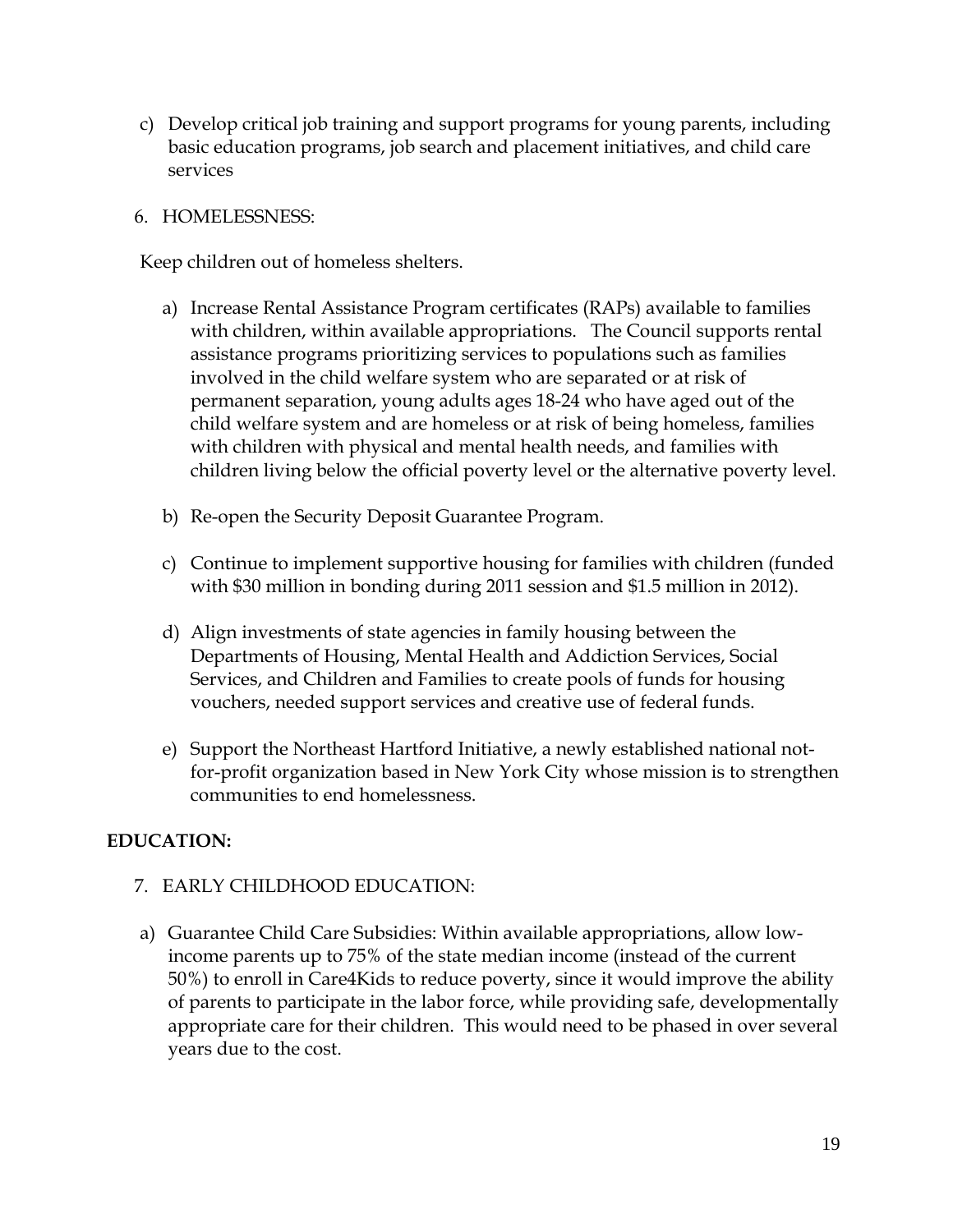- b) In the short-term, and within available appropriations, increase eligibility to 75% of state median income for minor parents, including the parents of a minor parent in the income calculation. (This would address the small group of teen parents living with their parents, making it more likely that they would attend high school and graduate, and succeed economically.)
- c) Create a "bridge" program, within available appropriations, to cover Care4Kids costs for providers between the time an application is submitted and approved (usually 60 days), to ensure that parents do not lose a job during the wait period.

#### 8. YOUTH DROPOUT PREVENTION

Although youth dropout prevention is not one of the Council's priority recommendations, the Council believes the enforcement and implementation of existing truancy laws is of highest priority and supports efforts to address this issue.

- a) Enforce existing law which requires districts to annually collect and report in the strategic school profiles truancy statistics and actions taken to reduce truancy.
- b) Enforce existing law which requires school districts to: hold meetings with parents of truant students and appropriate school personnel within 10 school days of the child obtaining truant status; refer truant children to community agencies for services; and within 15 calendar days file a Families With Service Needs (FWSN) petition for truant children whose parents do not respond to school outreach efforts. Create new accountability mechanisms and penalties that allow the Department of Education to monitor local board follow-through and enforce compliance.
- c) Ensure compliance with state and federal Child Find laws to identify students with special needs.
- d) Expand from the current ten day window the time frame in which districts must immediately re-enroll students who have dropped out (formally through signing disenrollment forms).
- e) Establish clear guidelines for alternative schools and programs, including a specific definition of what constitutes each type of program, entry and exit processes for students voluntarily or involuntarily placed into an alternative setting, and minimum requirements for curricular offerings and teacher training and credentialing.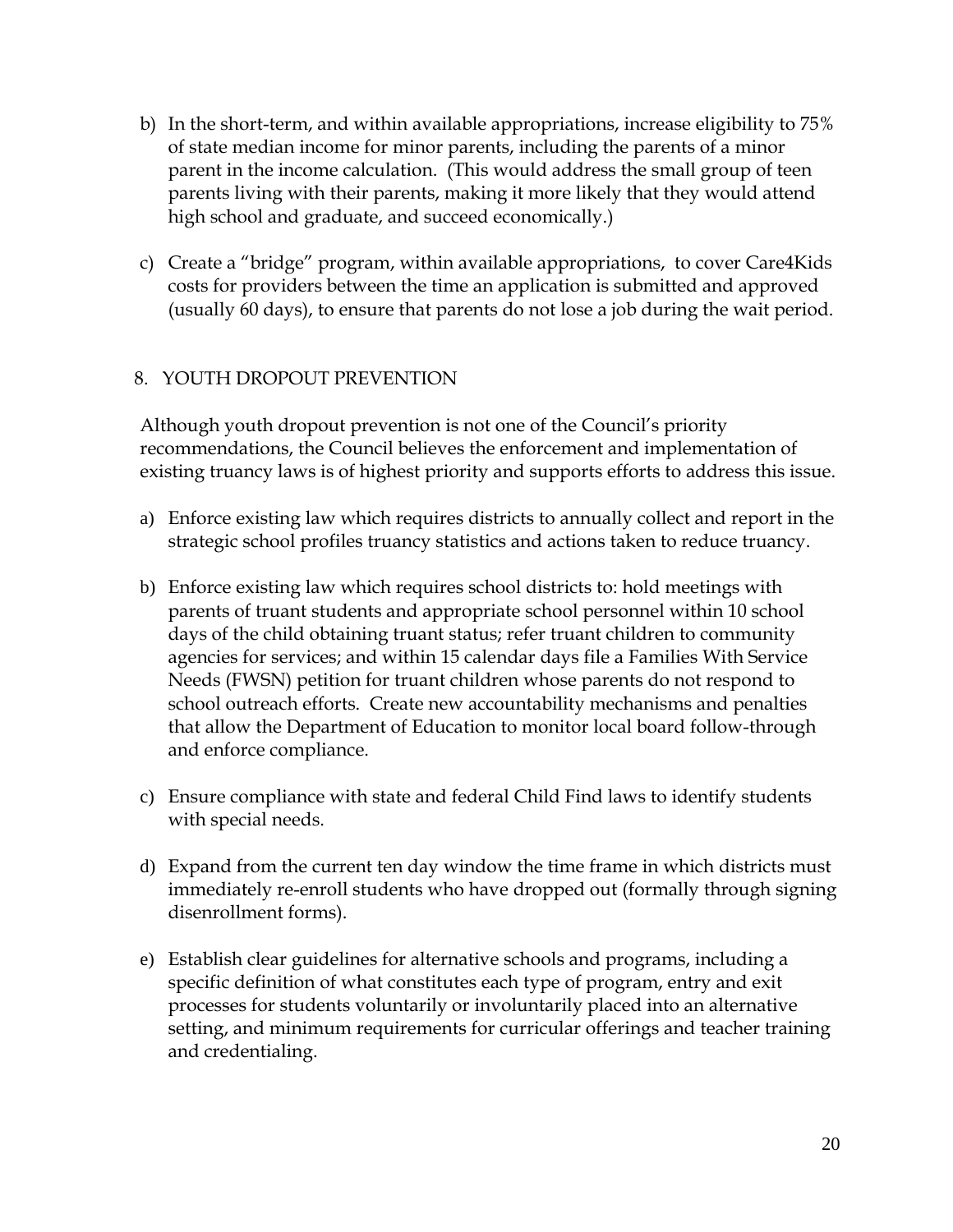- f) Establish new accountability procedures for alternative schools and programs, including a list of all program locations, students served in each program, and annual educational data (including truancy, graduation rates, and test scores), publicly accessible online through a Strategic School profile or similar means.
- g) Adopt the *National School Climate Standards* at the state level; expand and support local evidence-based school climate improvement initiatives.
- h) Encourage districts to implement new or better utilize existing programs that reduce and appropriately address behaviors leading to involvement in the juvenile justice system, including graduated response models in school discipline codes, training of school personnel (including police) in conflict de-escalation and behavior management, school based diversion programs, and emergency mobile psychiatric services.
- i) Require schools to track and report number of children arrested in school.
- j) Require schools with high arrest rates to implement strategies to reduce those rates and address disproportionate minority contact issues.
- k) Increase provision of wrap-around services in schools, particularly for mental health, by maintaining current funding levels for School Based Health Centers and encouraging partnership with local community providers to supplement district staff capacity by bringing community services into schools or referring students for services into the community.
- 7. WORKFORCE DEVELOPMENT FOR TEMPORARY FAMILY ASSISTANCE PROGRAM. Enhance GED and literacy programs for Temporary Family Assistance (TFA) participants.
	- a) Endorse and support the proposals put forward by the JFES Enhancement Workgroup convened by the Department of Labor which address these issues.
	- b) Modify C.G.S. § 17b-112(c) to apply the same federal poverty level income test that is used to determine TFA eligibility in the first 21 months to the first two six-month TFA extensions.
	- c) Revise JFES operating principles to make the attainment of a secondary education credential a goal in addressing barriers to employment. The state should apply for federal and/or private grant opportunities for pilots to test various ways of expediting the attainment of a high school diploma/GED.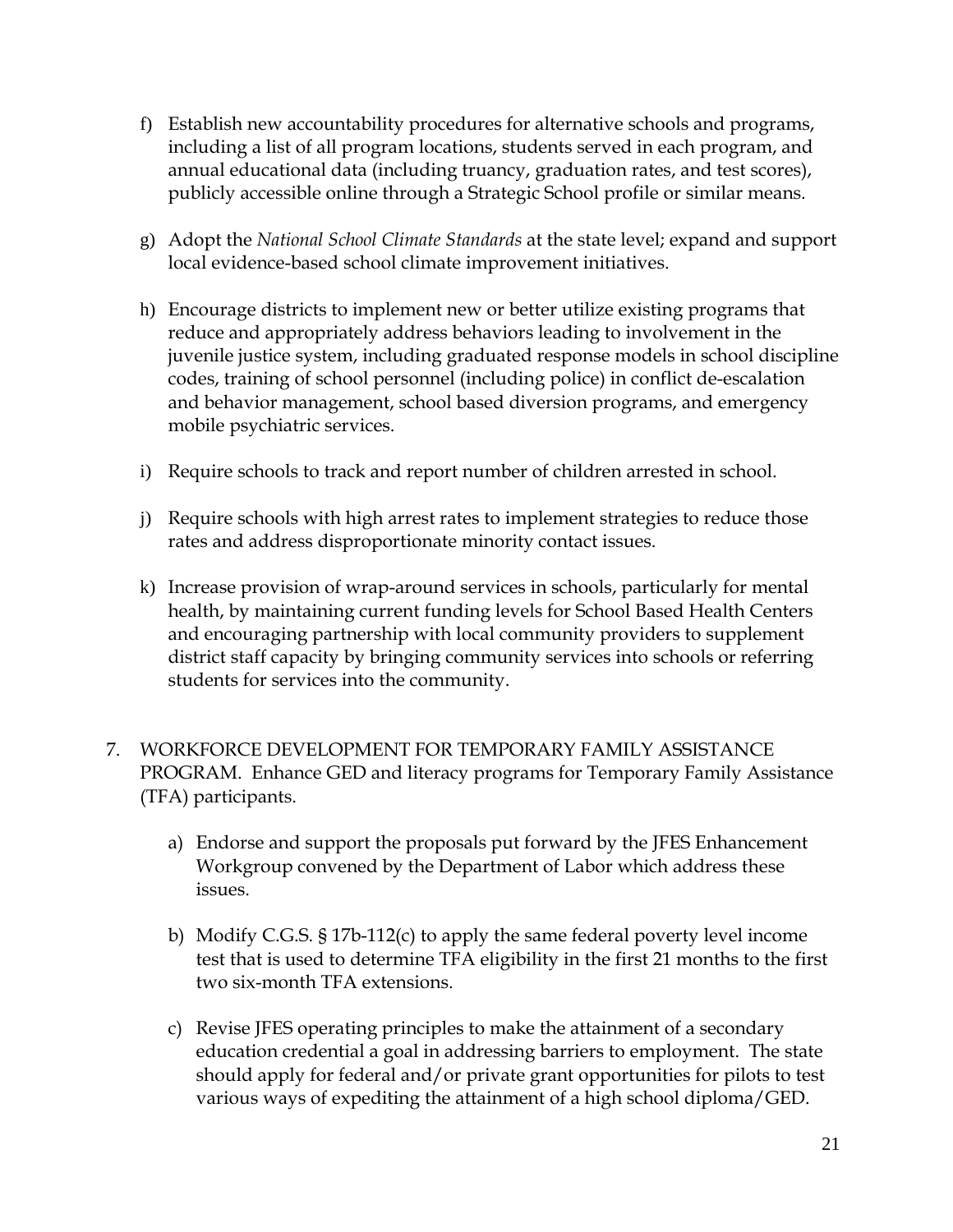- d) Establish pilot projects that would test service models that provide adult base education/GED and vocational education (I-Best model) and intensive, shortterm GED programs. The state should apply for federal and/or private funding to help fund the pilots.
- e) Adopt program to supplement income from work for parents who move from welfare to work and lose cash assistance because of earnings. Estimated cost of the program in past years was \$1-2 million.
- f) Eliminate the cliff in benefits by gradually lowering the cash benefit in TFA when a parent is working rather than terminating it entirely when family income exceeds the cash benefit amount. Cost depends on the design of the program.
- g) Lower caseloads for case managers in the Jobs First Employment Services Program from the current level of between 110 and 150 cases per case manager to at most 80 – 100 cases per case manager, within available appropriations.
- h) Support TANF waiver to allow states to test new ways of achieving better employment outcomes for needy families.

#### **INCOME SAFETY NET:**

#### 9. SUPPORT FOR YOUNG MOTHERS ON TFA:

- a) Coordinate with the state Dept. of Education on its \$1.99M grant from the U.S. Dept. of Health and Human Services to develop programs in the "top five districts" for support of pregnant and parenting teens.
- b) Coordinate with the DSS' HUSKY administrative services organization which will have some responsibility for care coordination during pregnancy.

#### 10. ENHANCE ACCESS TO SUPPLEMENTAL NUTRITION PROGRAM:

The DSS should, within available appropriations, increase enrollment for federal energy and nutrition assistance programs administratively. The DSS should solicit specific recommendations from advocates (End Hunger CT, Hispanic Health Council, CAP agencies, CAHS, etc.) and discuss with Commissioner Bremby.

a) Streamline applications (simplifying application forms), improve access to DSS offices (including simpler, more easily understood communications from DSS),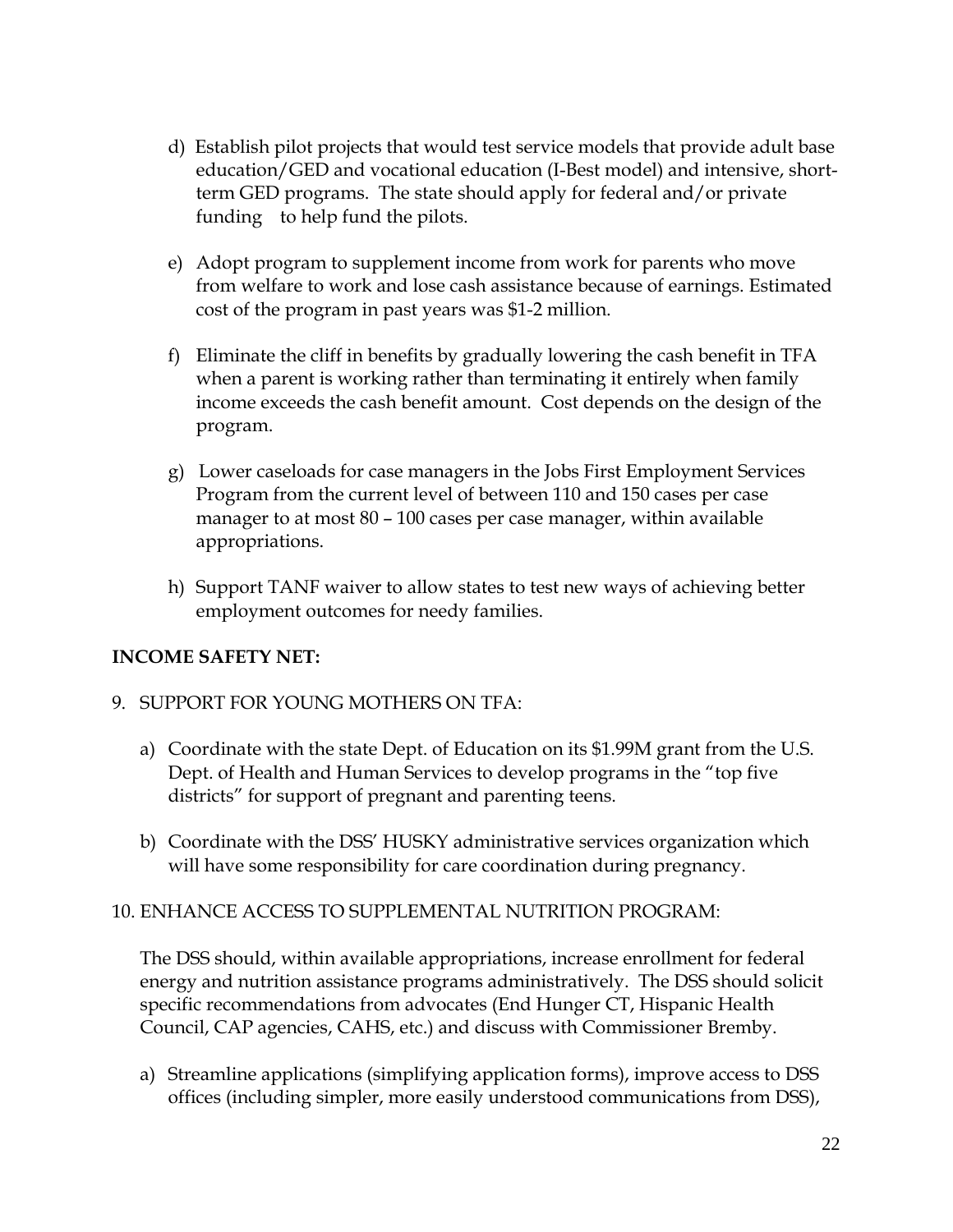increase efficiency of application processing, enhance outreach for SNAP and child nutrition programs, etc. DSS wants to increase efficiency in processing SNAP applications and services, and is under pressure from USDA to do so, but will need to hire additional staff to accomplish this. While this will cost the state in funding, continued slow processing will result in additional USDA fines; funding the positions and improve processing is therefore recommended for reasons of both service improvement and fiscal prudence.

- b) Improve access, including on-line applications, a voice response phone system, and worker retraining through the first phase of DSS's "modernization" effort. Full implementation is at least 18 months away, but steps will be implemented in the interim. The second phase (involving replacement of DSS's computer system) is four to five years away, and 90 percent of the cost will be funded by the federal Affordable Care Act. A planning committee involving end-users, advocates, and DSS staff should determine how to speed implementation.
- c) Change DSS internal procedures and external contract to create "integrated service delivery," "one-stop shopping" where clients who come to the agency or any contractor are provided with an array of services and informed of all programs for which they are eligible to enroll.
- d) Improve communication between the Central DSS Office administrators and regional line staff to ensure that policies and procedures are implemented uniformly throughout the state.
	- Examine best practices at DSS regional offices and work to apply these across regions to simplify the application process and optimize use of existing resources.
	- Improve signage in DSS offices so people don't wait in wrong line and/or adopt the "bank" method: one line from which you are sent to the correct workstation based on your issue (would probably need a worker to talk to people in line and identify what workstation they need to go to).
	- Assign specific front-desk staff to deal with clients as they enter DSS offices so that practices are consistent.
	- Implement and enforce consistent rules about how documents can be delivered. Implement consistent policies about logging in documents so that documents are not lost.
- e) Grant expedited SNAP (food stamp) benefits pending an interview. Presently, some applications for expedited food assistance are not processed because the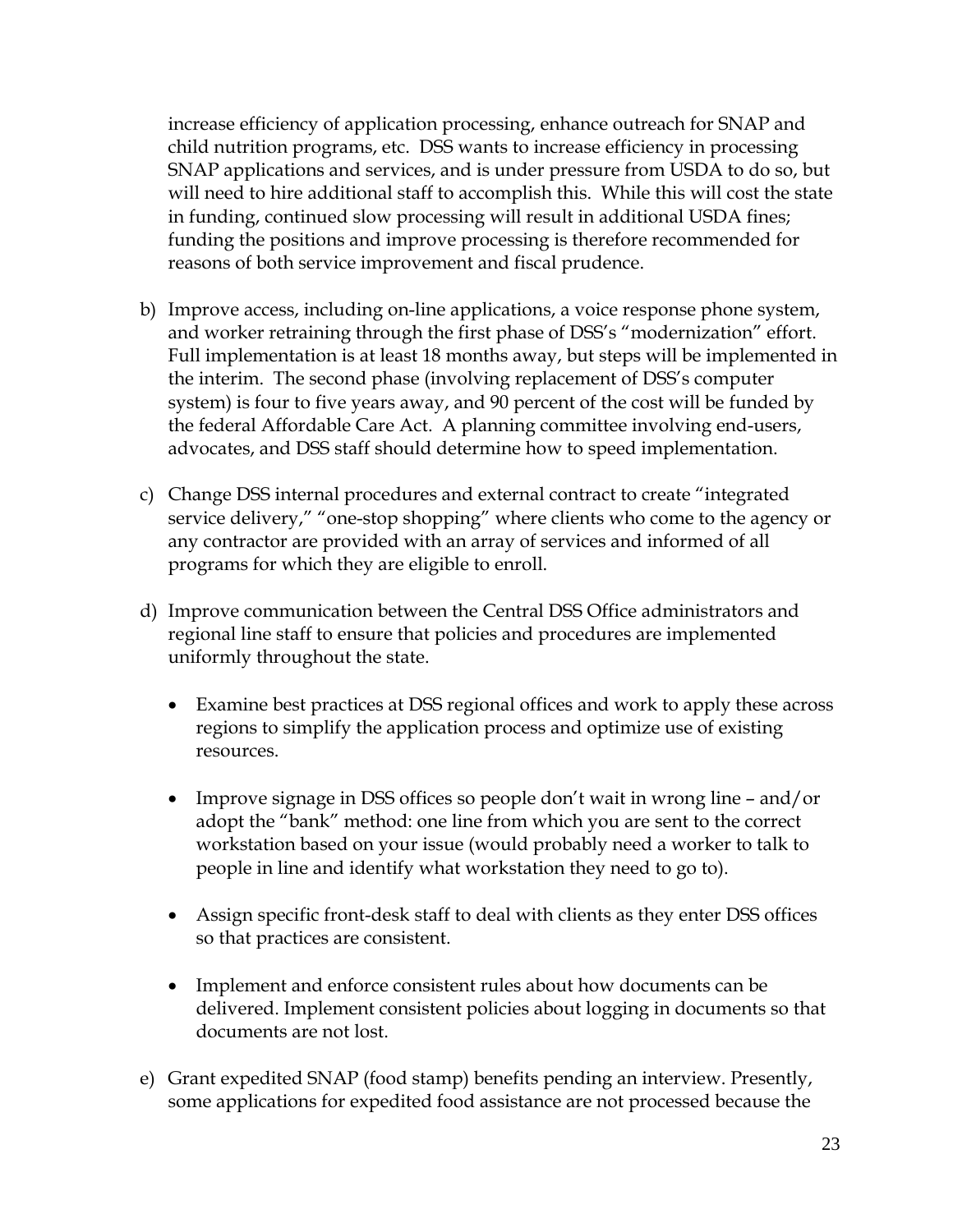applicant cannot be reached for an interview within the seven day time frame. This policy change would require a waiver from the federal FNS. The policy change would be most useful with mail-in applications or applications taken by community outposts.

#### **FAMILY STRUCTURE AND SUPPORT**

11. REDUCE TEEN PREGNANCY

As noted in #7 above, the CDC awarded the City of Hartford \$4.5 M for reducing teen pregnancy by 10%.

12. CASE MANAGEMENT FOR EMPLOYMENT-RELATED SERVICES Case management for all mothers of high risk newborns for the first twelve months after birth.

Although, support for young mothers on TFA is not one of the Council's priority recommendations, the Council fully supports program models such as Child First and other home visitation programs designed to assistance young mothers on TFA.

#### **PROCESS RECOMMENDATIONS:**

13. IMPROVE POVERTY MEASURE: Conduct a review of alternative measures of poverty using an Economic Modeling consultant and monitor the federal government and other states addressing this issue.

Census information on the new supplemental poverty measure (SPM) for 2012 shows a three year average of poverty rates for the two measures for U.S. totals and for each state. Child poverty rate using this measure is not available for each state.

The new measure includes both a more comprehensive list of "costs" as well as "income" sources. There is also an adjustment for cost of living. Using the three year estimate (2009-2010) the SPM poverty rate for Connecticut (12%) was higher than the official poverty rate (9.2%). The report indicates that geographic adjustments for housing costs, a different mix of housing tenure or metropolitan are status, or higher nondiscretionary expenses such as, taxes or medical expenses may attribute to the higher SPM.

#### 14. COORDINATION AND SYSTEMS

a) State agencies' employees (and their contractors) should be made aware of various services across agency lines administratively, and little cost. For example, eligibility is the same for SNAP and school meal programs operated by local districts through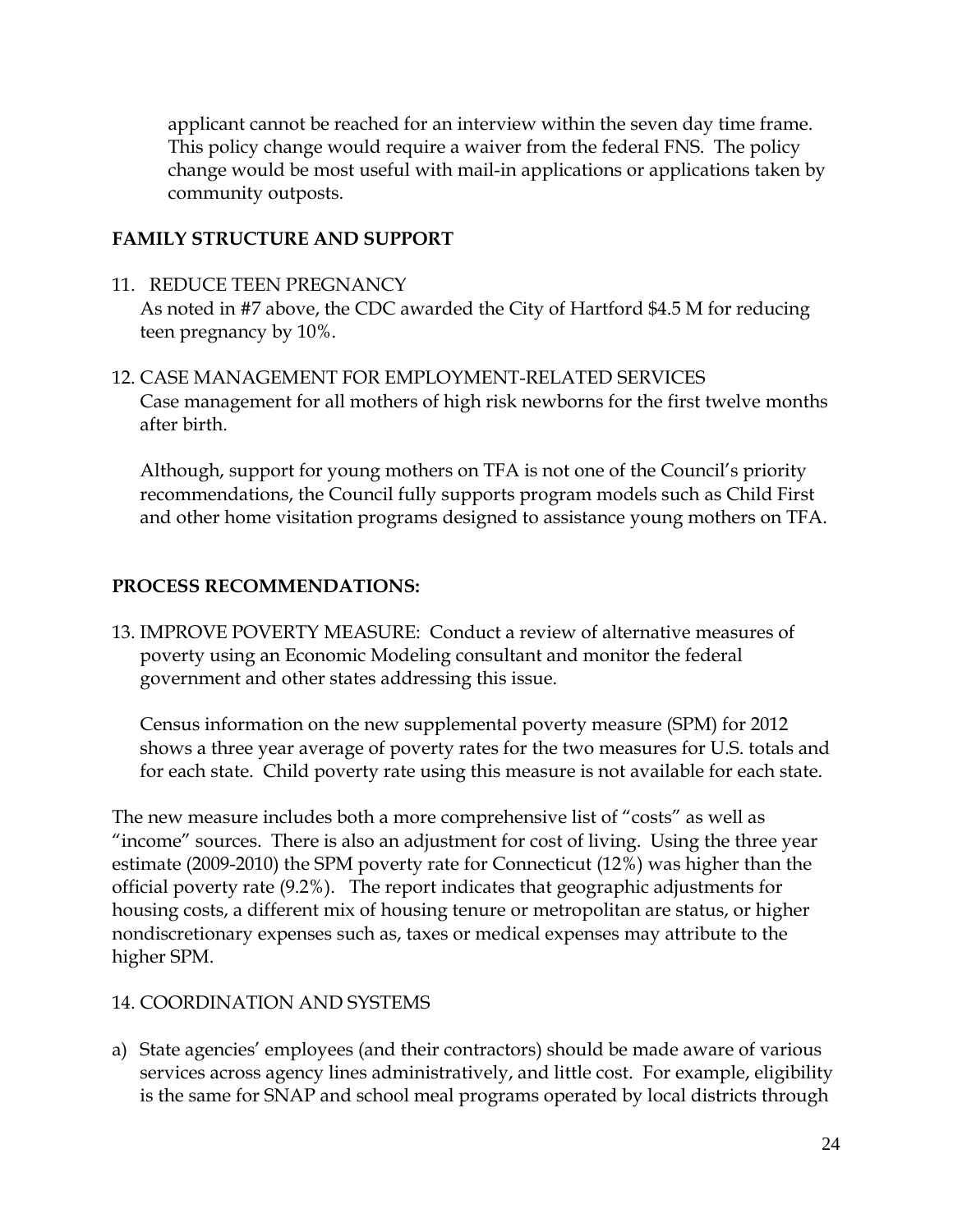SDE. These agencies could collaborate initially to publicize to enrollees for one program their eligibility for the other, and could eventually have common applications.

- b) Technology used by various state contractors, including screening tools and navigators operated by 2-1-1, CAPs, CAHS, End Hunger CT, and others can facilitate benefit eligibility determinations and enrollment. Integrate these tools to improve the quality of applications and recertifications for SNAP and other benefits submitted to DSS, which proved successful in the recent Disaster SNAP program implementation.
- c) Create a master contract or coordinated leadership team across agencies and branches of government:
	- Coordinate between DCF and DMHAS to ensure services to clients aging out of DCF services.
	- Implement recommendations of the Achieving Administrative Efficiencies Workgroup of the Commission on Nonprofit Health and Human Services, March, 2011.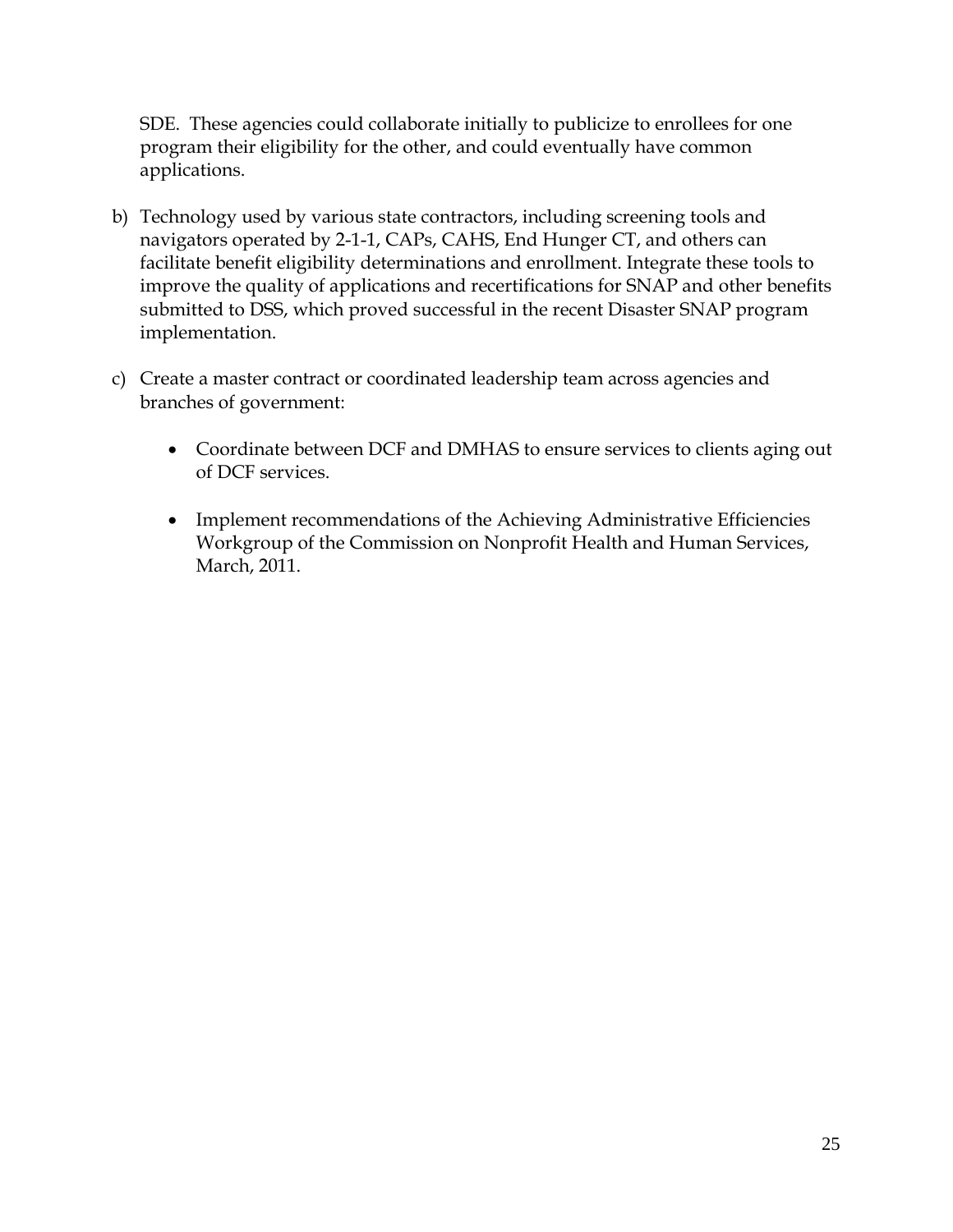# IV. Progress Report

This section of the report describes implementation of the Council's plan to reduce child poverty, including the extent to which state actions are in conformance with the plan and progress made toward reducing child poverty.

### **A. Trends in Child Poverty in Connecticut**

The Council's child poverty goal is to reduce poverty among children in Connecticut by 50% over ten years. When the Council's ten-year plan was released in 2005, the most up-to-date figures on child poverty were based on 2003 census figures. Currently, the most recent figures are based on 2013 census data. The Council continues to focus on reducing child poverty both among "very poor" households with income below 100% of the federal poverty level (\$19,530 for a family of three and \$23,550 for a family of four in 2013)<sup>[16](#page-25-0)</sup> and "poor" households with income below 200% of the federal poverty level  $(\text{\$39,060}$  for a family of three and \$47,100 for a family of four in 2013)<sup>[17](#page-25-1)</sup>. Because Connecticut has a high cost of living, both measures are used in order to give a more complete picture of poverty in Connecticut. The 200% FPL measure roughly corresponds to Connecticut's Self-Sufficiency Standard, a measure of the income necessary for a family to meet basic needs.

To measure the child poverty rate in Connecticut, the Council uses findings from two U.S. Census Bureau surveys: the American Community Survey (ACS) for data on households with income below 100% of the federal poverty level and the Current Population Survey (CPS) for those with income below 200% of the federal poverty level. The Council uses ACS for the "very poor" household data because it is a more statistically valid and reliable data. CPS surveys approximately 100,000 households nationally each year, while ACS surveys approximately 3 million households each year. The relatively large sampling errors of state-level estimates using CPS limit its usefulness. Because of its large sample size, the ACS provides the best survey-based state-level income and poverty estimates available. The sample size of the ACS makes it exceptionally useful for state-level analysis. ACS now has the capability to produce data on families with income below 200% of the federal poverty level. However, for consistency the Council will continue to use the CPS data to measure the number of children living in families with income below 200% of the federal poverty level.

 $\overline{a}$ 

<span id="page-25-1"></span><span id="page-25-0"></span><sup>&</sup>lt;sup>16</sup>See [http://aspe.hhs.gov/poverty/13poverty.cfm;](http://aspe.hhs.gov/poverty/13poverty.cfm)<br><sup>17</sup> Source: U.S. Department of Health and Human Services Poverty Guideline 2013. Annual amount calculated by the Office of Policy and Management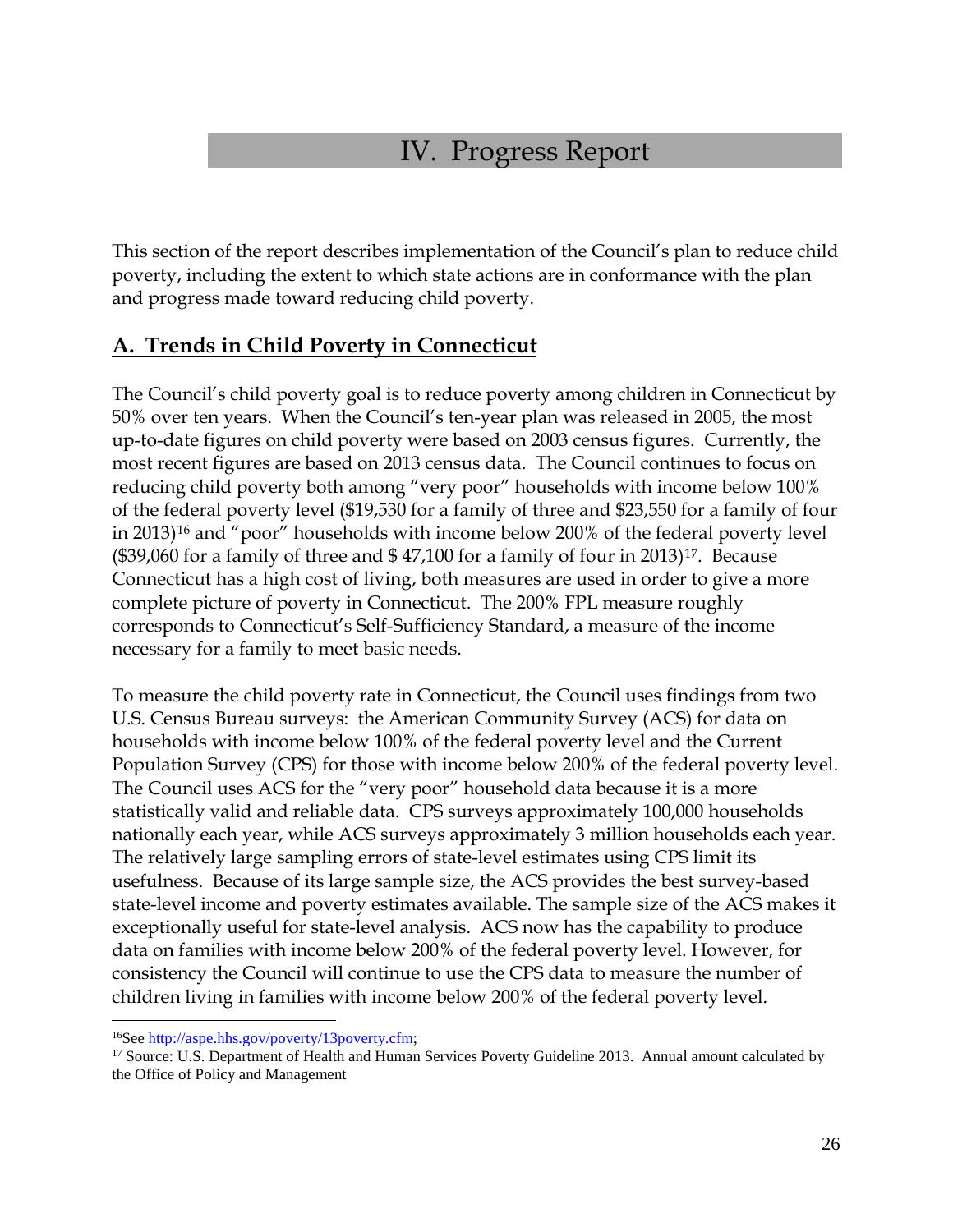In 2013, Connecticut's child poverty rate for "very poor" households with income below 100% of the federal poverty level was 14.5%, a slight decrease from the 2012 child poverty rate of 14.8%. Connecticut's child poverty rate of 14.5% remains substantially below the national child poverty rate of 22.2%. Connecticut had the 8th lowest child poverty rate in the nation where child poverty rates range from 10.2% in New Hampshire to 34.0% in Mississippi.

For "poor" households with income below 200% of the federal poverty level, Connecticut's child poverty rate in 2013 was 29.9% which represents an increase over the previous year's rate of 25.4%. Using this measure the national child poverty rate is 42.6% and Connecticut had the 2nd lowest child poverty rate of all the states and D.C. where child poverty rates range from 29.4 in New Hampshire to 57.5% in Arizona.

Using these sources, the child poverty rate in Connecticut has been:

|                      | 2003  | 2004  | 2005  | 2006  | 2007  | 2008  | 2009  | 2010  | 2011  | 2012  | 2013  |
|----------------------|-------|-------|-------|-------|-------|-------|-------|-------|-------|-------|-------|
| Percent of           |       |       |       |       |       |       |       |       |       |       |       |
| children             |       |       |       |       |       |       |       |       |       |       |       |
| under 18             | 11.0% | 10.5% | 11.6% | 11.0% | 11.1% | 12.5% | 12.1% | 12.8% | 14.9% | 14.8% | 14.5% |
| Percentage of        |       |       |       |       |       |       |       |       |       |       |       |
| children             |       |       |       |       |       |       |       |       |       |       |       |
| under 18             |       |       |       |       |       |       |       |       |       |       |       |
| <b>United States</b> | 17.6% | 17.8% | 18.5% | 18.3% | 18.0% | 18.2% | 20.0% | 21.6% | 22.5% | 22.6% | 22.2% |
| Connecticut          |       |       |       |       |       |       |       |       |       |       |       |
| rank among           |       |       |       |       |       |       |       |       |       |       |       |
| states               | 48    | 50    | 46    | 49    | 47    | 42    | 49    | 50    | 45    | 47    | 43    |

#### **Children Poverty in Connecticut and United States 2003-2013**

#### **All "Low Income" Children in Connecticut and United States Households with Income Under 200% of the Federal Poverty Level 2003-2013**

|                                                               | 2003  | 2004  | 2005  | 2006  | 2007  | 2008  | 2009  | 2010  | 2011  | 2012  | 2013  |
|---------------------------------------------------------------|-------|-------|-------|-------|-------|-------|-------|-------|-------|-------|-------|
| Percentage of<br>children<br>under 18                         | 23.0% | 23.9% | 25.8% | 25.8% | 27.5% | 26.2% | 23.1% | 26.8% | 30.9% | 25.4% | 29.9% |
| Percentage of<br>children<br>under 18<br><b>United States</b> | 39.1% | 39.3% | 38.9% | 39.0% | 39.2% | 40.6% | 42.5% | 43.6% | 44.3% | 43.8% | 42.6% |
| Connecticut<br>rank among<br>states                           | 48    | 47    | 48    | 49    | 48    | 50    | 50    | 50    | 47    | 50    | 49    |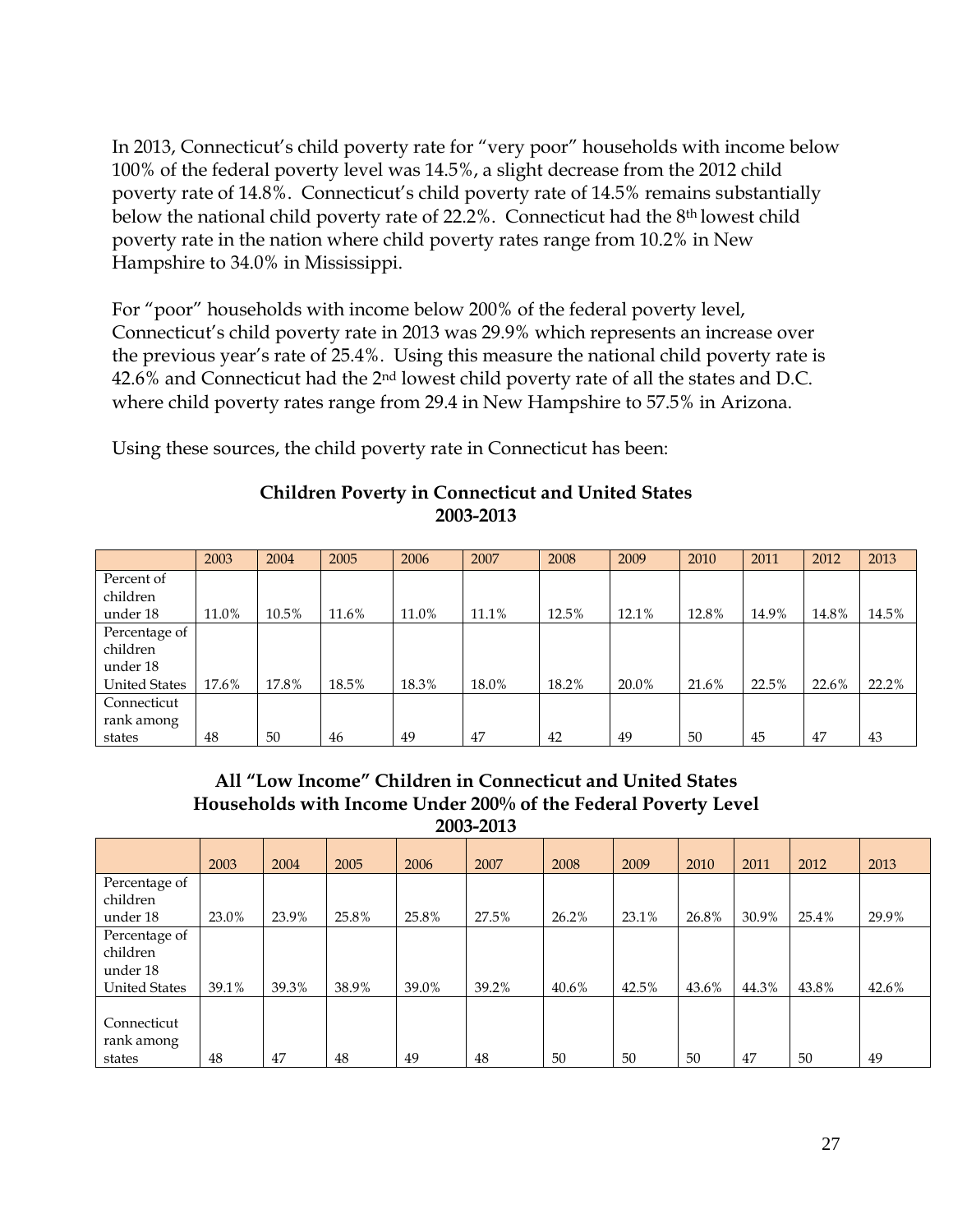The charts below depict child poverty rates of children living below 100% and 200% of the federal poverty levels in Connecticut and the United States from 2003-2013.

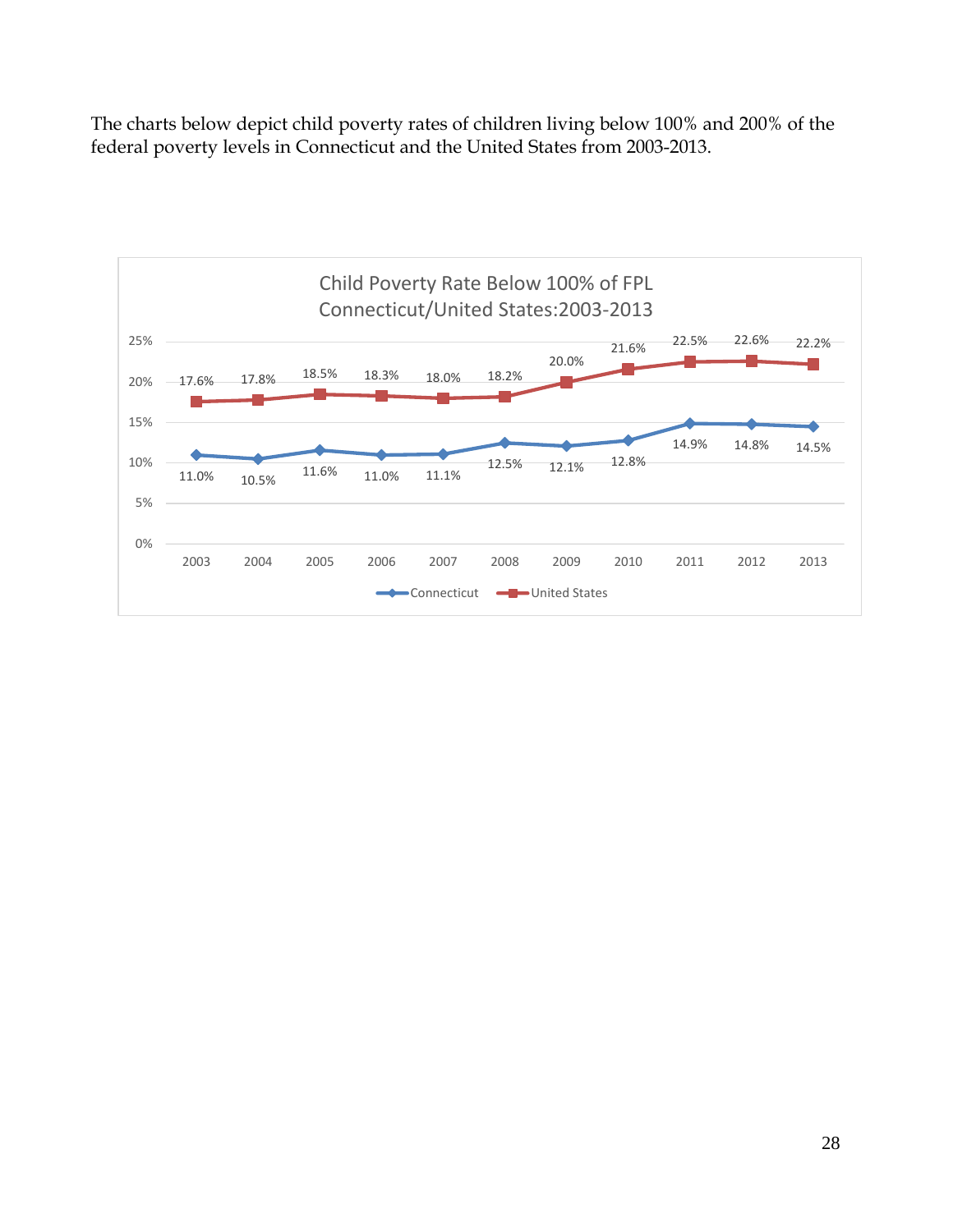

In 2013, rates of child poverty in Connecticut continue to vary significantly based on location. The percentage of children living in poverty in Connecticut's cities with a population over 65,000 was: Bridgeport (32.7%), Danbury (14.4%), Hartford (47.6%), New Britain (32.0%), New Haven (33.1%), Norwalk (6.9%), Stamford (18.6%) and Waterbury (40.0%)**[18](#page-28-0)**. Child poverty rates also vary by family structure as single parent families with related children are more likely to live in poverty than married couples with children. In 2013 the poverty rate for married couple families with related children was 3.7% and the poverty rate for single parent families with related children was 32.2%[19](#page-28-1). The chart on the following page illustrates the disproportionate impact of poverty on children based on location.

<span id="page-28-1"></span><span id="page-28-0"></span><sup>18</sup> U.S. Census Bureau, 2013 American Community Survey Chart S1701

<sup>19</sup> U.S. Census Bureau, 2013 American Community Survey Chart S1702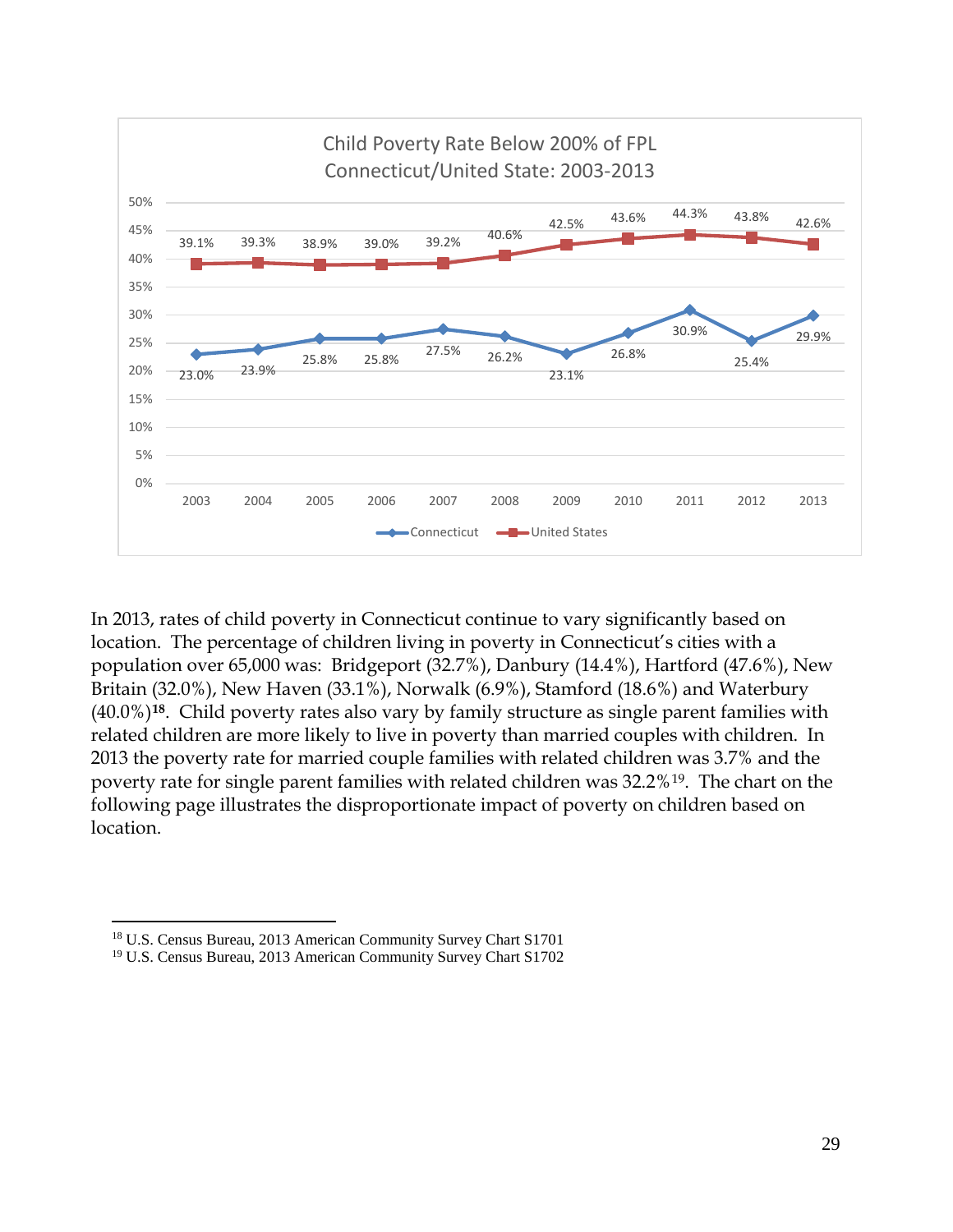

Racial and ethnic disparities persist Black and Hispanic children are more likely to live in poverty than white children. According the Children's Defense Fund, 28.2% of black children and 32.9% of Hispanic children live in poverty as compared to 5.6% of white children<sup>[20](#page-29-0)</sup>. The chart on the following page illustrates the disproportionate impact of poverty on some of the state's children.

<span id="page-29-0"></span><sup>&</sup>lt;sup>20</sup> Children's Defense Fund; Child Poverty in America 2013: State Analysis, September 29, 2014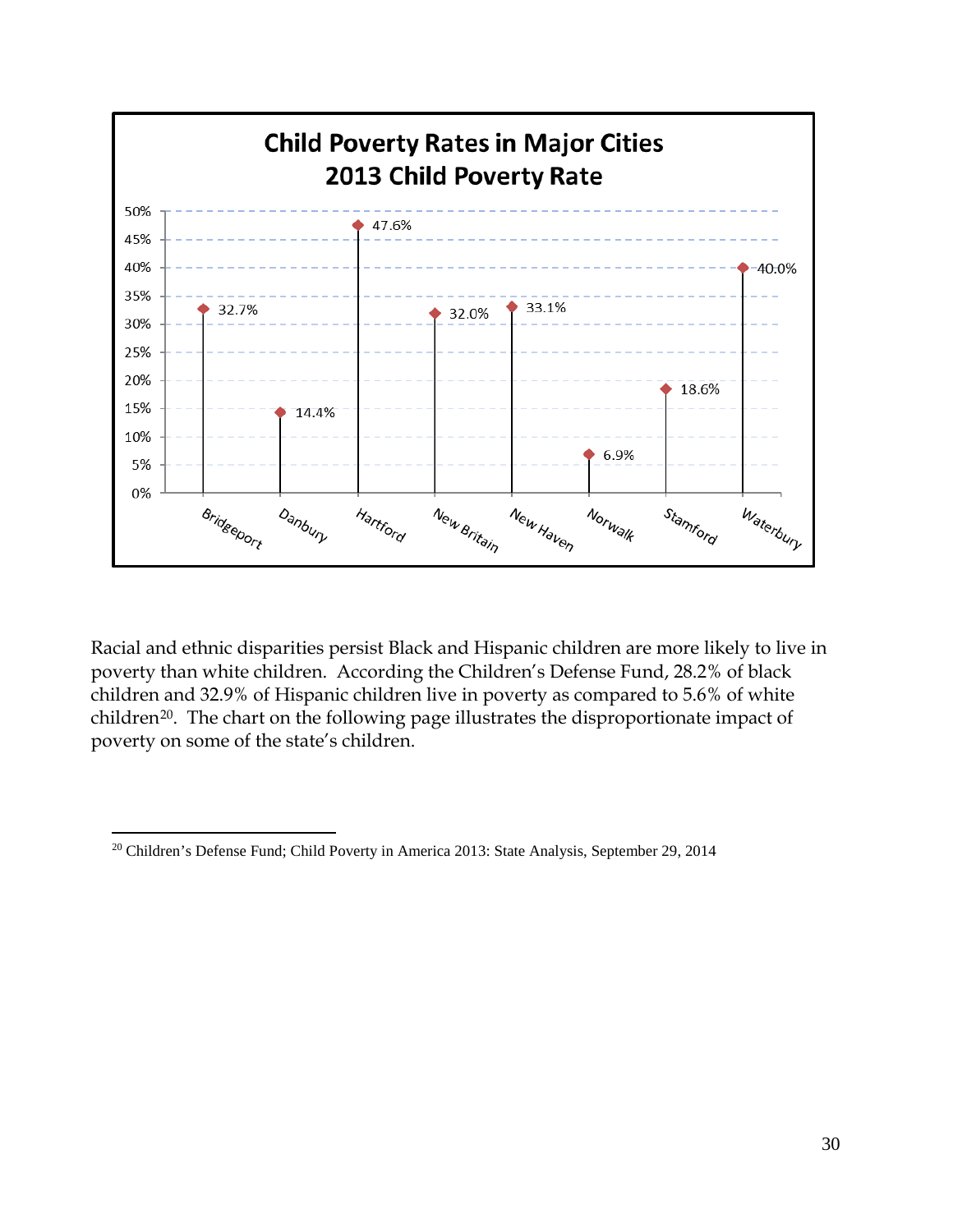

### **B. Implementation of the Plan and State Actions in Conformity**

Included below are the Council's priority recommendations and a synopsis of state actions taken or becoming effective in 2014 to address child poverty. Since taking office in January 2011, Governor Malloy has undertaken a comprehensive array of reforms that will likely result in a reduction in child poverty over the coming years.

#### **FAMILY INCOME AND EARNINGS POTENTIAL:**

- **State Earned Income Tax Credit (EITC).** The ETIC was implemented for the first time for the 2011 tax year. For the 2012 tax year (claimed in the 2013 filing season), Connecticut's refundable EITC assisted 186,734 families with a total of \$112,245,946 in benefits. During the 2013 legislative session, the state EITC was reduced from 30% to 25% of the federal credit for the 2013 tax year; however, for the 2014 tax year it will increase to 27.5% and then be restored to 30% for subsequent tax years.
- **Minimum Wage Increase.** During the 2013 legislative session, the minimum wage was increased to \$9.00 through two phased-in increases. Effective January 1, 2014, the hourly minimum wage will increase from \$8.25 to \$8.70. It will then increase to \$9.00 effective January 1, 2015[21](#page-30-0).
- **Asset Building.** The Individual Development Account (IDA) program is a special matching savings account designed to help low-income individuals and families save money to purchase assets. The state contributes a maximum of \$2 for every \$1

<span id="page-30-0"></span><sup>&</sup>lt;sup>21</sup> PA 13-117, An Act Increasing the Minimum Fair Wage  $\overline{a}$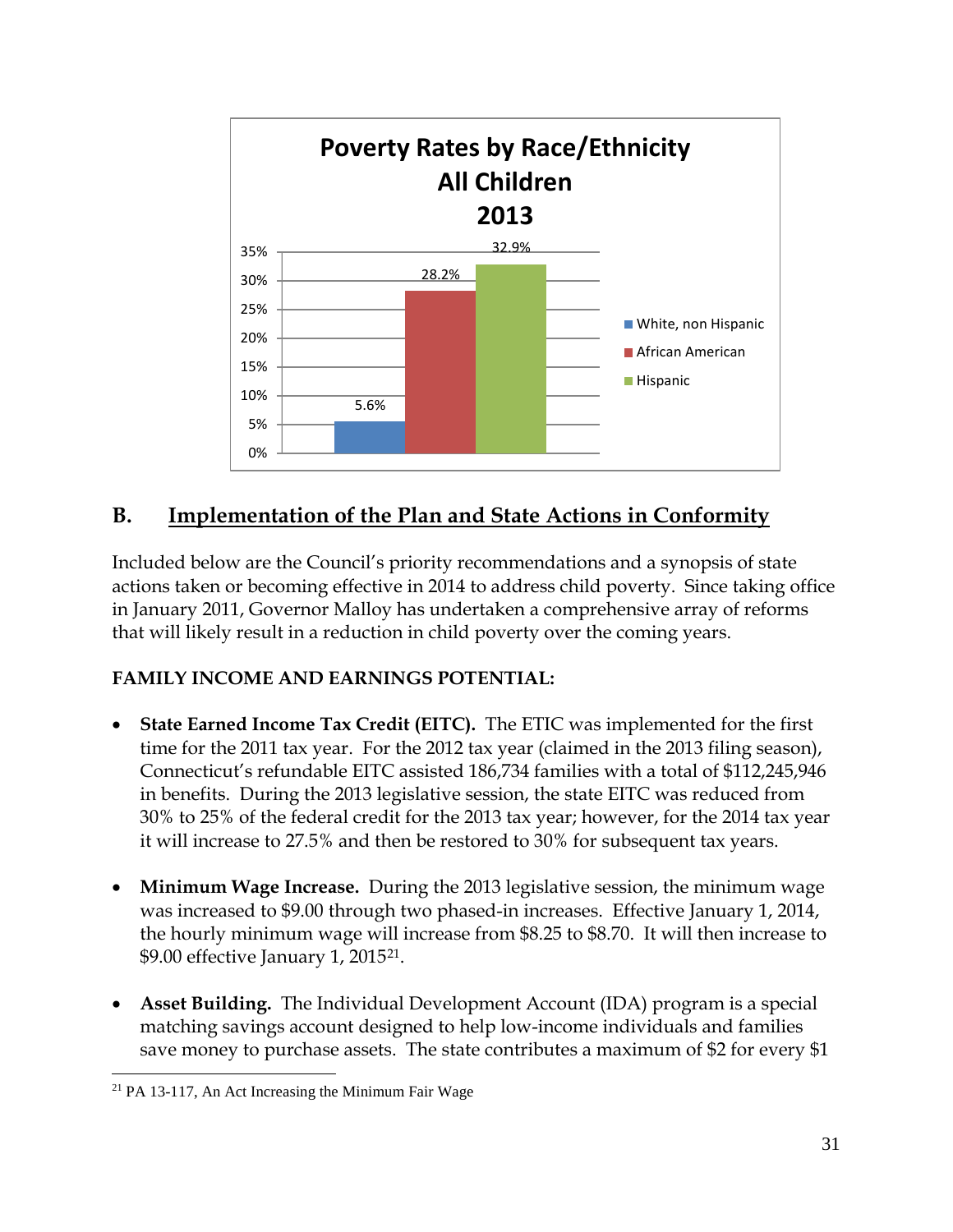a participant contributes with a maximum of \$3,000 per participant. Legislation passed in 2013[22](#page-31-0) allows money saved in IDAs to be used for a variety of specified purposes, instead of limiting it to only one, as under prior law. Since the program began in 2000, a total of \$5,419,363 has been allocated to provide 962 IDAs statewide, resulting in more than 407 asset purchases to date.

#### **HOUSING AND HOMELESSNESS PREVENTION:**

When Governor Malloy took office in 2011, he recognized that safe, affordable housing is essential to our future as a state and that when the state invests in housing, the state invests in people, communities and our economic future. Stable housing affects the quality of the state's neighborhoods, education of our kids, health of our citizens and opportunity for individuals and families to live in thriving communities. Governor Malloy has made an historic investment in affordable housing over the past few years.

- **Affordable Housing.** Developing and rehabilitating our state's affordable housing stock is crucial to increasing the affordable housing options for workers, young professionals, and low-income families. The FY 2013 state budget authorized \$50 million in FY 2012 and an additional \$70 million in FY 2013 for a total of \$120 million in capital funds to revitalize and develop new units of affordable housing across the state. The FY 2015 state budget authorized an additional \$136 million in capital funding over the biennium (approximately \$70 million in each fiscal year).
- **Public Housing Revitalization**. The state budget authorized \$90 million in bonding (\$30 million in each year FY13-15) as the first three years of a ten year commitment of \$300 million to preserve and upgrade this housing, bringing deteriorated and vacant units back on line. Funding is supported with an additional \$1.5 million each year for 150 new RAPs to ensure an adequate ongoing revenue stream to prevent future deterioration. Several properties have already been redeveloped under this initiative and many more are in different stages of construction following the State-Sponsored Housing Portfolio Capital Plan, which outlines the plan to revitalize more than 340 properties over 10 years.
- **Incentive Housing Zones.** \$1 million in the current biennium budget was added to the \$2 million from the last biennium budget for financial incentive payments to help municipalities plan for and create mixed-income housing that is critical to attracting and retaining young professionals, working families, retirees, and people in public service jobs. Legislative changes to the program facilitated the ability to manage limited funds and ensure that funding is targeted to those municipalities that are taking steps to develop affordable housing for their residents. Since 2008, 69

<span id="page-31-0"></span><sup>22§§ 1 &</sup>amp; 2, PA 13-140, An Act Concerning Technical and Other Changes to the Labor Department Statutes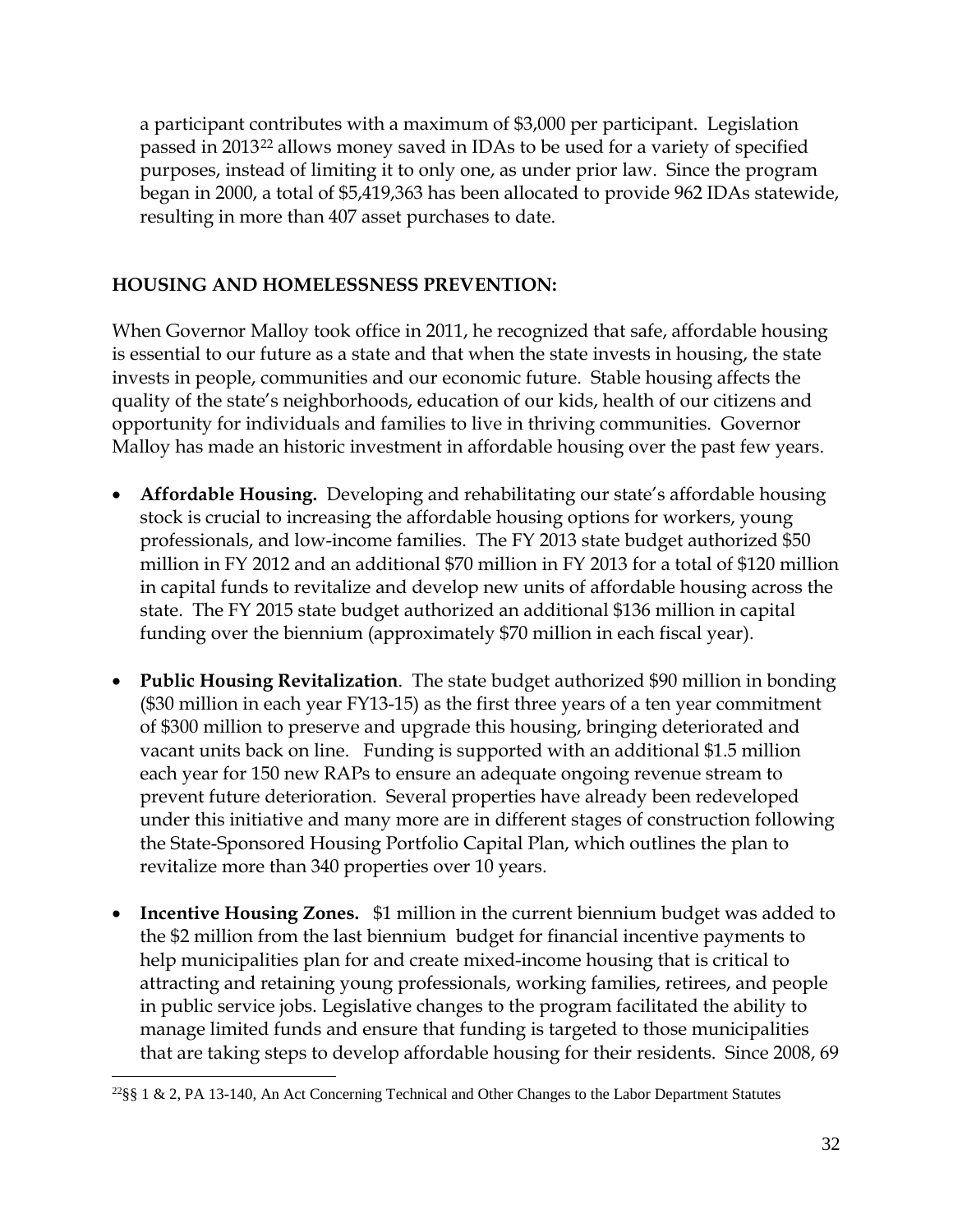municipalities have received grants for planning for or creating these zones. 9 municipalities have adopted incentive housing zones and several more are in the process of adoption. Municipalities receive \$20,000 for zone adoptions and Old Saybrook received a building permit payment of \$15,000 for construction in their zone.

- **Rapid Re-Housing.** Rapid Re-Housing is short-term financial assistance and services such as case management, outreach, and housing search assistance for individuals and families who are in emergency shelters or on the streets and need temporary assistance in order to obtain and retain housing. The General Assembly included funding in the FY 2015 state budget, but repurposed it exclusively for rapid re-housing activities and homeless prevention in Southeastern Connecticut, through the Norwich/New London Continuum of Care. The FY2015 adjusted budget included another \$650,000 for rapid re-housing through carry forward funding from FY 2014.
- **Establishment of the Department of Housing.** Governor Malloy created the new Department of Housing (DOH) to consolidate and streamline widely dispersed state housing functions in a single agency. DOH provides leadership for the state's housing policy issues and develop strategies to encourage the provision of housing in the state, including housing for very low, low, and moderate income families.
- **Supportive Housing.** Supportive housing is a successful and cost-effective approach to addressing homelessness by creating permanent affordable housing with services. The FY 2013 state budget authorized \$30 million in capital funding for 150 new units of supportive housing, coupled with an annualized \$2.6 million for operating and support services. An annualized \$1.5 million (\$375,000 beginning in April 2013) was also included to support an additional 150 Rental Assistance Program (RAP) certificates for scattered site supportive housing. The FY 2015 state budget built on these investments by authorizing an additional \$20 million to develop 100 new units of supportive housing – targeting families involved in the child welfare system -- with an annualized \$1 million for rental assistance subsidies and \$1 million for services. Additionally, legislation<sup>[23](#page-32-0)</sup> in 2013 authorized Department of Social Services (DSS), Department of Mental Health and Addition Services (DMHAS), Department of Correction (DOC), Office of Policy and Management (OPM), and Court Support Service Division (CSSD) to develop a plan to provide supportive housing services, including housing rental subsidies, during FY 2014 and FY 2015 for an additional 160 individuals and families who frequently use expensive state services.

<span id="page-32-0"></span><sup>23</sup> §60, PA 13-247, An Act Implementing Provisions of the State Budget for the Biennium Ending June 30, 2013 Concerning General Government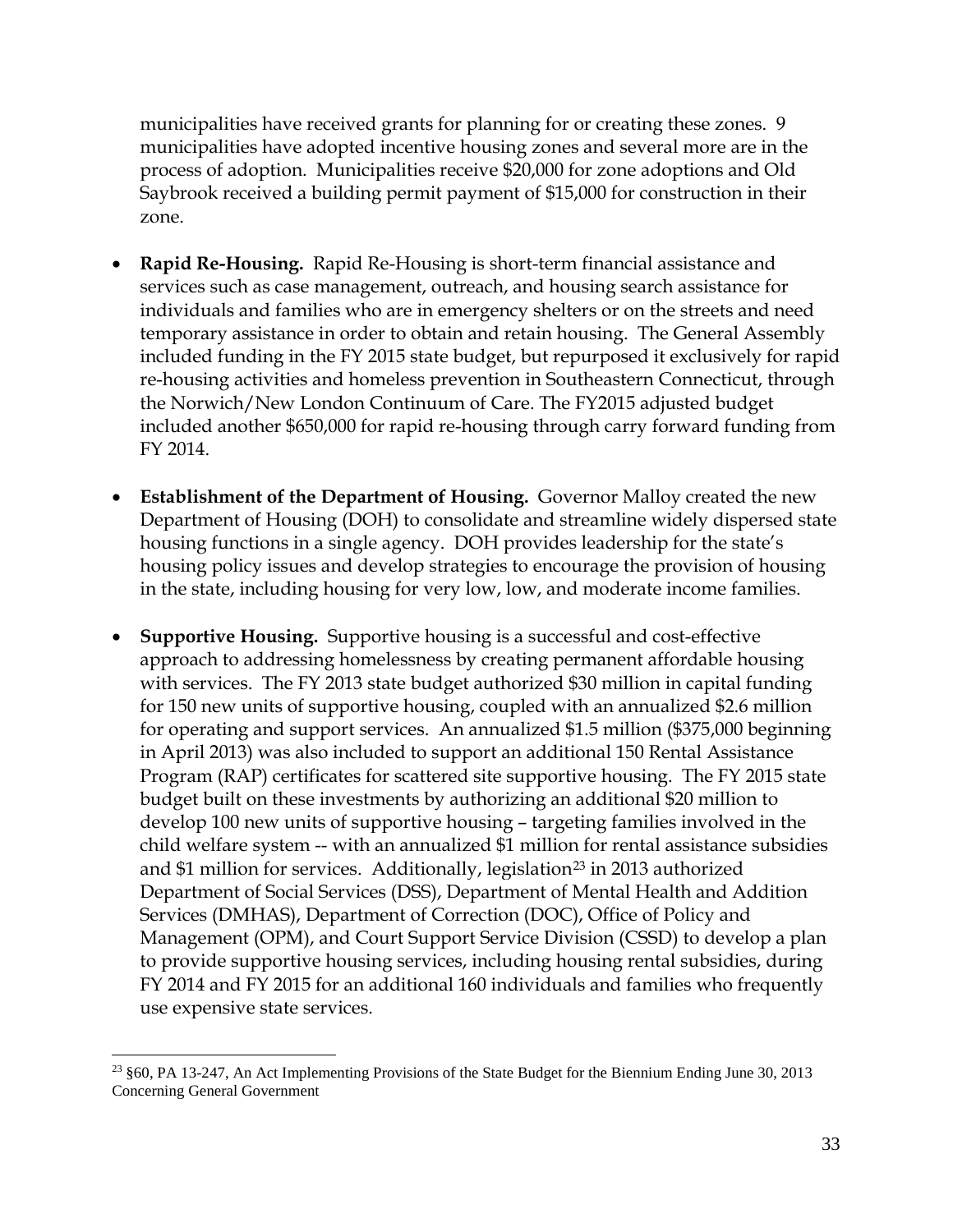- **Greater New Haven Behavioral Health Collaborative.** The 2014-2015 state budget allocated \$2 million to replace the loss of federal Substance Abuse and Mental Health Services Administration (SAMHSA) funding to DMHAS for housing and support services for individuals housed in Permanent Supportive Housing programs. Participants receive individualized services based on need and support services such as employment, expedited referral to Social Security benefits, case management, independent living skills training, peer support, increased access and referral to medical and dental services, smoking cessation, budgeting, tenancy issues, in-home clinical supports and referral to out-patient clinical supports.
- **Department of Children and Families (DCF) Family Reunification RAPS.** The 2014-2015 state budget transferred \$1 million (\$500,000 in each fiscal year) from DCF to the new DOH to support 50 new RAPs for DCF families seeking to be reunified with their children in the care and custody of DCF.
- **Scattered Site Supportive Housing.** The 2015 state budget authorized \$1.1 million to support 110 new RAP certificates to be administered through the DOH. RAP is the major state-supported program for assisting very low income families to afford decent, safe, and sanitary housing in the private market. Participants find their own housing, including apartments, townhouses, and single-family homes. An additional \$1.1 million is allocated to DMHAS to support wrap around services for individual living in the scatter housing units. Services are individualized based on the level of need of the client and include support services such as case management, independent living skills training, peer support, and budgeting, tenancy issues and referrals to clinical supports.
- **DCF Homeless Youth Program.** Public Act 10-179[24](#page-33-0) established a program within DCF for youth who are at risk of becoming homeless. The FY 2015 state budget includes an additional \$1 million to expand DCF's Homeless Youth Program, which is designed to provide transitional living services to youth who are homeless or at risk of becoming homeless. The program provides: respite housing; host homes; family mediation; street outreach; crisis housing services; and survival aides to youth. Additional funding allows DCF to serve youth not associated with the department; increase the age for eligible youth from 18-24 to 16-24 and doubles the capacity from 35 youth to 75 youth. DCF will provide \$50,000 to the Connecticut Coalition to End Homelessness to conduct a Homeless Youth Count in 2015. Connecticut will be the first state to engage in a statewide effort to count the number of homeless youth.
- **Housing Assistance Fund**. The FY 2015 state budget authorized \$1 million in funding for the Housing Assistance Fund (HAF). The HAF provides rental

<span id="page-33-0"></span><sup>24</sup> § 28-30, PA 10-179, An Act Making Adjustments to State Expenditures for the Fiscal Year Ending Jun 30,2011  $\overline{a}$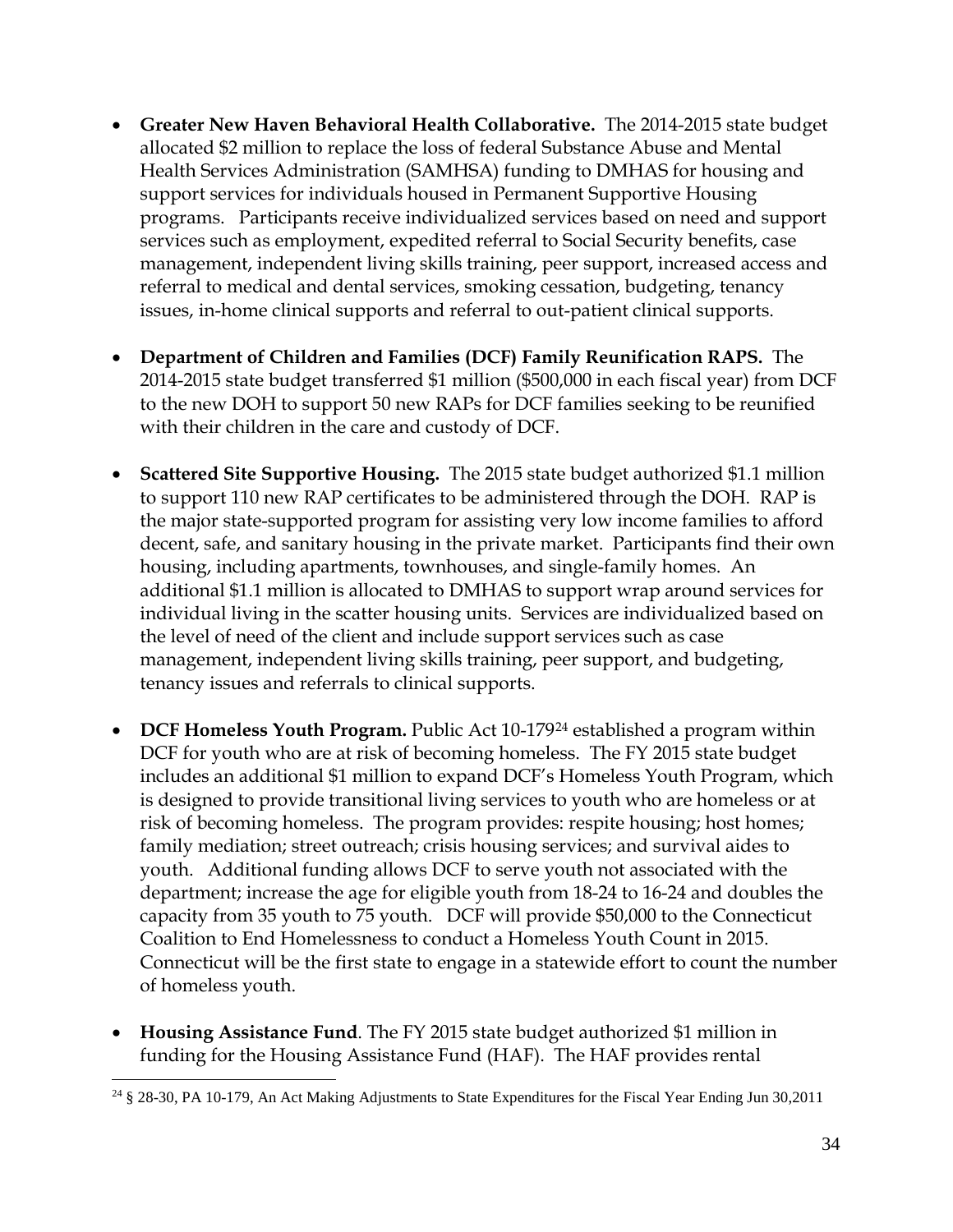assistance and security deposit loans to persons with psychiatric disorders until permanent affordable housing becomes available. DMHAS currently funds 16 private non-profit agencies throughout Connecticut to provide rental subsidies and security deposit loans. In FY 2014, approximately 400 individuals and families received a HAF subsidy.

### **EARLY CHILDHOOD EDUCATION:**

 $\overline{a}$ 

- **Early Childhood System.** Public Act 14-39<sup>[25](#page-34-0)</sup> established the Office of Early Childhood (OEC) to provide a comprehensive, collaborative system for delivering improved program and services to children age zero to five and their parents. Previously, this office existed under PA 13-184<sup>[26](#page-34-1)</sup> and Executive Order No. 35 (June 24, 2013).
- **School Readiness.** The 2014-2015 state budget authorized \$11.5 million to OEC for 1,020 additional pre-kindergarten (Pre-K) spaces for low income children in Priority, Alliance and Competitive School Districts.<sup>27</sup> This expansion is part of a five year plan to incrementally increase the capacity of the school readiness program to serve a total of 4,010 additional children by the end of 2019. Access to additional Pre-K spaces will be phased-in and low-income children ages 3 and 4 will be given first priority to fill the additional spaces. An additional \$1.275 million [28](#page-34-3) is included in OEC's budget for startup costs for additional pre-K seats in school readiness programs.
- **Universal Pre-Kindergarten***.* OEC allocated \$600,000 for School Readiness Quality Enhancement funding for pre-kindergarten planning grants at the district and regional level for fiscal year 2015. The purpose of the grants is to provide funding for programs that focus on education and early care that address quality standards and/or expand comprehensive services for children and families. OEC is in the planning phase of this project.
- **Safe School Climates.** Public Act 14-172<sup>29</sup>, allows OEC to offer a competitive grant, in collaboration with the Department of Education, for up to three Alliance School Districts to develop and implement a strategy to promote the social and emotional

<span id="page-34-1"></span><sup>26</sup> PA 13-184 An Act Concerning Expenditures and Revenue for the Biennium Ending June 30, 2015

<span id="page-34-2"></span> $27$  PA 14-39, An Act Establishing the Office of Early Childhood, Expanding Opportunities for Early Childhood Education and Concerning Dyslexia and Special Education and PA §17,14-47, An Act Making Adjustments to State Expenditures and Revenues for the Fiscal Year Ending June 30, 2015

<span id="page-34-0"></span><sup>25</sup> §4, PA 14-39, An Act Establishing the Office of Early Childhood, Expanding Opportunities for Early Childhood Education and Concerning Dyslexia and Special Education

<span id="page-34-4"></span><span id="page-34-3"></span><sup>&</sup>lt;sup>29</sup> PA 14-172, An Act Concerning Improving Employment Opportunities Through Education and Ensuring Safe School Climates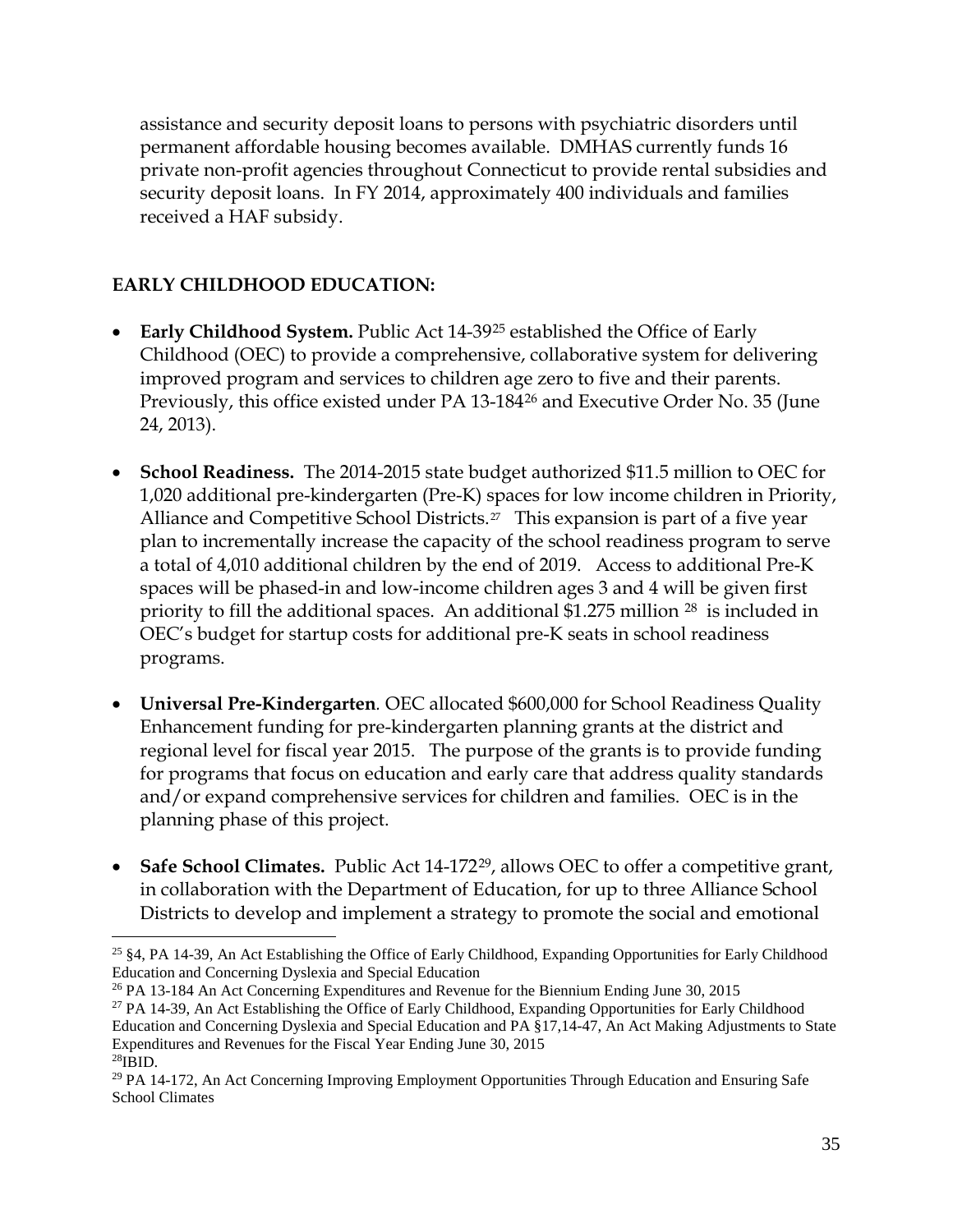well-being and health of children age three to third grade. The program will focus on instructional tools and family engagement. Funds may come from public, private, federal or philanthropic sources.

- **Access to Pre-School Programs for DCF Children.** Public Act 14-1-22[30](#page-35-0), requires DCF, in consultation with the OEC, to adopt policies and procedures that maximize enrollment of children, who are placed in out-of home care by DCF, in eligible preschool programs. A workgroup has been established to address the requirements of this legislation.
- **Smart Start Program.** Public Act 14-41[31](#page-35-1), requires OEC, in consultation with the DOE, to design and administer the Connecticut Smart Start competitive grant program for local and regional boards of education to establish or expand preschool programs. The program must provide grants for capital and operating expenses. The act requires OEC to give preference to programs serving children from lowincome families who live in towns with unmet preschool needs. This is a ten year initiative totaling \$205 million. For each year, \$10 million is for capital improvement bonds to renovate existing public school classrooms and \$10 million in operating expenses.
- **Two-Generational School Readiness Plan.** Public Act 14-217[32](#page-35-2), requires the Commission on Children to develop a two-generational school readiness plan to promote long-term learning and economic success for low-income families by addressing intergenerational barriers to school readiness and workforce readiness with high-quality preschool, intensified workforce training and targeted education, coupled with related support services. The plan must include recommendations for: (1) promoting and prioritizing access to high-quality early childhood programs for children ages birth to five years who are living at or below one hundred eightyfive per cent of the federal poverty level; (2) providing the parents of such children with (A) the opportunity to acquire their high school diplomas, (B) adult education, and (C) technical skills to increase their employability and sustainable employment; and (3) funding for implementation of the plan, including, but not limited to, use of the temporary assistance for needy families program and other federal, state and private funding. A report on the plan must be submitted to the legislative committees on children, education, workforce development and appropriations by December 1, 2014.

<span id="page-35-0"></span><sup>&</sup>lt;sup>30</sup> PA 14-22, An Act Concerning Access to Preschool Programs in the Care of the Department of Children and Families

<span id="page-35-1"></span><sup>&</sup>lt;sup>31</sup> PA 14-41, An Act Establishing the Smart Start Program

<span id="page-35-2"></span><sup>32</sup> §198, PA 14-217, An Act Implementing the Provisions of the State Budget for Fiscal Year Ending June 30, 2015.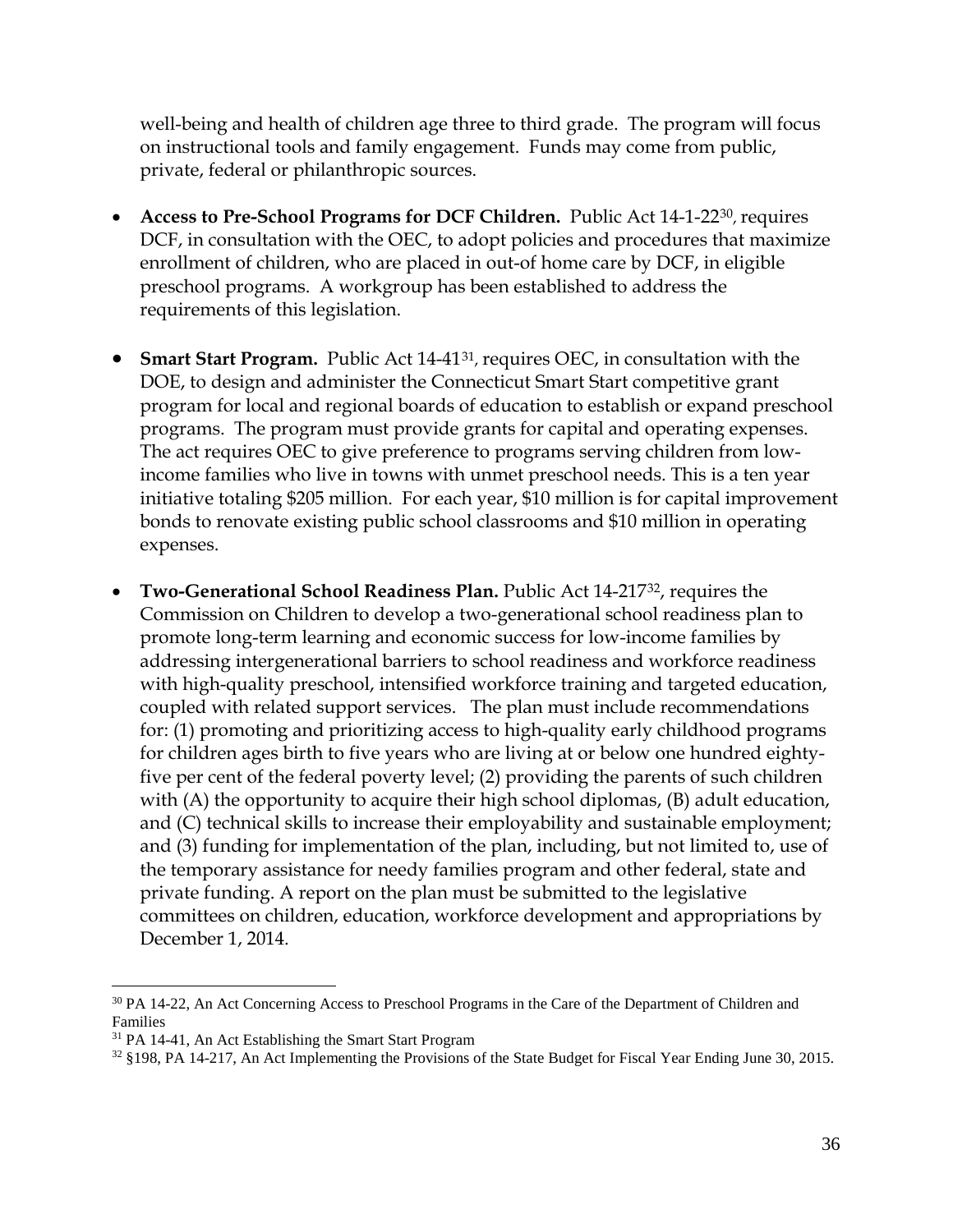- **Achievement Gap Task Force.** Public Act 11-85[33](#page-36-0) established an Achievement Gap Task Force to address the academic achievement gaps in Connecticut by considering effective approaches to closing the achievement gaps in elementary, middle and high schools. An Interagency Council on Ending the Achievement Gap was created and in 2014, a draft master plan to eliminate the achievement gap was developed to: (1) identify the achievement gaps that exist among and between cohorts; (2) focus efforts on closing the achievement gaps; and (3) establish annual benchmarks for implementation of the master plan. Each member state agency has identified critical first steps in implementing portions of the plan.
- **After-School Programming.** The 2014-2015 state budget authorized \$4.5 million to support 26 after-school programs, serving 4,421 children throughout the State.

## **HIGHER EDUCATION/WORKFORCE DEVELOPMENT:**

- **Transform CSCU 2020.** This is a long-term, multi-phase initiative to improve the student experience by uniting 17 colleges and universities within the Board of Regents. The 2014-2015 state budget authorized \$42 million for:
	- o **Developmental Education**. \$10.8 million to continue support of development programs and implementation of best practices to ensure that all students enrolled in the Board of Regents' colleges and universities have the support needed to succeed.
	- o **Go Back to Get Ahead Program** \$6 million to support Connecticut residents previously enrolled in college, but have not completed a degree. Eligible students may receive up to three free courses in pursuit of a college degree at state universities and colleges.
	- o **Early College Experience**. \$1million to provide planning funds to allow high school students to earn college credits and experience high-tech disciplines in preparation for the 21st century.
	- o **Operations and Tuition Support**.-\$24.2 million allows the Board of Regents to maintain tuition costs at a reasonable level for the 2014-2015 academic year.
- **Baby CHET Scholars Program.** Public Act 14-217[34](#page-36-1) established this program, which builds on the success of the state's 529 college savings plan, the Connecticut Higher Education Trust (CHET). The CHET Baby Scholars program is capitalized with \$4.4 million from a portion of the assets of the defunct Connecticut Student Loan Foundation and potential contributions from taxpayers through an income tax check-off. The program provides a one-time incentive of \$100 to families of

 $\overline{a}$ 

<span id="page-36-0"></span><sup>33</sup> PA 11-85, An Act Closing the Academic Gap

<span id="page-36-1"></span><sup>34</sup> §§ 27-34, PA 14-217, An Act Implementing Provisions of the State Budget for the Fiscal Year Ending June 30, 2015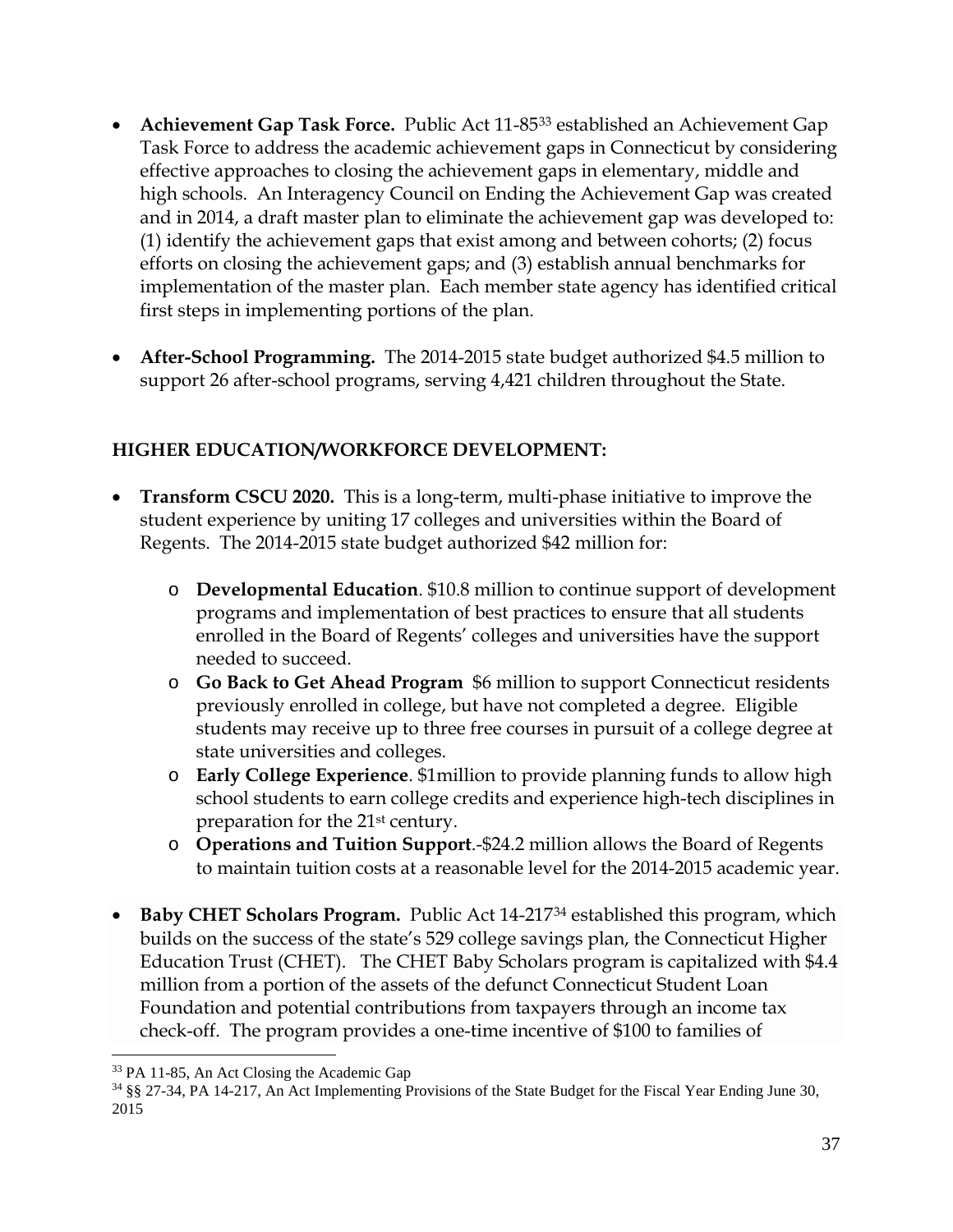Connecticut children who open a CHET 529 savings account by the child's first birthday, or within a year after adoption. Families who make an additional contribution of \$150 within four years of the child's first birthday or adoption will receive a one-time match of \$150. If this investment is done in the child's first year of life, a \$400 total contribution in an interest-bearing CHET account could grow to \$1,350 by the time the child reaches age 18 and is ready to pursue higher education.

- **Next Generation Connecticut.** This initiative expands the educational opportunities, research, and innovation in the science, technology, engineering, and math (STEM) disciplines over the next decade, by authorizing \$1.5 billion in bond funds, and operating support of \$15 million beginning in FY 2015 to:
	- o Hire 259 new faculty (of which 200 will be in STEM);
	- o Enroll an additional 6,580 talented undergraduate students;
	- o Build STEM facilities to house materials science, physics, biology, engineering, cognitive science, genomics, and related disciplines;
	- o Construct new STEM teaching laboratories;
	- o Create a premier STEM honors program;

 $\overline{a}$ 

- o Upgrade aging infrastructure to accommodate new faculty and students;
- o Expand digital media and risk management degree programs and provide student housing in Stamford; and
- o Relocate UConn's Greater Hartford Campus to downtown Hartford.
- **Subsidized Training and Employment Program (STEP-UP).** Public Act 14-98[35](#page-37-0) authorized \$10 million in additional funding for the STEP-UP program. STEP-Up provides wage and training subsidies to employers that hire an unemployed jobseeker. The program, administered by the CT Department of Labor and the state's five Workforce Investment Boards, helps small businesses hire employees and expand their workforce. Step-Up features two types of hiring incentives: (1) a wage subsidy, which helps pay a new employee's salary (up to \$12,000) for the first six months of employment and (2) a training grant that provides employers up to \$12,500 over 180-day period to train a new employee.
- **Developmental/ Remedial Education**. In 2012, legislation passed directing public community colleges and state universities to reconfigure how remedial/ developmental education is delivered. It also required public high schools to align

<span id="page-37-0"></span><sup>35</sup> §9 (c), PA 14-98, An Act Authorizing and Adjusting Bonds of the State For Capital Improvements, Transportation and Other Purposes, and Concerning Miscellaneous Program, Including The Smart Program, The Water Improvement System Program, School Security Grants, The Regenerative Medicine Research Fund, The Connecticut Manufacturing Innovation Fund and the Board of Regents For Higher Education Infrastructure Act.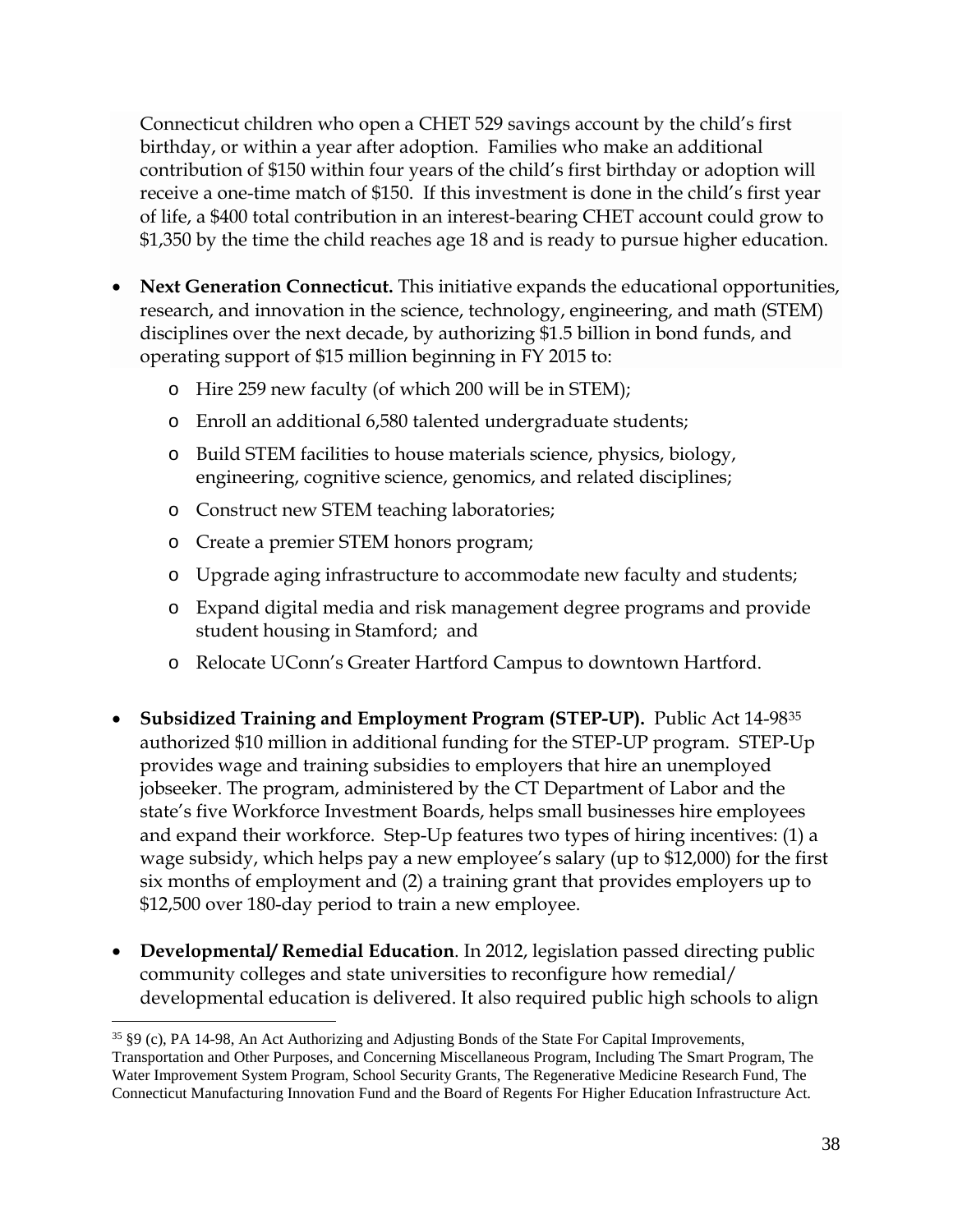their curriculum as described by the Common Core State Standards to ensure that graduates are ready for college level work*.* The 2014-2015 state budget authorized \$10 million for colleges to partner with adult education providers to deliver the lowest level of developmental education and related student support services. The program is currently in the first semester of implementation across the Connecticut State Colleges and Universities system.

- **Governor's Scholarship Program.** Administered through the Office of Higher Education, this program \$43.6 million in FY 2015 for need and merit based student financial aid for college students attending both public and private institutions of higher education in the state, by consolidating four financial aid programs. For FY 2014, the Governor's Scholarship Program provided funding to 19,789 Connecticut students attending state colleges and universities.
- **Incumbent Worker Training Program.** Public Act 13-140<sup>[36](#page-38-0)</sup> combined the Twenty-First Century Program previously administered by DOL, with the Incumbent Worker Training Program, administered by the Workforce Investment Boards, into one program. In FY 2014, DOL expended about \$700,000 in Incumbent Worker training funds for 2,061 employees and contracted with 88 Connecticut employers. While the legislation governing the Incumbent Worker Training required that a minimum of 50% of the funds go to new employers, DOL surpassed the requirement with 81%.
- **Small Business Express Program.** C.G.S. Section 32-7g requires DECD to provide small businesses with various forms of financial assistance, using a streamlined application process to expedite assistance. Priority for available funding is given to those eligible applicants who (1) are creating new jobs and (2) are within Connecticut's economic base industries, including, but not limited to: precision manufacturing, business services, green and sustainable technology, bioscience, and information technology sectors. As of December 2014, 1,220 businesses received financial assistance; \$60 million private investments were leveraged; over \$173 million state investments; 4,542 jobs created and 12,791 jobs retained.

### **INCOME SAFETY NET**

**Case Management for Employment Related Services**. Jobs First Employment Services (JFES) serves families receiving state cash assistance, Temporary Family Assistance (TFA), through a partnership with DSS, DOL and the Workforce Investment Boards. In 2014, over 15,000 participants received employment services such as job search assistance; vocational education; adult basic education; subsidized employment; case

<span id="page-38-0"></span><sup>&</sup>lt;sup>36</sup> PA 13-140, An Act Concerning Technical and Other Changes To The Labor Department Statutes  $\overline{a}$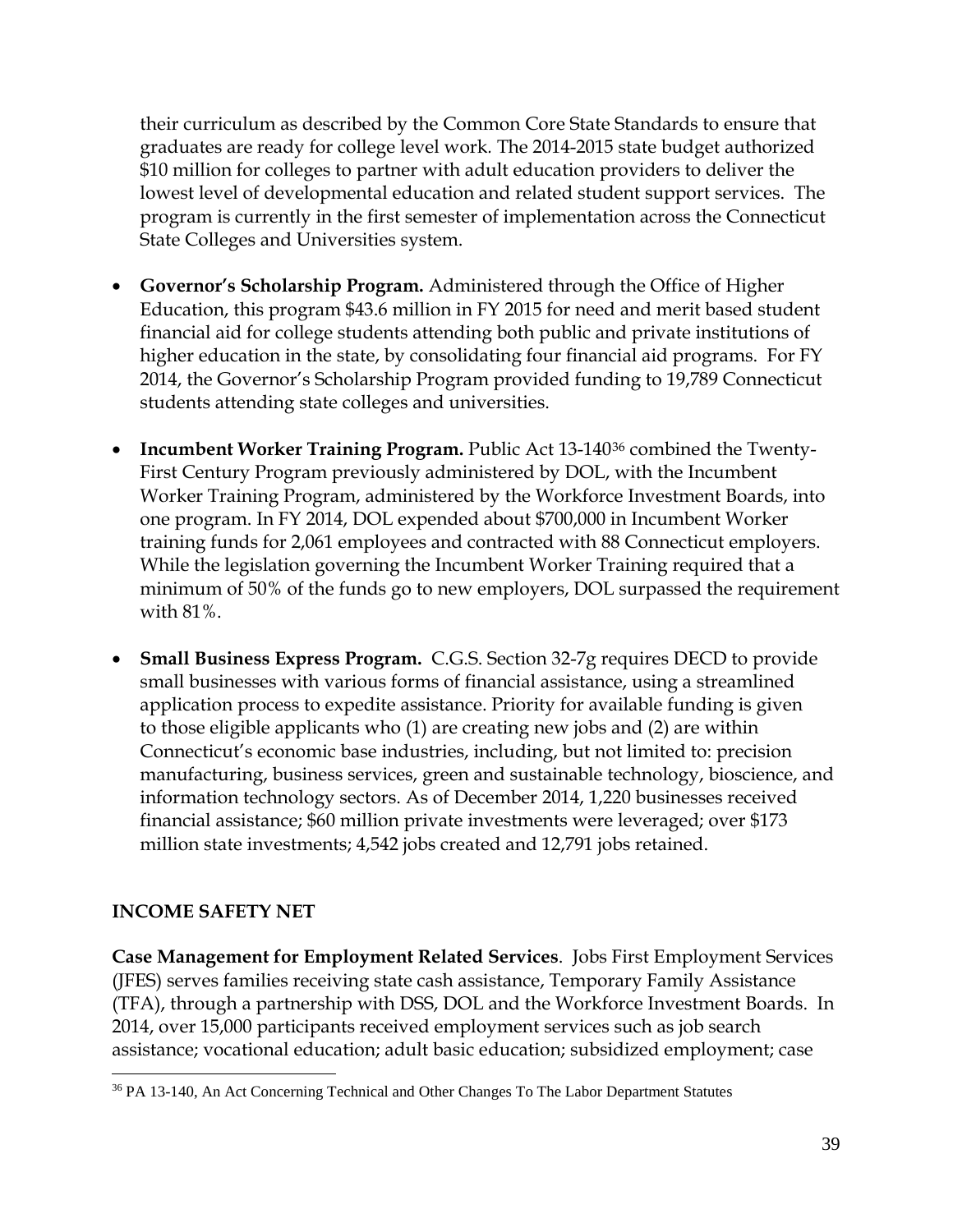management; and transportation benefits. Childcare subsidies are also provided to participants by the OEC.

### **ENHANCE ACCESS TO SUPPLEMENTAL NUTRITION PROGRAM**

**Supplemental Nutrition Assistance Program (SNAP).** SNAP, formerly Food Stamps, provides monthly benefits to help eligible families and individuals afford food purchases. Benefits are provided electronically, enabling clients to use a debit-type swipe card at food markets for federally approved purchases. The general income limit is 185% of the federal poverty level.

As a result of a technical change included in the federal Farm bill signed into law on February 7, 2014, nearly 50,000 Connecticut households were at risk of losing vital food benefits through the SNAP program. The change included a provision that required households to receive a Low Income Home Energy Assistance Program (LIHEAP) benefit greater than \$20 in order to automatically qualify for the Standard Utility Allowance under SNAP. In response to this federal change, Governor Malloy took decisive action to protect these families. By directing the expenditure of \$1.4 million in available federal energy assistance funding, the Governor was able to preserve approximately \$66.6 million annually in SNAP benefits for these needy households.

## **FAMILY STRUCTURE AND SUPPORT**

**Teenage Pregnancy Prevention Initiative**, designed to prevent first-time pregnancies in at-risk teenagers, targets the urban areas of Bridgeport, East Hartford, Hartford, Killingly, Meriden, New Britain, New Haven, New London, Norwich, Torrington, Waterbury, West Haven, and Willimantic. In 2014, the programs served 830 individuals. In addition to the above services, Social Work Services staff provided more than 100 educational and training sessions to community members, professional associations, agency and staff of DSS social work programs and services. Staff continues to develop practice standards for the agency's social work programs, program databases to track client services and outcomes and revised regulations to comply with recent statutory changes.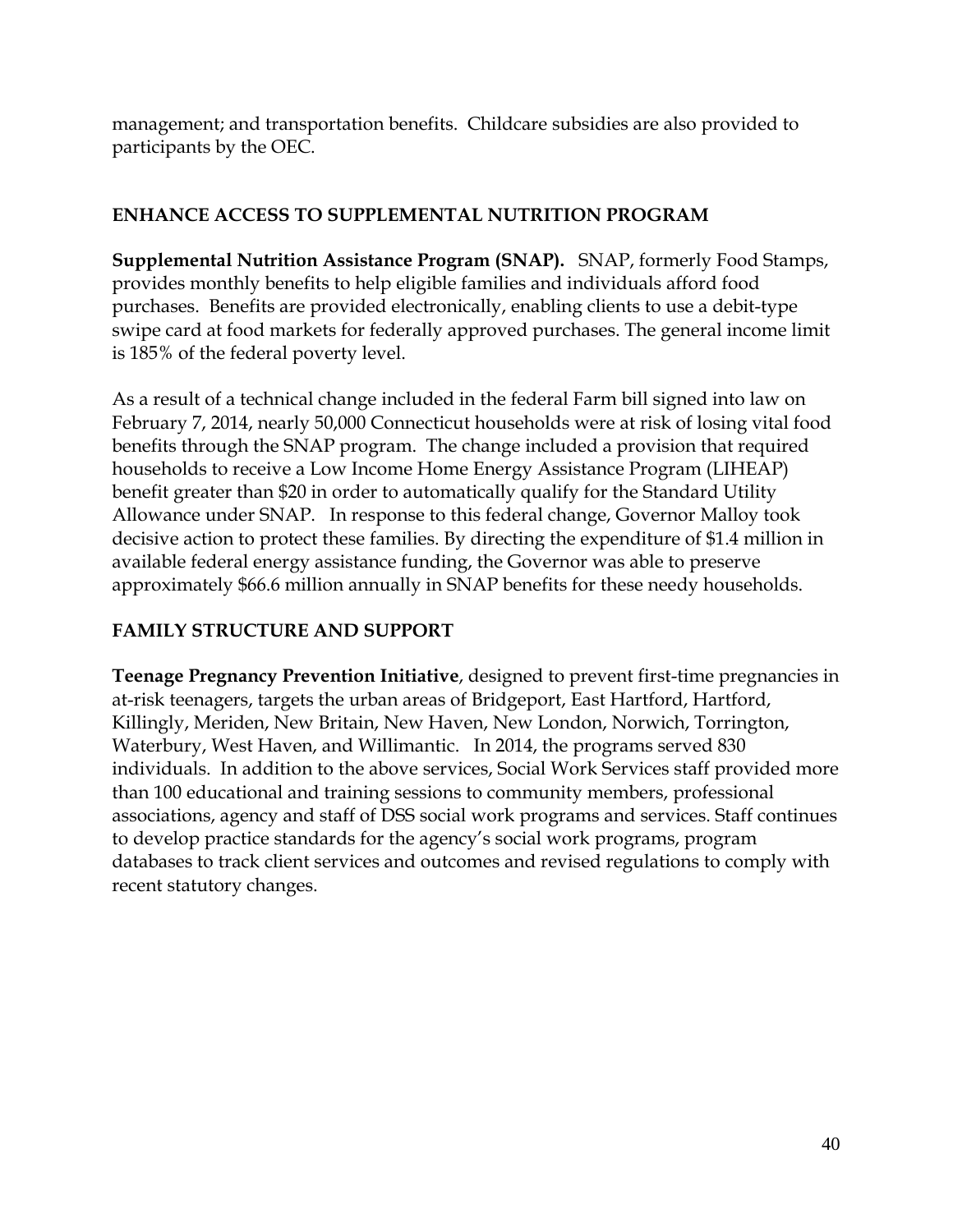# V. Council Activities

The Child Poverty and Prevention Council is working with the Departments of Labor and Social Services to develop recommendations to reform the state's implementation of the federal Temporary Assistance for Needy Families (TANF) program. Top officials at the DOL and DSS agreed to take the lead on this initiative.

In January 2014, the DOL and DSS established a TFA/TANF Redesign Workgroup to review the federal and related state program components that have evolved since the TANF Block Grant was instituted in Connecticut and determine if Connecticut is meeting the goals of the TANF Block Grant and, more specifically, the goals of Connecticut's Jobs First Employment Services (JFES) and Temporary Family Assistance (TFA) programs.

Early in the process, DOL and DSS determined the need to create two separate working groups; the TFA Policy Workgroup and the JFES Employment and Training Workgroup to complete its work. The workgroups consist of key staff from DOL, DSS, DCF, SDE, Commission on Children, Office of Child Advocacy, Judicial Branch, Workforce Investment Boards (WIB), Connecticut Women's Education and Legal Fund (CWEALF), University of Connecticut, Mothers for Justice, and members of the Child Poverty and Prevention Council.

The TFA/TANF Redesign Workgroup agreed to address concerns identified with the current TANF/JFES/TFA service delivery model:

- Current focus is on work activities and not job or employment outcomes in occupations that are in demand;
- Current focus is on referrals for eligible adults rather than comprehensive services for the family;
- Current assessment tools are antiquated and not uniform;
- Connecticut's 21-month time limit presents a significant challenge for barrier reduction, basic skills attainment and vocational skill development; and
- Multiple state and community agencies working with mutual clients and are not properly communicating and providing appropriate and relevant services. Data metrics are not sufficient to measure employment or self-sufficiency outcomes.

The TFA/TANF Workgroup also agreed in order to proceed in a new direction the recommendations should: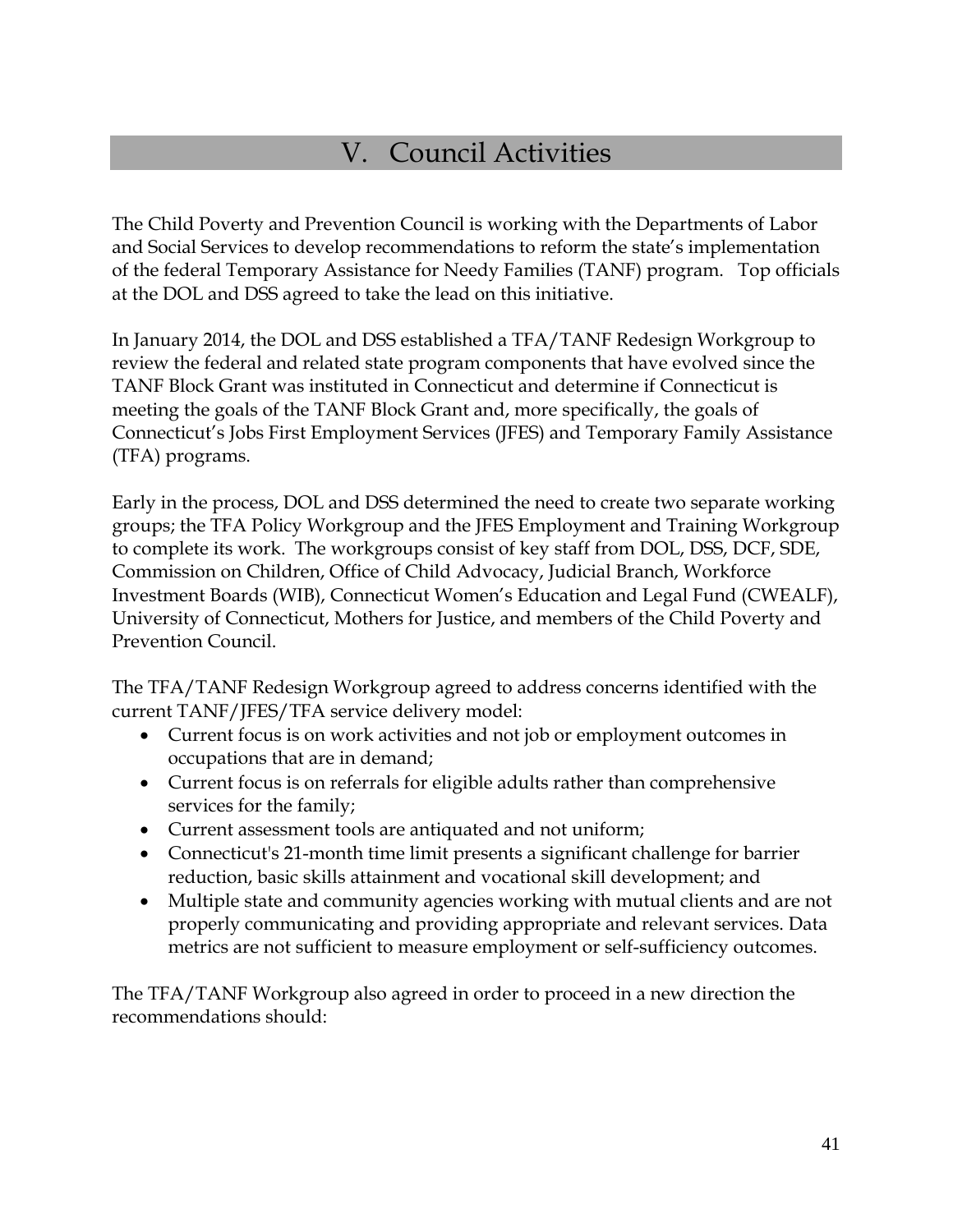- Implement efficient and/or effective ways to help participants with employment entry, retention, advancement and access to employment with earnings and advancement to avoid dependence on government benefits
- Build on existing evidence-based models for improving employment outcomes such as Vocational Education combined with Contextualized Adult Basic Education or Intensive, Accelerated Adult Basic Education
- Develop and pilot alternative and innovative strategies, policies, and procedures designed to improve skill assessments and employment outcomes

Over the past several months, the TFA/TANF Redesign Workgroup engaged in many discussions on TFA and JFES policies and procedures to explore viable alternatives to the current TFA/TANF programs. The workgroups identified innovative practices through literature review, focus groups, and discussions with other states on innovative practices of TFA/TANF/JFES programs to determine the appropriate service delivery model for assisting families in establishing self-sufficiency and maintaining employment in Connecticut.

To further identify appropriate innovative practices the TFA/TANF Redesign Workgroup held a forum in September 2014, titled "Improving Pathways to Employment: Best Practices Forum." Local and national experts were invited to present and discuss information specific to TFA policies and employment & training opportunities that Connecticut may consider adopting. The presenters included: Connecticut State Representative Toni Walker, House Chair - Appropriations Committee; LA Donna Pavetti, Vice President for Family Income Support Policy - Center on Budget and Policy Priorities; Brian Campbell, Special Assistant to the Administrator - District of Columbia; William Durden, Policy Associate - Washington State Board for Community & Technical Colleges; Rochelle Finzel, Group Director - National Council of State Legislatures; and Charisse Hutton, Director - Support Enforcement Services, Connecticut Judicial Branch - Court Operations.

The TFA Workgroup was tasked with the responsibility of identifying and determining the effectiveness of current TFA policies. To assist the TFA Policy Workgroups in developing its recommendations, DSS designed and administered a survey to obtain pertinent information related to current TFA policies. DSS distributed the survey to its Eligibility Supervisors, State Legislators and TFA Policy Workgroup members. Based on the results of the survey, the workgroup identified and agreed that the recommendations will focus on the following policy areas:

- Need Assessment an evaluation to determine unmet needs, eligibility for programs and services, barriers to employment and employment potential
- Time-Limits limits benefits for eligible households to 21 months
- Income Cliff occurs when a family's income rises above the payment standard resulting in a sudden loss of benefits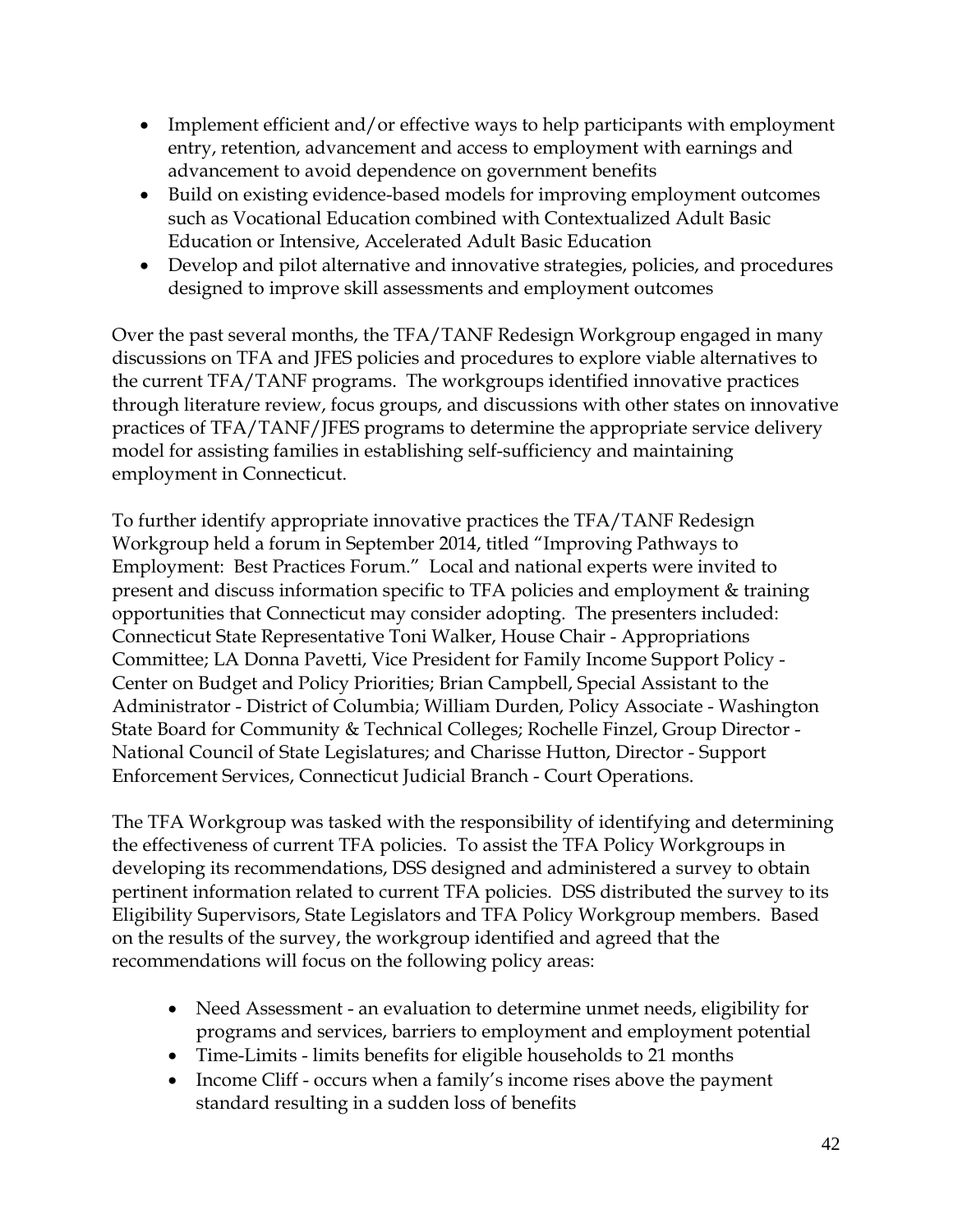- Benefit Level pre-determined financial support to low-income families meeting standard eligibility criteria
- Family Cap restrict increase in benefits for additional children conceived while the mother is on assistance
- Assets Limit the amount of allowable assets used to determine TFA eligibility
- Exemptions exemptions to time limit or work requirements based on individual circumstances
- Sanctions penalties for noncompliance with rules of the TFA program
- Safety Net assistance to TFA families with barriers to employment who are no longer eligible for or at risk of losing TFA benefits
- Diversion Assistance –alternative assistance to TFA assistance for families who have short term needs

The JFES Employment and Training Workgroup was tasked with the responsibility of determining if the current service delivery model improves outcomes for participants to secure/obtain and retain/maintain employment, access training, achieve career advancement /progression, and economic well-being.

The JFES Workgroup reviewed recommendations of the 2011 JFES Enhancement Workgroup and determined that the recommendations made by the previous workgroup were still valid. Below is a list of the recommendations and actions adopted by the current JFES Workgroup:

- Provide a more in-depth assessment for every JFES participant including Comprehensive Adult Student Assessment Systems (CASAS- reading/math appraisal) and career inventory testing. To meet this recommendation DOL is currently piloting the Career Occupational Preference System (COPSystems) Assessments statewide. The COPSystem assessment consists of: Career Occupational Preference System Interest Inventory (COPS), Career Ability Placement Survey (CAPS), and Career Orientation Placement and Evaluation Survey (COPES). The intent of this assessment is to relate participants' interests, abilities and values to occupations and occupational information. Assessment results are organized into major career clusters.
- Implement JFES Integrated Basic Education and Skills Training (I-BEST) pilot programs for JFES participants. Three Workforce Investment Boards (WIBs) are in the process of completing I-BEST pilot programs which began in FY 2014. In FY 2015, an allocation of \$1.7 million allowed the DOL to issue an RFP to grant I-BEST awards for the second year of the pilot and to cover the costs for an evaluation.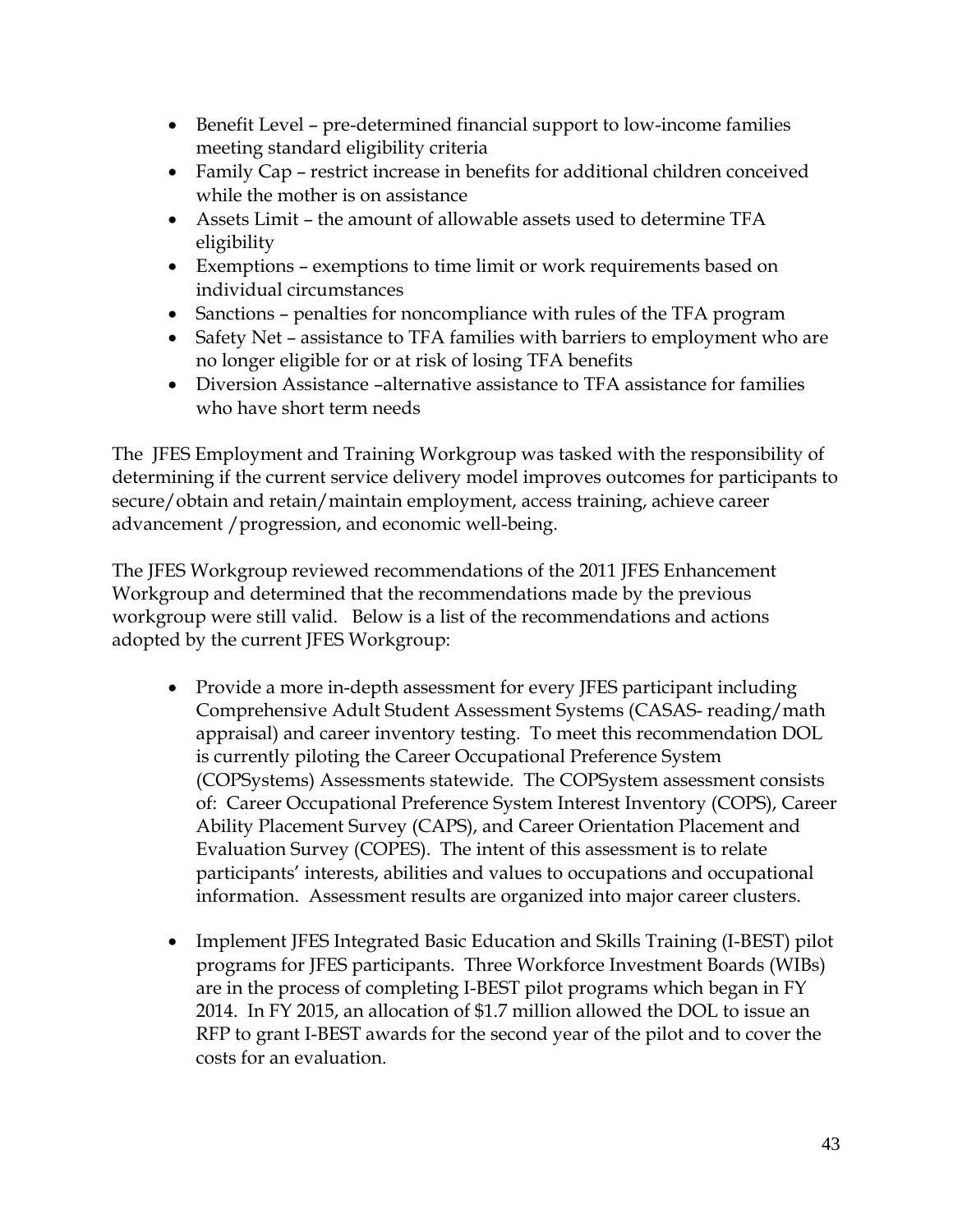- Enhance JFES Intake Procedures. DOL held a training session with Dr. Beverly Ford, a national expert in Workforce Development to provide JFES staff with "Motivating the TANF Customer" training. Currently, DOL is working directly with Dr. Ford to enhance the JFES Intake session. The new approach will focus on helping participants make the transition from welfare to work by moving toward a more participant-centered approach that engages participants in examining where their lives are now and next steps to take to reach independence of assistance.
- Individualized Development Accounts (IDAs). As a result of the interest in IDAs at the TFA Policy Workgroup, DOL will promote IDAs to JFES participants as part of its Employment and Training Workgroup's efforts.

The TFA Policy and JFES workgroups continue their work to develop and refine recommendations on alternative approaches of the state's implementation of the federal TANF Block grant and the JFES and TFA programs.

**Next Steps.** The Child Poverty and Prevention Council has been in existence since 2004. Statutorily the Council is responsible for recommending strategies to reduce child poverty in the State by 50% within ten years. Since its inception the Council has engaged in numerous strategies to develop, implement, monitor and report on recommendations designed to impact the lives of children and their families living in poverty. Recent significant state policy and budget initiatives enacted under the Malloy administration implement many of the Council's recommendations ranging from early childhood initiatives to increases in the state's minimum hourly wage. Several initiatives are highlighted under Section IV of this report (Progress Report).

Statutorily the Child Poverty and Prevention Council terminates in June 2015. At its December 2014 meeting Council members discussed the statutory sunset of the Council and noted that the legislative intent and agreement with the executive branch was for the Council to meet for ten years only. Further discussion, concluded that many other state collaborative entities such as the Commission on Children, the Early Childhood Cabinet, the TANF Redesign Workgroup, and the Intensive Supportive Housing for Families (ISHF) Project Advisory Board have been established to do similar work to that of the Council. At the December 2014 meeting the board voted overwhelmingly to support the sunset provided for the Council in statute as of June 2015.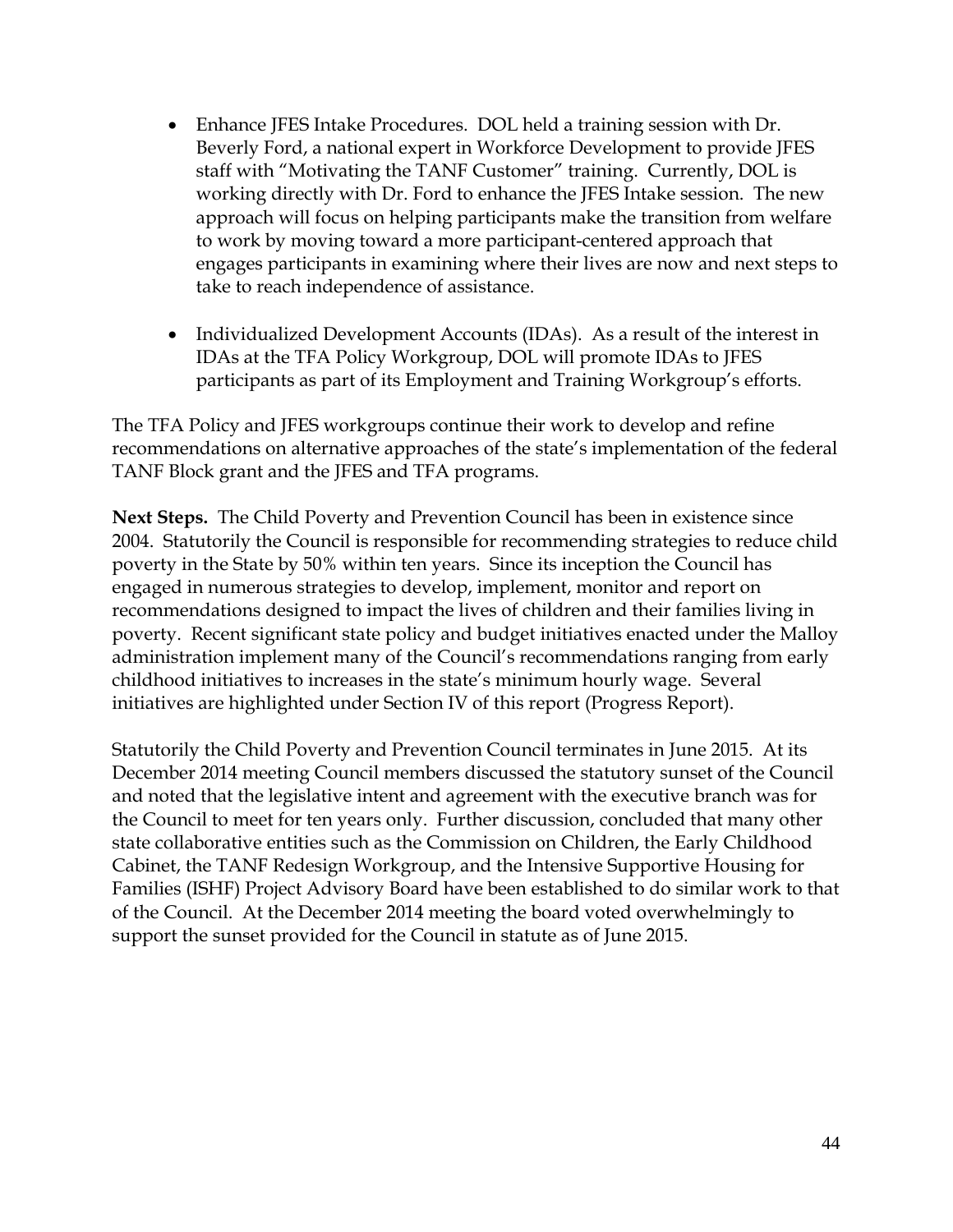# VI. Prevention Report

This section of the report summarizes the State Agency Prevention Report to the Child Poverty and Prevention Council which is available on the Council's website.[37](#page-44-0) Each state agency represented on the Council which provides primary prevention services to children reported on at least two prevention services provided by their agency. Prevention services are defined as "policies and programs that promote healthy, safe and productive lives and reduce the likelihood of crime, violence, substance abuse, illness, academic failure and other socially destructive behaviors". State agencies use an evidence-based approach to design and implement their prevention programs.

In Fiscal Year (FY) 2014, eleven state agencies expended over \$243 million to administer 34 comprehensive primary prevention programs and services that positively impact Connecticut's children and families. The summary of the state agency prevention report and examples of evidence-based prevention programs are on the following pages.

| <b>Department of Children and Families</b>         |                     |                                                                |                                                                                                                                                     |  |
|----------------------------------------------------|---------------------|----------------------------------------------------------------|-----------------------------------------------------------------------------------------------------------------------------------------------------|--|
| Program                                            | <b>FY14 Funding</b> | <b>Service Level</b>                                           | <b>Description</b>                                                                                                                                  |  |
| Early Childhood<br><b>Consultation Partnership</b> | \$2,270,475         | 3.064 children and<br>1.068 teachers and<br>assistant teachers | Prevent children birth to age 6 from<br>being suspended or expelled from their<br>early care and education setting due to<br>challenging behaviors. |  |
| Triple P                                           | \$5,428,618         | 1,558 families served                                          | Provides in-home parent education<br>curriculum and support to create a safe<br>and healthy home environment for<br>children and the family.        |  |
| <b>Total</b>                                       | \$7,699,093         |                                                                |                                                                                                                                                     |  |

<span id="page-44-0"></span> $37$ http://www.ct.gov/opm/cwp/view.asp?a=2997&Q=383356&opmNav $GID=1809$  $\overline{a}$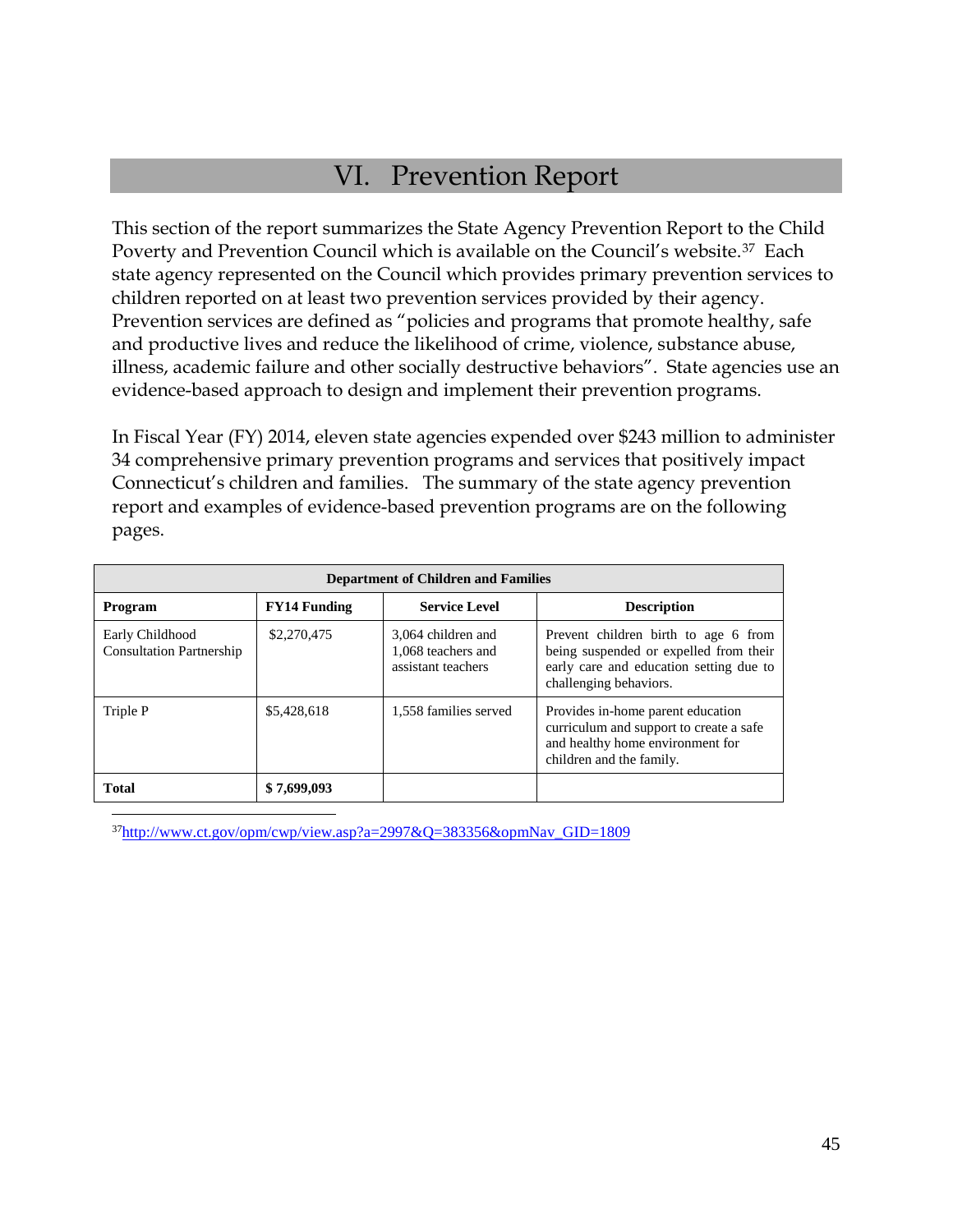| <b>Department of Developmental Services</b> |               |                                                                                                                                                 |                                                                                                                                      |
|---------------------------------------------|---------------|-------------------------------------------------------------------------------------------------------------------------------------------------|--------------------------------------------------------------------------------------------------------------------------------------|
| Program                                     | FY 14 Funding | <b>Service Level</b>                                                                                                                            | <b>Description</b>                                                                                                                   |
| Birth to Three                              | \$50,709,007  | 9,686 children and<br>families                                                                                                                  | Early intervention services to all infants<br>and toddlers who have developmental<br>delays or disabilities.                         |
| <b>Family Support Services</b>              | \$10,243,116  | 739 individuals<br>including 178 children-<br>Respite Centers; 869<br>individuals including<br>197 children – Family<br><b>Support Services</b> | Services, resources and other forms of<br>assistance to help families raise their<br>children who have intellectual<br>disabilities. |
| <b>Total</b>                                | \$60,952,123  |                                                                                                                                                 |                                                                                                                                      |

| <b>Department of Education</b>                              |                     |                      |                                                                                                                                                                        |  |
|-------------------------------------------------------------|---------------------|----------------------|------------------------------------------------------------------------------------------------------------------------------------------------------------------------|--|
| Program                                                     | <b>FY14 Funding</b> | <b>Service Level</b> | <b>Description</b>                                                                                                                                                     |  |
| 21 <sup>st</sup> Century Community<br>Learning Center Grant | \$7,629,832         | 6.536 students       | Funds community-learning centers that<br>provide students with academic<br>enrichment opportunities and other<br>activities that complement their academic<br>program. |  |
| <b>Supports for Pregnant</b><br>and Parenting Teens         | \$1,500,000         | 320 students         | Focuses on improving the health,<br>education and school outcomes for<br>pregnant and parenting students and their<br>children.                                        |  |
| <b>Total</b>                                                | \$9,129,832         |                      |                                                                                                                                                                        |  |

| <b>Department of Housing</b> |               |                      |                                                                                                                                                       |
|------------------------------|---------------|----------------------|-------------------------------------------------------------------------------------------------------------------------------------------------------|
| Program                      | FY 14 Funding | <b>Service Level</b> | <b>Description</b>                                                                                                                                    |
| Children in Shelters:        | \$127,520     |                      | Provides financial assistance<br>for childcare to homeless<br>families living in emergency<br>shelters or enrolled in the<br>Rapid Rehousing Program. |
| <b>Total</b>                 | \$127,520     |                      |                                                                                                                                                       |

| <b>Department of Labor</b>                     |               |                                                           |                                                                                                   |
|------------------------------------------------|---------------|-----------------------------------------------------------|---------------------------------------------------------------------------------------------------|
| Program                                        | FY 14 Funding | <b>Service Level</b>                                      | <b>Description</b>                                                                                |
| Jobs First Employment<br><b>Services</b>       | \$18,747,981  | 15,678 annual caseload                                    | Provides employment services<br>to families in receipt of time-<br>limited state cash assistance. |
| Connecticut Youth<br><b>Employment Program</b> | \$4,500,000   | 3,100 youth served and<br>2,579 successful<br>completions | Provides employment services<br>for youth aged 14 through 21.                                     |
| <b>Total</b>                                   | \$23,247,981  |                                                           |                                                                                                   |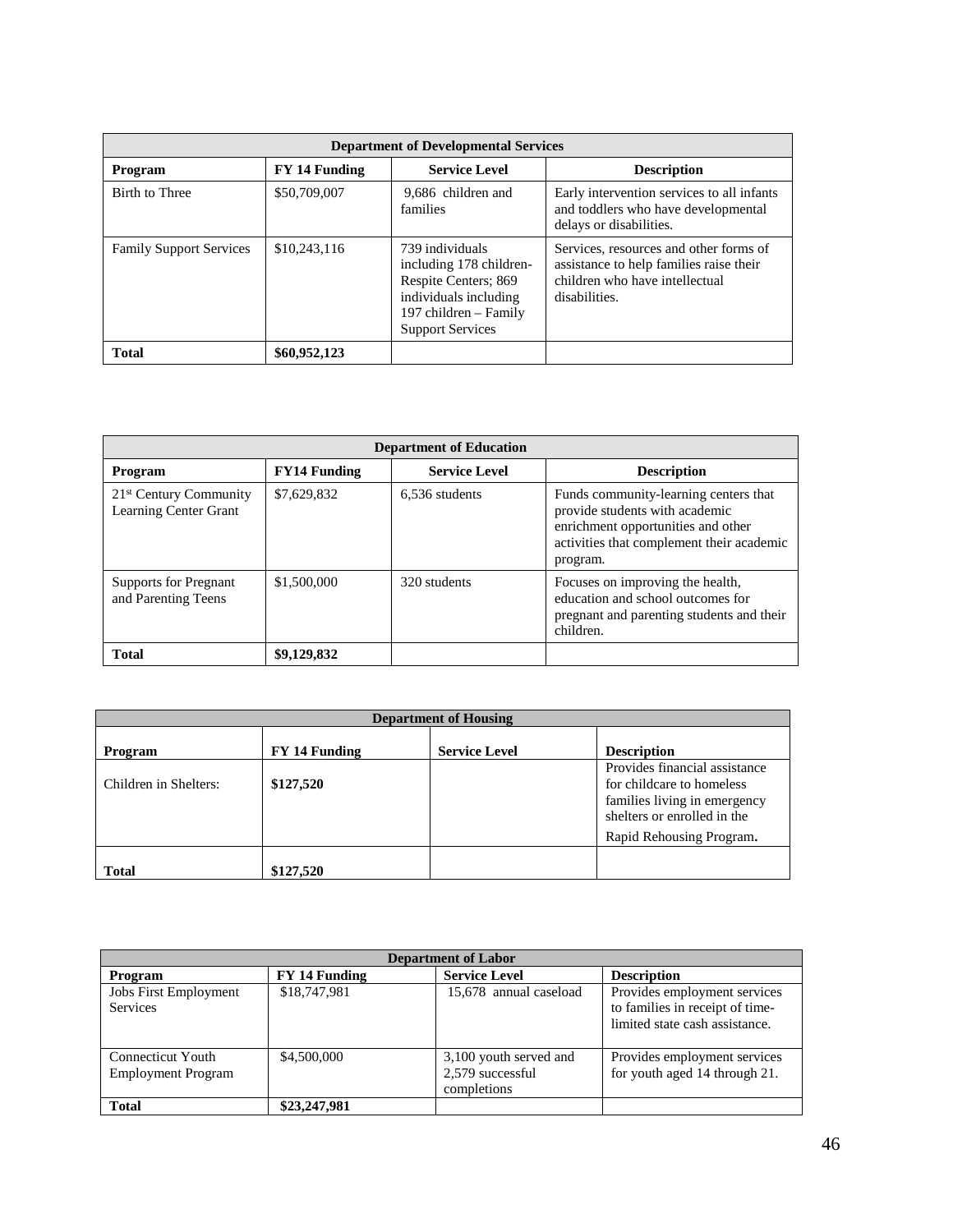|                                                              | <b>Department of Mental Health and Addiction Services</b> |                                                                    |                                                                                                                                                                                                                                                                                   |  |
|--------------------------------------------------------------|-----------------------------------------------------------|--------------------------------------------------------------------|-----------------------------------------------------------------------------------------------------------------------------------------------------------------------------------------------------------------------------------------------------------------------------------|--|
| Program                                                      | <b>FY 14 Funding</b>                                      | <b>Service Level</b>                                               | <b>Description</b>                                                                                                                                                                                                                                                                |  |
| <b>Best Practices Initiative</b>                             | \$2,005,087                                               | 2014 service level will be<br>available after November<br>30, 2014 | Fourteen statewide funded<br>projects that employ a<br>population-based public health<br>approach to address<br>demonstrated substance abuse<br>prevention needs.                                                                                                                 |  |
| <b>Local Prevention Council</b><br>Programs                  | \$552,470                                                 | 2014 service level will be<br>available after November<br>30, 2014 | The Local Alcohol, Tobacco<br>and Other Drug Abuse<br>Prevention Council Grant<br>Program (LPCP) initiative<br>supports the activities of local,<br>municipal-based alcohol,<br>tobacco, and other drug<br>(ATOD) abuse prevention<br>councils.                                   |  |
| Partnership for Success                                      | \$2,300,000                                               | 2014 service level will be<br>available after November<br>30, 2014 | The Partnership for Success<br>(PFS) Initiative uses a public<br>health approach in over 30<br>municipalities and statewide<br>across college campuses to<br>decrease alcohol consumption<br>in youth ages 12 to 20.                                                              |  |
| Regional Action Council                                      | \$1,656,972                                               | 2014 service level will be<br>available after November<br>30, 2014 | Regional Substance Abuse<br>Action Councils (RACs) are<br>public-private agencies<br>comprised of community<br>leaders. Its purpose is to<br>establish and implement an<br>action plan to develop and<br>coordinate needed services<br>across the behavioral health<br>continuum. |  |
| <b>Statewide Service</b><br>Delivery Agents                  | \$1,714,816                                               | 2014 service level will be<br>available after November<br>30, 2014 | Four entities funded by<br>DMHAS to support prevention<br>efforts across the state by<br>building the capacity of<br>individuals and communities to<br>deliver prevention services.                                                                                               |  |
| Tobacco Prevention and<br>Enforcement                        | \$493,575                                                 | 2014 service level will be<br>available after November<br>30, 2014 | Enforcement and strategies to<br>reduce underage tobacco use.                                                                                                                                                                                                                     |  |
| FDA Tobacco<br>Compliance Check<br><b>Inspection Program</b> | \$651,868                                                 | 2014 service level will be<br>available after November<br>30, 2014 | Enforce and implement the<br>regulation of the federal<br>Tobacco Control Act that<br>restricts the sale and promotion<br>of tobacco products to youth.                                                                                                                           |  |
| <b>Total</b>                                                 | \$9,374,788                                               |                                                                    |                                                                                                                                                                                                                                                                                   |  |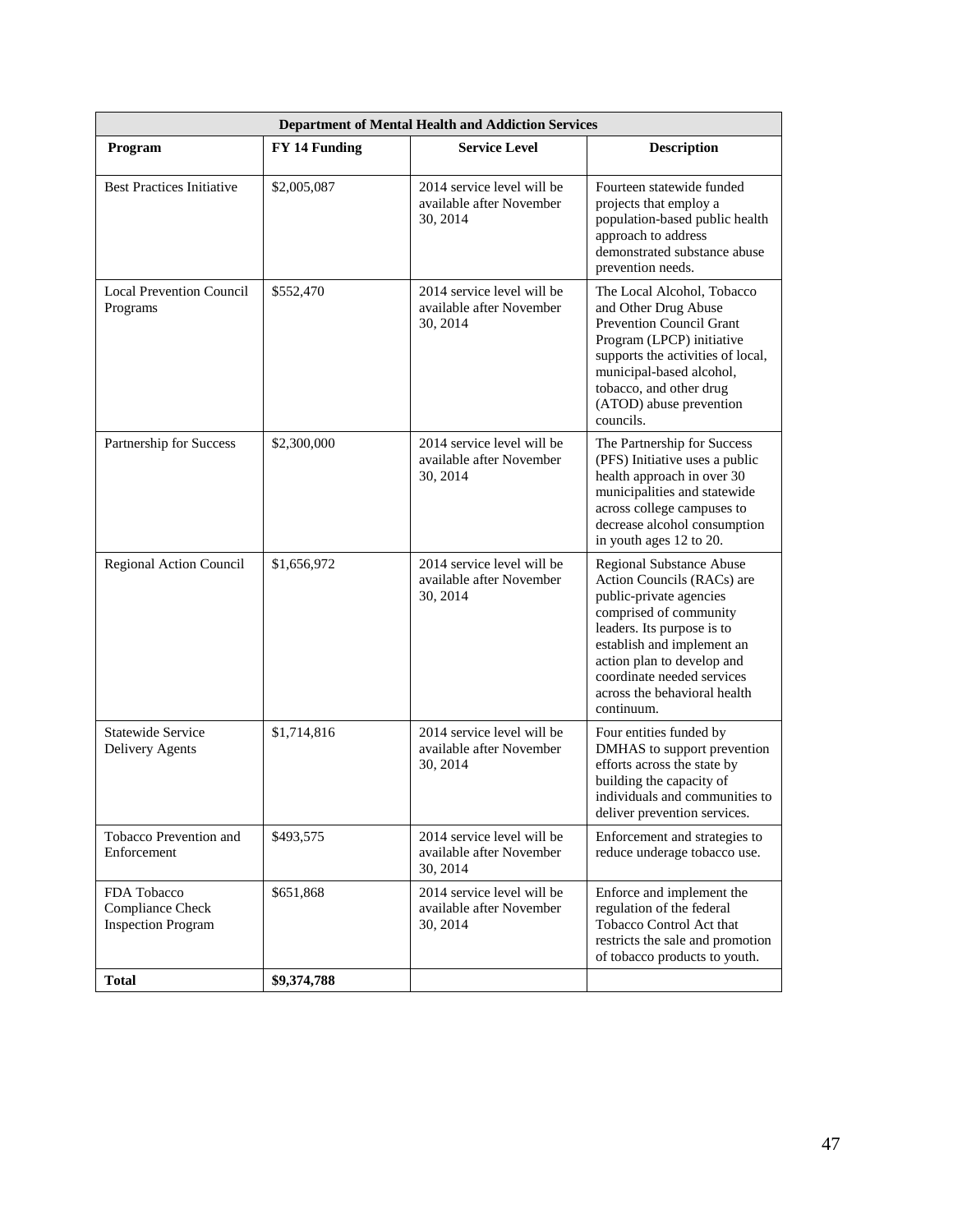| <b>Department of Public Health</b>                                             |                     |                                                                                               |                                                                                                                                                                      |
|--------------------------------------------------------------------------------|---------------------|-----------------------------------------------------------------------------------------------|----------------------------------------------------------------------------------------------------------------------------------------------------------------------|
| Program                                                                        | <b>FY14 Funding</b> | <b>Service Level</b>                                                                          | <b>Description</b>                                                                                                                                                   |
| Asthma Program:<br>Pediatric Easy Breathing<br>Program                         | \$250,000           | 6,357 children surveyed<br>and 6.182 treated                                                  | A professional education program that<br>trains pediatric providers to administer<br>a validated survey to determine<br>whether a child has asthma.                  |
| Asthma Program: Adult<br><b>Easy Breathing Program</b>                         | \$150,000           | 2,056 patients surveyed and<br>720 or 35% diagnosed and<br>treated for asthma                 | Focuses on adults treated by medical<br>resident physicians in Bridgeport<br>Hospital.                                                                               |
| Asthma Program: Putting<br>on AIRS                                             | \$96,000            | 726 AIRS clients from<br>September 2009 to<br>February 2013                                   | Reduce acute asthma episodes and<br>improve asthma control the<br>recognition and elimination/reduction<br>of environmental and<br>procedures/protocols              |
| <b>Immunization Program</b>                                                    | \$62,033,708        | 889,214 children served                                                                       | Prevent disease, disability and death<br>from vaccine preventable diseases in<br>infants, children adolescents and<br>adults.                                        |
| Special Supplemental<br>Nutrition Program for<br>Women. Infant and<br>Children | \$44,940,512        | $52,308$ monthly<br>participation women, infant<br>and children                               | Provides nutrition and breastfeeding<br>education, supplemental food, and<br>referrals for health and social services<br>to eligible women, infants and<br>children. |
| Tobacco Use Prevention<br>and Control                                          | \$1,076,586         | 8,000 Connecticut residents<br>through community based<br>cessations programs and<br>OuitLine | Provides local cessation and<br>prevention programs.                                                                                                                 |
| <b>Total</b>                                                                   | \$108,546,806       |                                                                                               |                                                                                                                                                                      |

| <b>Department of Social Services</b>                           |               |                      |                                                                                                                                           |
|----------------------------------------------------------------|---------------|----------------------|-------------------------------------------------------------------------------------------------------------------------------------------|
| Program                                                        | FY 14 Funding | <b>Service Level</b> | <b>Description</b>                                                                                                                        |
| <b>Tobacco Cessation Program</b>                               | \$1,272,376   | 1,230 Individuals    | Provides incentive to<br>reduce smoking rates<br>among the estimated<br>25%-30% of Connecticut<br>Medicaid recipients.                    |
| Perinatal and Infant Oral<br><b>Health Quality Improvement</b> | \$175,000     | 30,000 children      | Focuses on oral health<br>improvement and<br>community integration<br>strategies for improving<br>preventive oral health<br>care.         |
| Fatherhood Initiative                                          | \$566,656     | 727 parents          | Provides outreach,<br>awareness and training<br>for parents relating to<br>parenting, healthy<br>relationships, and healthy<br>marriages. |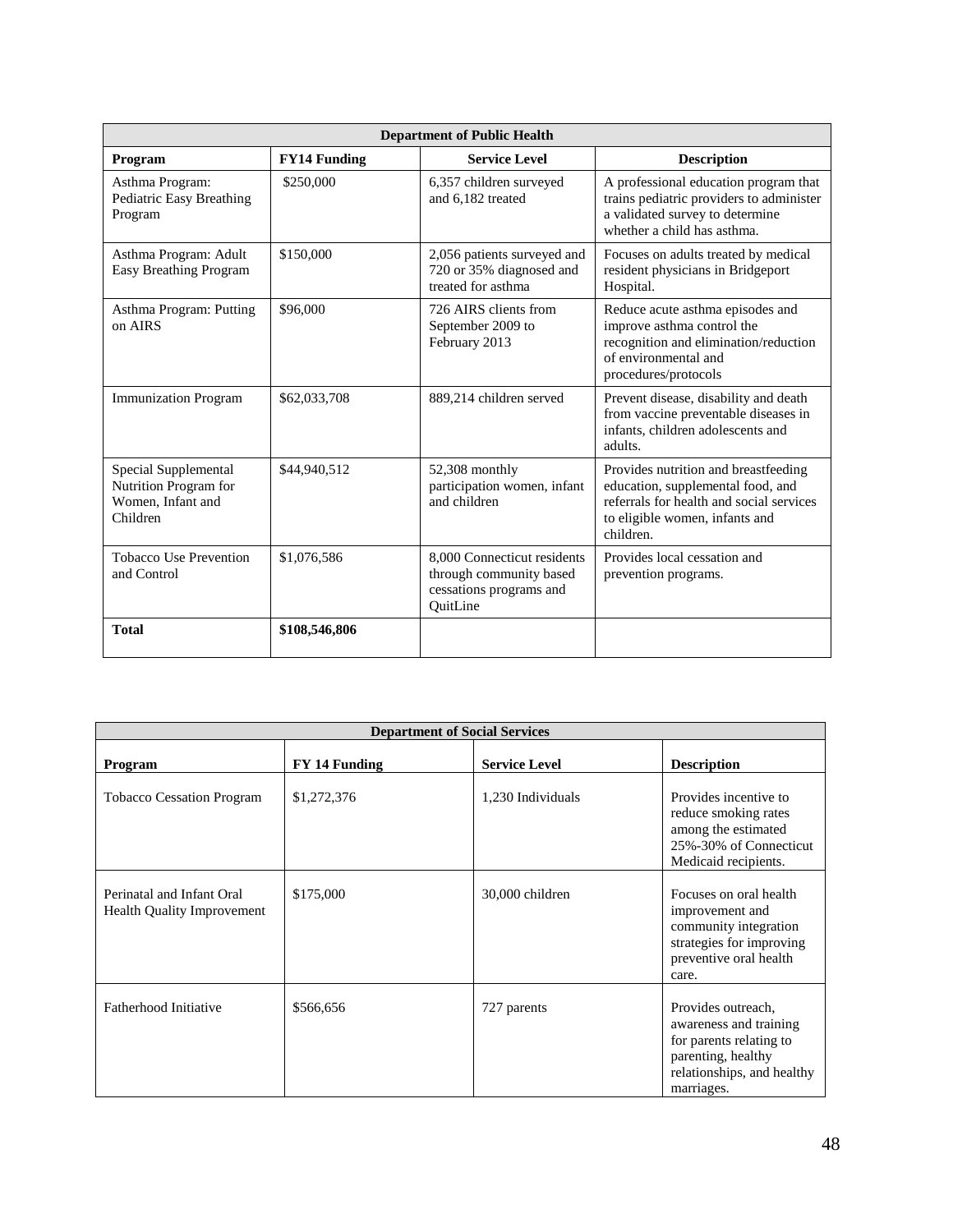| Teen Pregnancy Prevention<br>Program | \$1,981,204 | 830 youth | Current programs use one<br>of two science based<br>models: $1)$ the<br>comprehensive, long<br>term, holistic youth<br>development model<br>based on the Carrera<br>Program Model; or 2)<br>The Teen Outreach<br>Program, a service<br>learning model where<br>participants engage in,<br>reflect on, and learn from<br>community service<br>projects. |
|--------------------------------------|-------------|-----------|--------------------------------------------------------------------------------------------------------------------------------------------------------------------------------------------------------------------------------------------------------------------------------------------------------------------------------------------------------|
| <b>Total</b>                         | \$3,995,236 |           |                                                                                                                                                                                                                                                                                                                                                        |

| <b>Judicial Branch Court Support Services</b> |               |                                                              |                                                                                                                                                  |
|-----------------------------------------------|---------------|--------------------------------------------------------------|--------------------------------------------------------------------------------------------------------------------------------------------------|
| Program                                       | FY 14 Funding | <b>Service Level</b>                                         | <b>Description</b>                                                                                                                               |
| <b>Educational Support</b><br><b>Services</b> | \$897,810     | 354 cases opened and<br>303 cases closed                     | Supports families to ensure that children's<br>educational needs are identified and free and<br>appropriate educational services are accessible. |
| <b>Family Support Centers</b>                 | \$4,368,300   | 1,070 referred and<br>$1,055(98.6\%)$<br>completed treatment | A multi-service "one-stop" service for children<br>and families referred to juvenile court.                                                      |
| <b>Total</b>                                  | \$5,266,110   |                                                              |                                                                                                                                                  |

|                                             | <b>Office of Early Childhood</b> |                                                                                                                                                                                                                                                   |                                                                                                                                       |  |
|---------------------------------------------|----------------------------------|---------------------------------------------------------------------------------------------------------------------------------------------------------------------------------------------------------------------------------------------------|---------------------------------------------------------------------------------------------------------------------------------------|--|
| Program                                     | FY 14 Funding                    | <b>Service Level</b>                                                                                                                                                                                                                              | <b>Description</b>                                                                                                                    |  |
| <b>Nurturing Families</b><br><b>Network</b> | \$10,588,370                     | Screened 6,300 parents;<br>875 families received<br>Connection services:<br>2,200 families in<br>intensive home visiting:<br>over 200 families in<br>parenting groups; and<br>65 father enrolled in the<br><b>Father Home Visiting</b><br>Program | Focuses on nurturing parenting, child<br>development, and maternal and child health<br>and community resources.                       |  |
| Help Me Grow                                | \$331,462                        | 1,275 families and<br>children connected to<br>community based<br>services; and 1,200<br>families enrolled in the<br>Ages and Stages Child<br><b>Monitoring Program</b>                                                                           | Ensures that children and their families have<br>access to a system of early identification,<br>prevention and intervention services. |  |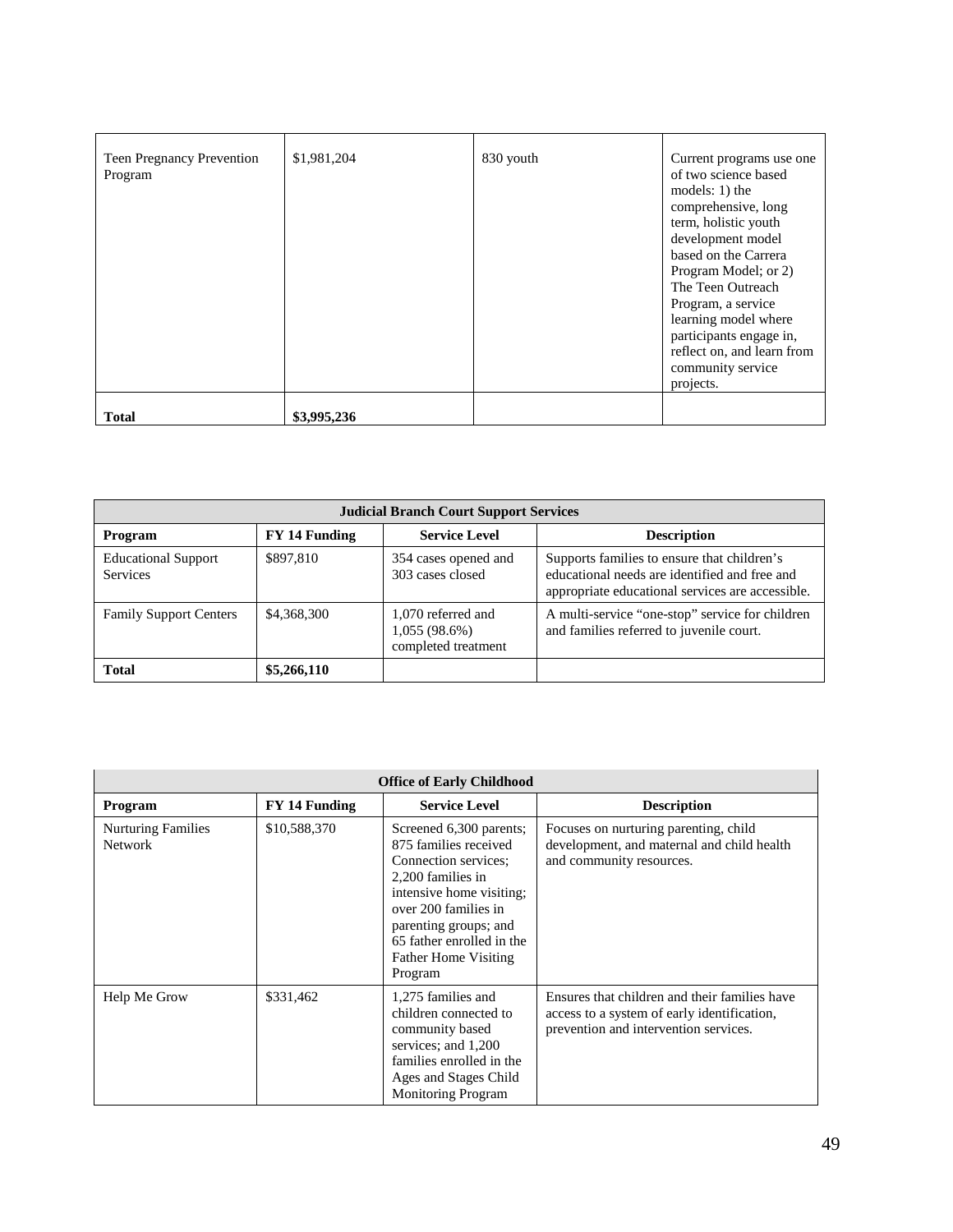| <b>Family School</b><br>Connection              | \$595,358    | 150 families received<br>intensive home visiting<br>services | Provides intensive home visiting services to<br>families who children are frequently truant,<br>tardy or otherwise at risk of school failure. |
|-------------------------------------------------|--------------|--------------------------------------------------------------|-----------------------------------------------------------------------------------------------------------------------------------------------|
| <b>Family Empowerment</b><br><b>Initiatives</b> | \$191,516    | 430 parents received<br>home and group based<br>services     | Provides prevention programs to assist high-<br>risk groups of parents and other involved in<br>the lives of children                         |
| <b>Total</b>                                    | \$11,706,706 |                                                              |                                                                                                                                               |

| <b>Office of Policy and Management</b>           |               |                                  |                                                                                                                                                                                                                                                                    |  |
|--------------------------------------------------|---------------|----------------------------------|--------------------------------------------------------------------------------------------------------------------------------------------------------------------------------------------------------------------------------------------------------------------|--|
| Program                                          | FY 14 Funding | <b>Service Level</b>             | <b>Description</b>                                                                                                                                                                                                                                                 |  |
| Title V Delinquency<br><b>Prevention Program</b> | \$84,945      | N/A                              | Provides grants to cities and towns for<br>delinquency prevention and early intervention<br>projects.                                                                                                                                                              |  |
| <b>Youth Prevention</b><br><b>Services</b>       | \$3,500,000   | Data not available until<br>2015 | Provides grants to non-profit<br>organizations to implement<br>comprehensive programs and services to<br>prevent and/ or reduce at-risk behavior<br>among youth ages 6-18 and to maximize<br>opportunities for them to become<br>productive, responsible citizens. |  |
| <b>Total</b>                                     | \$3,584,945   |                                  |                                                                                                                                                                                                                                                                    |  |

#### Evidence-Based Prevention Program.

The following programs illustrate the efforts of state agencies regarding the development and implementation of evidence-based prevention programs.

### **Department of Public Health**

The Connecticut Special Supplemental Nutrition Program for Women, Infants & Children (CT WIC Program) serves pregnant, postpartum and breastfeeding women, infants, and children up to five years of age. The program provides services in five (5) major areas during critical times of growth and development in an effort to improve birth outcomes and child health: (1) Nutrition Education & Counseling; (2) Breastfeeding Promotion & Support; (3) Referral to appropriate health & social services; (4) Referral from Health Care Providers to ensure clients have a medical home; and, (5) Vouchers for healthy foods (WIC "Food Packages") prescribed by WIC Nutritionists.

**Performance-Based Standards** Federal and state regulations include a number of prevention-related standards that Local WIC Agencies must meet, including timeframes for enrolling program applicants; requirements regarding the early and continuous enrollment of pregnant women; policies to ensure that all pregnant women are encouraged to breastfeed unless medically contraindicated, and provided breastfeeding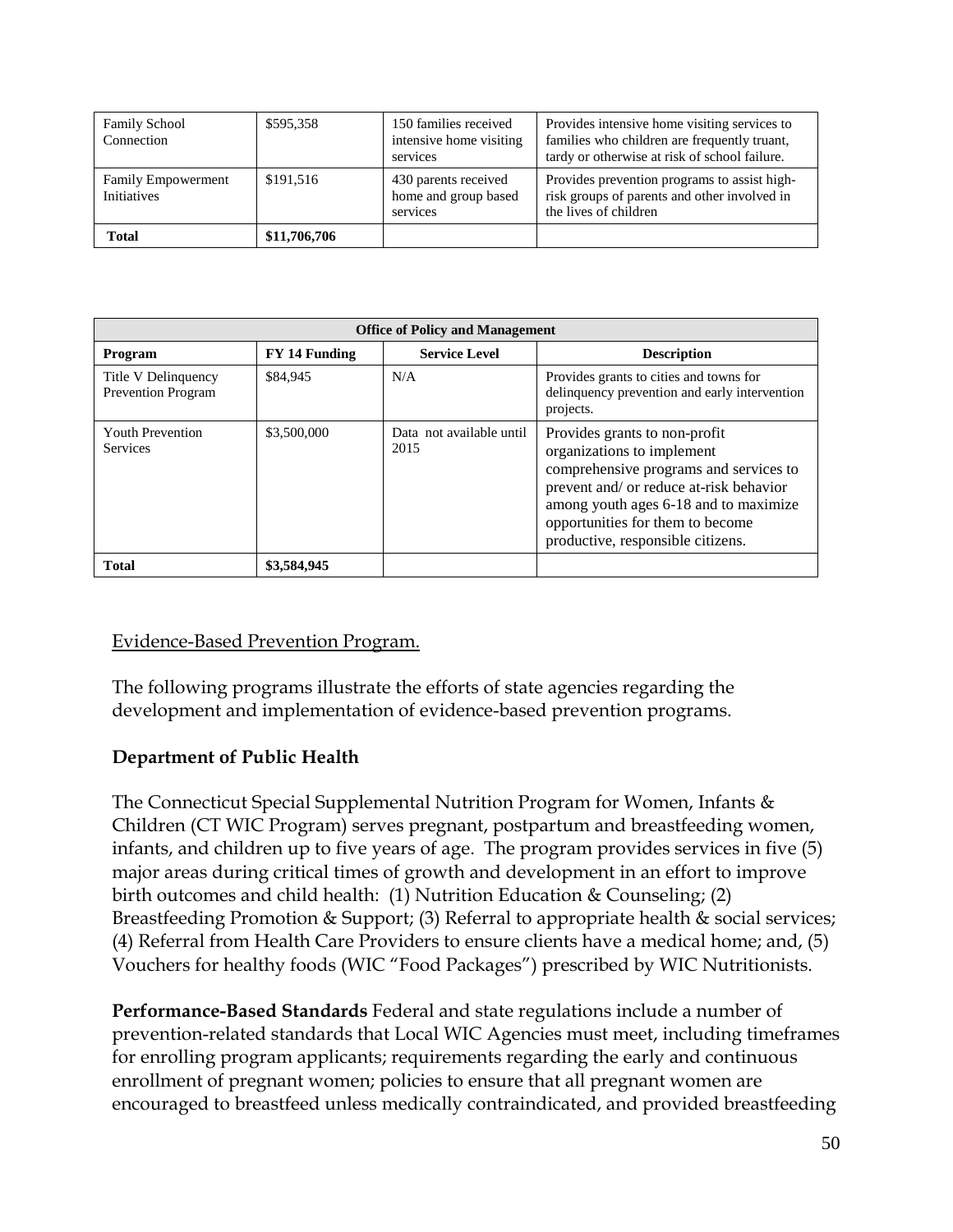information and support; requirements to provide information regarding the risks associated with drug, alcohol and tobacco use during pregnancy; and, to ensure that children are screened for anemia and lead poisoning by their health care provider.

### **Performance-Based Outcomes** (12 WIC Regions)

- First Trimester Enrollment in WIC: Increase to 50% the rate of first trimester enrollment of pregnant women.
	- o Statewide average [Federal Fiscal Year (FFY) 2014 to date (YTD)]: 51.3%; Range:  $41.5\% - 65.1\%$ .
- Maternal Weight Gain (MWG): At least 70% of pregnant women who participate in the WIC Program for a minimum of 6 months gain appropriate weight: o Statewide average (FFY 2014 YTD): 72.4%; Range: 53.8% - 82.8%.
- Low Birth Weight (LBW): The incidence of low birth weight among infants whose mothers were on the WIC Program for at least 6 months during pregnancy does not exceed 6%.
	- o Statewide average (FFY 2014 YTD): 5.8%; Range: 1.4% 8.3%.
- Breastfeeding Initiation (BFI): At least 65% of infants whose mothers were enrolled in the WIC Program for any length of time during pregnancy breastfeed. o Statewide average (FFY 2014 YTD): 75.8%; Range: 59.3% - 92.3%.
- Childhood Anemia: The prevalence of anemia among children 2-4 years of age enrolled in the WIC Program for at least one year does not exceed 7.5%. o Statewide average (FFY 2014 YTD): 10.2%; Range: 4.6% - 14.5%.
- Overweight in Children: The prevalence of overweight (BMI ≥ 85<sup>th</sup> percentile to < 95th percentile) among children 2-4 years of age enrolled in the WIC Program for at least one year does not exceed 10%.
	- o Statewide average (FFY 2014 YTD): 11.8%; Range: 7.3% 16.6%.
- Obesity in Children: The prevalence of obesity (BMI  $\geq$  95<sup>th</sup> percentile) among children 2-4 years of age enrolled in the WIC Program for at least one year does not exceed 15%.
	- o Statewide average (FFY 2014 YTD): 12.1%; Range: 6.7% 17.4%.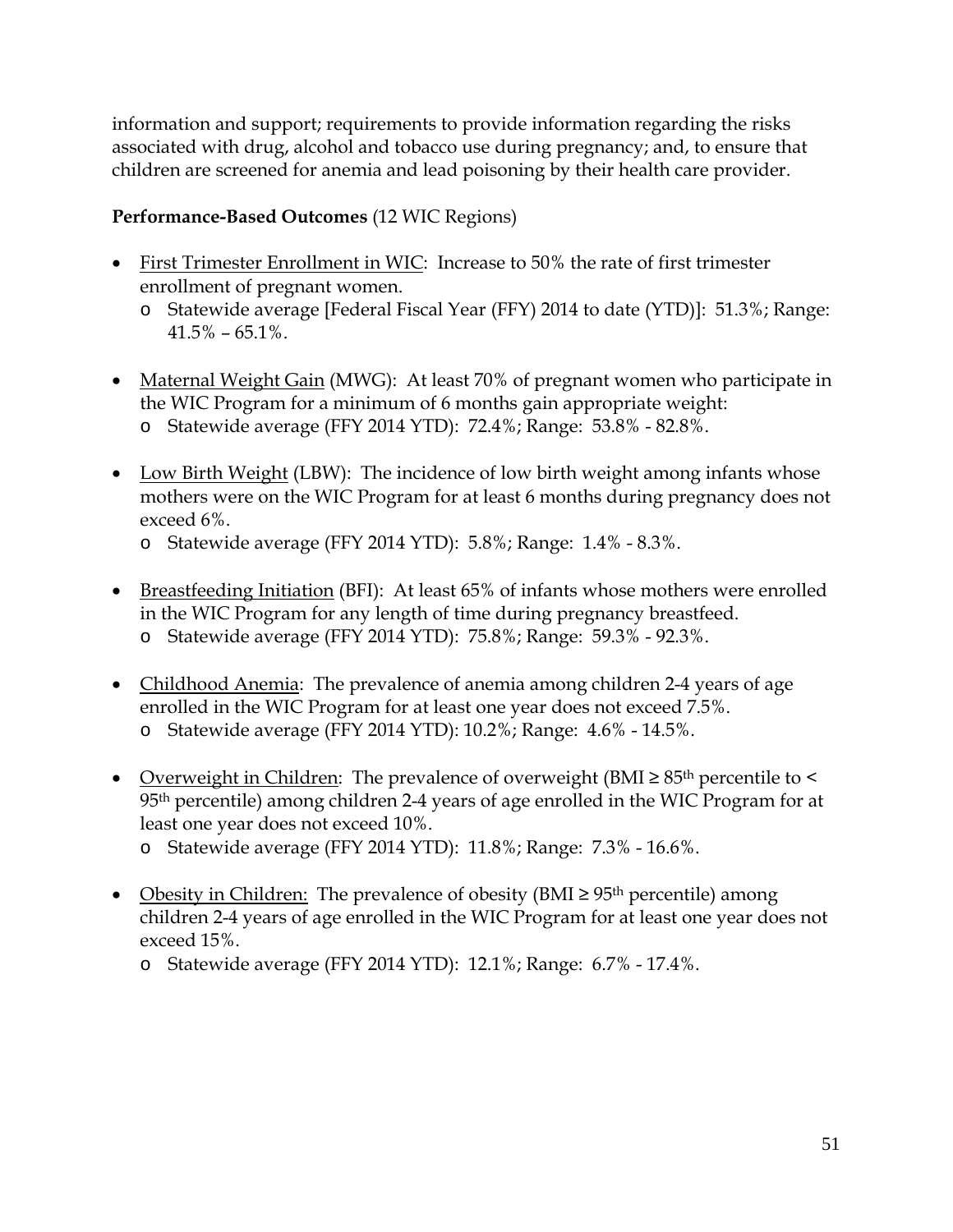### **Judicial Branch Court Support Service Division**

The Educational Support Services Program supports families in ensuring that their children's educational needs are properly identified and that children have access to a free and appropriate education as required by law. Education Support Services include legal case consultation, advocacy, and training by contracted special education attorneys serving families and probation officers of children referred to juvenile court due to status offending or delinquent behaviors, and who exhibit school difficulties and/or performance challenges. Services are available at all twelve (12) juvenile courts.

### **Performance-Based Standards**

- Percentage of clients that obtained/modified/preserved special education services
- Percentage of clients that overcame proposed suspension or expulsion
- Percentage of clients that obtained education-related benefits
- Percentage of clients that obtained procedural protections

#### **Performance –Based Outcomes**

- 75.2% (vs. 68% in FY 13) of clients obtained/modified/preserved special education services
- 17.2% (vs. 20% in FY 13) of clients overcame proposed suspension/expulsion
- 73.9% (vs. 49% in FY 13) of clients obtained education-related benefits
- 33.7% (vs. 24% in FY 13) of clients obtained procedural protections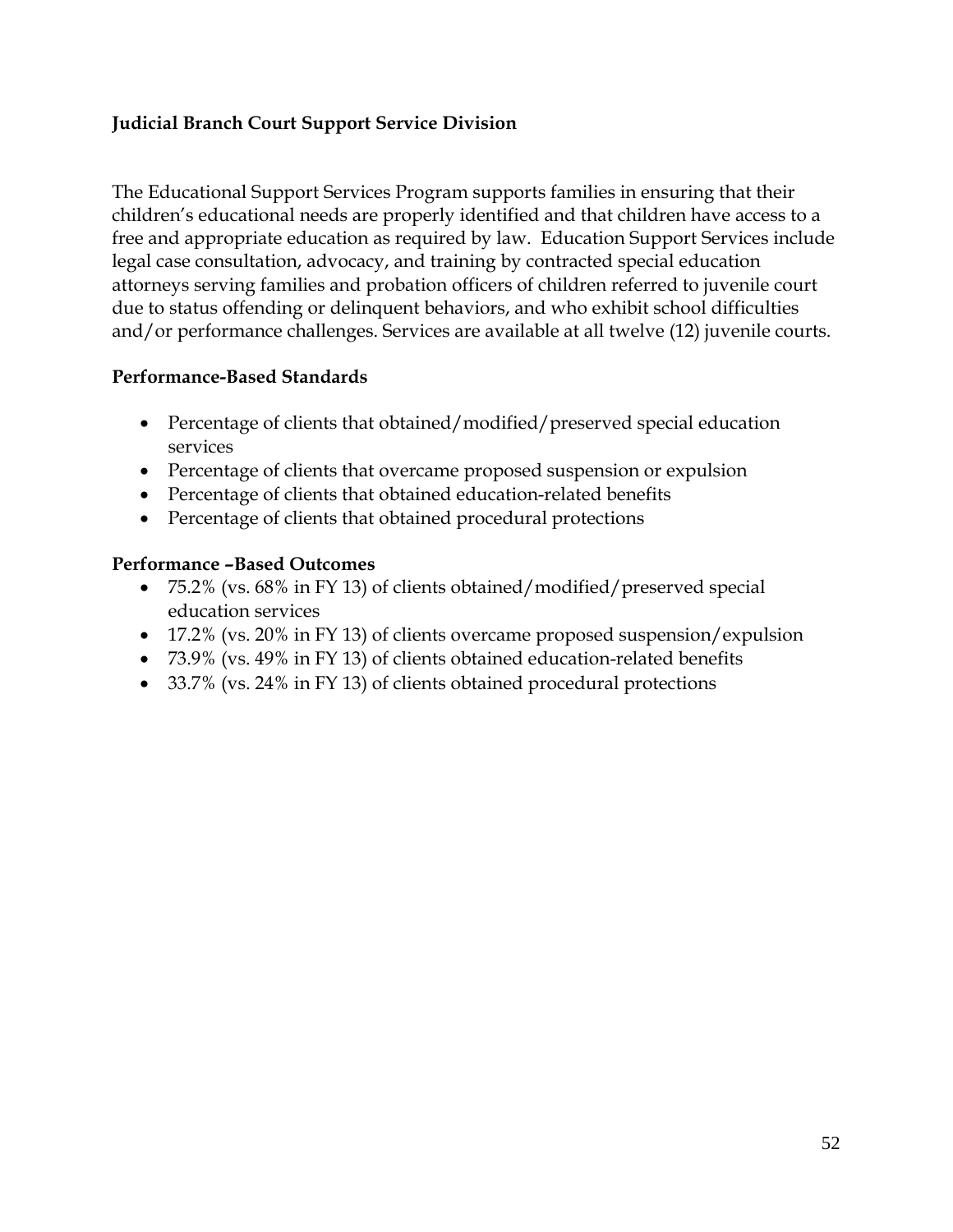## VII. Examples of Successful Interagency Collaborations

As models for the state to follow, the Child Poverty and Prevention Council has provided information on the following examples of successful interagency collaborations to meet the child poverty and prevention goals:

### **Intensive Supportive Housing for Families (ISHF) Five Year Federal Grant.**

*Information provided by the Department of Children and Families.* The Department of Children and Families (DCF) and The Connection, Inc. (TCI), have developed a mature relationship, collaborating to meet the needs of child welfare involved families who experience severe housing barriers. This new initiative is designed to provide an enhanced version of the already well established Supportive Housing for Families Program in order to better meet the mental health and trauma needs of the parents and children served by the program.

As such, DCF will collaborate with state partners, community agencies, and service providers to implement the new Intensive Supportive Housing for Families Program (ISHF) program. DCF's two primary partners will be TCI, who will provide primary services, and The University of Connecticut (UConn) researchers, who will evaluate the program. The expansion will focus on chronically homeless families with multiple episodes of homelessness in eastern Connecticut, targeted communities in Norwich, Willimantic and Middletown areas.

ISHF is an intensification of Supportive Housing for Families services currently provided by TCI. The new program additions include:

- comprehensive, trauma-focused assessment procedures
- intensive, interdisciplinary, team-based coordination and support
- access to empirically-supported interventions to meet the individual needs of children, parents, and families.

The ISHF Project will develop a Project Advisory Board to strengthen and deepen our connections to create a better system for families and children. Systems that are transparent, reduce redundancy, share and use data appropriately, bring missing stakeholders to the table, offer training, and leverage resources for families. Members of this demonstration's Advisory Board will gain valued perspectives that lead to diminished duplication of effort. This will occur both through the analysis of how services can be integrated as well as concerted efforts to streamline data collection and outcomes reporting.

Through the collaborative efforts at both the systems and operational levels, this program initiative will support the integration and smooth operation of services that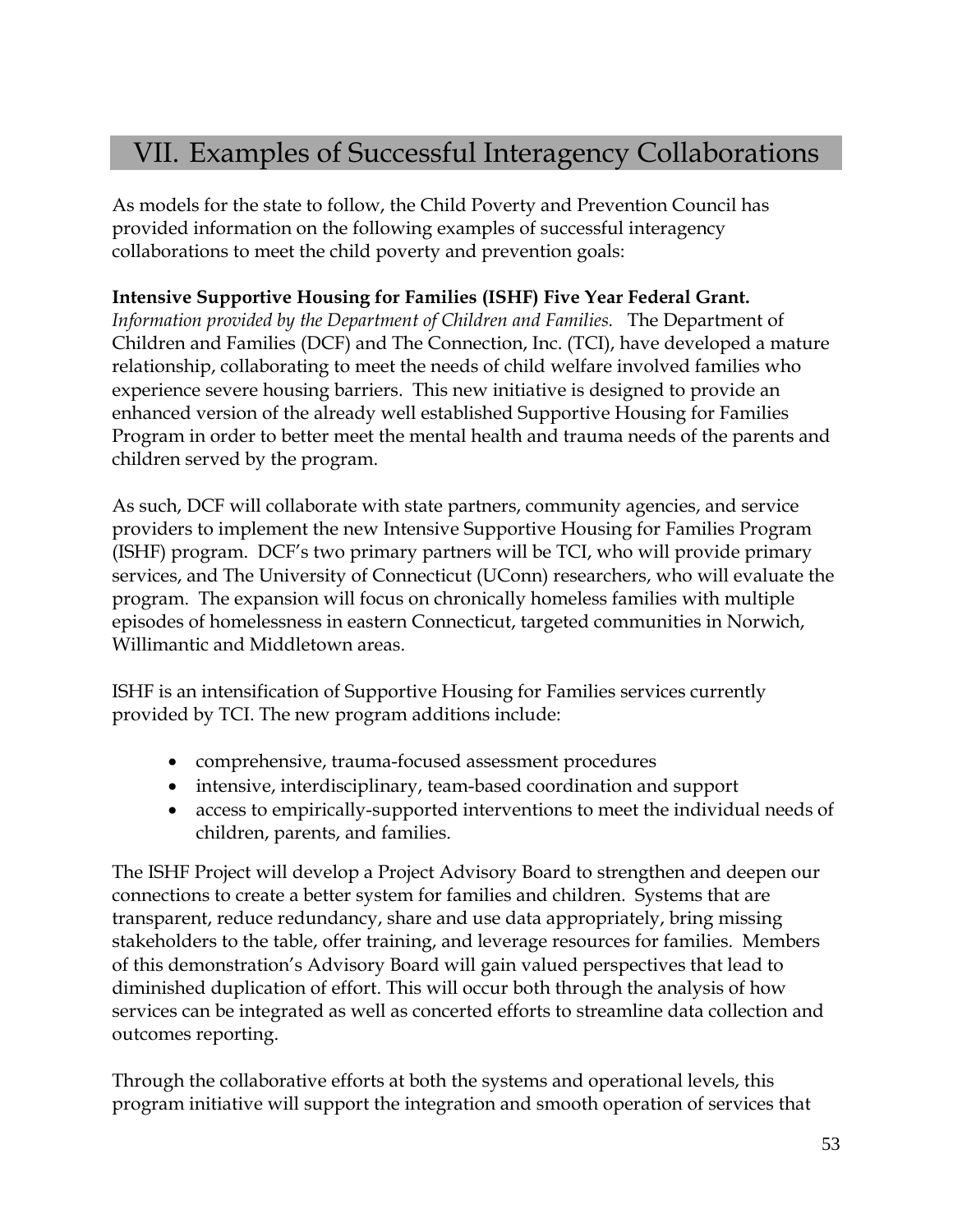have typically been siloed in the past. Connecticut families will see and feel a difference in the manner in which they are treated and receive services from DCF and the community. The Advisory Board will focus more narrowly on how it can change systems in order to target families most in need of supports, deliver family-centered, coordinated services and evidence-based programs, and monitor and evaluate the short and long-term effectiveness of the approach.

**United Way of Greater New Haven (UWGNH).** *Information provided by the Department of Economic and Community Development.* UWGNH brings together people and organizations to create solutions to the most pressing challenges in the region. United Way is changing the odds for children and families in Greater New Haven by addressing all the building blocks of a good quality of life, education, income, and health. United Way is uniquely positioned to coordinate efforts with a full range of partners from the public, private, and not-for-profit sectors to achieve community goals such as: children entering school developmentally on track, youth graduating high school ready for college and career, families achieving greater financial success, and ending homelessness.

United Way's work in early childhood includes leadership of and back office support for local early childhood councils, entities that receive public and private funds to improve outcomes for young children and their families. In addition, UWGNH manages a federally-funded Early Head Start program, working with community partners to provide high-quality early care and education and comprehensive support services for infants and toddlers from low-income families. The Boost initiative, a partnership among the City of New Haven, New Haven Public Schools, and United Way helps coordinate community services to meet the needs of New Haven students around enrichment, physical health, parent engagement, and mental health. United Way provides the coordination, helping schools to assess their students' needs, connecting schools with community partners, and sharing tools to monitor and assess program effectiveness.

To improve the financial stability of families in the greater New Haven area, United Way has worked with public and not-for-profit partners to create more effective job training programs in order to connect more people with jobs. United Way is a partner in the Volunteer Income Tax Assistance (VITA) program, helping to recruit volunteers and publicize VITA services in the community. Smart About Money, a budget coaching program, helps those who have income set financial goals and work toward them with the help of a trained volunteer. United Way's work on the 100 Day Challenge has resulted in 116 formerly homeless individuals being housed, with another 89 matched with a housing voucher and soon to move into their own apartments, and a completely revised system to move people from homeless to housed more quickly and efficiently. These results are clear evidence that when working together across sectors, funding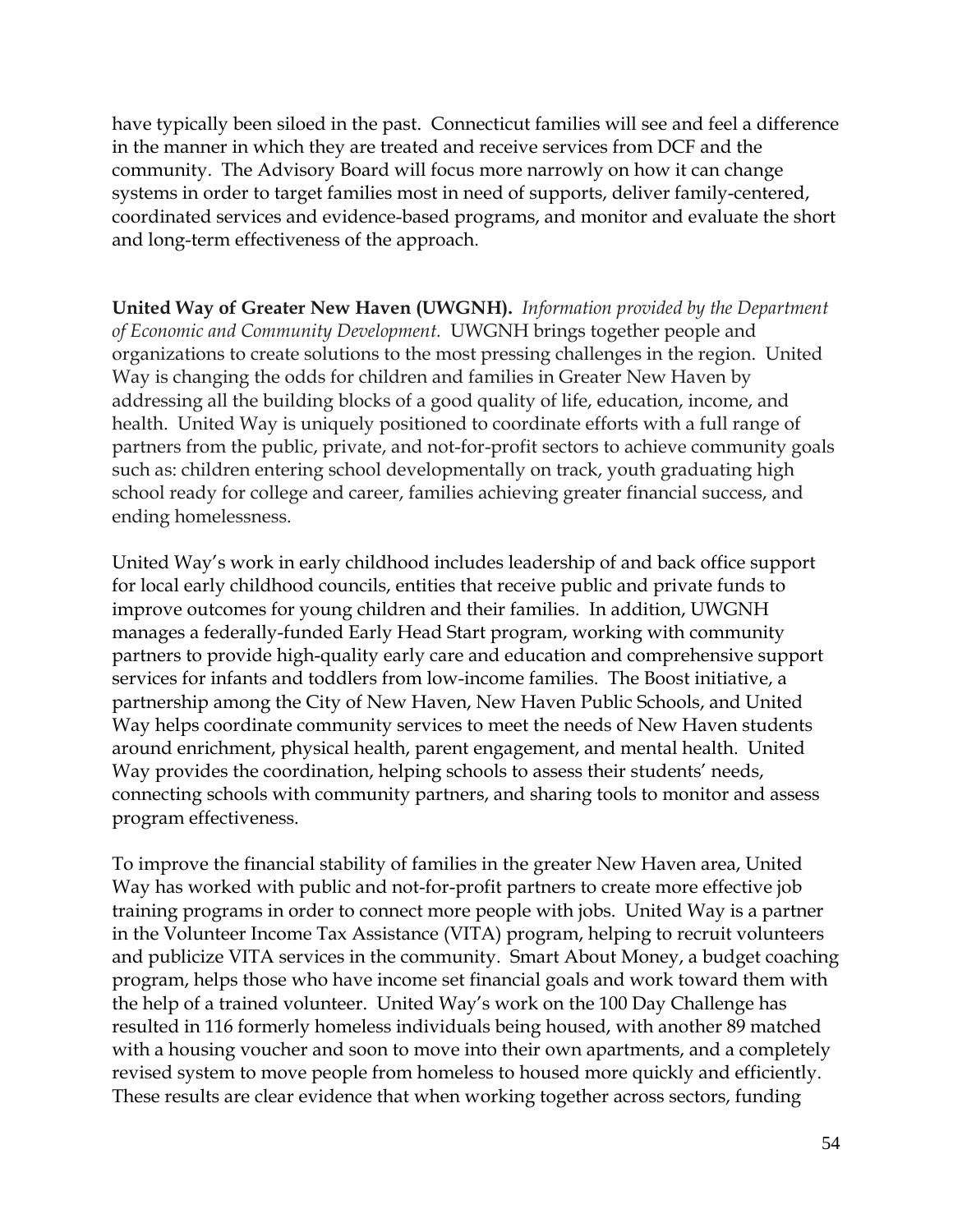streams, and programs and organizations, it can create lasting solutions in communities.

**WorkPath Fund.** *Information provided by the Commission on Children***.** The WorkPath Fund, which grew out of P.A. 10-133 *An Act Concerning Children in the Recession,* is designed to assist Connecticut parents with dependent children to obtain, retain, or maintain employment so that they can support their families.

WorkPath is a collaborative led by the Connecticut Commission on Children, the Liberty Bank Foundation and the five Connecticut Workforce Investment Boards has raised \$128,500 from philanthropy, exceeding the initial WorkPath launch goal of \$100,000. To date, 109 families (250 children) have benefited from the WorkPath Fund. A total of \$89,023 has been distributed to vendors for parents meeting the WorkPath parameters. The collaboration is working to raise additional funding, including exploring a potential public-private partnership.

Working through the state's One Stop Career Centers, WorkPath is now providing small, one-time grants of \$250-1,000, paid directly to vendors, to eliminate one-time barriers to employment. These costs may include: uniforms, transportation, child care, licensing fees, or other expenses as determined by One Stop case managers.

The Workforce Alliance, a 501(c)(3) nonprofit, is acting as fiscal agent for WorkPath, receiving all donated funds and distributing them to the five nonprofit Workforce Investment Boards (WIBs) throughout the state.

WIB case managers at the regional One Stop Career Centers administer the grants through a system already in existence for TANF-eligible jobseekers. (To receive support from WorkPath, parents cannot be eligible for TANF or Workforce Investment Assistance support funds, since there are small funds already available for those two groups at the One Stop Career Centers). The WIBs are responsible for performing due diligence to assess need and eligibility for the grants, and are distributing funds according to guidelines established by the collaborative. In addition, they are tracking all funds through a common database and report periodically to the collaborative on outcomes, to ensure the integrity of the process.

Ultimately, WorkPath will fulfill a goal of legislation passed in 2010 by the Speaker's Task Force on Children in the Recession to support parents with dependent children in times of recession and high unemployment.

**Literacy.** *Information provided by the Commission on Children.* The Black and Puerto Rican Caucus, in partnership with the State Department of Education, the Commission on Children, The University of Connecticut, Literacy How and the Grossman Foundation,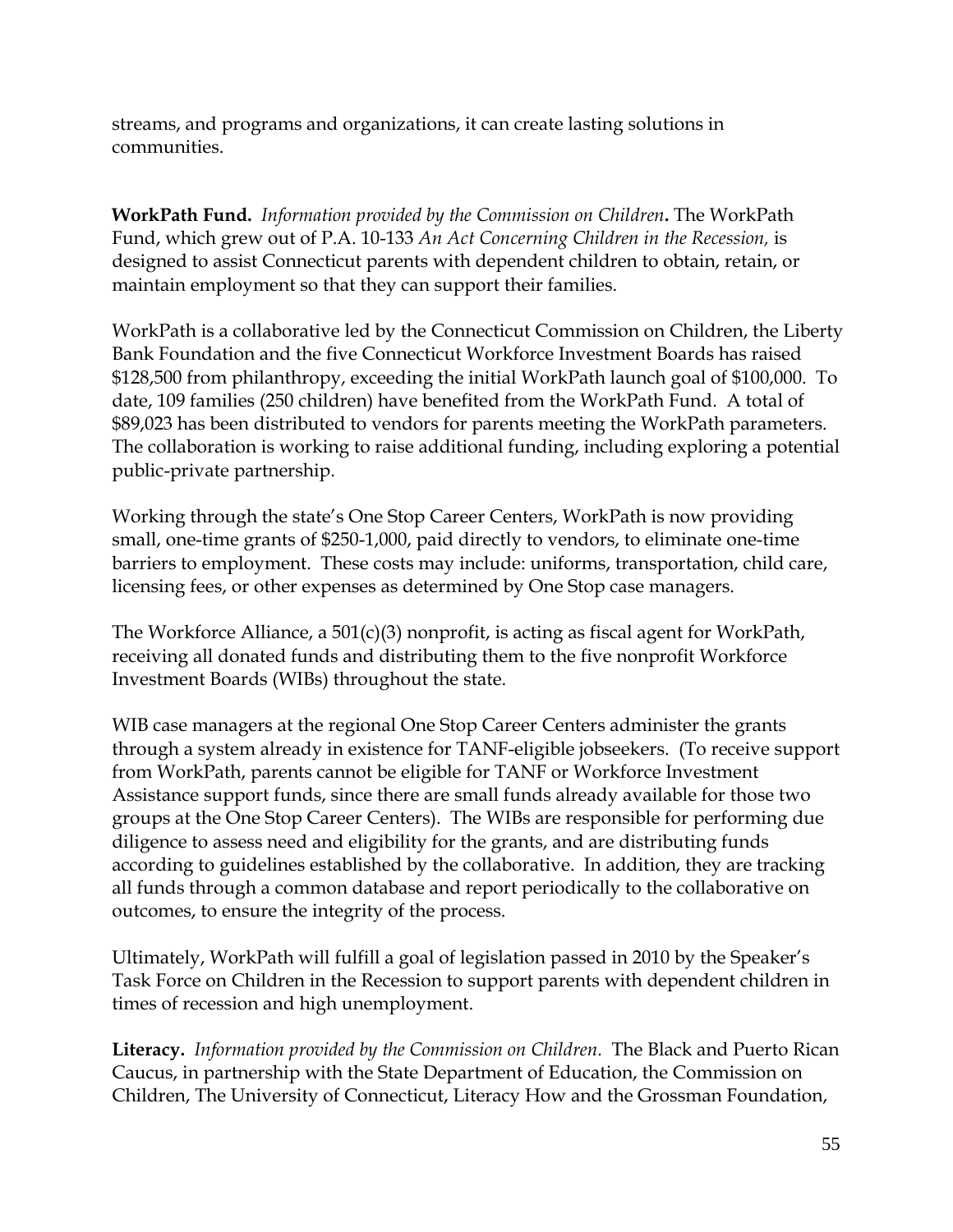sought to pilot, learn from, and grow an intentional set of literacy reforms to significantly narrow the achievement gap in reading. Policies have developed, as needed, to facilitate this intensive response to what is an education crisis in the State of Connecticut.

Year 1: Public Act 11-85. Initial reforms piloted the use of alternative instruments to assess children's reading level and building capacity of all teachers in the science of teaching reading.

- Allowed for alternative reading assessment instruments to be tested, designed to be teacher-friendly, efficient, and in-depth regarding necessary reading interventions;
- Tested how to bring parents in as core customers and partners in their children's learning;
- Assessed the impact of external coaches on classroom outcomes in reading; and
- Allowed on-going training in scientifically-based reading research and practice for teacher and school administrators.

Year 2: PA 12-116. Focused a new pilot on the 50% of African American, Hispanic, and economically disadvantaged students who were not reading at proficiency. This included individualized reading interventions to help these students move forward successfully.

- Targeted intervention assessed all students in selected schools and rapidly intervened with students whose reading was below proficiency, utilizing: a) an external literacy coach, b) four reading interventionists per schools, c) rigorous and on-going assessments, d) prompt and proven, research-based interventions, e) summer school with focus on reading excellence, and f) a focus on partnering with parents on reading.
- Budget allowed the pilot in five sites with expansion of 5 schools per year.
- Began to incorporate statewide reform by:
	- o Increased expectations in pre-service of our special education and reading specialists who will have to pass a test in the science of teaching reading before they can work in CT schools;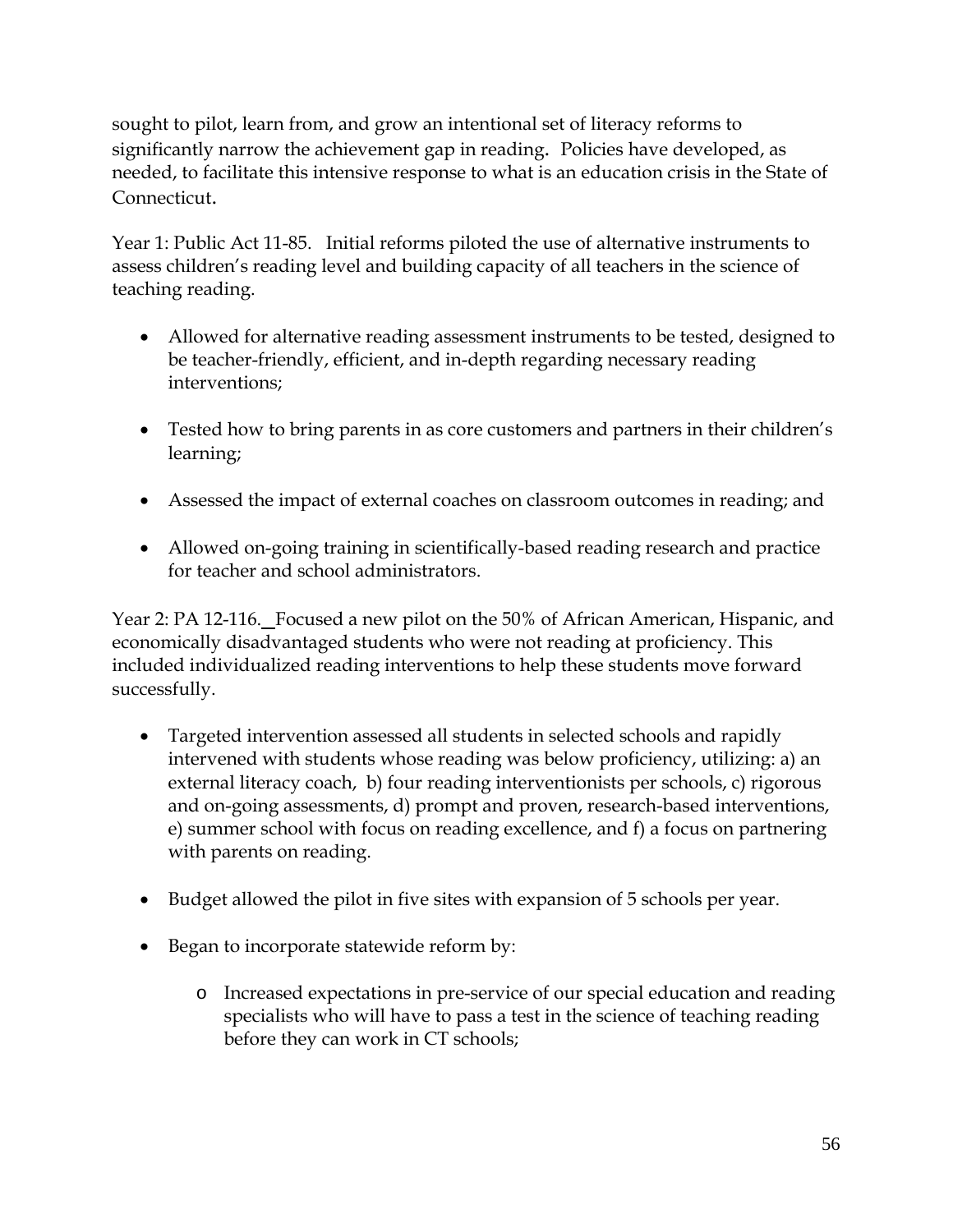- o Development of new reading assessment tools, a professional development system in reading, incentives for schools that improve reading performance, higher education improvements in oral language and early literacy for pre service teachers; and
- o Explicit transition reporting between early childhood and kindergarten teachers to assist young children in their early language skills.

Year 3: PA 13-245. Focused on professional development to improve teacher knowledge of teaching reading and increase pedagogical and practical exposure, expanding the interventions that were successful over the last two years.

- A K-3 reading survey of our current teachers to help us to understand what they know and do not know about teaching reading, and help create a professional development plan with targeted support and information tailored to the, school, grade or individual teacher.
- Allows for Alliance Districts to choose to close the achievement gap through improvements in reading instruction by using the model emerging from the last two pilot years.

Year 4 and beyond: Leadership and Resources to Embed and Expand. Focusing on building on the results and learning from the ongoing, now-consolidated reading pilots to:

- Build internal capacity in tier 1 and tier 2 in each of the reading schools by embedding a tiered system of assessing students and implementing reading interventions with fidelity;
- Building internal leadership at SDE through the hiring of a Chief Reading Officer, who will report directly to the highest levels at SDE;
- Develop and implement leadership training modules with teacher leaders, principals, district reading coordinators and superintendents to create and sustain reading improvement in their schools and districts. The delivery format will include statewide monthly training courses as well as embedded support at the district and school level;
- Expand resources to bring the multi-tier reading intervention model to scale in the Alliance Districts and across the state through a reading plan; and
- Utilize modern literacy assessment instruments that closely monitor a student's reading level and guide individualized interventions.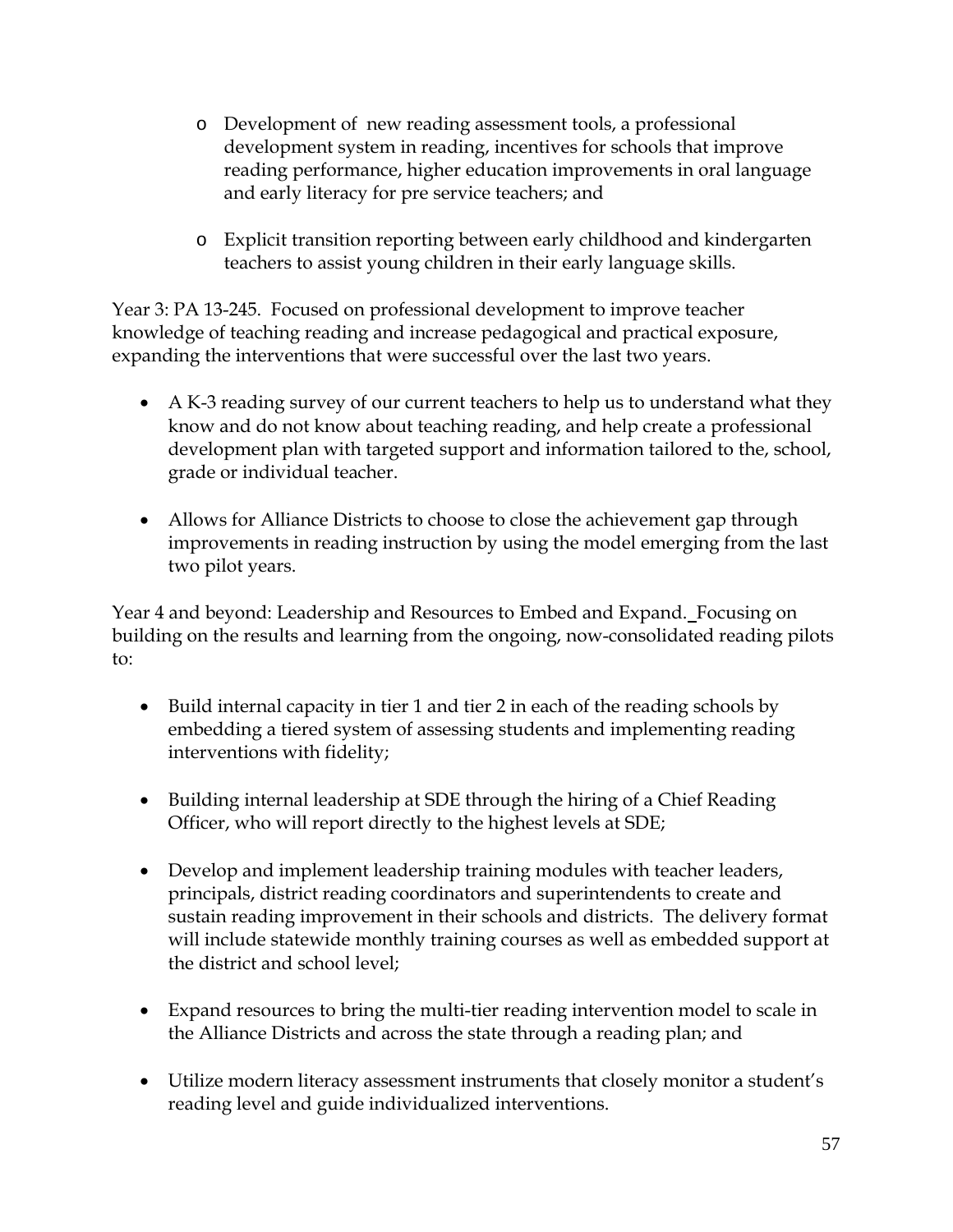**Parent Trust Act.** *Information provided by the Commission on Children.* This 2001 legislative initiative spearheaded by the Commission on Children in partnership with community and Executive Branch leaders, has been recognized as a national best practice in family civic engagement for more than the last decade.

The Robert Wood Johnson Foundation provided initial funding for the Trust with \$250,000. The William Casper Graustein Memorial Fund followed as the first Connecticut foundation to contribute matching funds. Currently, the Department of Education administers the Parent Trust Fund through the State Education and Resource Center (SERC). Communities must leverage local and additional private funding to have access to funds from the Parent Trust.

Research shows that parent involvement has a significant positive impact on child outcomes. The Parent Trust Fund prepares parents to work with school, community and state leaders to improve health, safety and learning outcomes for all children. Parent leadership emerges when parents gain the knowledge and skill needed to successfully function in meaningful leadership roles that help to shape the future for their families, schools and communities. Parent leadership training graduates are better prepared to advocate for their children, volunteer in their community, serve on nonprofit and civic boards, lead parent-teacher associations and serve on School Governance Councils.

Parent leadership training supported by the Parent Trust Fund include the Commission's nationally recognized *Parent Leadership Training Institute* (PLTI), the University of Connecticut-sponsored *People Empowering People* (PEP) and the innovative *Parents Supporting Educational Excellence* (PSEE) training, a collaboration between the Commission and the Connecticut Center for School Change designed to support family-school partnerships.

In 2014-2015, the Parent Trust Fund will support parent leadership training in Bloomfield, Bridgeport, Bristol, Danbury, Enfield, Greenwich, Hamden, Hartford, Killingly, Meriden, Middlesex County, Milford, New Britain, New Haven, New London, Naugatuck, Norwich, Plymouth, Stamford, Stratford, Torrington, Waterbury, and West Hartford.

**TFA/TANF Redesign Workgroup.** The DOL, DSS, Child Poverty and Prevention Council, community agencies, parent organizations and business leaders such as: Workforce Investment Boards, Adult Education, municipal social service and Community Actions Agencies, CABHN, Connecticut Women's Education and Legal Fund, Mothers for Justice have engaged in a collaborative effort to develop a series of recommendations to reform the state's implementation of the federal TANF programs.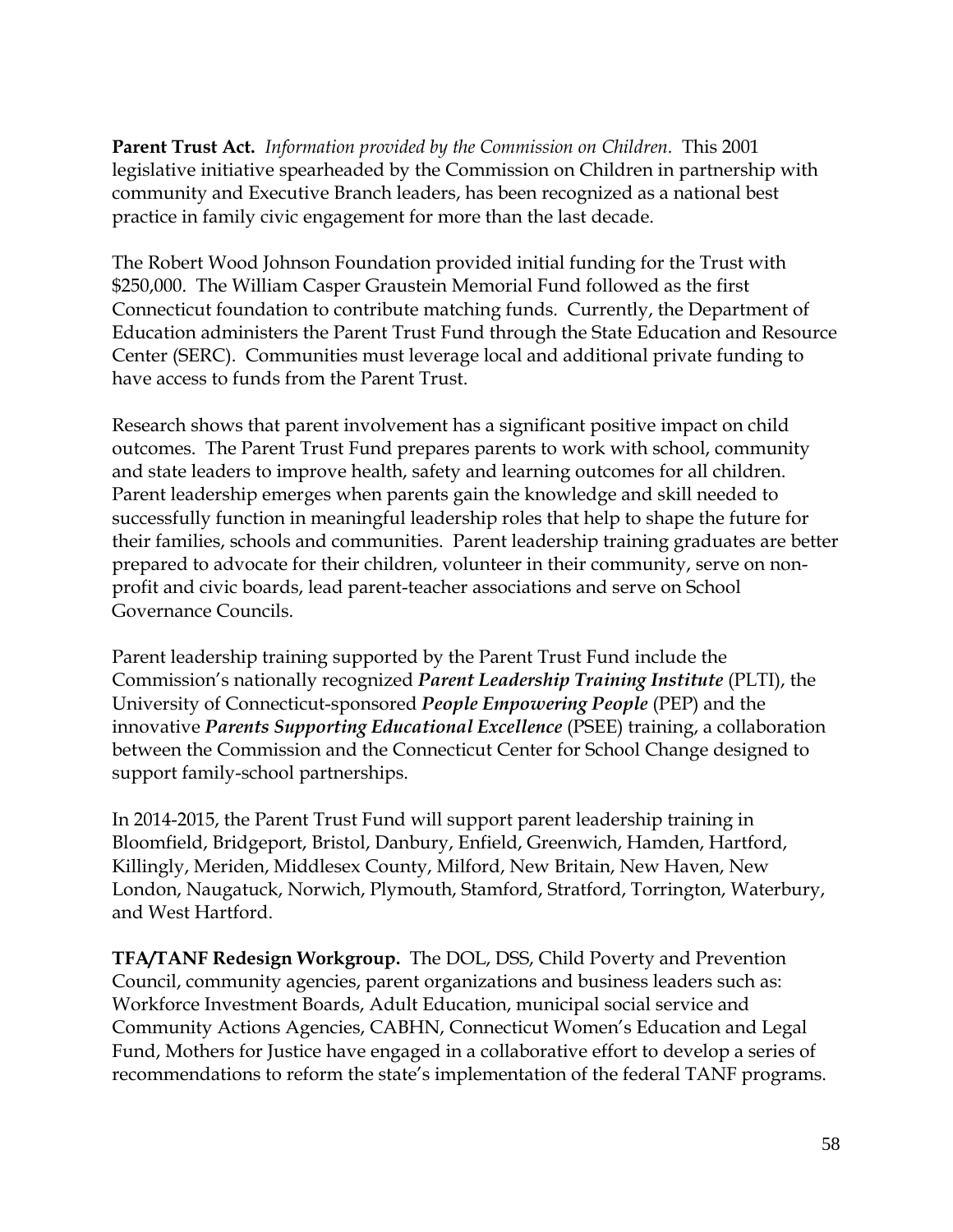The purpose of the TFA/TANF Workgroup is to review the federal and related state program components that have evolved since the TANF Block Grant was instituted in Connecticut and determine if Connecticut is meeting the goals of the TANF Block grant and, more specifically, the goals of Connecticut's Jobs First Employment Services (JFES) and Temporary Family Assistance (TFA) programs. Through this analysis, new service delivery programs, models and or individual outcomes will be considered.

**The Safe Schools/Healthy Students***. Information provided by the Department of Mental Health and Addiction Services.* The Safe Schools/Healthy Students award is a four-year, \$8 million grant administered by the Department of Mental Health and Addiction Services (DMHAS) in partnership with the Department of Education (SDE), the State of Connecticut Judicial Branch Court Support Services Division (CSSD), and the Local Education Agencies (LEAs) of Bridgeport, Middletown, and New Britain. Its goal is to create safe and supportive schools and communities for children and adolescents through grade 12. The grant will allow implementation of activities, services and strategies that decrease youth violence and promote healthy development of children and youth. Additional representatives from the Departments of Public Health, Children and Families, Social Services and the Office of Early Childhood serve on the State Management Team to provide leadership and advice for creating successful, comprehensive solutions that address youth violence and support healthy childhood development.

#### **The CT STRONG (Seamless Transition and Recovery Opportunities through**

**Network Growth).** *Information provided by the Department of Mental Health and Addiction Services.* CT STRONG engages and connects transition age youth and young adults to high quality behavioral health care. The youth to be served reside in New London, Milford or Middletown and are at risk for, or have behavioral health disorders. This \$5 million dollar, five year grant, was awarded through a competitive application process to DMHAS, in partnership with the DCF, by the federal Substance Abuse and Mental Health Services Administration (SAMHSA)/Center for Mental Health Services (CMHS). This initiative will utilize innovative approaches to improve rates of service engagement, and outcomes with regard to housing stability, health and mental health, education and employment for individuals aged 16-25.

DMHAS, is implementing the **Specialized Crisis Intervention Teams for Young Adults** (SCYA) Partnership to enhance the capacity of its Crisis Intervention Teams (CITs) involving law enforcement and mental health mobile crisis providers to respond to the needs of young adults aged 18-25 who are diverted from arrest to the most appropriate treatment for their mental health, substance abuse, or co-occurring disorders. At least 225 young adults (75 per year) are expected to be served. This is made possible through a \$1 million, 3-year grant from SAMHSA and builds on close relationships between criminal justice and behavioral health agencies. Additional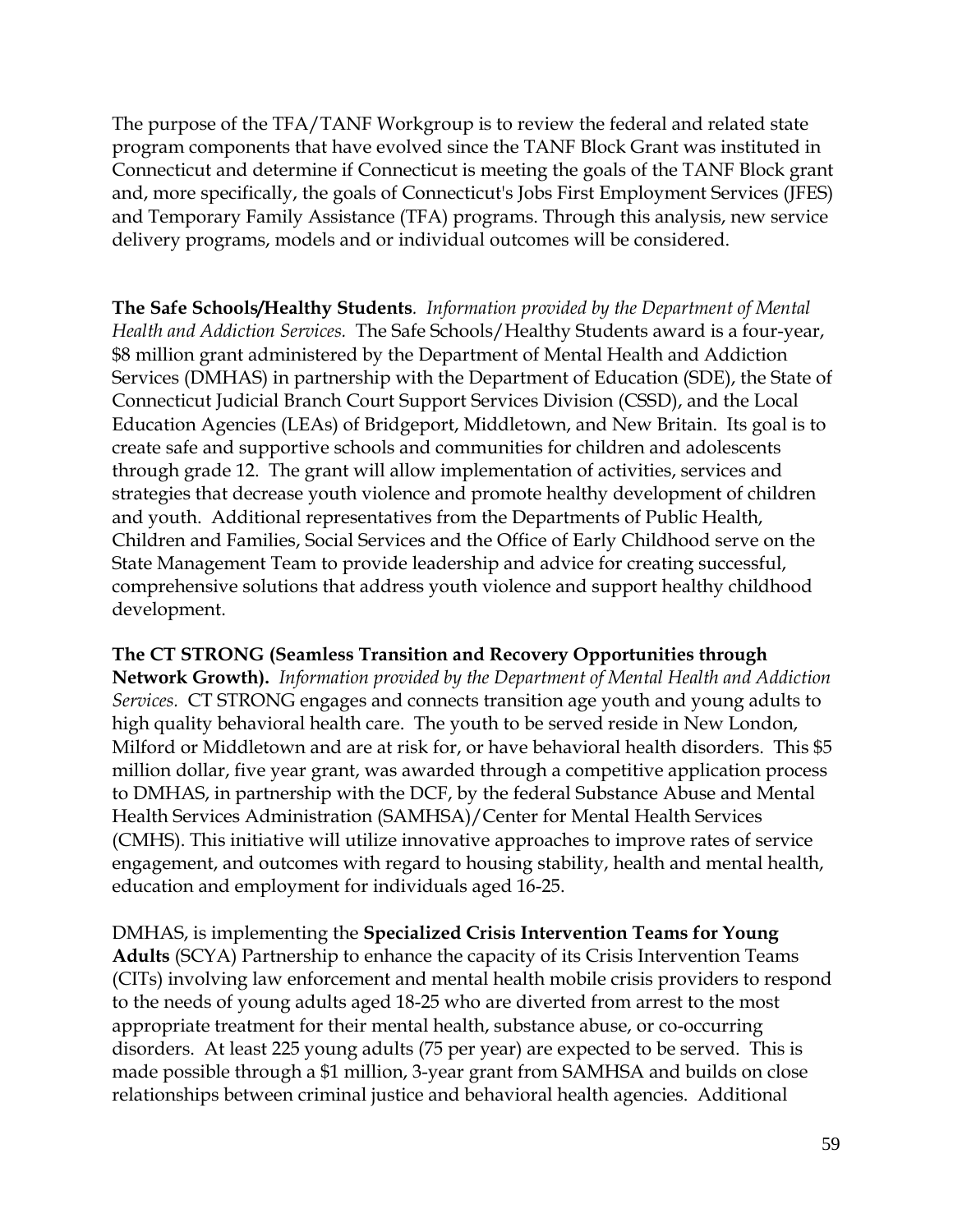partners include: Criminal Justice Policy Advisory Commission (CJPAC), the CT Alliance to Benefit Law Enforcement (CABLE), the entity which conducts training for current Crisis Intervention Teams (CITs), the National Alliance on Mental Illness: Connecticut (NAMI CT), Advanced Behavioral Health, and consultants from Yale and the Institute of Living. The project is being evaluated by the University of Connecticut School of Social Work. *Information provided by the Department of Mental Health and Addiction Services.*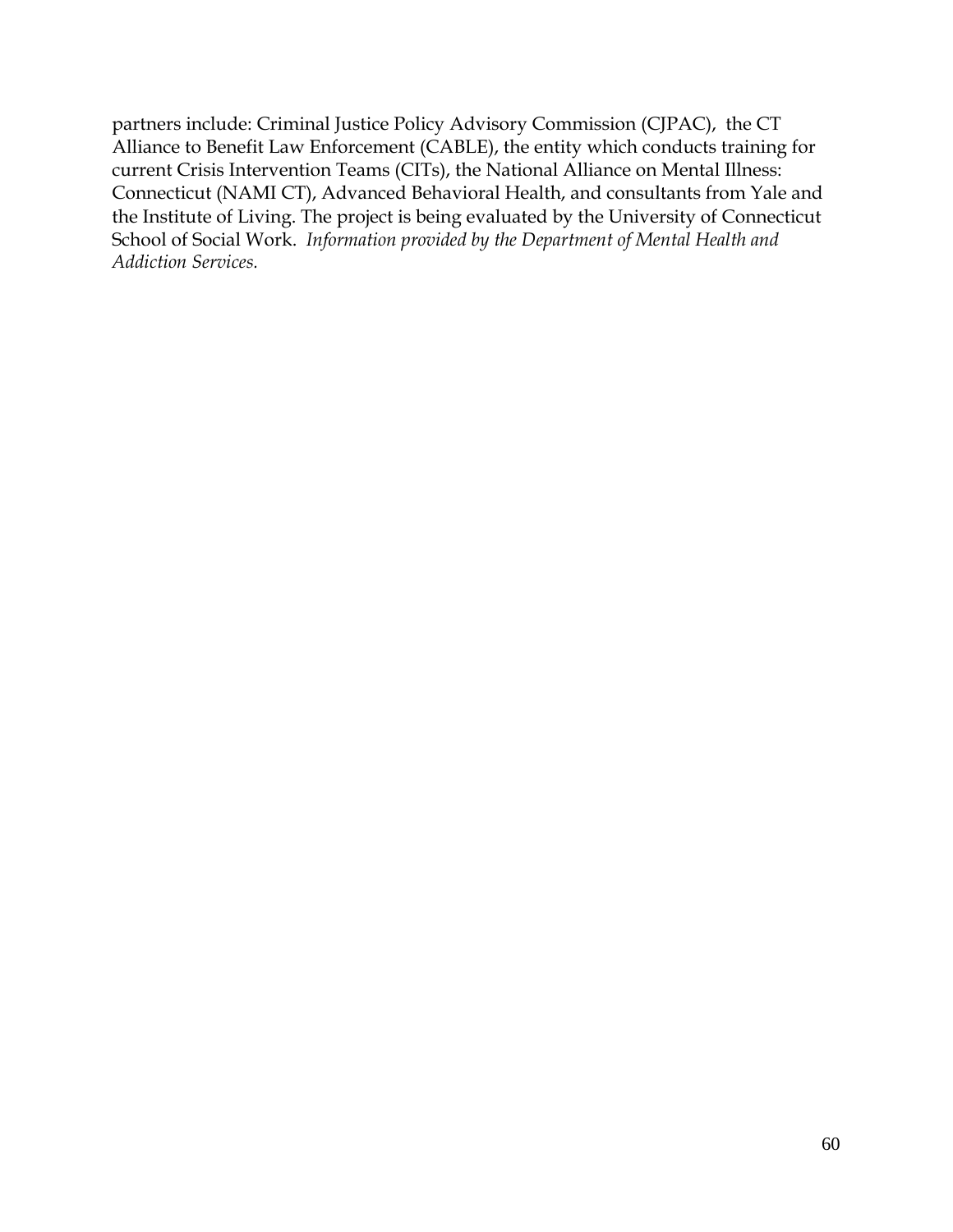# **Appendix A TFA Policies Consensus Document**

|    | <b>TFA Policy</b>                                                              | <b>CT's Current Policy</b>                                                                                                                                                                                                                                                                                                                                                                                                                                                                                                                                                                                                                                                                                                                                                     | <b>Considerations</b>                                                                                                                                                                                                                                                                                                                                                                                                                                                                                                                            | <b>Options</b>                                                                                                                                                                                                                                                                                                                                                                                                                                                                                                                                   |
|----|--------------------------------------------------------------------------------|--------------------------------------------------------------------------------------------------------------------------------------------------------------------------------------------------------------------------------------------------------------------------------------------------------------------------------------------------------------------------------------------------------------------------------------------------------------------------------------------------------------------------------------------------------------------------------------------------------------------------------------------------------------------------------------------------------------------------------------------------------------------------------|--------------------------------------------------------------------------------------------------------------------------------------------------------------------------------------------------------------------------------------------------------------------------------------------------------------------------------------------------------------------------------------------------------------------------------------------------------------------------------------------------------------------------------------------------|--------------------------------------------------------------------------------------------------------------------------------------------------------------------------------------------------------------------------------------------------------------------------------------------------------------------------------------------------------------------------------------------------------------------------------------------------------------------------------------------------------------------------------------------------|
|    | <b>Issue/Reference</b>                                                         |                                                                                                                                                                                                                                                                                                                                                                                                                                                                                                                                                                                                                                                                                                                                                                                |                                                                                                                                                                                                                                                                                                                                                                                                                                                                                                                                                  |                                                                                                                                                                                                                                                                                                                                                                                                                                                                                                                                                  |
| 1. | <b>Needs Assessment</b><br>45 CFR 261.11<br>CGS 17b-689c<br><b>UPM 8530.05</b> | <b>a.</b> Employment Services activities are<br>those activities which move TFA families<br>towards independence from welfare by<br>removing barriers to employment,<br>preparing participants for employment,<br>and by assisting in obtaining and retaining<br>employment.<br><b>b.</b> DSS determines which services to<br>provide based on its discretionary<br>consideration of a variety of factors,<br>including the service needs of the<br>individual, the availability and suitability<br>of a service, the service needs and<br>availability for other participants, the goal<br>of independence from TFA within 21<br>months, and the goal of DSS to meet<br>federal work participation rates.<br>c. Federal regulation allows 90 days to<br>make this assessment. | DSS may want to consider alternative<br>ways to determine which services to<br>provide. Needs identification and<br>proper referral are key to putting a<br>TFA participant on the correct path to<br>self-sufficiency.<br>Currently a 'Service Needs<br>Assessment' is completed by a DSS<br>eligibility worker, who specializes in<br>DSS eligibility policy and processing,<br>not needs assessment or barrier<br>identification. Those identified as<br>mandatory participants in the Jobs<br>First program are then directed to the<br>DOL. | DSS Social Workers have a background<br>better suited to assess a person's needs<br>and identify barriers. They could provide<br>the needs assessment make referrals for<br>services as appropriate, and identify<br>conditions that may allow the TFA<br>participant an exemption from<br>participating in employment services and<br>being subject to time limits.<br>This would also improve the domestic<br>violence screening/processing protocol,<br>as a social worker might be more likely<br>to identify a domestic violence situation. |

**TFA External Group Consensus Outcome** – The group feels the needs assessment plays a very important role in putting families on a path to selfsufficiency and feels the current needs assessment and process could be improved. Currently, DSS Eligibility Services Workers complete the needs assessment as part of the TFA interview. They ask the non-exempt adults in the household a standard set of questions. The answers are entered into the DOL system so they are available to both DSS and DOL. There is concern that they often rush while doing this due to the volume of work that they have and the fast-paced environment they work in. The group feels someone with a social work background would be better equipped to ask these questions, ask follow up questions as appropriate, evaluate the needs of a family, and make referrals accordingly. This model would not only promote early identification of barriers to employment, but would also support service integration, the identification and servicing of all of the needs of the family early on, and the ability to address the needs of two (or more) generations. A better needs assessment tool, such as the Online Work Readiness Assessment, should also replace the one that is currently used. Only those individuals that are ready to receive job training and/or placement would be referred to DOL.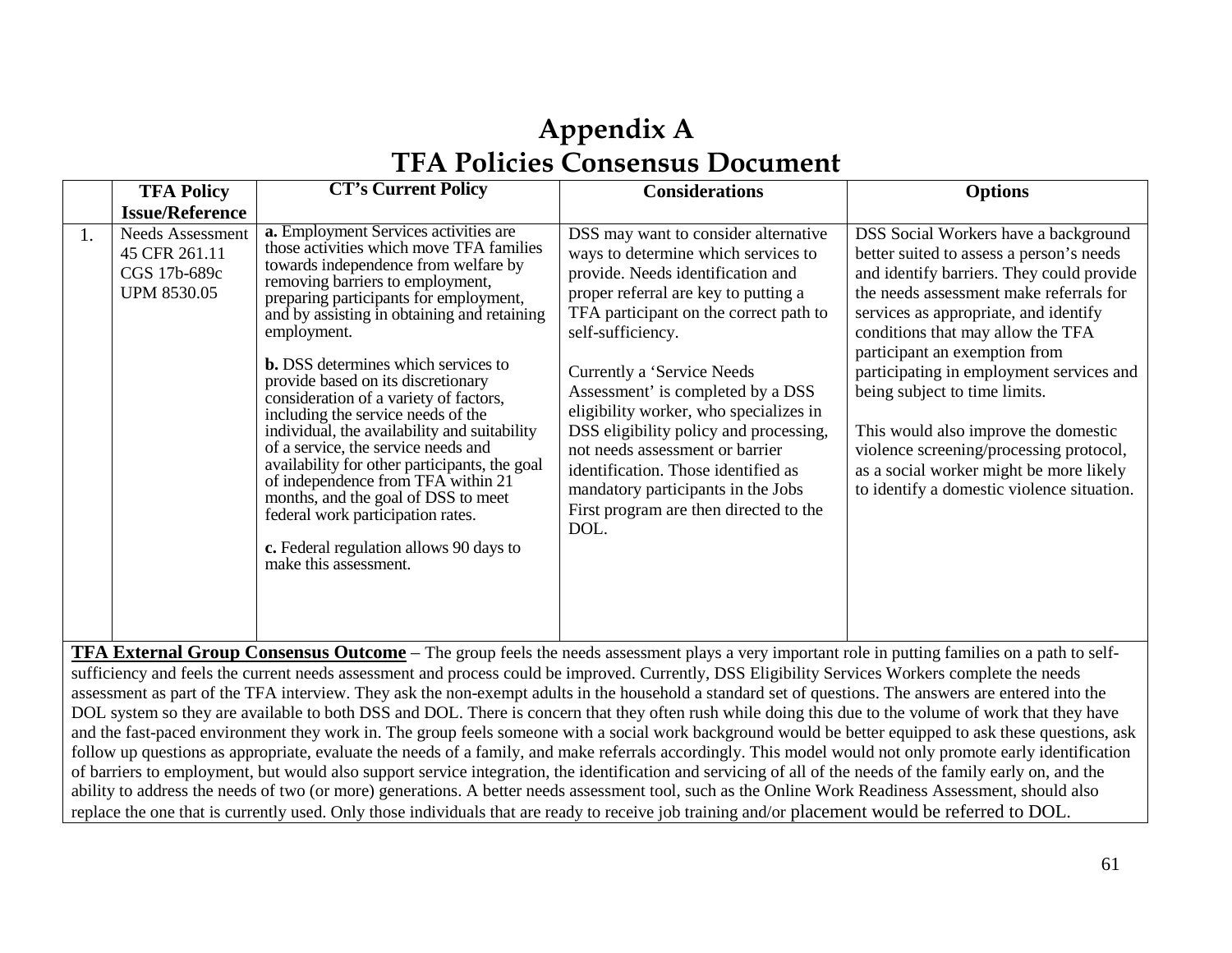|    | <b>TFA Policy</b>      | <b>CT's Current Policy</b>                                                                                                                                                                                                                                                          | <b>Considerations</b>                  | <b>Options</b>                              |
|----|------------------------|-------------------------------------------------------------------------------------------------------------------------------------------------------------------------------------------------------------------------------------------------------------------------------------|----------------------------------------|---------------------------------------------|
|    | <b>Issue/Reference</b> |                                                                                                                                                                                                                                                                                     |                                        |                                             |
| 2. | <b>Time Limits</b>     | a.21 month time limit                                                                                                                                                                                                                                                               | 1. Of all states and DC, CT has the    | 1. Increase time limits.                    |
|    | 45 CFR 264.1           |                                                                                                                                                                                                                                                                                     | strictest time limit. 36 states have a |                                             |
|    | CGS 17b-112            | <b>b.</b> Two 6 month extensions are                                                                                                                                                                                                                                                | 60 month time limit and 3 have no      | 2. Change non-financial eligibility         |
|    | UPM 8540.05,           | available to those who meet "good                                                                                                                                                                                                                                                   | time limit (state-funded after 60      | criteria for extensions. Make               |
|    | 8540.10,               | faith effort" or "circumstances                                                                                                                                                                                                                                                     | months)                                | eligibility for $3rd$ or greater extensions |
|    | 8540.12                | beyond one's control" criteria                                                                                                                                                                                                                                                      |                                        | identical to those for first 2              |
|    |                        |                                                                                                                                                                                                                                                                                     | 2. Is 21 months long enough to         | extensions.                                 |
|    |                        | c. Eligibility for $3rd$ or greater                                                                                                                                                                                                                                                 | obtain needed job skills or            |                                             |
|    |                        | extension based on any of the                                                                                                                                                                                                                                                       | education?                             | 3. Change financial eligibility criteria    |
|    |                        | following:                                                                                                                                                                                                                                                                          |                                        | for extensions- increase current            |
|    |                        | <i>i</i> . domestic violence prevents                                                                                                                                                                                                                                               | 3. Economic conditions impact job      | income limit applicable to extensions.      |
|    |                        | obtaining/maintaining employment                                                                                                                                                                                                                                                    | availability.                          |                                             |
|    |                        | ii. working 35 hours or more                                                                                                                                                                                                                                                        |                                        | 4. Allow child to continue to receive       |
|    |                        | weekly and earning less than his/her                                                                                                                                                                                                                                                | 4. Changing technology impacts job     | benefits when adult has exhausted           |
|    |                        | family's TFA payment standard                                                                                                                                                                                                                                                       | markets                                | time limited benefits.                      |
|    |                        | iii. working less than 35 hours                                                                                                                                                                                                                                                     |                                        |                                             |
|    |                        | weekly because of medical                                                                                                                                                                                                                                                           |                                        | 5. Consider state-funded TFA beyond         |
|    |                        | impairment or need to care for                                                                                                                                                                                                                                                      |                                        | time limit (MOE funds/other state           |
|    |                        | disabled household member.                                                                                                                                                                                                                                                          |                                        | program)                                    |
|    |                        | iv. 2 or more barriers to                                                                                                                                                                                                                                                           |                                        |                                             |
|    |                        | employment                                                                                                                                                                                                                                                                          |                                        |                                             |
|    |                        |                                                                                                                                                                                                                                                                                     |                                        |                                             |
|    |                        | d. No extensions allowed after receipt                                                                                                                                                                                                                                              |                                        |                                             |
|    |                        | of 60 months of TFA benefits, except                                                                                                                                                                                                                                                |                                        |                                             |
|    |                        | for domestic violence or exempt cases                                                                                                                                                                                                                                               |                                        |                                             |
|    |                        | TFA External Group Consensus Outcome - The group feels that there should be a 60 month time limit to allow sufficient opportunity to<br>acquire education/iob skills and employment. It was also noted that currently a child can receive TFA without a time limit if living with a |                                        |                                             |

acquire education/job skills and employment. It was also noted that currently a child can receive TFA without a time limit if living with a grandparent, yet if living with a parent, a child is cut off at the 21month time limit or at 33 months after two extensions. This is contrary to the TANF purposes in federal regulation, one of which states is to "Provide assistance to needy families so that children may be cared for in their own homes or in the homes of relatives."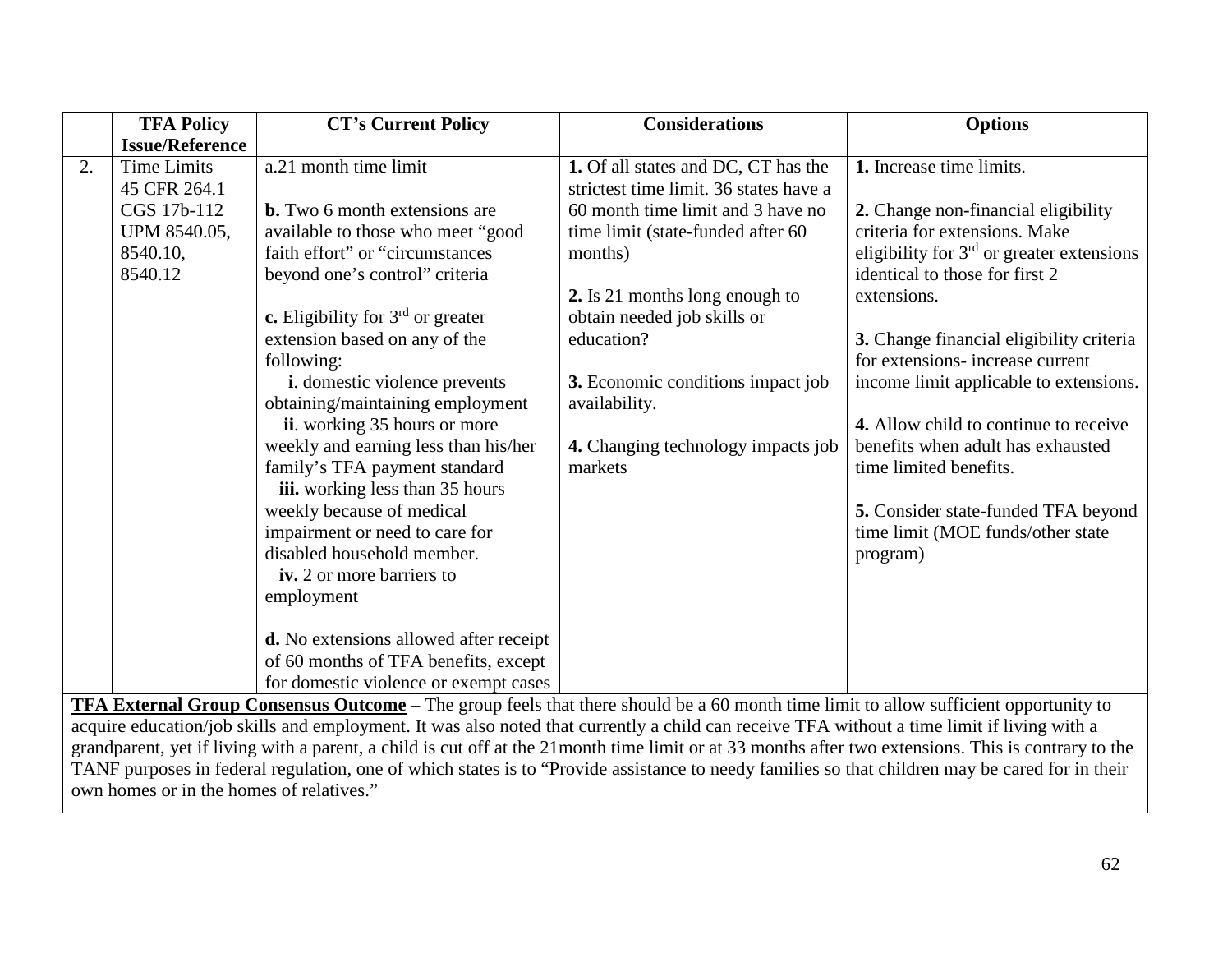|    | <b>TFA Policy</b>                                                                                                                                                                                                         | <b>CT's Current Policy</b>                                                                                                                                                                                                                                                                                                                                       | <b>Considerations</b>                                                                                                                                                                                                                                                                             | <b>Options</b>                                                                                                                                                                                    |
|----|---------------------------------------------------------------------------------------------------------------------------------------------------------------------------------------------------------------------------|------------------------------------------------------------------------------------------------------------------------------------------------------------------------------------------------------------------------------------------------------------------------------------------------------------------------------------------------------------------|---------------------------------------------------------------------------------------------------------------------------------------------------------------------------------------------------------------------------------------------------------------------------------------------------|---------------------------------------------------------------------------------------------------------------------------------------------------------------------------------------------------|
|    | <b>Issue/Reference</b>                                                                                                                                                                                                    |                                                                                                                                                                                                                                                                                                                                                                  |                                                                                                                                                                                                                                                                                                   |                                                                                                                                                                                                   |
|    |                                                                                                                                                                                                                           |                                                                                                                                                                                                                                                                                                                                                                  |                                                                                                                                                                                                                                                                                                   |                                                                                                                                                                                                   |
| 3. | Income Cliffs-<br><b>TFA</b> Income<br><b>Eligibility Rules</b><br>CGS 17b-112(d)<br><b>UPM 8565.10</b><br>& 8540.10<br>In summary-<br><b>New Applicant-</b><br>Income $<$ SON+<br><b>Special Needs</b><br>& time-limited | a. Different income eligibility rules<br>apply to time-limited vs exempt<br>clients.<br><b>b.</b> Different income eligibility rules<br>apply to new applicants and<br>recipients/applicants who have<br>received TFA within 4 months<br>preceding their application.<br><i>i.</i> New Applicants<br>The assistance unit must pass a<br>combined income test. If | 1.FPL>SON>Payment Standard<br>2. Standard of Need is<br>approximately half of the FPL<br>3. Payment Standard is 73% of SON<br>4. Current rules seem unnecessarily<br>complex<br><b>5.</b> An assistance unit applying for<br>TFA as a new applicant must have<br>income that is 51% of the FPL or | <b>1.</b> Remove requirement to include<br>adult in the assistance unit at the<br>expiration of time-limited benefits.<br>(child-only household)<br>2. Income compared to FPL across<br>the board |
|    | also<br><b>UINC<paymen< b=""><br/>t Standard<br/>Recipient w/i 4<br/>months-</paymen<></b>                                                                                                                                | Gross earnings - $$90 +$<br>unearned income is $=$ or $>$<br>Standard of Need + special<br>needs, then the au is not<br>eligible. If not, exempt au's are<br>eligible.                                                                                                                                                                                           | less to be eligible. To continue<br>receiving TFA assistance an au can<br>have income up to 100% of the<br>FPL. To qualify for a TFA<br>extension beyond 21 months an<br>assistance unit can have income                                                                                          |                                                                                                                                                                                                   |
|    | <b>Earned income</b><br>$<$ FPL,                                                                                                                                                                                          | TL au's are also subject to a<br><b>Benefit Test-</b> unearned income                                                                                                                                                                                                                                                                                            | that is 33% to 37% of the FPL or<br>less.                                                                                                                                                                                                                                                         |                                                                                                                                                                                                   |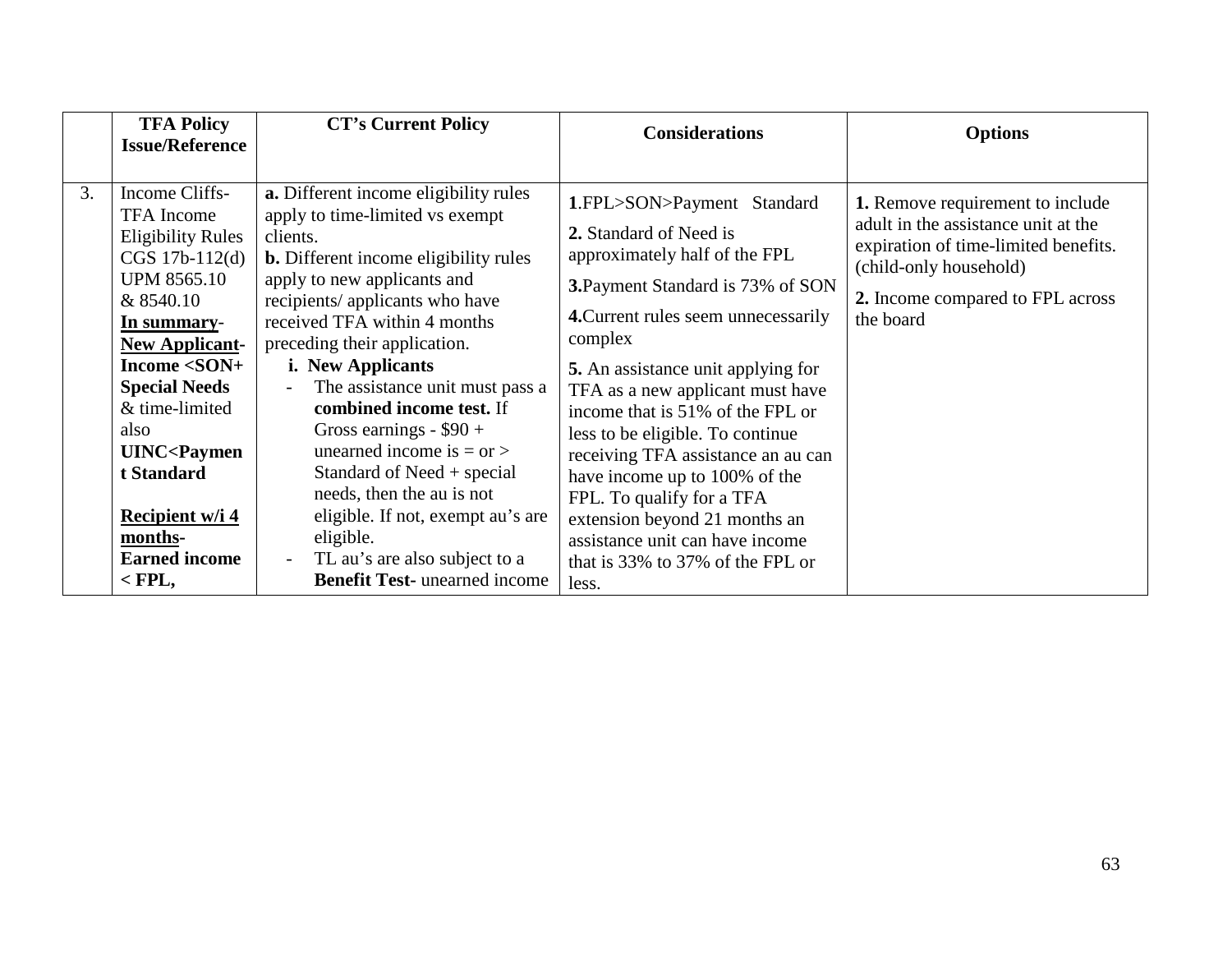|    | $UINC <$ SON,<br>& TL clients<br>also<br>UINC <<br><b>Payment</b><br>Standard +<br>special needs<br><b>Extension-</b><br>(Applies only to<br>time limited)<br>Total income <<br><b>Payment</b><br><b>Standard</b> | $is <$ Payment Standard +<br>special needs, then au is<br>eligible. If it is $=$ or $>$ , then au<br>is not eligible.<br>ii. Recipients/Recent Recipients-<br>The assistance unit (au)must<br>pass the gross earnings test $(=$<br>$or < FPL$ -Federal Poverty<br>Level) and an <b>unearned</b><br>income test $(<$ SON $-$<br>Standard of Need)<br>Exempt au's are eligible if they<br>pass both of these tests.<br>TL au's also subject to Benefit<br>Test-If countable unearned<br>income is < Payment Standard.<br>plus special needs, the au is<br>eligible. If not, then au isn't. | <b>TFA External Group Consensus Outcome</b> – The group agrees that the<br>income eligibility rules are designed to provide assistance to a very limited<br>population – to only extremely poor families that have income less than<br>approximately 51% of the Federal Poverty Level if they are new applicants<br>to the program. During the initial 21 month period of eligibility, families<br>can have income up to 100% of the FPL, but to qualify for an extension<br>beyond 21 months they cannot have income greater than 37% of the FPL.<br>For families with individuals who have obtained employment in the 21<br>month period, this translates into an abrupt end to assistance while they may<br>still have income under the FPL and are considered poor. The group<br>recommends that the income limit to become or remain eligible for TFA at<br>any point throughout the process should be changed to 100% of the FPL,<br>and the requirement to include non-exempt adults in the assistance unit at<br>the expiration of time-limited benefits should be removed. It was also<br>recommended to deduct from countable income the amount of a car<br>payment obligation, as transportation is necessary to retain employment. |                |
|----|-------------------------------------------------------------------------------------------------------------------------------------------------------------------------------------------------------------------|------------------------------------------------------------------------------------------------------------------------------------------------------------------------------------------------------------------------------------------------------------------------------------------------------------------------------------------------------------------------------------------------------------------------------------------------------------------------------------------------------------------------------------------------------------------------------------------|------------------------------------------------------------------------------------------------------------------------------------------------------------------------------------------------------------------------------------------------------------------------------------------------------------------------------------------------------------------------------------------------------------------------------------------------------------------------------------------------------------------------------------------------------------------------------------------------------------------------------------------------------------------------------------------------------------------------------------------------------------------------------------------------------------------------------------------------------------------------------------------------------------------------------------------------------------------------------------------------------------------------------------------------------------------------------------------------------------------------------------------------------------------------------------------------------------------------------------------------|----------------|
|    | <b>TFA Policy</b><br><b>Issue/Reference</b>                                                                                                                                                                       | <b>CT's Current Policy</b>                                                                                                                                                                                                                                                                                                                                                                                                                                                                                                                                                               | <b>Considerations</b>                                                                                                                                                                                                                                                                                                                                                                                                                                                                                                                                                                                                                                                                                                                                                                                                                                                                                                                                                                                                                                                                                                                                                                                                                          | <b>Options</b> |
| 4. | Benefit<br><b>Amounts</b><br>45 CFR 260.31,<br>260.32<br>CGS 17b-112(d)<br><b>UPM 8565.15</b>                                                                                                                     | a. Time-limited au benefits are<br>calculated differently than exempt au<br>benefits.<br><b>b.</b> Earned income is disregarded in<br>both calculations.<br>c. Time-limited au benefit<br>calculation-Payment standard +<br>special needs – unearned income $=$<br>TFA benefit.<br>d. Exempt au benefit calculation-<br>Standard of Need – unearned income<br>$= x*.73=$ TFA benefit<br>(Note: Payment Standards are                                                                                                                                                                     | How well are CT's current benefit<br>amounts meeting the needs of TFA<br>participants and their families?                                                                                                                                                                                                                                                                                                                                                                                                                                                                                                                                                                                                                                                                                                                                                                                                                                                                                                                                                                                                                                                                                                                                      |                |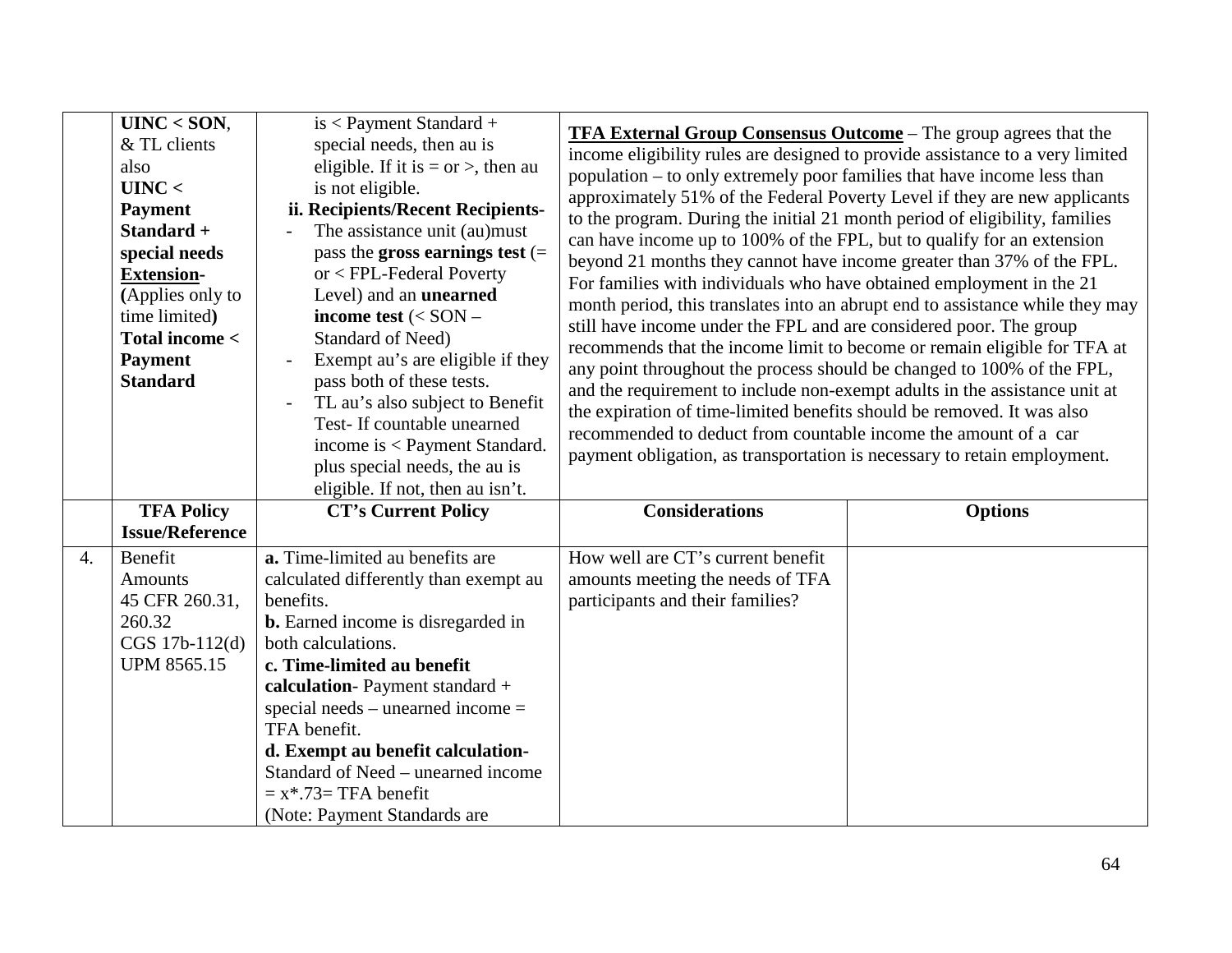|                                                                                                                                              | approximately 73% of Standard of<br>Need – How different are the<br>calculations?)                                                       |  |  |  |
|----------------------------------------------------------------------------------------------------------------------------------------------|------------------------------------------------------------------------------------------------------------------------------------------|--|--|--|
|                                                                                                                                              | <b>TFA External Group Consensus Outcome</b> – The group agrees that the TFA benefit amounts (payment standards) need to be increased. It |  |  |  |
| was noted that a cost of living increase was applied to the TFA Payment Standard very few times since 1996 (an estimate of 4 times was       |                                                                                                                                          |  |  |  |
| stated). A suggestion was made that an increase in benefit amount that would reflect the Consumer Price Index cost-of-living increase for    |                                                                                                                                          |  |  |  |
|                                                                                                                                              | every year since 1996 was made and supported by other members. Another group-supported recommendation includes a benefit increase, with  |  |  |  |
| a portion of the increase being deposited into a savings vehicle that could be accessed in emergency situations (for car repair/purchase,    |                                                                                                                                          |  |  |  |
| housing crisis/facing eviction, etc). To gain support for such a measure, it would be beneficial for an economist to complete a cost-benefit |                                                                                                                                          |  |  |  |
|                                                                                                                                              | analysis to highlight the expected gain and possible return on investment.                                                               |  |  |  |

|    | <b>TFA Policy</b>      | <b>CT's Current Policy</b>                  | <b>Considerations</b>                 | <b>Options</b>                             |
|----|------------------------|---------------------------------------------|---------------------------------------|--------------------------------------------|
|    | <b>Issue/Reference</b> |                                             |                                       |                                            |
| 5. | Exemptions             | a. Incapacitation/old age                   | Does policy adequately address all    | <b>1.</b> Modify definition of incapacity- |
|    | 45 CFR 261.2           | <b>b</b> . Incapacitated household member   | groups who should be considered       | currently impairment must eliminate        |
|    | (n)(1),                | c. Not legally responsible for              | exempt?                               | the possibility of employment; allow       |
|    | CGS 17b-112(b)         | dependent children                          |                                       | for some work before losing                |
|    | <b>UPM 8530.10</b>     | d. Caring for child under 1                 | Unemployability criteria $-$ are they | exemption status?                          |
|    |                        | <b>e.</b> Verified inability to work due to | appropriate?                          |                                            |
|    |                        | pregnancy/postpartum                        |                                       |                                            |
|    |                        | f. Minor parent completing high             | What characteristics/                 |                                            |
|    |                        | school/GED                                  | criteria/barriers make a person very  |                                            |
|    |                        | g. Domestic violence prevents victim        | unlikely to be capable of learning    |                                            |
|    |                        | from obtaining/retaining employment         | skills needed to obtain/retain        |                                            |
|    |                        | <b>h.</b> Unemployable – Age $40+$ , not    | employment?                           |                                            |
|    |                        | employed at any level after receipt of      |                                       |                                            |
|    |                        | 20 months TFA, not completed grade          |                                       |                                            |
|    |                        | 6, meets good faith effort                  |                                       |                                            |
|    |                        | requirement, not employed more than         |                                       |                                            |
|    |                        | 6 months in last 5 years                    |                                       |                                            |
|    |                        | i. If unemployable obtains/retains          |                                       |                                            |
|    |                        | employment for 2 months or more,            |                                       |                                            |
|    |                        | person loses exempt status                  |                                       |                                            |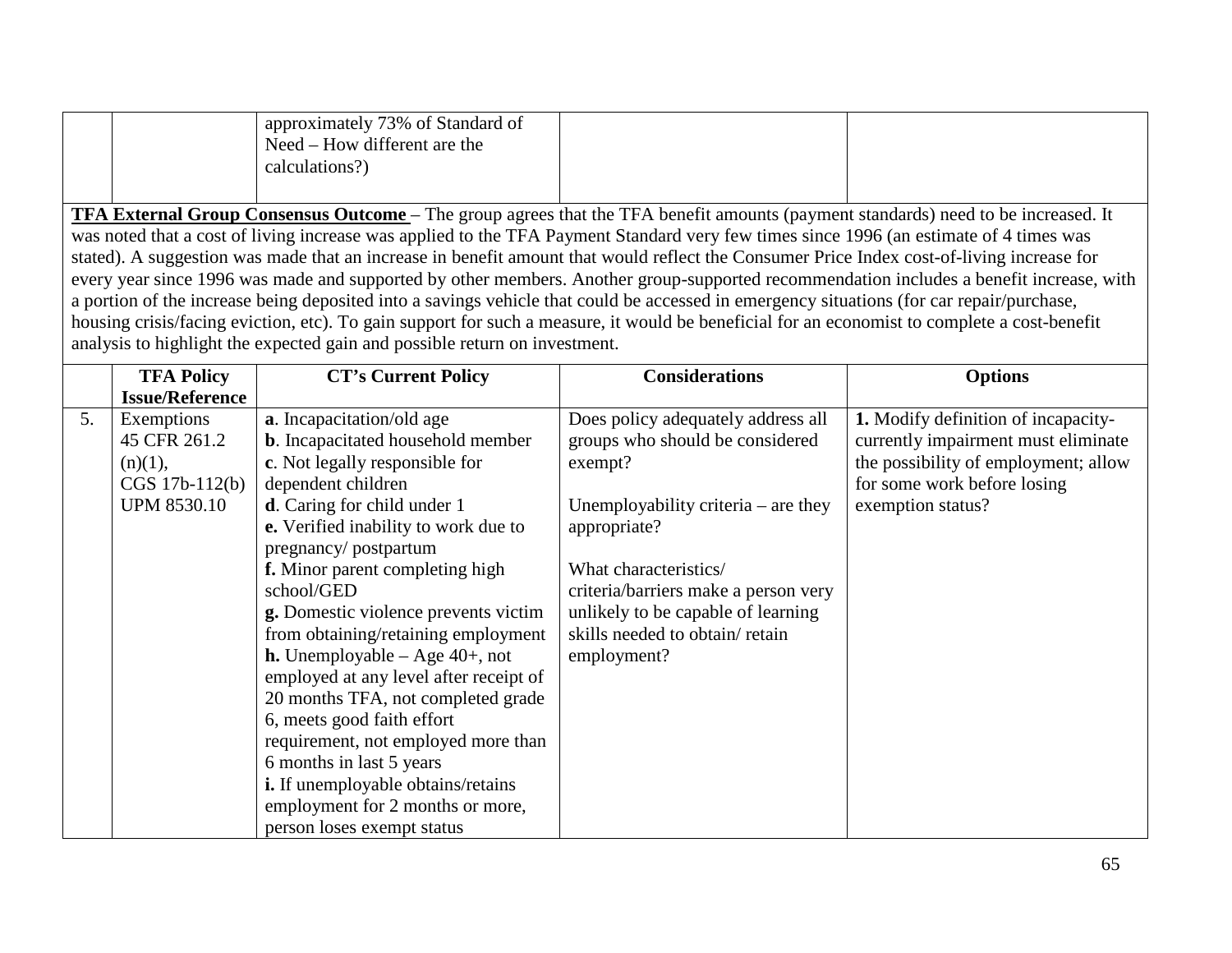|    | <b>TFA External Group Consensus Outcome</b> – Lack of a GED/high school diploma and substance abuse addiction that prevents work should |                                                                                                                        |                                             |                                           |  |
|----|-----------------------------------------------------------------------------------------------------------------------------------------|------------------------------------------------------------------------------------------------------------------------|---------------------------------------------|-------------------------------------------|--|
|    |                                                                                                                                         | qualify for an exemption if the individual is pursuing a GED and/or receiving treatment for substance abuse addiction. |                                             |                                           |  |
|    | <b>TFA Policy</b>                                                                                                                       | <b>CT's Current Policy</b>                                                                                             | <b>Considerations</b>                       | <b>Options</b>                            |  |
|    | <b>Issue/Reference</b>                                                                                                                  |                                                                                                                        |                                             |                                           |  |
| 6. | <b>Asset Limits</b>                                                                                                                     | a. Asset limit of \$3,000 per assistance                                                                               | <b>1.</b> Well-being = Income + Assets      | 1. Remove or lift asset limit to at least |  |
|    | <b>UPM 8550</b>                                                                                                                         | unit.                                                                                                                  | and welfare policies discourage             | \$15K                                     |  |
|    |                                                                                                                                         |                                                                                                                        | asset accumulation                          | 2. Help TFA families access financial     |  |
|    | Pertaining to                                                                                                                           | <b>b.</b> One motor vehicle excluded up to                                                                             |                                             | mainstream by requiring direct            |  |
|    | IDA and TANF:                                                                                                                           | \$9,500                                                                                                                | 2. Most TFA applicants do not have          | deposit into bank/credit union            |  |
|    | 45 CFR 263.20,                                                                                                                          |                                                                                                                        | significant assets- is time spent           | account (instead of EBT)                  |  |
|    | 263.21, 263.22,                                                                                                                         | c. A vehicle that is used to transport a                                                                               | verifying them time well spent?             | 3. Expand Individual Development          |  |
|    | 263.23                                                                                                                                  | disabled or handicapped au member                                                                                      |                                             | Accounts (offered through DOL)/           |  |
|    |                                                                                                                                         | is totally excluded                                                                                                    | <b>3.</b> Benefits of assets-               | create link to TFA program? TANF          |  |
|    |                                                                                                                                         |                                                                                                                        | Promotes economic household                 | supported? TANF funds part of             |  |
|    |                                                                                                                                         | <b>d.</b> UPM 8550.15 outlines other assets                                                                            | stability & educational attainment          | match requirement?                        |  |
|    |                                                                                                                                         | that are excluded or require special                                                                                   |                                             | 4. Make financial education $\&$          |  |
|    |                                                                                                                                         | treatment                                                                                                              | 4. Decreases risk of                        | counselling integral in TANF/TFA          |  |
|    |                                                                                                                                         |                                                                                                                        | intergenerational poverty                   | policy by providing-                      |  |
|    |                                                                                                                                         |                                                                                                                        | transmission                                | A .Access to safe & affordable            |  |
|    |                                                                                                                                         |                                                                                                                        |                                             | financial products                        |  |
|    |                                                                                                                                         |                                                                                                                        | <b>5.</b> Increases health, satisfaction, & | <b>b.</b> Assistance developing emergency |  |
|    |                                                                                                                                         |                                                                                                                        | local civic involvement                     | savings                                   |  |
|    |                                                                                                                                         |                                                                                                                        |                                             | c. Services that help families get out    |  |
|    |                                                                                                                                         |                                                                                                                        | 6. Find out more as to how policy           | of debt & build/repair credit             |  |
|    |                                                                                                                                         |                                                                                                                        | change can make a difference -              |                                           |  |
|    |                                                                                                                                         |                                                                                                                        | <b>American Dream Demonstration</b>         |                                           |  |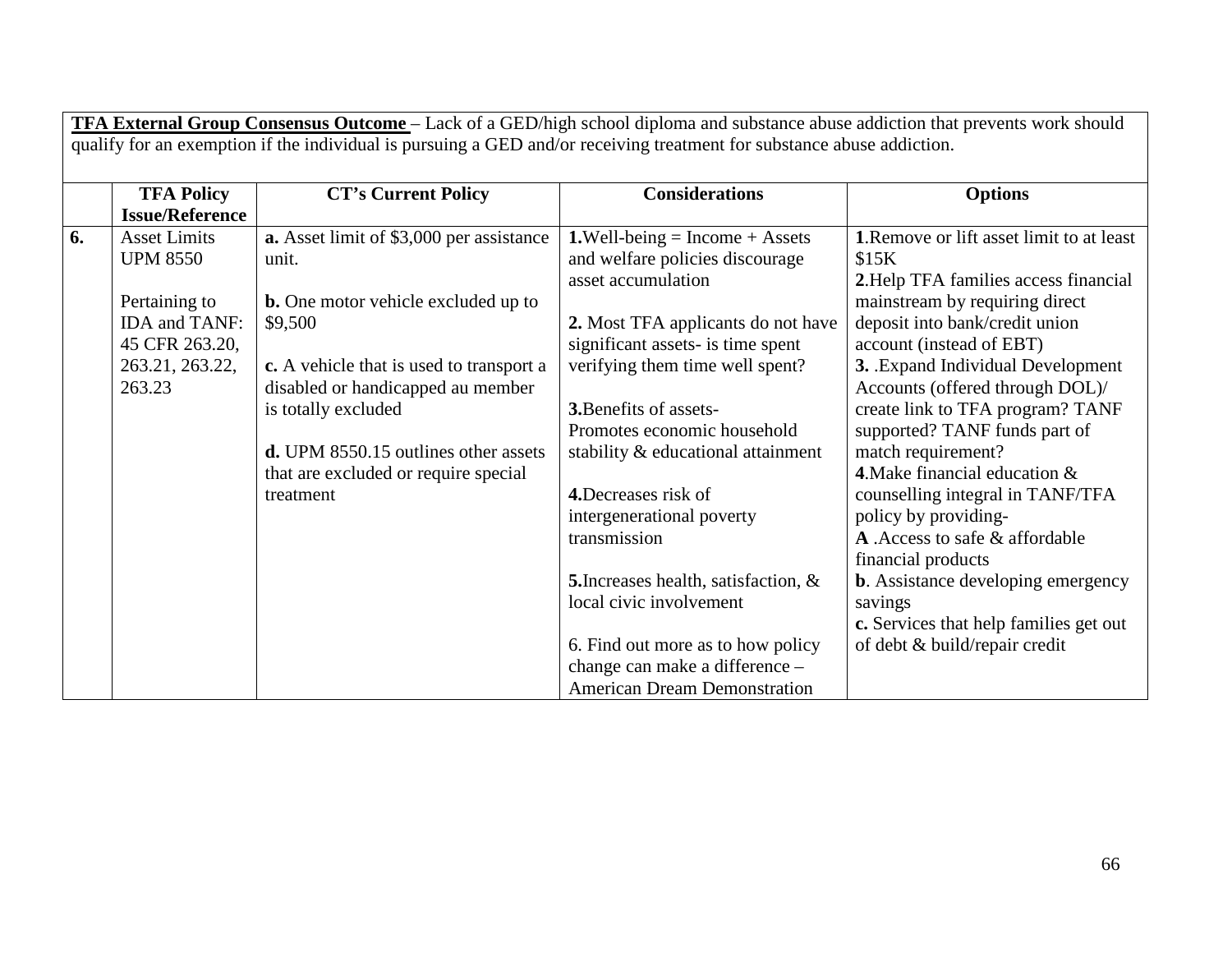### **TFA External Group Consensus Outcome-**

- 1. Increase asset limit to \$15,000. Exclude one vehicle entirely.
- 2. Expand Individual Development Accounts currently offered by the DOL and create a link to the TFA program.
- 3. Make financial education & counselling integral in TANF/TFA policy by providing
	- **a**. Access to safe & affordable financial products
	- **b**. Assistance developing emergency savings
	- **c .**Services that help families get out of debt & build/repair credit
	- **d.** Include financial education overview as part of JFES

|    | <b>TFA Policy</b>      | <b>CT's Current Policy</b>                             | <b>Considerations</b>                       | <b>Options</b>                               |
|----|------------------------|--------------------------------------------------------|---------------------------------------------|----------------------------------------------|
|    | <b>Issue/Reference</b> |                                                        |                                             |                                              |
| 7. | Penalties and          | <b>a.</b> Full-family reduction,                       | <b>1.</b> Effect on family of imposing      | <b>1. Type-partial, gradual full-family,</b> |
|    | <b>Sanctions</b>       | <b>b.</b> Prior to assist-120 day penalty              | financial sanction when already             | immediate full-family, pay for               |
|    | 45CFR 261.14,          | period,                                                | poor,                                       | performance                                  |
|    | 261.15, 261.16         | c.1 <sup>st</sup> penalty-25% reduction/3 months       |                                             | 2. Minimum duration-no min. until            |
|    | <b>UPM 8530.55</b>     | $d^{2nd}$ penalty-35% red/3 months                     | 2. Are barriers being adequately            | compliance, 1 month, 2 -3 months             |
|    |                        | $\epsilon$ .3 <sup>rd</sup> penalty-100% red/3 months, | identified & addressed?                     | <b>3. Cure Requirements-</b> willingness     |
|    |                        | f. Permanent sanction if during an                     |                                             | to comply, period of compliance, or          |
|    |                        | extension,                                             | <b>3.</b> Exempt status applied properly?   | other                                        |
|    |                        | g. Conciliation process                                |                                             | <b>4. Repeated Non-compliance-</b>           |
|    |                        |                                                        | <b>4.</b> Per survey, DSS eligibility staff | stringency, duration, cure, lifetime         |
|    |                        |                                                        | feel the sanctions policy is effective      | ban                                          |
|    |                        |                                                        | overall.                                    |                                              |
|    |                        | <b>TFA External Group Consensus Outcome-</b>           |                                             |                                              |

The goal of this policy should be corrective rather than punitive. Therefore, once the sanctioned individual is in compliance, the penalty should end. For example, a TFA participant is sanctioned for not complying with JFES. They become compliant after having received the first month of reduced benefits. Rather than the penalty being applied to the second and third months of the penalty period, the affected assistance unit should receive 100% of their benefit amount for the remaining months.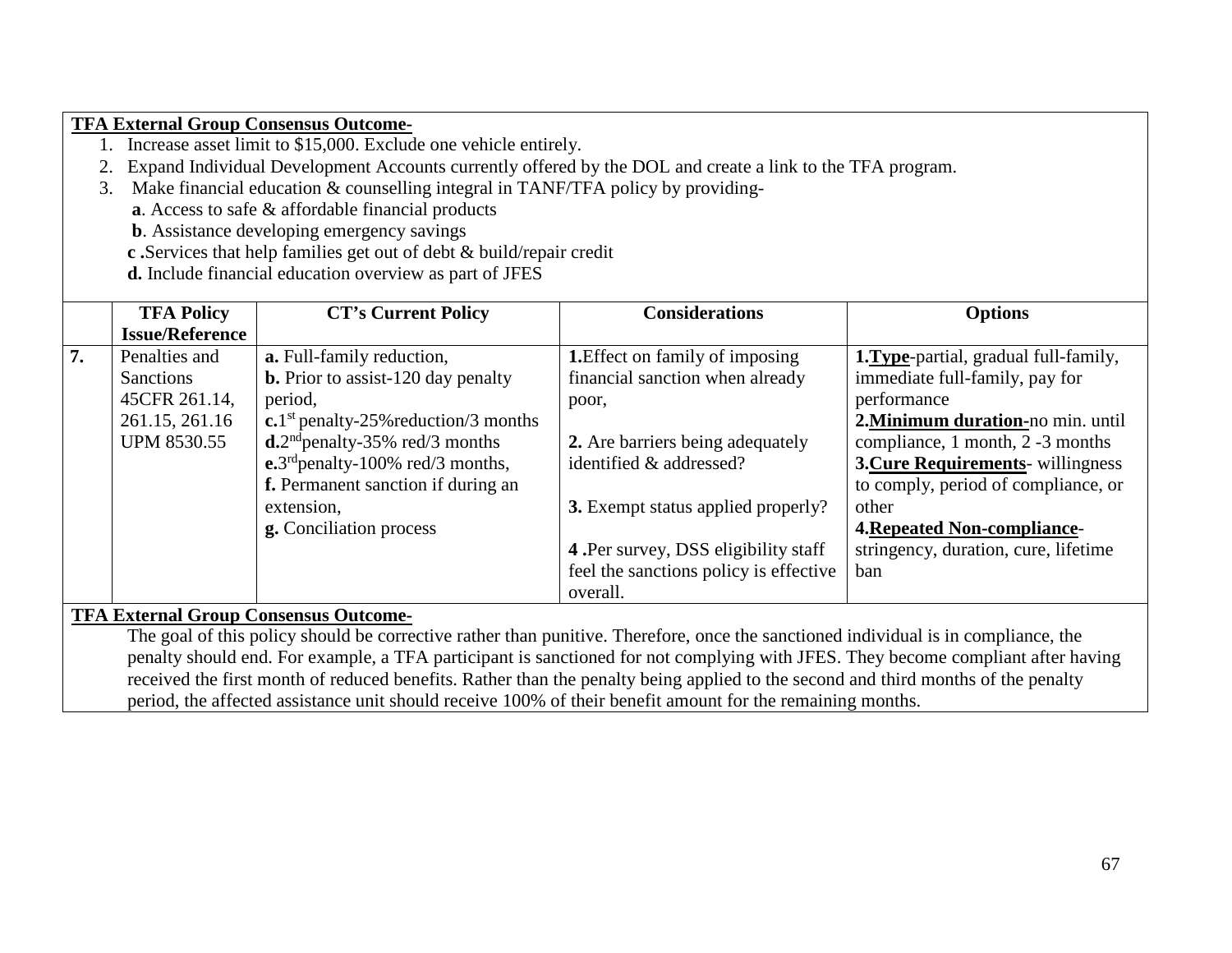|                                                            | <b>TFA Policy</b>                                                                                                                           | <b>CT's Current Policy</b>                                                                                                                       | <b>Considerations</b>                 | <b>Options</b>                         |  |
|------------------------------------------------------------|---------------------------------------------------------------------------------------------------------------------------------------------|--------------------------------------------------------------------------------------------------------------------------------------------------|---------------------------------------|----------------------------------------|--|
|                                                            | <b>Issue/Reference</b>                                                                                                                      |                                                                                                                                                  |                                       |                                        |  |
| 8.                                                         | Incapacity                                                                                                                                  | a. Physical/mental illness/impairment                                                                                                            | 1. Generally, it takes DSS a long     | 1. Make incapacity determination based |  |
|                                                            | Determination                                                                                                                               | lasting at least 30 days that eliminates                                                                                                         | time to make this determination       | on documentation provided by doctor;   |  |
|                                                            | <b>Process</b>                                                                                                                              | the ability to engage in employment                                                                                                              | through the MCCT process.             | eliminate the MCCT process.            |  |
|                                                            | CGS 17b-112                                                                                                                                 | on a predictable basis with reasonable                                                                                                           | 2. Legal Aid has suggested that       | 2. Have CCC complete medical           |  |
|                                                            | <b>UPM 8530B3</b>                                                                                                                           | regularity                                                                                                                                       | medical documentation signed by       | determination process. CCC currently   |  |
|                                                            |                                                                                                                                             | <b>TFA External Group Consensus Outcome-</b>                                                                                                     | designated medical professionals      | makes decisions for SAGA using         |  |
|                                                            |                                                                                                                                             | The group feels that DSS should make incapacity                                                                                                  | should suffice w/o the need for       | federal disability criteria.           |  |
|                                                            |                                                                                                                                             | determinations based on the documentation provided by the                                                                                        | MCCT process.                         |                                        |  |
|                                                            |                                                                                                                                             | doctor and eliminate the MCCT process. In other words, if the                                                                                    | 3. MCCT uses subjective clinical      |                                        |  |
|                                                            |                                                                                                                                             | doctor completes and signs off on the required forms                                                                                             | judgment to make decisions            |                                        |  |
|                                                            |                                                                                                                                             | indicating that a TFA participant has a physical/mental                                                                                          | regarding impairment, as opposed      |                                        |  |
|                                                            |                                                                                                                                             | illness/impairment lasting at least 30 days that will prevent the                                                                                | to policy that outlines specific      |                                        |  |
| person from participating in gainful employment, then DSS  |                                                                                                                                             |                                                                                                                                                  | medical criteria that need to be met. |                                        |  |
| should accept that as verification and not require another |                                                                                                                                             |                                                                                                                                                  |                                       |                                        |  |
|                                                            | review by MCCT. The group does not understand why the verification of the treating doctor's diagnosis is not enough. They also suggest that |                                                                                                                                                  |                                       |                                        |  |
|                                                            |                                                                                                                                             | client should be able to participate in some work before taking away their exempt status, especially if their condition meets federal disability |                                       |                                        |  |
|                                                            |                                                                                                                                             | criteria. DSS might consider having CCC complete medical determinations for those clients that currently have a pending Social Security          |                                       |                                        |  |

application to determine if their physical/mental health condition meets federal disability criteria?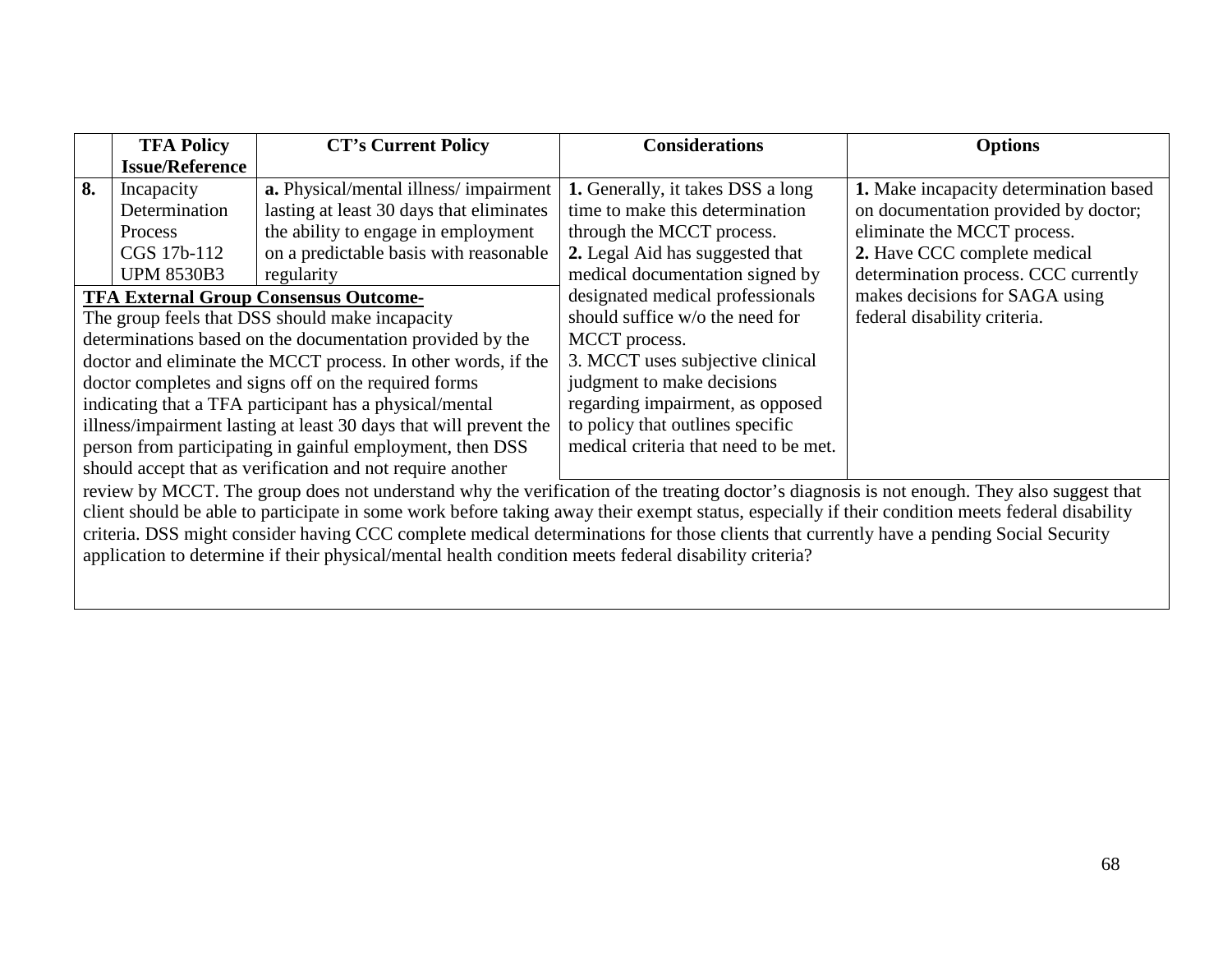|    | <b>TFA Policy</b>      | <b>CT's Current Policy</b>                 | <b>Considerations</b>                | <b>Options</b> |
|----|------------------------|--------------------------------------------|--------------------------------------|----------------|
|    | <b>Issue/Reference</b> |                                            |                                      |                |
| 9. | Reporting and          | a. The verification of information         | DSS is currently in the design       |                |
|    | Verifications          | pertinent to an eligibility                | phase of replacing the EMS           |                |
|    | <b>UPM 8520.40</b>     | determination or calculation of            | <b>Eligibility Management System</b> |                |
|    |                        | benefits is the responsibility of the      | with ImpaCT. ImpaCT will be          |                |
|    |                        | assistance unit.                           | utilizing an Enterprise Service Bus  |                |
|    |                        |                                            | (ESB) that will allow for specific   |                |
|    |                        | <b>b.</b> The Department assists in        | components to be shared across       |                |
|    |                        | obtaining verification on behalf of the    | multiple agencies. Shared            |                |
|    |                        | assistance unit when one of the            | components include the Master        |                |
|    |                        | following conditions exist:                | Person Index and the Federal         |                |
|    |                        | <i>i</i> . The Department has the internal | Services Data Hub, among others.     |                |
|    |                        | capability of obtaining the                | This will allow the agency to have   |                |
|    |                        | verification needed.                       | access to more information, thereby  |                |
|    |                        | ii. The Department has the                 | reducing the amount of verification  |                |
|    |                        | capability to obtain the verification      | the client needs to provide.         |                |
|    |                        | needed without undue administrative        |                                      |                |
|    |                        | hardship, and the assistance unit has      |                                      |                |
|    |                        | been unable to obtain the needed           |                                      |                |
|    |                        | verification after making a bona fide      |                                      |                |
|    |                        | effort, and the assistance unit has        |                                      |                |
|    |                        | requested help; or                         |                                      |                |
|    |                        | iii. The evidence necessary can            |                                      |                |
|    |                        | only be obtained by payment of a fee,      |                                      |                |
|    |                        | and the Department is able to obtain       |                                      |                |
|    |                        | the evidence.                              |                                      |                |
|    |                        |                                            |                                      |                |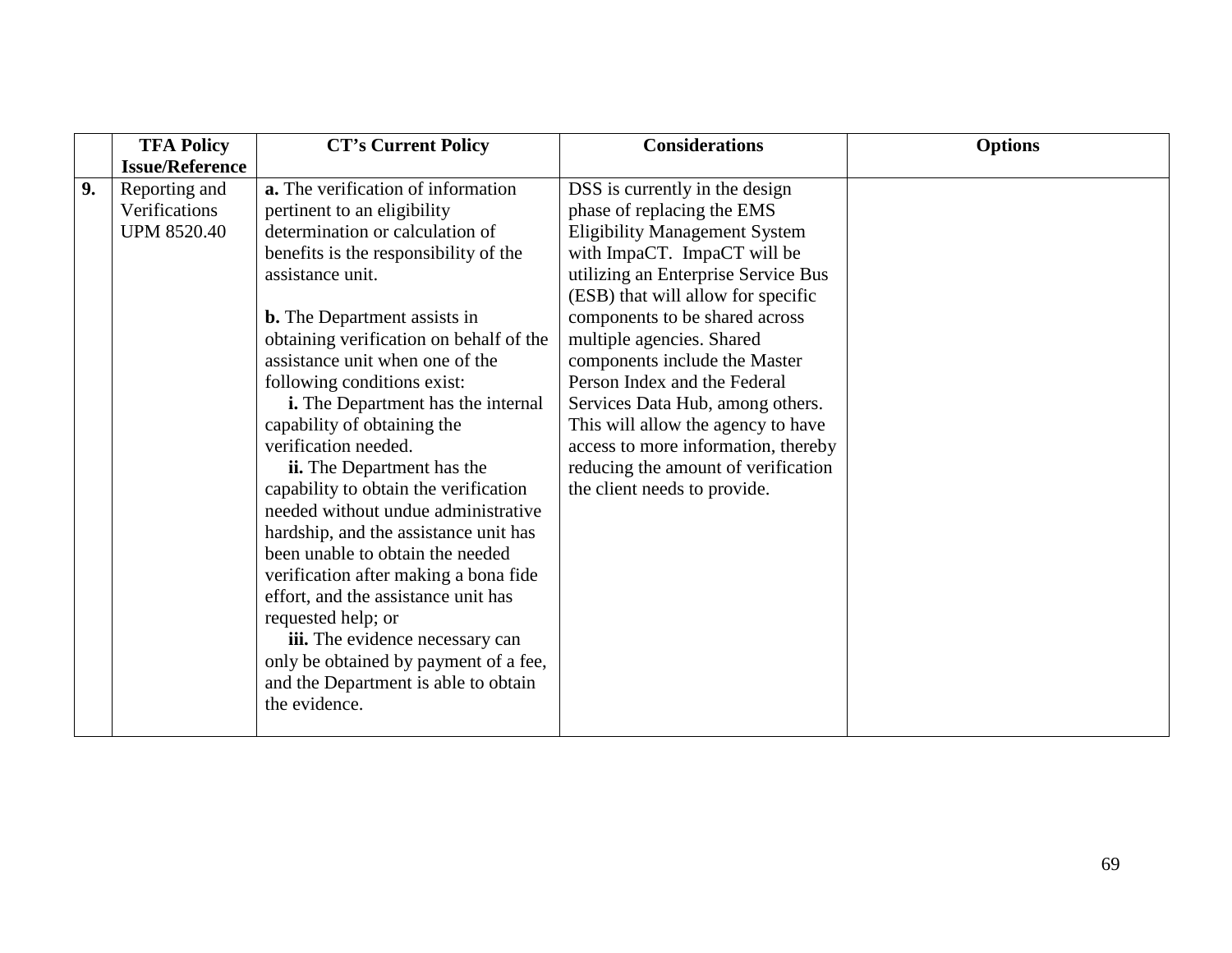#### **TFA External Group Consensus Outcome-**

The group is looking forward to the enhancements that ImpaCT will bring in regards to assisting clients in obtaining the necessary verifications to make an eligibility determination. They are hoping that it helps minimize the duplication of effort of providing the same information to multiple state agencies. They also want to remind the agency of the importance of providing accommodations to clients in all parts of the eligibility process as outlined in UPM 1005.10.

|                                                                                                                                                    | <b>TFA Policy</b>                            | <b>CT's Current Policy</b>                                                                                                                        | <b>Considerations</b>            | <b>Options</b> |  |
|----------------------------------------------------------------------------------------------------------------------------------------------------|----------------------------------------------|---------------------------------------------------------------------------------------------------------------------------------------------------|----------------------------------|----------------|--|
|                                                                                                                                                    | <b>Issue/Reference</b>                       |                                                                                                                                                   |                                  |                |  |
| 10                                                                                                                                                 | Application                                  | 1. The standard of promptness for                                                                                                                 | 1. What DSS resources would be   |                |  |
|                                                                                                                                                    | Standard of                                  | applications for an extension made                                                                                                                | necessary to successfully change |                |  |
|                                                                                                                                                    | Promptness                                   | during receipt of TFA during the time                                                                                                             | the SOP?                         |                |  |
|                                                                                                                                                    | (SOP)                                        | limit or an extension is thirty (30) days                                                                                                         |                                  |                |  |
|                                                                                                                                                    | <b>UPM 8520.05</b>                           | from the application date.                                                                                                                        |                                  |                |  |
|                                                                                                                                                    | (F)                                          | 2. The standard of promptness for all                                                                                                             |                                  |                |  |
|                                                                                                                                                    |                                              | other applications of TFA is forty-five                                                                                                           |                                  |                |  |
|                                                                                                                                                    |                                              | (45) days of the application date.                                                                                                                |                                  |                |  |
|                                                                                                                                                    | <b>TFA External Group Consensus Outcome-</b> |                                                                                                                                                   |                                  |                |  |
| The group feels that it would be a great help to eligible families to receive benefits as soon and timely as possible, and therefore would like to |                                              |                                                                                                                                                   |                                  |                |  |
|                                                                                                                                                    |                                              | see the standard of promptness reduced to 30 days for all applications. That stated, they realize that the agency is currently struggling to meet |                                  |                |  |
|                                                                                                                                                    |                                              | the standards in place and therefore feel this is not the highest policy change priority at this time.                                            |                                  |                |  |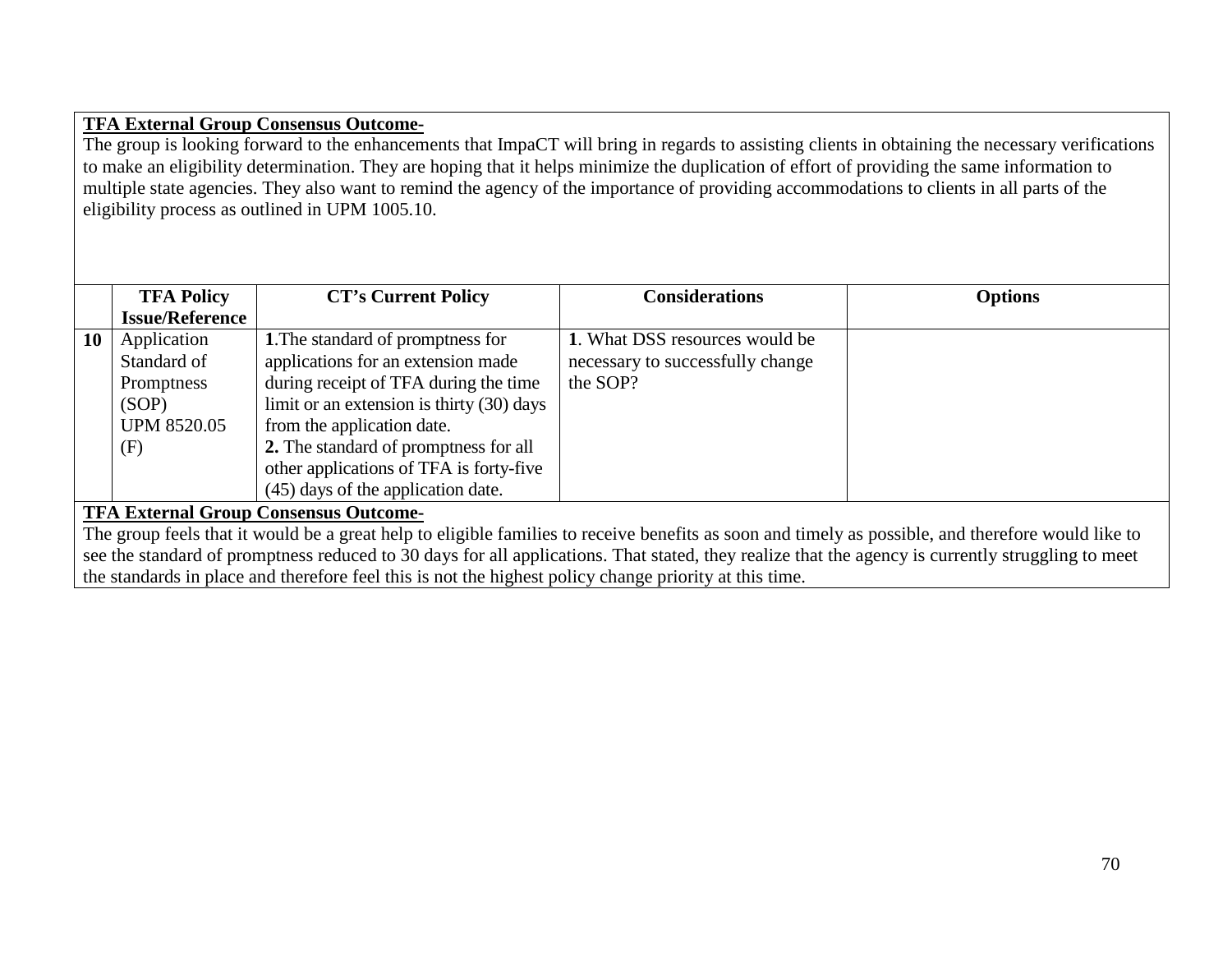|                                                                                                                                              | <b>TFA Policy</b>                                                         | <b>CT's Current Policy</b>                     | <b>Considerations</b>              | <b>Options</b>                      |  |  |  |
|----------------------------------------------------------------------------------------------------------------------------------------------|---------------------------------------------------------------------------|------------------------------------------------|------------------------------------|-------------------------------------|--|--|--|
|                                                                                                                                              | <b>Issue/Reference</b>                                                    |                                                |                                    |                                     |  |  |  |
|                                                                                                                                              |                                                                           |                                                |                                    |                                     |  |  |  |
| 11                                                                                                                                           | <b>Safety Net</b>                                                         | <b>1.</b> Assistance to families with barriers | 1. Should this type of assessment  | 1. Remove requirement to have       |  |  |  |
|                                                                                                                                              | Referral                                                                  | to employment who are no longer                | occur during the initial needs     | recent connection with TFA program. |  |  |  |
|                                                                                                                                              | CGS 17b-112e                                                              | eligible for or are at risk of losing          | assessment? Should these needs     |                                     |  |  |  |
|                                                                                                                                              | <b>UPM 8545.05</b>                                                        | TFA benefits                                   | have been identified and addressed |                                     |  |  |  |
|                                                                                                                                              |                                                                           | 2. Assistance granted based on                 | earlier in the process?            |                                     |  |  |  |
|                                                                                                                                              |                                                                           | availability of funding; DSS allowed           |                                    |                                     |  |  |  |
|                                                                                                                                              |                                                                           | discretion to provide available                | 2. How much is allocated to        |                                     |  |  |  |
|                                                                                                                                              |                                                                           | assistance to neediest families.               | program, how much used? Status of  |                                     |  |  |  |
|                                                                                                                                              |                                                                           | 3. Income limit is TFA payment                 | available/ allocated funding.      |                                     |  |  |  |
|                                                                                                                                              |                                                                           | standard for assistance unit size.             |                                    |                                     |  |  |  |
|                                                                                                                                              |                                                                           | 4. Assistance includes a needs                 |                                    |                                     |  |  |  |
|                                                                                                                                              |                                                                           | assessment, the development of a               |                                    |                                     |  |  |  |
|                                                                                                                                              |                                                                           | service plan that identifies the               |                                    |                                     |  |  |  |
|                                                                                                                                              |                                                                           | family's needs and outlines the                |                                    |                                     |  |  |  |
|                                                                                                                                              |                                                                           | duration, frequency, and intensity of          |                                    |                                     |  |  |  |
|                                                                                                                                              |                                                                           | services that will be provided, and            |                                    |                                     |  |  |  |
|                                                                                                                                              |                                                                           | delivery of the planned services.              |                                    |                                     |  |  |  |
| <b>TFA External Group Consensus Outcome-</b> The group feels a better data exchange needs to take place when a family is in need of          |                                                                           |                                                |                                    |                                     |  |  |  |
| services. Because this is a program with limited funds, it should be the program of last resort. If the same services can be provided by     |                                                                           |                                                |                                    |                                     |  |  |  |
| another agency, help should be provided by the alternative source. Safety Net can assist with coordinating assistance from other sources. It |                                                                           |                                                |                                    |                                     |  |  |  |
| would be helpful if the Safety Net Services worker could identify if a family requesting services has an active DCF case, as DCF provides    |                                                                           |                                                |                                    |                                     |  |  |  |
|                                                                                                                                              | assistance in many different areas that the family might not be aware of. |                                                |                                    |                                     |  |  |  |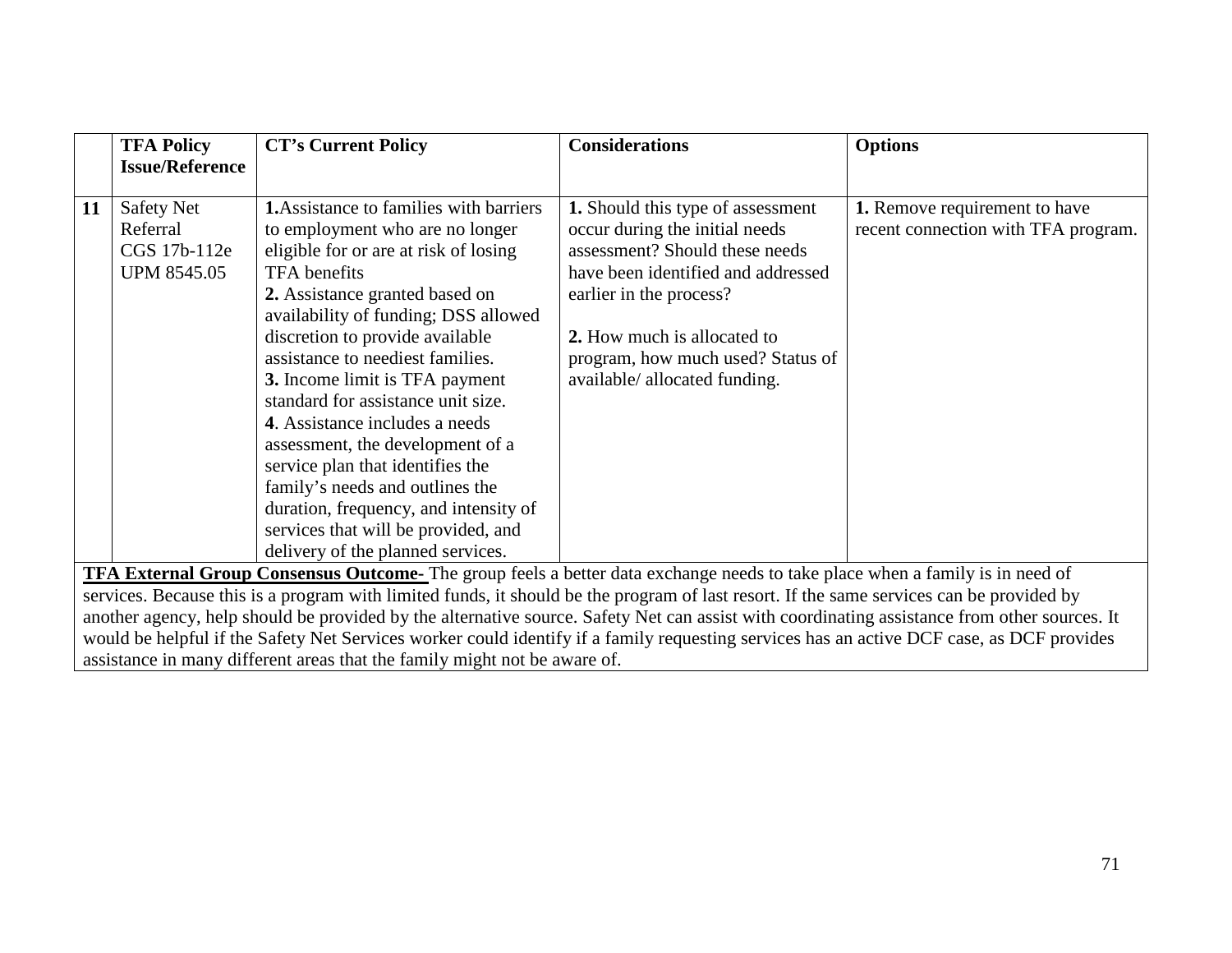|                                                                                                                                                                                             | <b>TFA Policy</b>      | <b>CT's Current Policy</b>                                                                                                                                                                                                                                                                                     | <b>Considerations</b>                                                                                                                                                                              | <b>Options</b>                                                                                                                                                    |  |  |  |  |
|---------------------------------------------------------------------------------------------------------------------------------------------------------------------------------------------|------------------------|----------------------------------------------------------------------------------------------------------------------------------------------------------------------------------------------------------------------------------------------------------------------------------------------------------------|----------------------------------------------------------------------------------------------------------------------------------------------------------------------------------------------------|-------------------------------------------------------------------------------------------------------------------------------------------------------------------|--|--|--|--|
|                                                                                                                                                                                             | <b>Issue/Reference</b> |                                                                                                                                                                                                                                                                                                                |                                                                                                                                                                                                    |                                                                                                                                                                   |  |  |  |  |
| 12                                                                                                                                                                                          | Family Cap             | <b>a.</b> If a parent of a newborn was in                                                                                                                                                                                                                                                                      | <b>1.</b> There is no reliable evidence that                                                                                                                                                       | <b>1.</b> Remove the family cap provision                                                                                                                         |  |  |  |  |
|                                                                                                                                                                                             | CGS 17b-112(d)         | receipt of TFA cash assistance 9 or 10                                                                                                                                                                                                                                                                         | family cap policies reduce the                                                                                                                                                                     |                                                                                                                                                                   |  |  |  |  |
|                                                                                                                                                                                             | <b>UPM 8562.20</b>     | months before the birth of the child,<br>the benefit received for that child<br>shall reflect a 50% reduction of the<br>benefit normally received for the<br>addition of an assistance unit<br>member.<br><b>b.</b> The exemption for caring for a<br>child under one also does not apply<br>for such a child. | number of births to poor families in<br>receipt of TANF cash assistance or<br>support any other of the TANF<br>program goals.<br>2. Does the policy further deprive<br>already very poor families? | 2. Retain disqualification from the<br>employment services exemption<br>given for a child in the household<br>under one year old when the child is a<br>Cap child |  |  |  |  |
|                                                                                                                                                                                             |                        | c. Exceptions are a first-born<br>child(ren) and a child born as a result                                                                                                                                                                                                                                      |                                                                                                                                                                                                    |                                                                                                                                                                   |  |  |  |  |
|                                                                                                                                                                                             |                        | of incest or rape.                                                                                                                                                                                                                                                                                             |                                                                                                                                                                                                    |                                                                                                                                                                   |  |  |  |  |
| <b>TFA External Group Consensus Outcome-</b><br>The group feels this policy is not effective in deterring the birth of children to TFA participants as intended and only makes already very |                        |                                                                                                                                                                                                                                                                                                                |                                                                                                                                                                                                    |                                                                                                                                                                   |  |  |  |  |
| poor families worse off. They feel the family cap provision should be removed from policy.                                                                                                  |                        |                                                                                                                                                                                                                                                                                                                |                                                                                                                                                                                                    |                                                                                                                                                                   |  |  |  |  |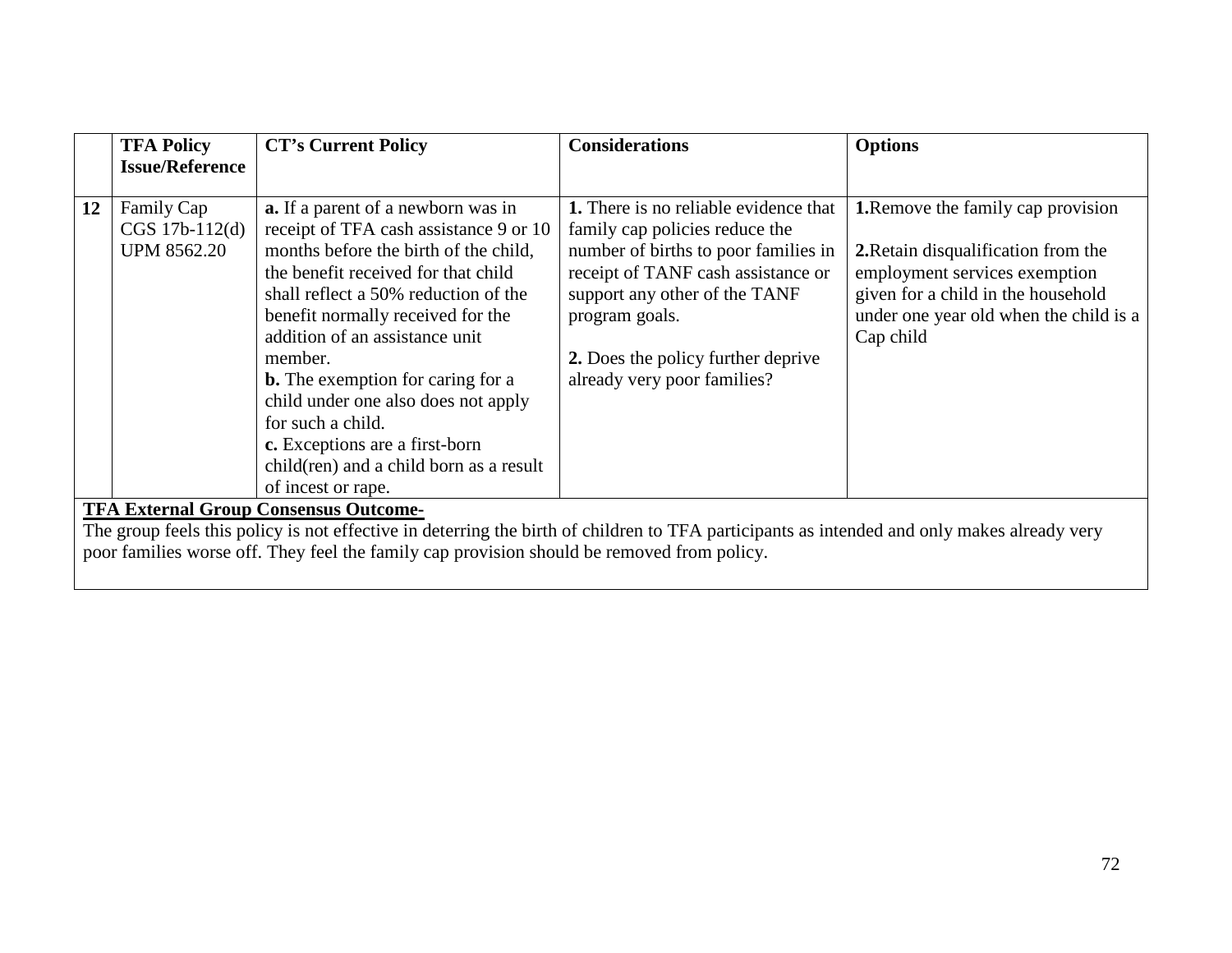|                                                                                                                                                                                                                                                                                    | <b>TFA Policy</b>                                                                                                                         | <b>CT's Current Policy</b>                                                                                            | <b>Considerations</b>                                                                                                          | <b>Options</b>                                                                                                                     |  |  |  |
|------------------------------------------------------------------------------------------------------------------------------------------------------------------------------------------------------------------------------------------------------------------------------------|-------------------------------------------------------------------------------------------------------------------------------------------|-----------------------------------------------------------------------------------------------------------------------|--------------------------------------------------------------------------------------------------------------------------------|------------------------------------------------------------------------------------------------------------------------------------|--|--|--|
|                                                                                                                                                                                                                                                                                    | <b>Issue/Reference</b>                                                                                                                    |                                                                                                                       |                                                                                                                                |                                                                                                                                    |  |  |  |
| 13                                                                                                                                                                                                                                                                                 | Diversion<br>Assistance<br>CGS 17b-112g<br><b>UPM 8515</b>                                                                                | a. Cash for families who meet TFA<br>eligibility criteria that need help in<br>meeting a short-term need              | 1. Not many meet eligibility criteria<br>- employed/ employable and meet<br>TFA eligibility criteria                           | <b>1.</b> Ensure TFA applicants are assessed<br>for eligibility and offered Diversion<br>assistance                                |  |  |  |
|                                                                                                                                                                                                                                                                                    |                                                                                                                                           | <b>b.</b> Must be employed, have job offer,<br>work history, marketable job skills,<br>without barriers to employment | 2. If eligibility criteria met, there is<br>not much motivation to elect for<br>diversion over regular TFA (only<br>lump sum?) | 2. Not count Diversion assistance<br>received on the time limit counter<br>3. Offer Diversion assistance as a                      |  |  |  |
|                                                                                                                                                                                                                                                                                    |                                                                                                                                           | c. Up to a 3 month benefit issued as a<br>one-time lump sum                                                           | <b>3.CT</b> is one of only 5 states that                                                                                       | cash loan.                                                                                                                         |  |  |  |
|                                                                                                                                                                                                                                                                                    |                                                                                                                                           | <b>d.</b> Counts as 3 months towards the<br><b>TFA</b> counter                                                        | count diversion assistance towards<br>the time limit counter                                                                   | 4. Expand eligibility of the Diversion<br>program to meet short term needs of<br>hard to employ TFA applicants, with               |  |  |  |
|                                                                                                                                                                                                                                                                                    |                                                                                                                                           | e. Can be received 3 times in a<br>lifetime, but not more than once every<br>12 months                                | 4. Program not offered frequently to<br>clients in CT                                                                          | focus on specialized assessments,<br>case management, and services to<br>address the conditions that interfere<br>with employment. |  |  |  |
|                                                                                                                                                                                                                                                                                    |                                                                                                                                           | f. 3 month period of TFA ineligibility<br>after benefit received                                                      |                                                                                                                                |                                                                                                                                    |  |  |  |
|                                                                                                                                                                                                                                                                                    | <b>TFA External Group Consensus Outcome-</b> The group feels this program has potential to help those families with employment that run   |                                                                                                                       |                                                                                                                                |                                                                                                                                    |  |  |  |
| into an emergency event, that if not addressed might put them in a position to lose their employment or have another major adverse effect on                                                                                                                                       |                                                                                                                                           |                                                                                                                       |                                                                                                                                |                                                                                                                                    |  |  |  |
| their family's stability (eviction, for example). At present, very few families would qualify for this program, because if they are employed or                                                                                                                                    |                                                                                                                                           |                                                                                                                       |                                                                                                                                |                                                                                                                                    |  |  |  |
| have a promise of employment, they normally are over income for TFA. They recommend an income limit increase, the removal of the 3<br>months it counts towards the TFA time-limited counter, and are open to the possibility of Diversion Assistance being offered as a cash loan. |                                                                                                                                           |                                                                                                                       |                                                                                                                                |                                                                                                                                    |  |  |  |
|                                                                                                                                                                                                                                                                                    | They also feel it has great potential to tie in with an asset building program, such as the DOL's Individual Development Account Program. |                                                                                                                       |                                                                                                                                |                                                                                                                                    |  |  |  |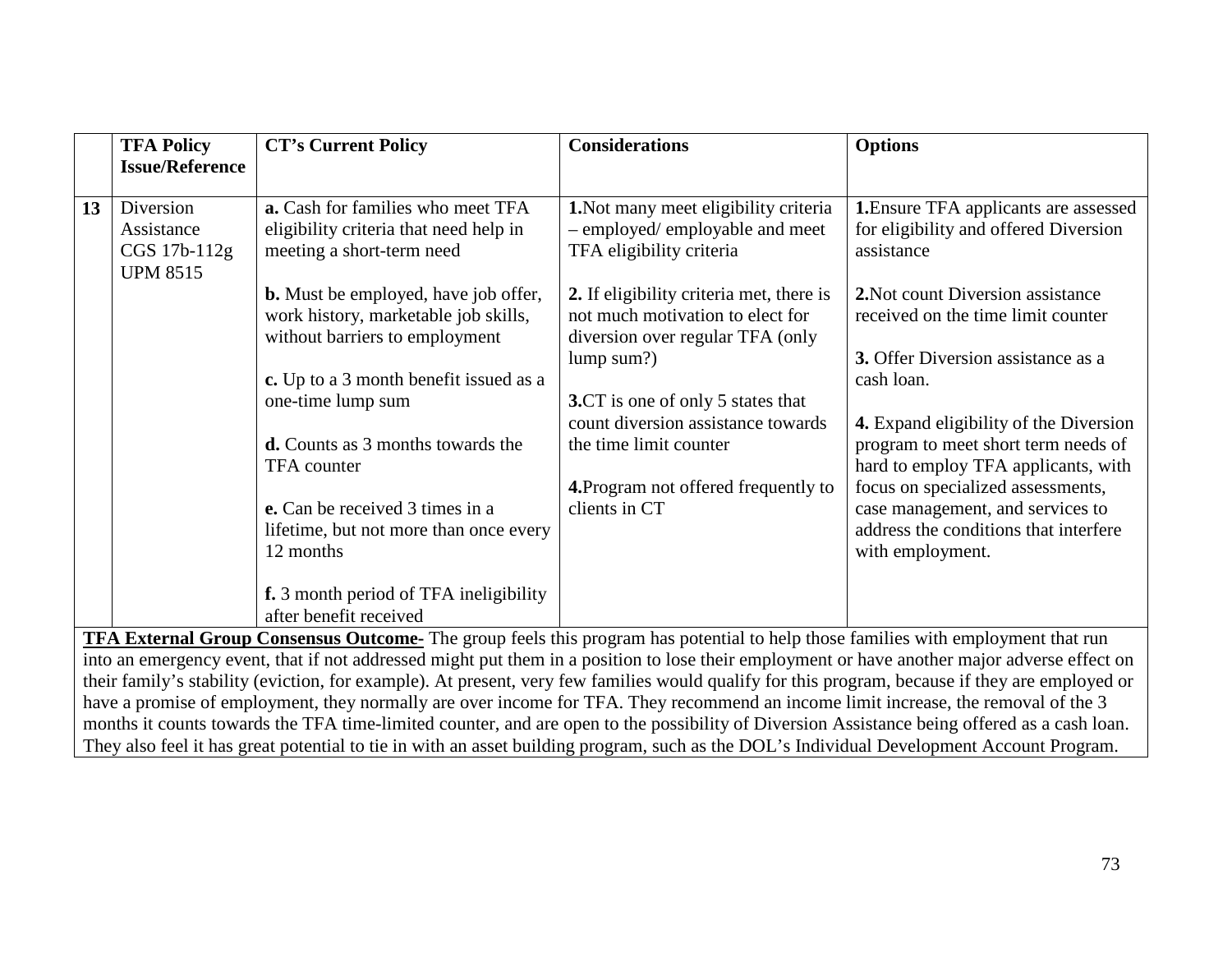|                                                                                                                                        | <b>TFA Policy</b>      | <b>CT's Current Policy</b>           | <b>Considerations</b>                   | <b>Options</b>                                                              |  |
|----------------------------------------------------------------------------------------------------------------------------------------|------------------------|--------------------------------------|-----------------------------------------|-----------------------------------------------------------------------------|--|
|                                                                                                                                        | <b>Issue/Reference</b> |                                      |                                         |                                                                             |  |
|                                                                                                                                        |                        |                                      |                                         |                                                                             |  |
| 14                                                                                                                                     | Subsidized             | CT not currently using.              |                                         | 1. Is this a possibility for those job-ready and unable to find employment? |  |
|                                                                                                                                        | employment             | 45 CFR261.30 (b) /(c), 45 CFR 261.31 | 2. Do other states have this available? |                                                                             |  |
|                                                                                                                                        |                        | (b)                                  |                                         |                                                                             |  |
| <b>TFA External Group Consensus Outcome</b> - North Carolina and California have successfully used subsidized employment to offset the |                        |                                      |                                         |                                                                             |  |
| effects of a negative economic climate that limits a TANF participant's ability to obtain employment. The group sees this as a policy  |                        |                                      |                                         |                                                                             |  |
| opportunity for TFA clients. They feel that clients should not be penalized for subsidized employment; it should be counted as a work  |                        |                                      |                                         |                                                                             |  |
| participation activity. Limitations regarding its use would need to be explored.                                                       |                        |                                      |                                         |                                                                             |  |
|                                                                                                                                        |                        |                                      |                                         |                                                                             |  |

|            | <b>Abbreviations Key</b>                                       |
|------------|----------------------------------------------------------------|
| <b>AU</b>  | <b>Assistance Unit</b>                                         |
| <b>CFR</b> | <b>Code of Federal Regulations</b>                             |
| <b>CCC</b> | <b>Colonial Cooperative Care</b>                               |
| <b>CGS</b> | <b>Connecticut General Statutes</b>                            |
| <b>DOL</b> | <b>Department of Labor</b>                                     |
| <b>DSS</b> | <b>Department of Social Services</b>                           |
| <b>EBT</b> | <b>Electronic Benefits Transfer</b>                            |
| <b>EMS</b> | <b>Eligibility Management System</b>                           |
| <b>ESB</b> | <b>Enterprise Service Bus</b>                                  |
| <b>FPL</b> | <b>Federal Poverty Level</b>                                   |
| <b>GED</b> | <b>General Education Development (high school equivalency)</b> |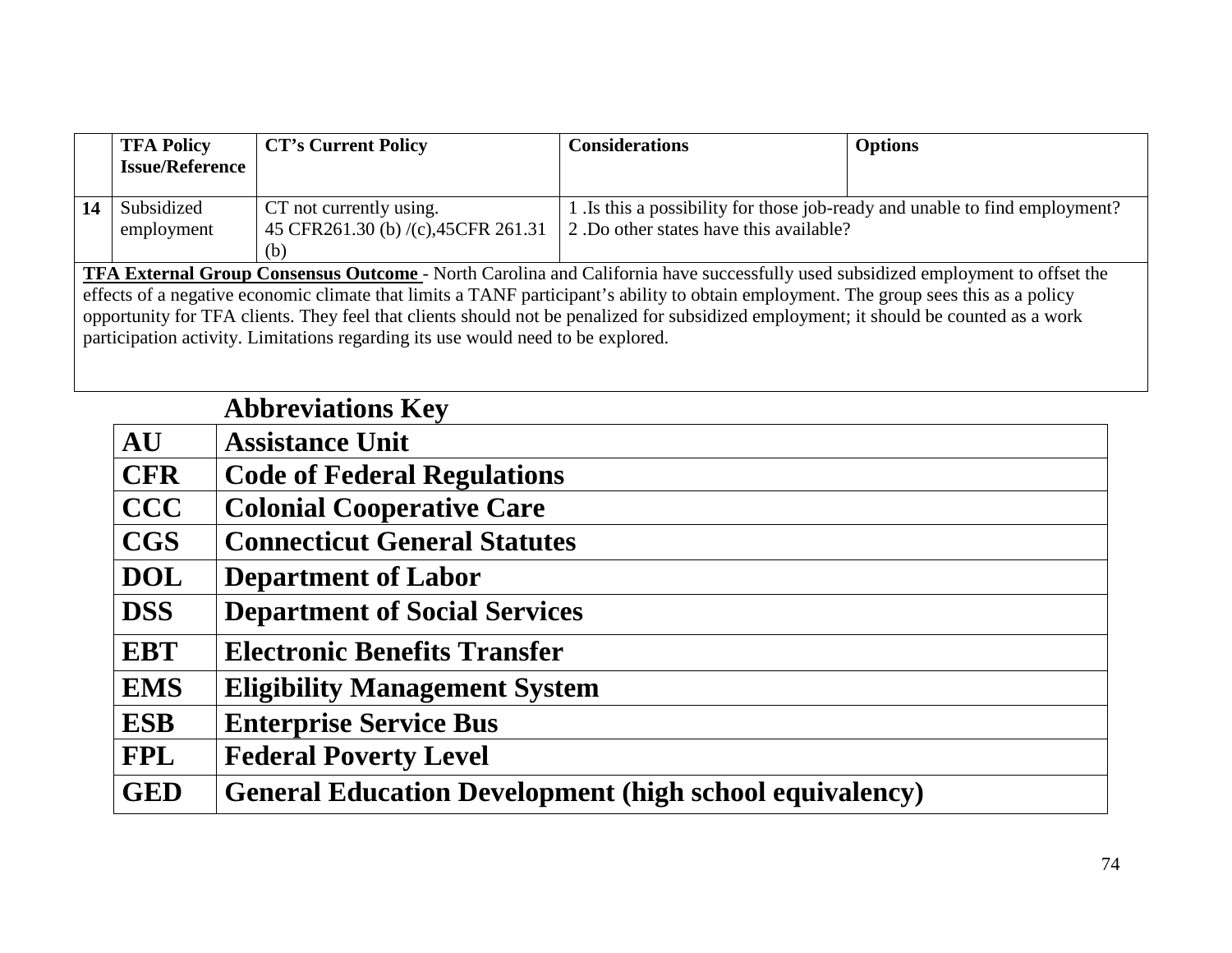|               | MCCT   Medical and Clinical Consultation Team            |
|---------------|----------------------------------------------------------|
| <b>MOE</b>    | <b>Maintenance of Effort</b>                             |
| <b>SON</b>    | <b>Standard of Need</b>                                  |
| <b>SOP</b>    | <b>Standard of Promptness</b>                            |
| <b>TANF</b>   | <b>Temporary Assistance for Needy Families (federal)</b> |
| <b>TFA</b>    | <b>Temporary Family Assistance (state)</b>               |
| $\mathbf{TL}$ | <b>Time-limited</b>                                      |
| <b>UINC</b>   | <b>Unearned Income</b>                                   |
| <b>UPM</b>    | <b>Uniform Policy Manual</b>                             |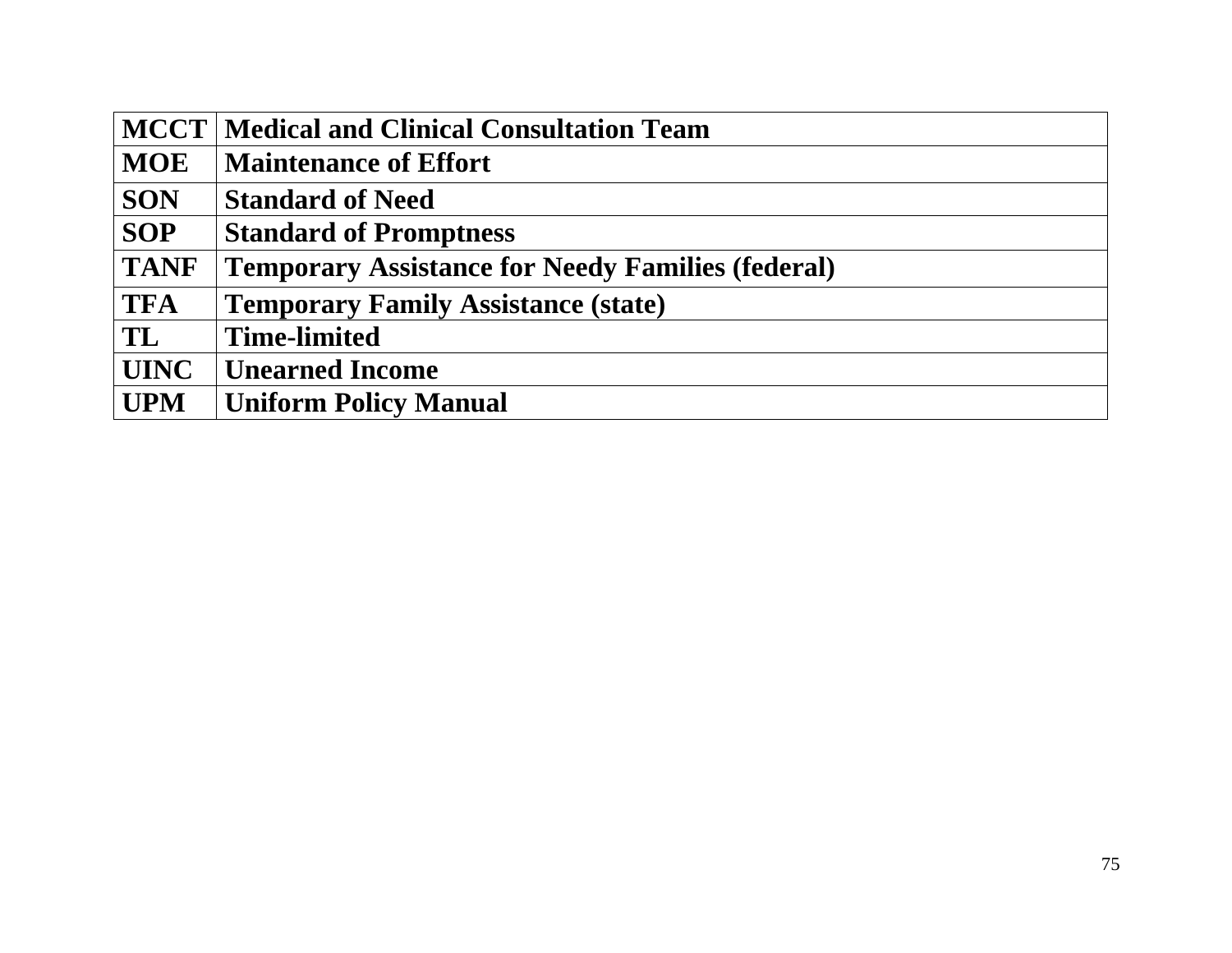## **Appendix B**

# Employment and Training Workgroup Summary

In 2011 the Connecticut Department of Labor (DOL) and Department of Social Services (DSS) convened the "Jobs First Employment Services (JFES) Enhancement Workgroup" to develop recommendations for the JFES program to improve participants' employability, raise earnings, increase the probability of upward career mobility and further assist the JFES population that lacked a high school diploma or equivalency. The recommended changes to the JFES program intend to help participants become more competitive in Connecticut's job market while meeting the federal TANF work participation requirements. The workgroup collected and analyzed information from adult basic education providers, JFES program operators, the federal Administration for Children and Families (ACF) and reports of evidence-based projects from all over the country. The workgroup consisted of key stakeholders from DOL, DSS, State Department of Education (SDE), Workforce Investment Boards (WIBs), Connecticut Women's Education and Legal fund (CWEALF) and UCONN.

In 2013, as a result of the Governor's charge within the Child Poverty and Prevention Council, DOL created and convened an interim "TANF Investment Employment & Training" (E&T) Workgroup. The E&T Workgroup members included stakeholders from the previously noted agencies of the "JFES Enhancement Workgroup." At the February 2014 E&T Workgroup meeting, members reviewed the recommendations of the 2011 "JFES Enhancement Workgroup" to assess whether the recommendations were still valid and would enhance the service delivery of the current JFES program. In addition, the workgroup was asked to make additional recommendations on new service delivery enhancement options that should be considered beyond the 2011 workgroups recommendations. The result of the E&T Workgroup meeting was the implementation of several initiatives which are at various stages of piloting.

#### **Implementation of JFES "Integrated Basic Education and Skills Training" (I-BEST):**

#### **SFY14 I-BEST**

In SFY14, JFES funding was designated for additional programming and evaluation. The Department chose to utilize the funding to implement an *"Integrated Basic Education and Skills Training"* (I-BEST) pilot program which was one of the E&T Workgroup's recommendations. The statewide pilot is modeled after the state of Washington's nationally recognized I-BEST programming. I-BEST is an evidence-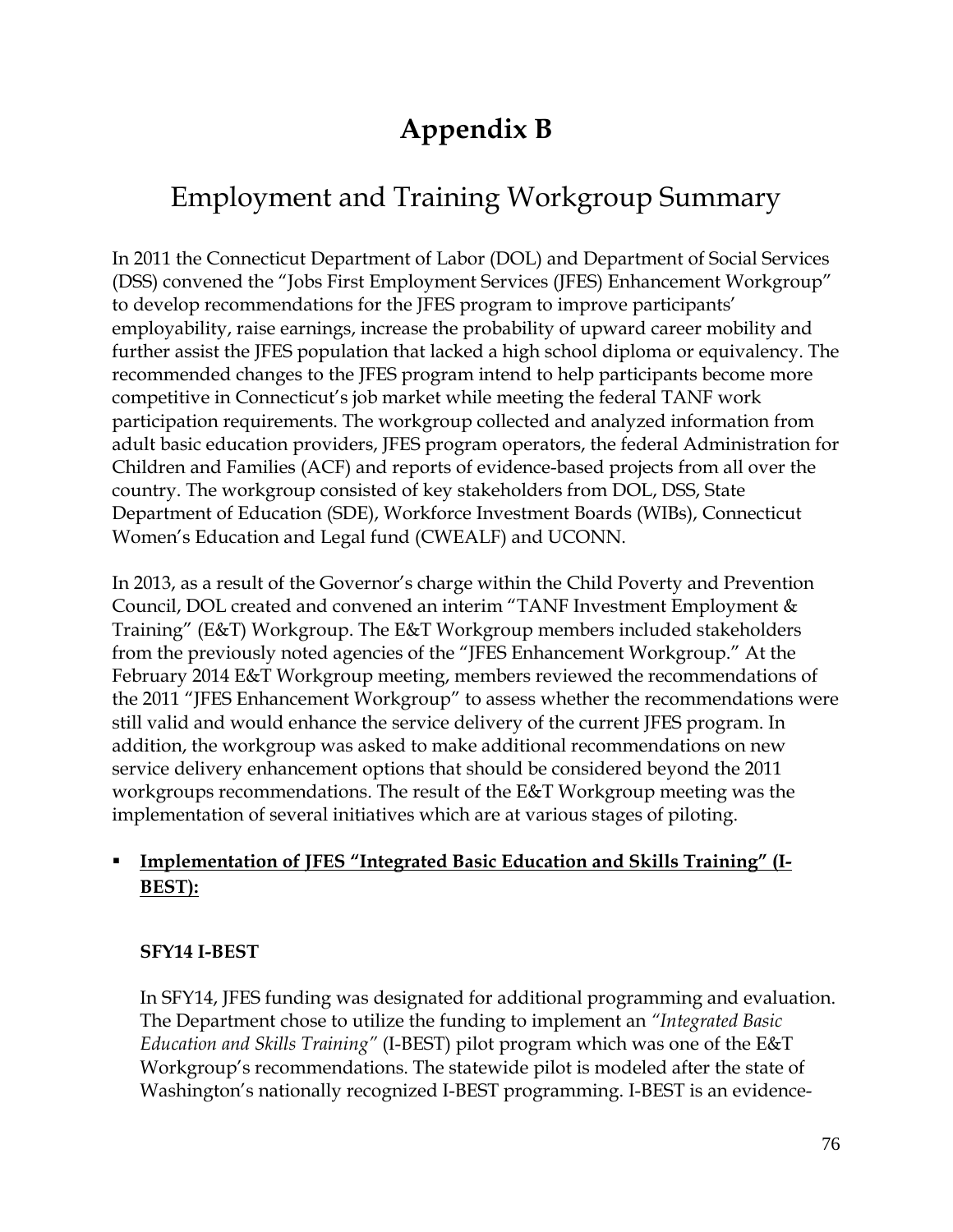based model that provides vocational skills training simultaneously with adult basic education. The curriculum was designed jointly and classes were co-taught by an adult education instructor and a specialist in the appropriate vocational field. The I-BEST model has proven to help participants improve their basic skills and/or achieve or progress towards a secondary education credential while attaining an industry-recognized credential.

The primary goals of the JFES I-BEST pilot included the attainment of industryrecognized credentials and improved post-program employment for JFES participants, thereby creating incentives for the WIBs to develop training opportunities that meet local labor market needs.

The five regional WIBs offered training programs that were expected to result in the following credentials:

- Certified Nursing Assistant
- Introduction to Culinary Arts Certificate
- Level 1 NIMS (National Institute for Metal Working Skills) Certification
- Medical Office Assistant (6 college credits from Manchester Community College to be applied towards this degree)
- Medical Office Receptionist Certificate
- Medical Terminology Certificate
- Microsoft Technology Associate Certificate
- National Professional Certification in Customer Service from NRF (National Retail Federation)
- Qualified Food Handler License (OSHA 10, First Aid, CPR)
- Software Application Certificate

The period of instruction for the JFES I-BEST approved training programs ranged from 4 to 21 weeks. More than half of the training programs incorporated some type of post program work experience including unpaid internships, paid internships or subsidized employment. Of the 286 available training slots, 92 percent were filled in the first year of the pilot program. The overall completion rate for those who were eligible and agreed to participate was 58 percent. This completion rate was favorably comparable to the 44 percent completion rate achieved by Washington State's I-BEST program in their pilot year (2005). The University of Connecticut is currently in the process of finalizing the "JFES I-BEST Implementation" report which will provide more in-depth data for Year One of Connecticut's pilot program.

#### **SFY15 I-BEST**

DOL solicited proposals for Year Two implementation of the JFES I-BEST pilot program from the WIBs through a Request for Proposal (RFP) process. With the first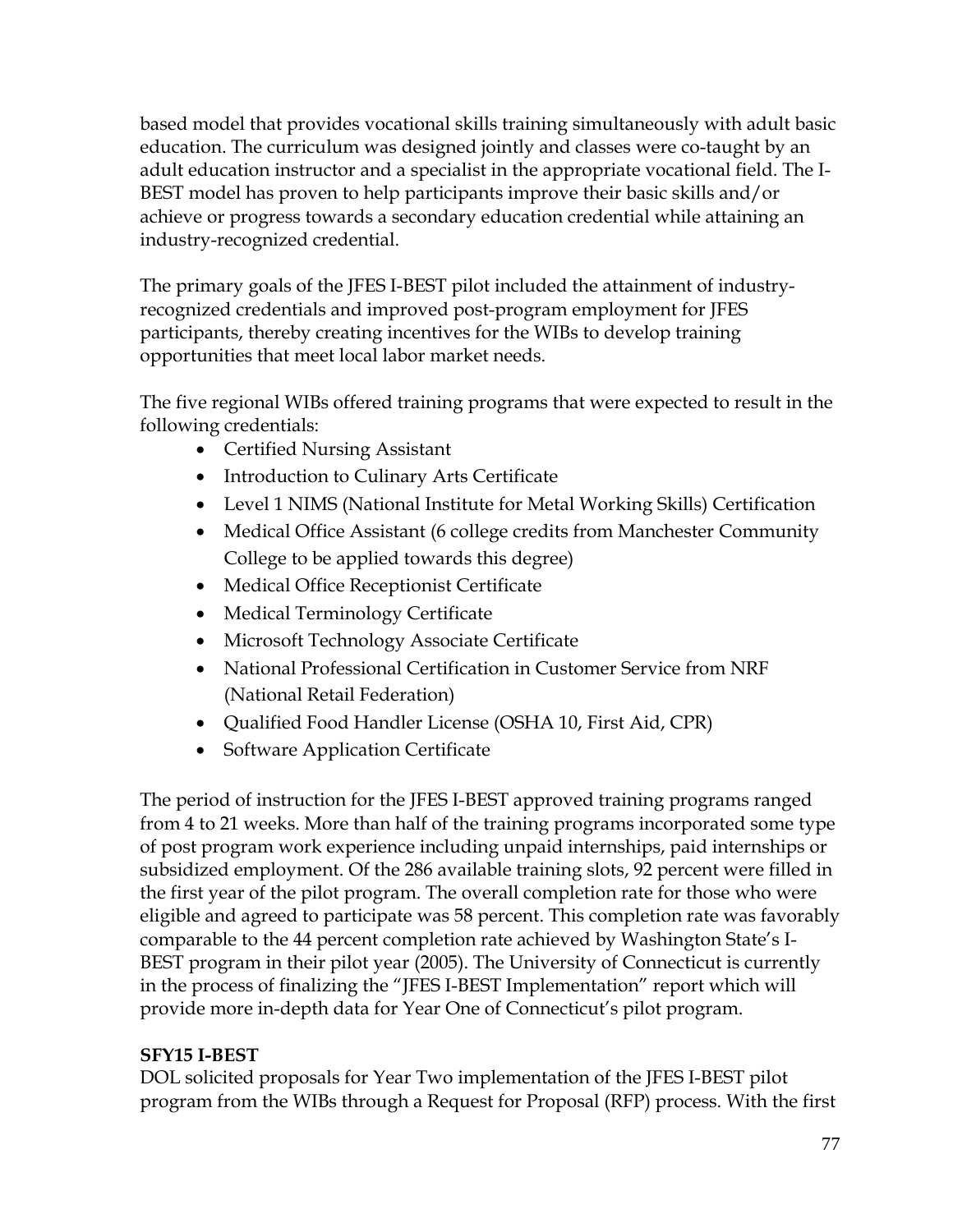year being close to completion when the RFPs were submitted, WIBs were able to develop comprehensive proposals that demonstrated outcomes resulting in industry-recognized credentials, gainful employment in emerging industry sectors, increased earnings and achievement or progression towards a secondary education credential.

Upon awarding the additional designated program funding for Year Two of the JFES I-BEST pilot, contracts were finalized and WIBs and their vocational and adult basic education providers will be providing training that is expected to result in the following credentials:

- Auto Technician Certificate
- Certificate of Learning (American Hotel and Lodging Educational Institute)
- Certified Nursing Assistant
- CT Asbestos Supervisor License
- CT Lead Supervisor License
- CT Lead Worker License
- Culinary Arts Certificate
- Food Safety Certificate
- Deconstruction Overview Certificate
- Medical Office Receptionist Certificate
- Medical Terminology Certificate
- Medication Administration by DDS
- Microsoft Office/Adobe Certificate
- Microsoft Technology Associate Certificate
- National Professional Certification in Customer Service from NRF (National Retail Federation)
- OSHA HAZWOPER 40-hour Certificate
- OSHA 10-hour Card for Construction
- OSHA Universal Precaution by the American Red Cross
- Psychological Management Training (PMT) Certification by CREC Polaris Center
- Qualified Food Handler License (OSHA 10, First Aid, CPR, AED certificate)
- Medical Office Assistant (6 college credits from Manchester Community College to be applied towards this degree)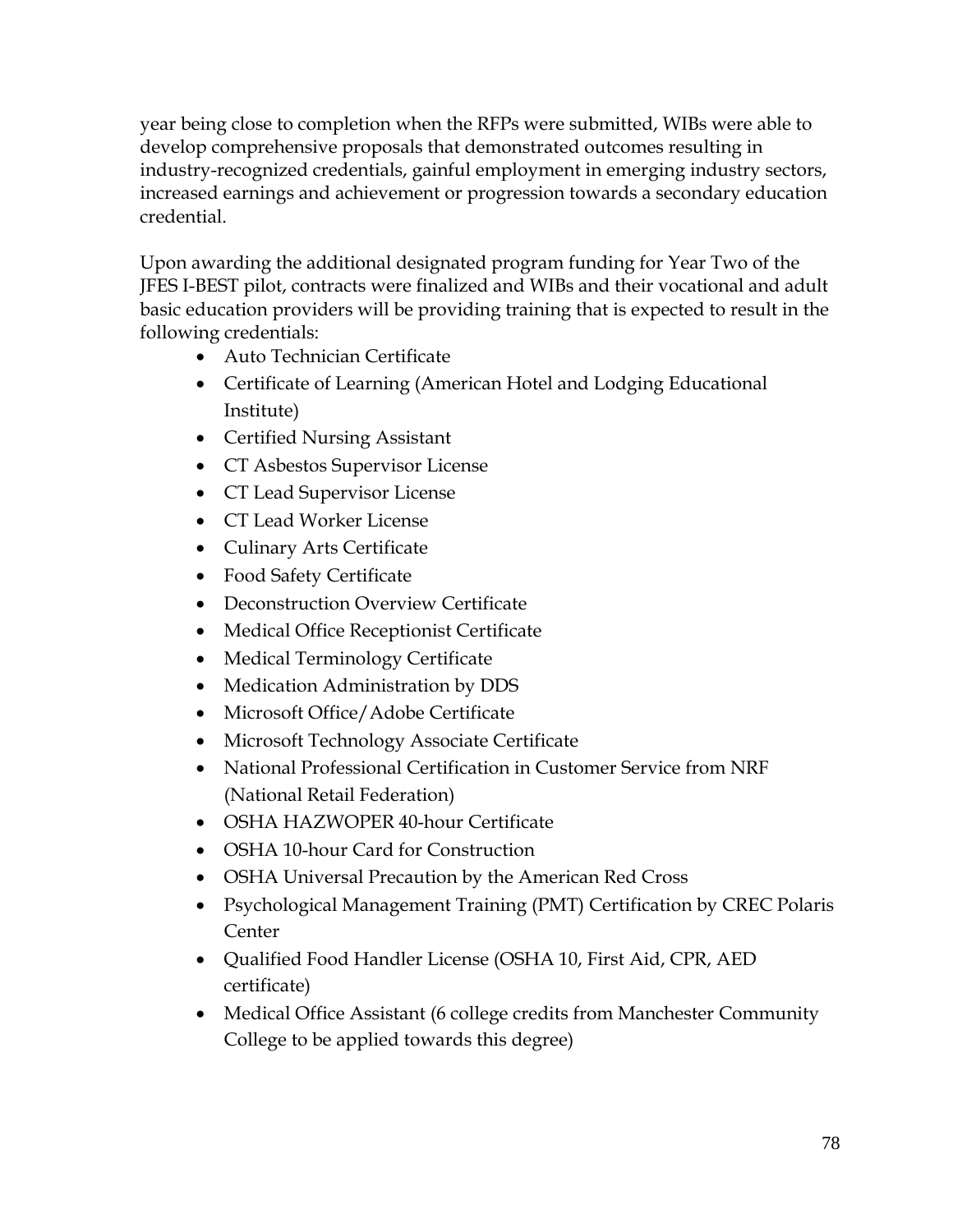#### **JFES Intake Enhancement:**

In May 2014, DOL procured a motivational trainer who specializes in welfare reform, case management and motivational service delivery in an effort to learn how to better assess the employability of participants and develop the skills and strategies to empower participants to make changes in their lives on their path towards self-sufficiency. Another vital element of the training was learning how to build individualized employment plans in collaboration with participants to promote ownership and overall commitment to the JFES program.

The motivational trainer, a national expert in her field, also examined the current JFES intake/orientation process in order to develop and launch a new model "Motivating and Engaging TANF Participants" that focused on connecting the participant's motivation to the three JFES program goals listed below and to reinforce the commitment to obtaining employment.

JFES Program Goals:

- Enable participants, through employment, to become independent from cash assistance by the end of the 21-month time limit established by law
- Enable participants who become independent from cash assistance to remain employed and independent of TFA
- Ensure that federally-established participation rates are met

#### **Standardizing Employability Assessments:**

An Assessment Sub-Workgroup was formed with the mission of reviewing various employability and career interest inventory assessments to provide a more in-depth standardized employability assessment for JFES participants. The workgroup chose to pilot the Career Occupational Preference System (COPSystem) which consists of a career guidance program that outlines individual's occupational interests, abilities and work values. In addition, all JFES participant's capable of taking the reading and math skills are being evaluated through the Comprehensive Adult Student Assessment System (CASAS) to better identify adults in need of math and/or reading skills remediation and to assist with placement into education and/or employment and training programs.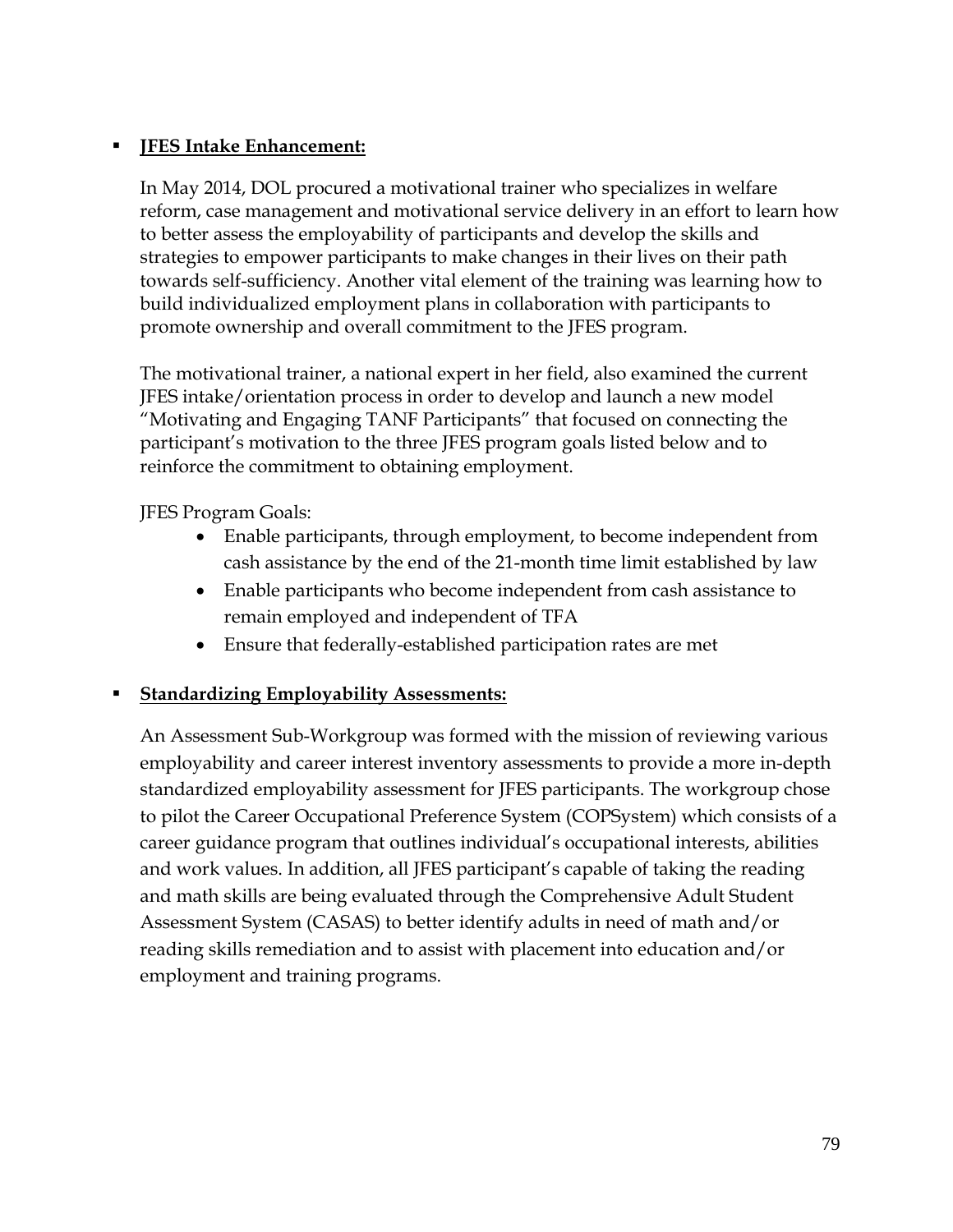#### **TANF Employment & Training Workgroup Potential Recommendations:**

- JFES I-BEST initiative pending pilot evaluation
- Motivational Intake Enhancement on-going evaluation
- Standardized Employability Assessments pending pilot evaluation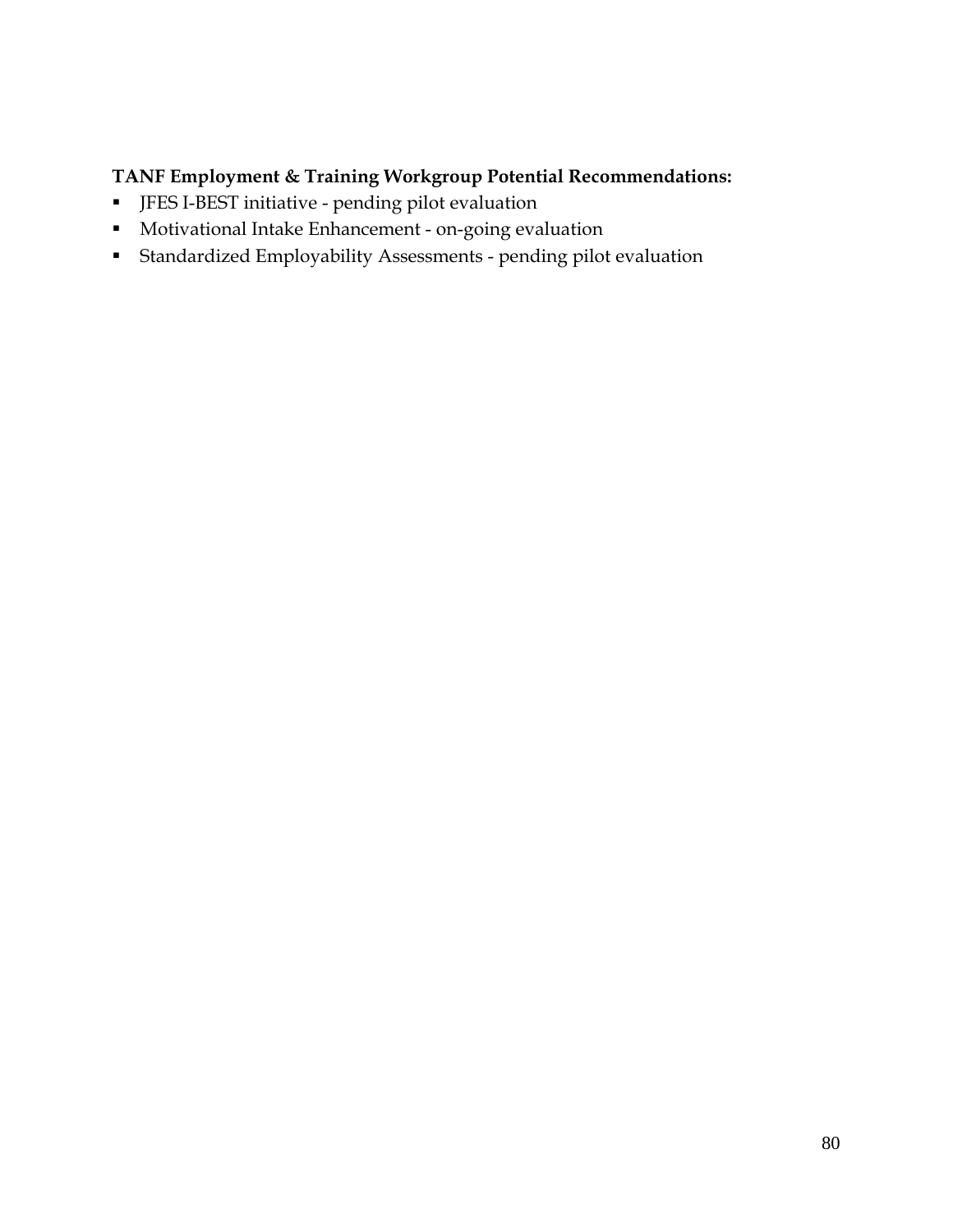### **Appendix C COUNCIL MEMBERS 2014**

Anne Foley, Chair Under Secretary Office of Policy and Management

Ram Aberasturia Director of Labor Operations - Employment Services Department of Labor

> Stephen Anderson Supervising Environmental Analyst Department of Agriculture

Gregg Cogswell Senate Republican Office Connecticut General Assembly

Renee Mitchell-Coleman Section Chief Department of Public Health

> Bernadette Conway Judge Superior Court

Kathleen Durand Director of Strategic Initiatives Department of Housing

John Frassinelli Chief of the Bureau of Health/Nutrition, Family Services and Adult Education Department of Education

> Lindy Lee Gold Community Development Specialist Department of Economic and Community Development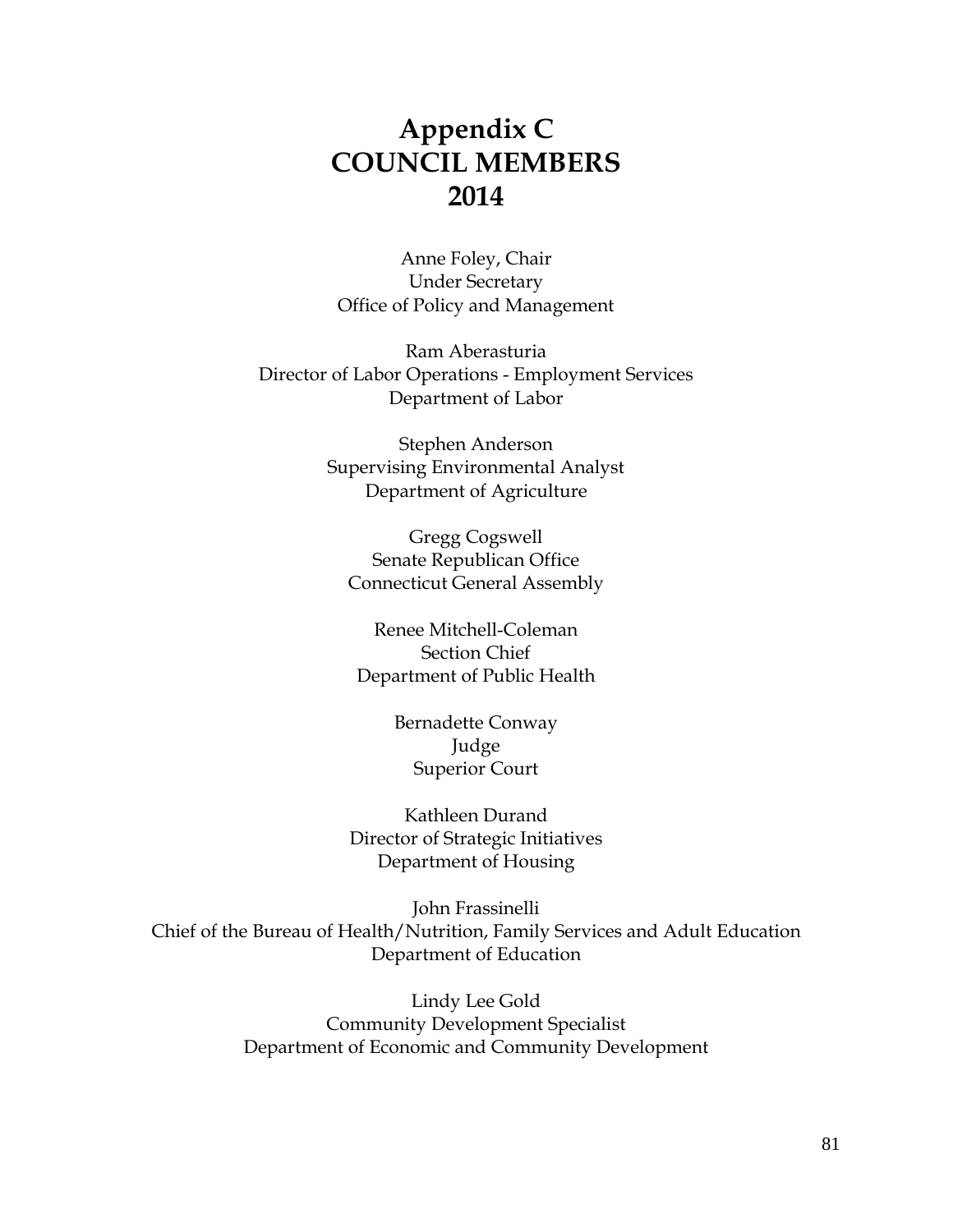Gregory Gray President Board of Regents for Higher Education

> Mary Ann Handley Former State Senator

Tanya Hughes Executive Director Commission on Human Right and Opportunities

> Myra Jones-Taylor Commissioner Office of Early Childhood

Carol Meredith Director Department of Mental Health and Addiction Services

> Mary Mushinsky State Representative Connecticut General Assembly

Rod O'Connor Legislative and Regulations Analyst Department of Developmental Services

> Peter Palermino Program Manager Department of Social Services

Monica Rinaldi Warden Department of Correction

Lisa Rivers Transit Manager Department of Labor

Kim Somaroo-Rodriguez Central Office Administrator Department of Children and Families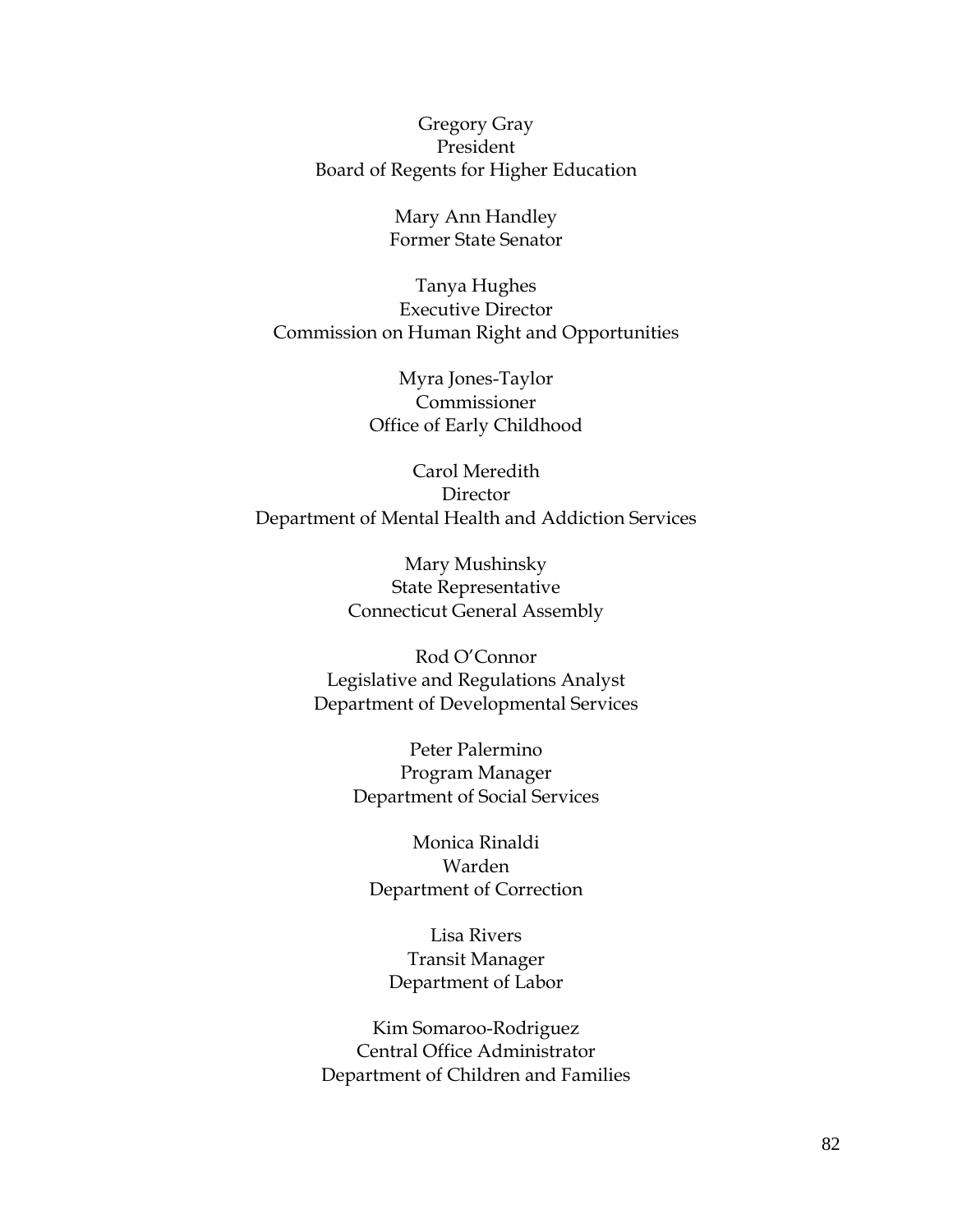Faith VosWinkel Assistant Child Advocate Office of Child Advocacy

Elaine Zimmerman Executive Director Commission on Children

Lezlye Zupkus State Representative

#### **Child Poverty and Prevention Council Staff**

Pamela Trotman, Planning Specialist, Office of Policy and Management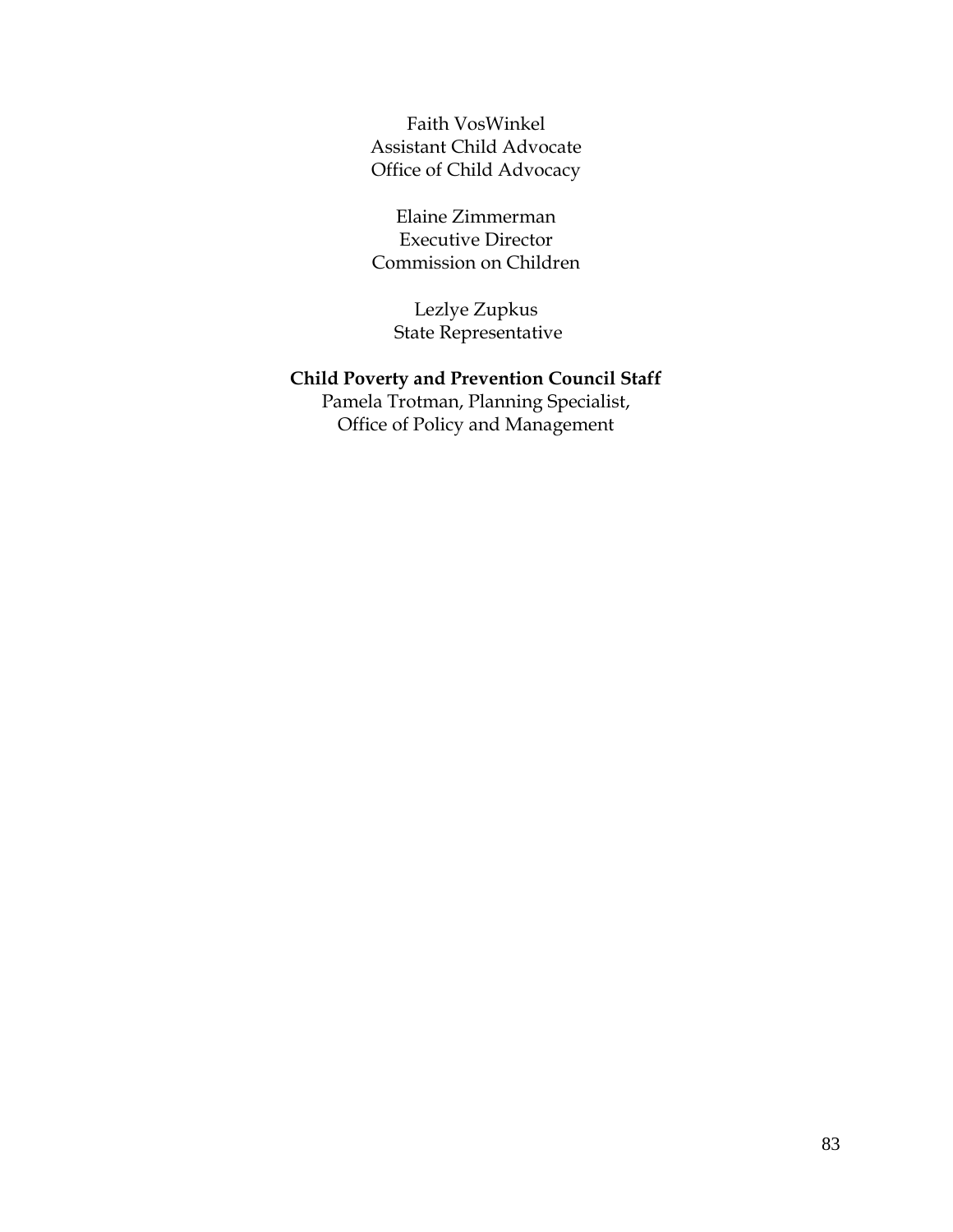#### **Appendix D STATUTORY AUTHORITY** *Connecticut General Statutes Sections 4-67x and 4-67y*

**Sec. 4-67x. Child Poverty and Prevention Council established. Duties. Ten-year plan. Prevention goals, recommendations and outcome measures. Protocol for state contracts. Agency reports. Council report to General Assembly. Termination of council.** (a) There shall be a Child Poverty and Prevention Council consisting of the following members or their designees: The Secretary of the Office of Policy and Management, the president pro tempore of the Senate, the speaker of the House of Representatives, the minority leader of the Senate and the minority leader of the House of Representatives, the Commissioners of Children and Families, Social Services, Correction, Developmental Services, Mental Health and Addiction Services, Transportation, Public Health, Education and Economic and Community Development, the Labor Commissioner, the Chief Court Administrator, the chairperson of the Board of Regents for Higher Education, the Child Advocate and the executive directors of the Commission on Children and the Commission on Human Rights and Opportunities. The Secretary of the Office of Policy and Management, or the secretary's designee, shall be the chairperson of the council. The council shall (1) develop and promote the implementation of a ten-year plan, to begin June 8, 2004, to reduce the number of children living in poverty in the state by fifty per cent, and (2) within available appropriations, establish prevention goals and recommendations and measure prevention service outcomes in accordance with this section in order to promote the health and well-being of children and families.

(b) The ten-year plan shall contain: (1) An identification and analysis of the occurrence of child poverty in the state, (2) an analysis of the long-term effects of child poverty on children, their families and their communities, (3) an analysis of costs of child poverty to municipalities and the state, (4) an inventory of state-wide public and private programs that address child poverty, (5) the percentage of the target population served by such programs and the current state funding levels, if any, for such programs, (6) an identification and analysis of any deficiencies or inefficiencies of such programs, and (7) procedures and priorities for implementing strategies to achieve a fifty per cent reduction in child poverty in the state by June 30, 2014. Such procedures and priorities shall include, but not be limited to, (A) vocational training and placement to promote career progression for parents of children living in poverty, (B) educational opportunities, including higher education opportunities, and advancement for such parents and children, including, but not limited to, preliteracy, literacy and family literacy programs, (C) housing for such parents and children, (D) day care and afterschool programs and mentoring programs for such children and for single parents, (E) health care access for such parents and children, including access to mental health services and family planning, (F) treatment programs and services, including substance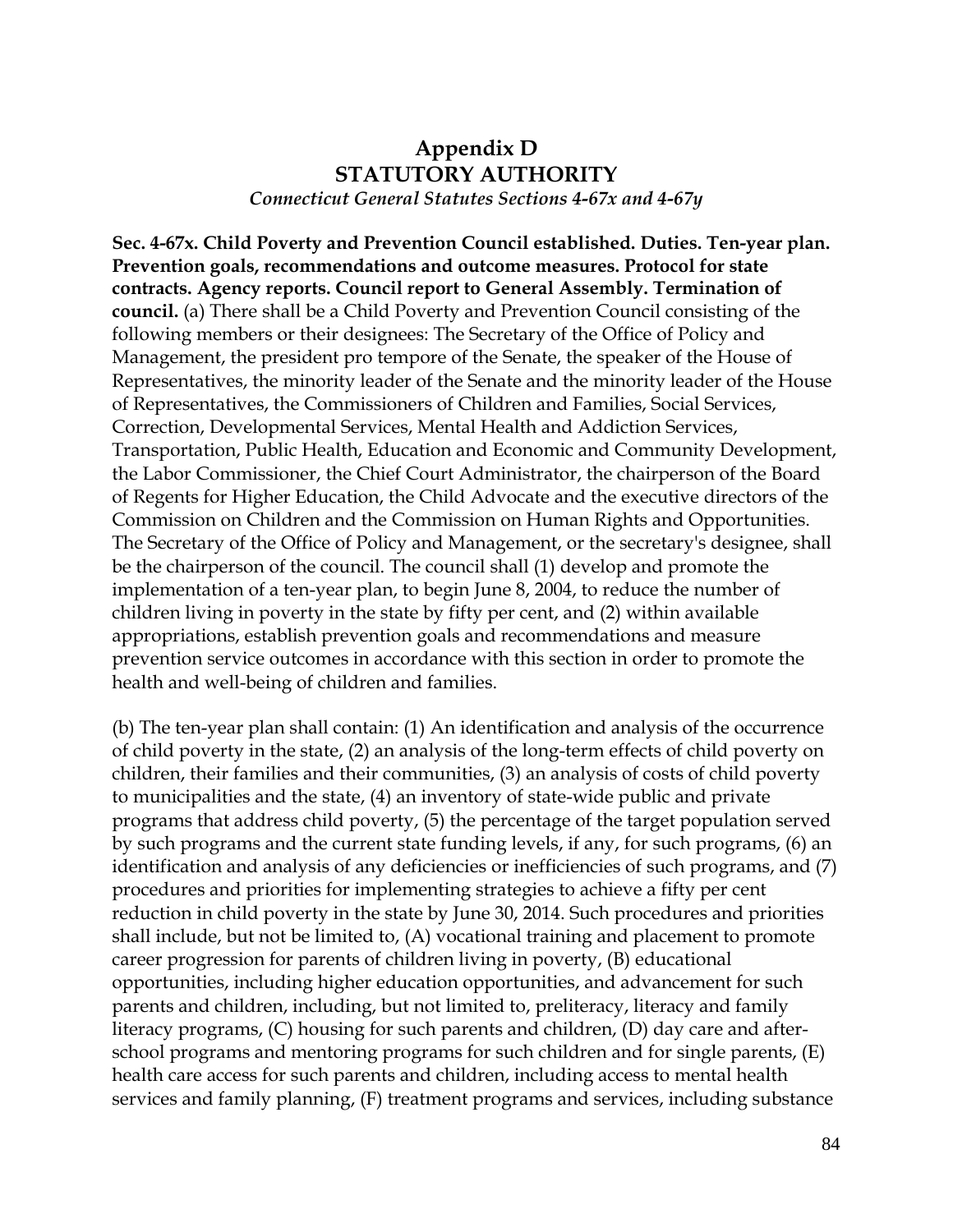abuse programs and services, for such parents and children, and (G) accessible childhood nutrition programs.

(c) In developing the ten-year plan, the council shall consult with experts and providers of services to children living in poverty and parents of such children. The council shall hold at least one public hearing on the plan. After the public hearing, the council may make any modifications that the members deem necessary based on testimony given at the public hearing.

(d) Funds from private and public sources may be accepted and utilized by the council to develop and implement the plan and the provisions of this section.

(e) Not later than January 1, 2005, the council shall submit the plan, in accordance with section 11-4a, to the joint standing committees of the General Assembly having cognizance of matters relating to appropriations and human services and to the select committee of the General Assembly having cognizance of matters relating to children, along with any recommendations for legislation and funding necessary to implement the plan.

(f) (1) On or before January first of each year from 2006 to 2015, inclusive, the council shall report, in accordance with section 11-4a, to the joint standing committees of the General Assembly having cognizance of matters relating to appropriations and human services and to the select committee of the General Assembly having cognizance of matters relating to children on the implementation of the plan, progress made toward meeting the child poverty reduction goal specified in subsection (a) of this section and the extent to which state actions are in conformity with the plan. The council shall meet at least two times annually for the purposes set forth in this section.

(2) On or before January first of each year from 2007 to 2015, inclusive, the council shall, within available appropriations, report, in accordance with section 11-4a, to the Governor and the joint standing committees of the General Assembly having cognizance of matters relating to appropriations, education, human services and public health and to the select committee of the General Assembly having cognizance of matters relating to children, on the state's progress in prioritizing expenditures in budgeted state agencies with membership on the council in order to fund prevention services. The report shall include (A) a summary of measurable gains made toward the child poverty and prevention goals established in this section; (B) a copy of each such agency's report on prevention services submitted to the council pursuant to subsection (g) of this section; (C) examples of successful interagency collaborations to meet the child poverty and prevention goals established in this section; and (D) recommendations for prevention investment and budget priorities. In developing such recommendations, the council shall consult with experts and providers of services to children and families.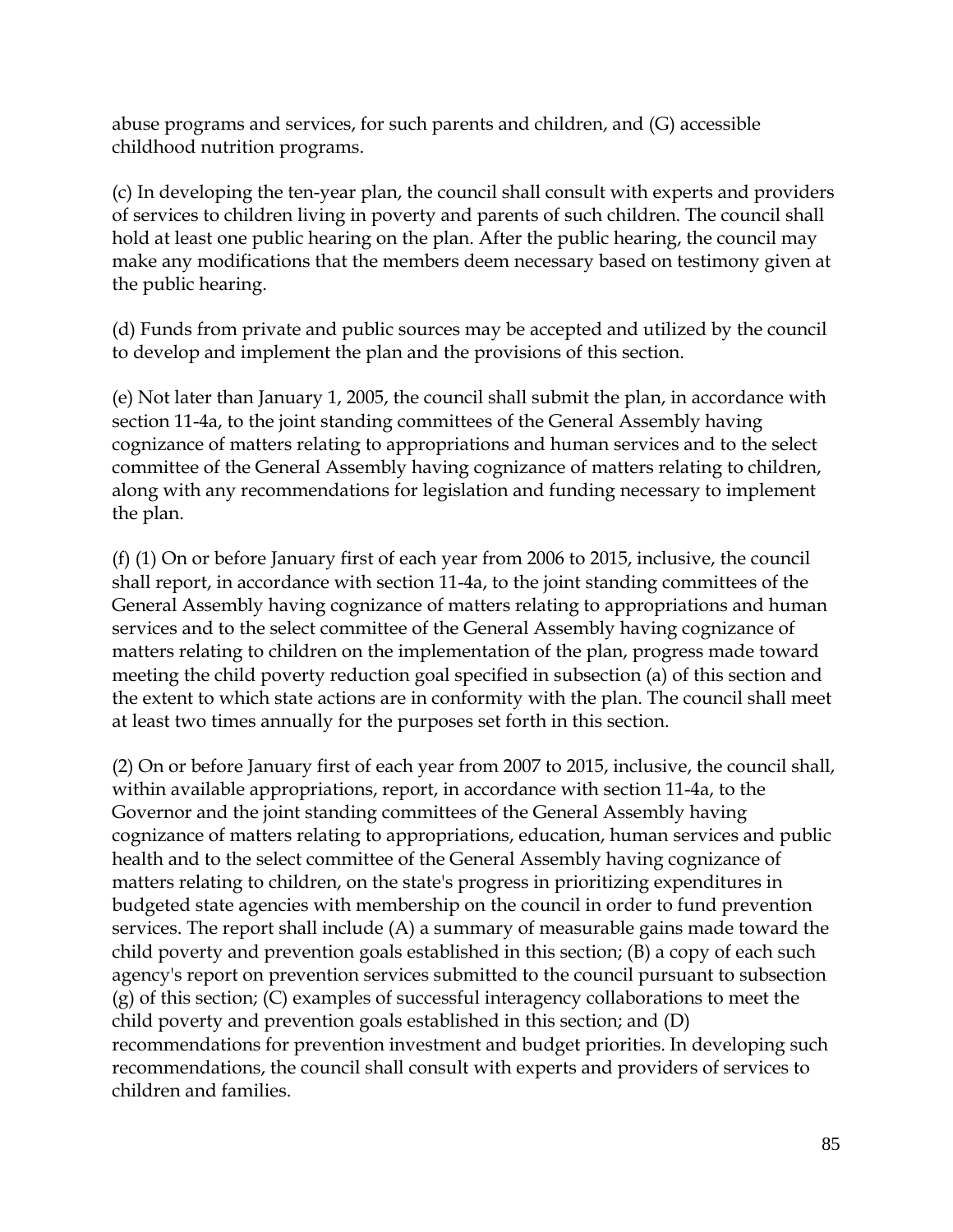(g) (1) On or before November first of each year from 2006 to 2014, inclusive, each budgeted state agency with membership on the council that provides prevention services to children shall, within available appropriations, report to the council in accordance with this subsection.

(2) Each agency report shall include at least two prevention services not to exceed the actual number of prevention services provided by the agency. For each prevention service reported by the agency, the agency report shall include (A) a statement of the number of children and families served, (B) a description of the preventive purposes of the service, (C) for reports due after November 1, 2006, a description of performancebased standards and outcomes included in relevant contracts pursuant to subsection (h) of this section, and (D) any performance-based vendor accountability protocols.

(3) Each agency report shall also include (A) long-term agency goals, strategies and outcomes to promote the health and well-being of children and families, (B) overall findings on the effectiveness of prevention within such agency, (C) a statement of whether there are methods used by such agency to reduce disparities in child performance and outcomes by race, income level and gender, and a description of such methods, if any, and (D) other information the agency head deems relevant to demonstrate the preventive value of services provided by the agency. Long-term agency goals, strategies and outcomes reported under this subdivision may include, but need not be limited to, the following:

(i) With respect to health goals, increasing (I) the number of healthy pregnant women and newborns, (II) the number of youths who adopt healthy behaviors, and (III) access to health care for children and families;

(ii) With respect to education goals, increasing the number of children who (I) are ready for school at an appropriate age, (II) learn to read by third grade, (III) succeed in school, (IV) graduate from high school, and (V) successfully obtain and maintain employment as adults;

(iii) With respect to safety goals, decreasing (I) the rate of child neglect and abuse, (II) the number of children who are unsupervised after school, (III) the incidence of child and youth suicide, and (IV) the incidence of juvenile crime; and

(iv) With respect to housing goals, increasing access to stable and adequate housing.

(h) Not later than July 1, 2006, the Office of Policy and Management shall, within available appropriations, develop a protocol requiring state contracts for programs aimed at reducing poverty for children and families to include performance-based standards and outcome measures related to the child poverty reduction goal specified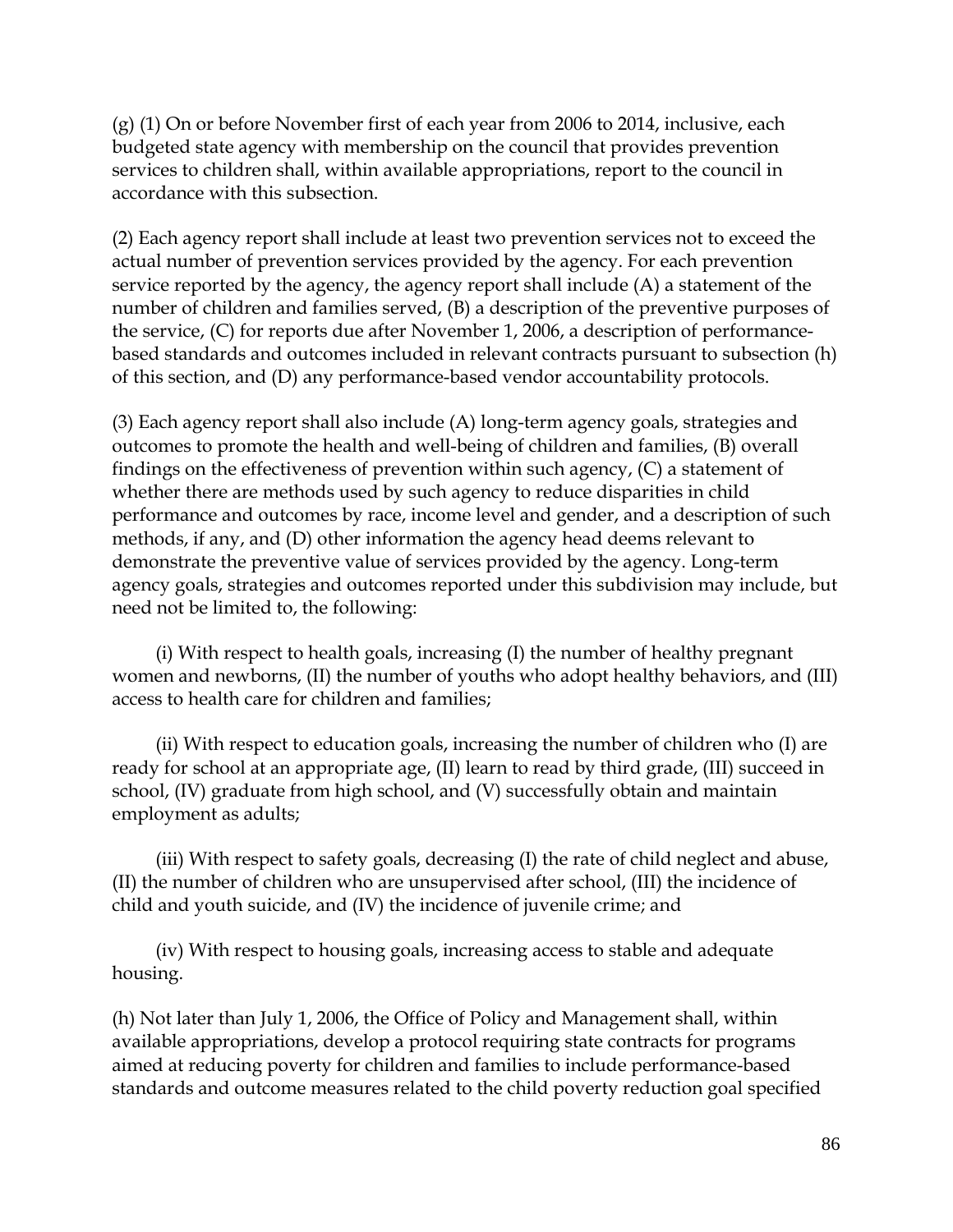in subsection (a) of this section. Not later than July 1, 2007, the Office of Policy and Management shall, within available appropriations, require such state contracts to include such performance-based standards and outcome measures. The Secretary of the Office of Policy and Management may consult with the Commission on Children to identify academic, private and other available funding sources and may accept and utilize funds from private and public sources to implement the provisions of this section.

(i) For purposes of this section, the Secretary of the Office of Policy and Management, or the secretary's designee, shall be responsible for coordinating all necessary activities, including, but not limited to, scheduling and presiding over meetings and public hearings.

(j) The council shall terminate on June 30, 2015.

**Section 4-67y. Child Poverty and Prevention Council to constitute the children in the recession leadership team. Duties. Report.** (a) The Child Poverty and Prevention Council, established pursuant to section 4-67x, shall constitute the children in the recession leadership team to make recommendations for the state's emergency response to children affected by the recession. The council may establish a subcommittee to act for it under this section. For purposes of this section, the council or a subcommittee established under this subsection shall meet quarterly if the unemployment rate of the state, as reported by the Labor Commissioner, is eight per cent or greater for the preceding three months.

(b) The council shall work in consultation with other government agencies to develop and promote policies, practices and procedures, within available appropriations, that (1) mitigate the long-term impact of economic recessions on children; (2) provide appropriate assistance and resources to families to minimize the number of children who enter poverty as a result of the recession; and (3) reduce human and fiscal costs of recessions, including foreclosures, child hunger, family violence, school failure, youth runaways, homelessness, child abuse and neglect.

(c) For purposes of this section, the council, within available appropriations, shall utilize strategies to mitigate the impact of the recession on children that include, but are not limited to, the following: (1) Resource information sharing and strategic planning to address emergency response to children in the recession; (2) training of pertinent personnel on the availability of services, access points and interventions across agencies, including child trauma treatment; (3) development of linkages between job training and education programs and services; (4) development and implementation of efforts to coordinate outreach and improve access to services, including the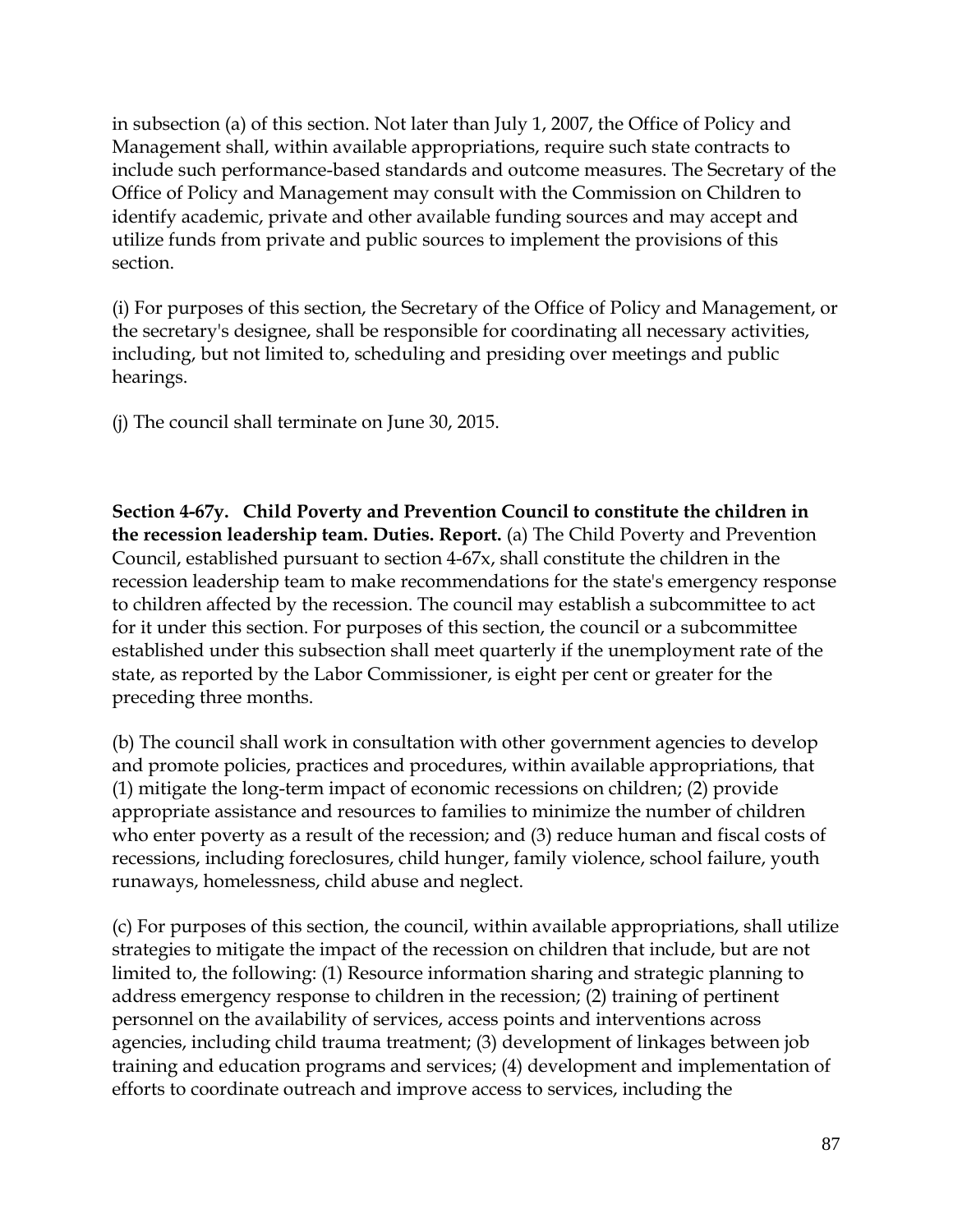establishment of multiple enrollment sites where feasible; (5) reduction of current response times to clients for safety net programs, including, but not limited to, the federal Supplemental Nutrition Assistance Program, the federal Special Supplemental Food Program for Women, Infants and Children, the National School Lunch Program and other federal child nutrition programs, the temporary family assistance program, the child care subsidy program, heating and rental assistance, eviction prevention services and free and reduced preschool meal programs; (6) identification of appropriate revisions to regulations and procedures to be streamlined to increase program access; (7) maximization of availability of targeted case management and intervention services; (8) assessment of the unique needs of children of soldiers serving or returning from war or other military service; and (9) maximization of all federal funding opportunities.

(d) Not later than January 1, 2011, the council shall prepare a report on (1) the progress in implementing the provisions of this section; and (2) other government actions taken to reduce the impact of the recession on children and families. Such report shall be submitted to the select committee of the General Assembly having cognizance of matters relating to children and to the joint standing committees of the General Assembly having cognizance of matters relating to appropriations and the budgets of state agencies and human services.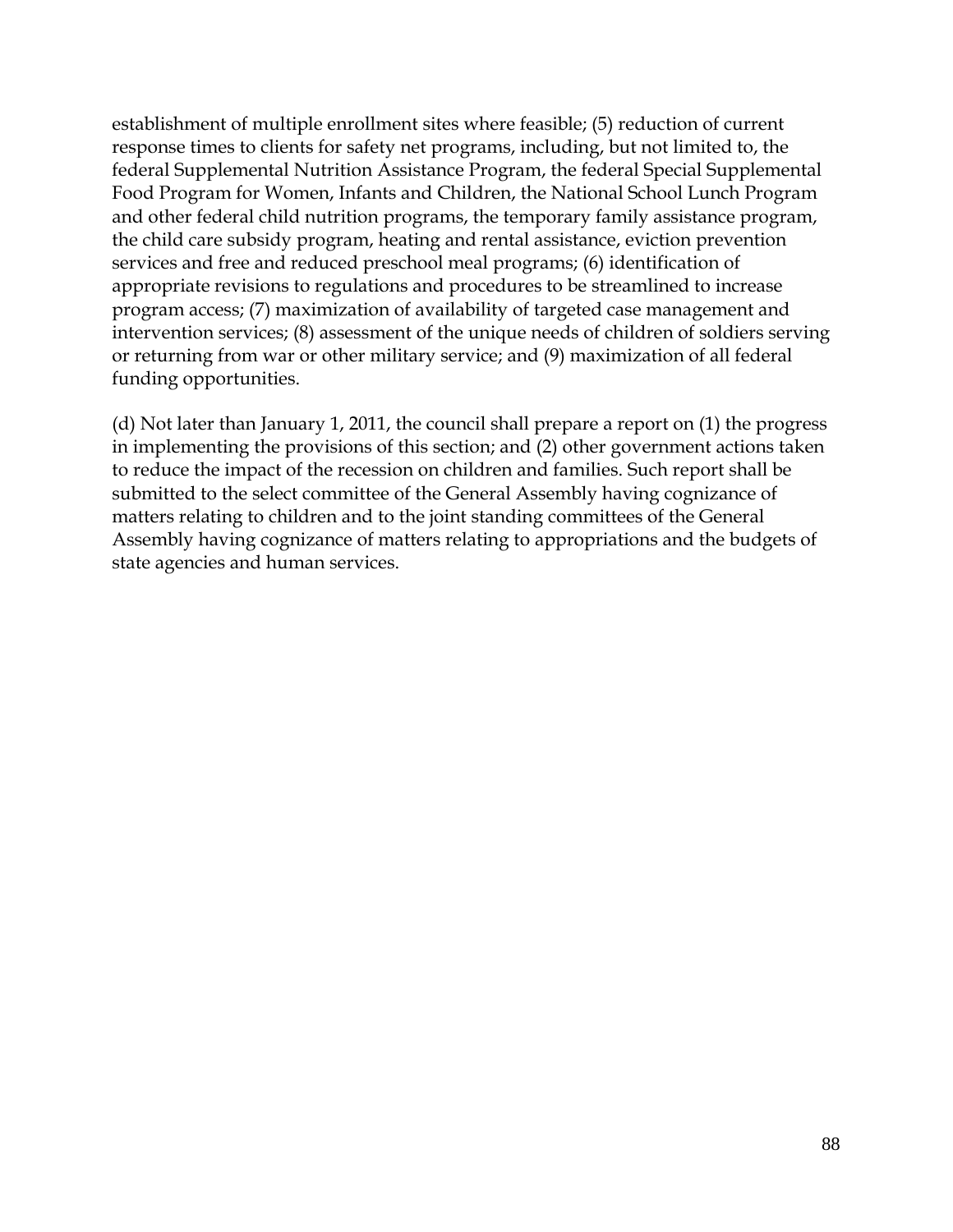

*House Bill No. 5323*

### *Public Act No. 14-132*

#### *AN ACT CONCERNING THE CHILD POVERTY AND PREVENTION COUNCIL.*

Be it enacted by the Senate and House of Representatives in General Assembly convened:

Section 1. Subsection (a) of section 4-67x of the 2014 supplement to the general statutes is repealed and the following is substituted in lieu thereof (*Effective from passage*):

(a) There shall be a Child Poverty and Prevention Council consisting of the following members or their designees: The Secretary of the Office of Policy and Management, the president pro tempore of the Senate, the speaker of the House of Representatives, the minority leader of the Senate and the minority leader of the House of Representatives, the Commissioners of Children and Families, Social Services, Correction, Developmental Services, Mental Health and Addiction Services, Transportation, Public Health, Education, Housing, Agriculture and Economic and Community Development, the Labor Commissioner, the Chief Court Administrator, the chairperson of the Board of Regents for Higher Education, the Child Advocate and the executive directors of the Commission on Children, the Office of Early Childhood and the Commission on Human Rights and Opportunities. The Secretary of the Office of Policy and Management, or the secretary's designee, shall be the chairperson of the council. The council shall (1) develop and promote the implementation of a ten-year plan, to begin June 8, 2004, to reduce the number of children living in poverty in the state by fifty per cent, and (2) within available appropriations, establish prevention goals and recommendations and measure prevention service outcomes in accordance with this section in order to promote the health and well-being of children and families.

Sec. 2. Subsection (g) of section 4-67x of the 2014 supplement to the general statutes is repealed and the following is substituted in lieu thereof (*Effective from passage*):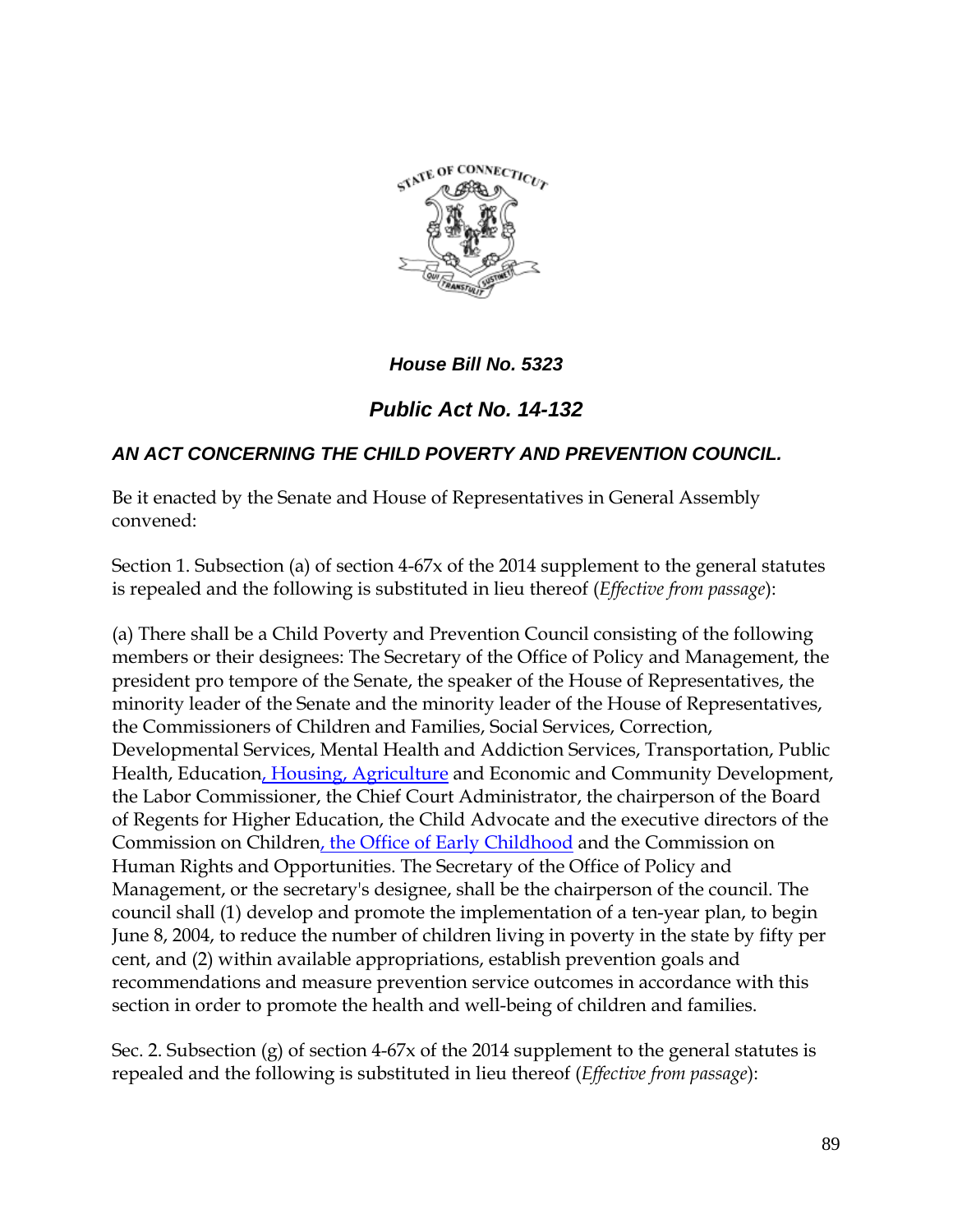(g) (1) On or before November first of each year from 2006 to 2014, inclusive, each budgeted state agency with membership on the council that provides prevention services to children shall, within available appropriations, report to the council in accordance with this subsection. On or before November first of each year from 2015 to 2020, inclusive, each budgeted state agency that provides prevention services to children shall, within available appropriations, report to the joint standing committees of the General Assembly having cognizance of matters related to appropriations, human services and children in accordance with this subsection.

(2) Each agency report shall include at least two prevention services not to exceed the actual number of prevention services provided by the agency. For each prevention service reported by the agency, the agency report shall include (A) a statement of the number of children and families served, (B) a description of the preventive purposes of the service, (C) for reports due after November 1, 2006, a description of performancebased standards and outcomes included in relevant contracts pursuant to subsection (h) of this section, and (D) any performance-based vendor accountability protocols.

(3) Each agency report shall also include (A) long-term agency goals, strategies and outcomes to promote the health and well-being of children and families, (B) overall findings on the effectiveness of prevention within such agency, (C) a statement of whether there are methods used by such agency to reduce disparities in child performance and outcomes by race, income level and gender, and a description of such methods, if any, and (D) other information the agency head deems relevant to demonstrate the preventive value of services provided by the agency. Long-term agency goals, strategies and outcomes reported under this subdivision may include, but need not be limited to, the following:

(i) With respect to health goals, increasing (I) the number of healthy pregnant women and newborns, (II) the number of youths who adopt healthy behaviors, and (III) access to health care for children and families;

(ii) With respect to education goals, increasing the number of children who (I) are ready for school at an appropriate age, (II) learn to read by third grade, (III) succeed in school, (IV) graduate from high school, and (V) successfully obtain and maintain employment as adults;

(iii) With respect to safety goals, decreasing (I) the rate of child neglect and abuse, (II) the number of children who are unsupervised after school, (III) the incidence of child and youth suicide, and (IV) the incidence of juvenile crime; and

(iv) With respect to housing goals, increasing access to stable and adequate housing.